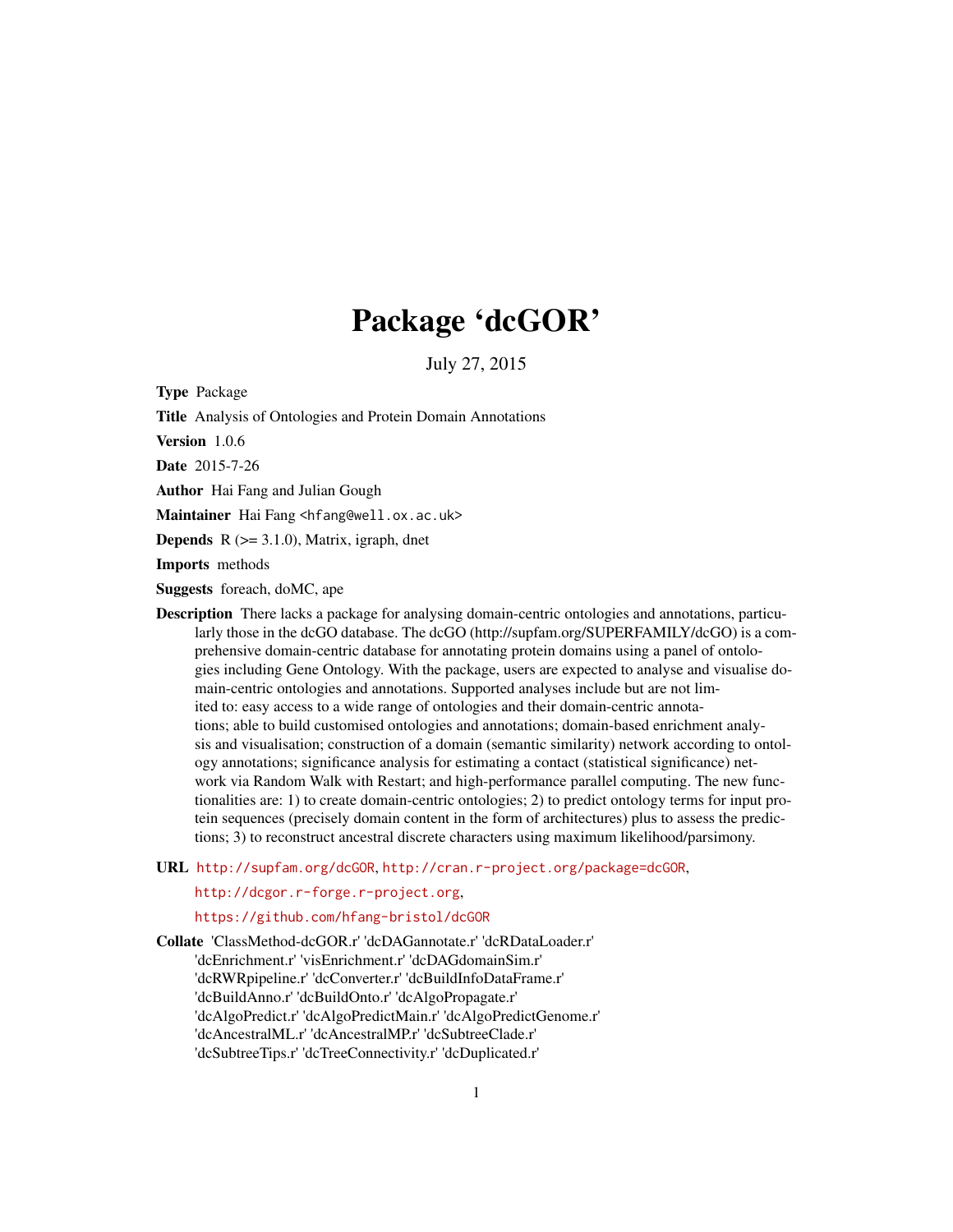'dcSplitArch.r' 'dcAlgo.r' 'dcFunArgs.r' 'dcSparseMatrix.r' 'dcList2Matrix.r' 'dcAlgoPredictPR.r' 'dcSupraBetter.r' 'dcRWRpredict.r' 'dcNaivePredict.r'

License GPL-2

biocViews Bioinformatics

NeedsCompilation no

Repository CRAN

Date/Publication 2015-07-27 10:52:03

# R topics documented:

| 4                            |  |
|------------------------------|--|
| $\overline{4}$               |  |
| $\overline{5}$<br>Anno-class |  |
| $\overline{7}$               |  |
| 9                            |  |
| 9                            |  |
| 11                           |  |
| 12                           |  |
| 14                           |  |
| 15                           |  |
| 17                           |  |
| 20                           |  |
| 23                           |  |
| 26                           |  |
| 28                           |  |
| 30                           |  |
| 33                           |  |
| 35                           |  |
| 36                           |  |
| 37                           |  |
| 39                           |  |
| 40                           |  |
| 42                           |  |
| 46                           |  |
| 48                           |  |
| 54                           |  |
| 55                           |  |
| 56                           |  |
| 58                           |  |
| 60                           |  |
| 63                           |  |
| 66                           |  |
| 67                           |  |
| 68                           |  |
| dcSubtreeTips<br>69          |  |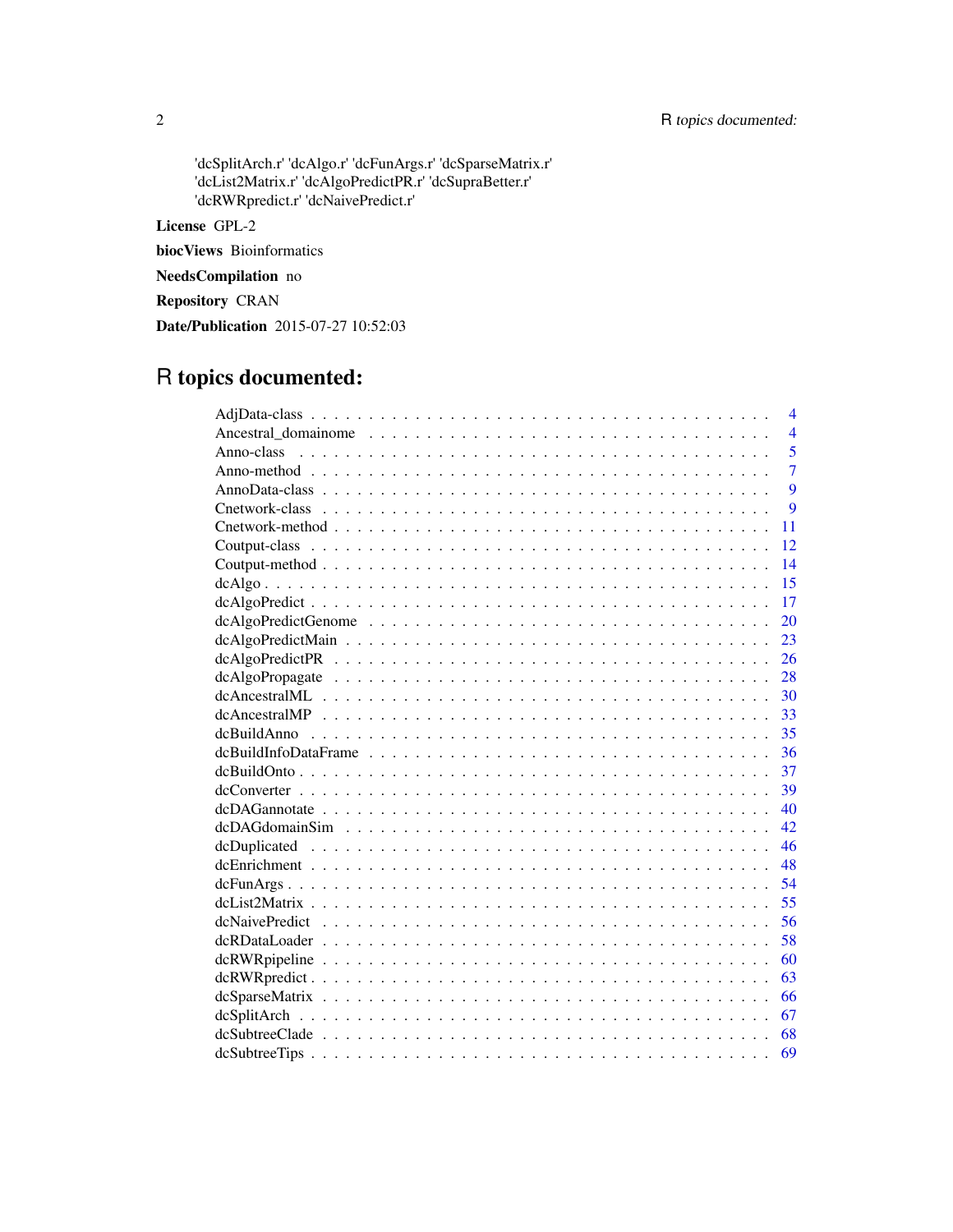|                                                                                                                                                                                     | 70       |
|-------------------------------------------------------------------------------------------------------------------------------------------------------------------------------------|----------|
|                                                                                                                                                                                     | 72       |
|                                                                                                                                                                                     | 73       |
|                                                                                                                                                                                     | 75       |
|                                                                                                                                                                                     | 76       |
|                                                                                                                                                                                     | 78       |
|                                                                                                                                                                                     | 79       |
|                                                                                                                                                                                     | 81       |
|                                                                                                                                                                                     | 82       |
| <b>InterPro</b>                                                                                                                                                                     | 84       |
|                                                                                                                                                                                     | 85       |
|                                                                                                                                                                                     | 86       |
|                                                                                                                                                                                     | 87       |
|                                                                                                                                                                                     | 88       |
|                                                                                                                                                                                     | 90       |
|                                                                                                                                                                                     | 91       |
|                                                                                                                                                                                     | 92       |
|                                                                                                                                                                                     | 92       |
|                                                                                                                                                                                     | 93       |
|                                                                                                                                                                                     | 94       |
|                                                                                                                                                                                     | 95       |
|                                                                                                                                                                                     | 95       |
|                                                                                                                                                                                     |          |
|                                                                                                                                                                                     | 96<br>97 |
|                                                                                                                                                                                     |          |
|                                                                                                                                                                                     | 98       |
|                                                                                                                                                                                     | 99       |
|                                                                                                                                                                                     |          |
| <b>Rfam</b>                                                                                                                                                                         |          |
|                                                                                                                                                                                     |          |
|                                                                                                                                                                                     |          |
|                                                                                                                                                                                     |          |
|                                                                                                                                                                                     |          |
| SCOP.fa2DO                                                                                                                                                                          |          |
|                                                                                                                                                                                     |          |
|                                                                                                                                                                                     |          |
| <b>SCOP</b> .fa2GOMF                                                                                                                                                                |          |
|                                                                                                                                                                                     |          |
| $SCOP$ . fa 2HPON $\ldots$ $\ldots$ $\ldots$ $\ldots$ $\ldots$ $\ldots$ $\ldots$ $\ldots$ $\ldots$ $\ldots$ $\ldots$ $\ldots$ $\ldots$ $\ldots$ $\ldots$ $\ldots$ $\ldots$ $\ldots$ |          |
|                                                                                                                                                                                     |          |
| <b>SCOP</b> fa <sub>2</sub> MP                                                                                                                                                      |          |
|                                                                                                                                                                                     |          |
| SCOP <sub>s</sub> f2DO                                                                                                                                                              |          |
|                                                                                                                                                                                     |          |
| SCOP <sub>sf2GOCC</sub> .                                                                                                                                                           |          |
| SCOP.sf2GOMF                                                                                                                                                                        |          |
| SCOP.sf2HPMI                                                                                                                                                                        |          |
|                                                                                                                                                                                     |          |
| SCOP.sf2HPPA                                                                                                                                                                        |          |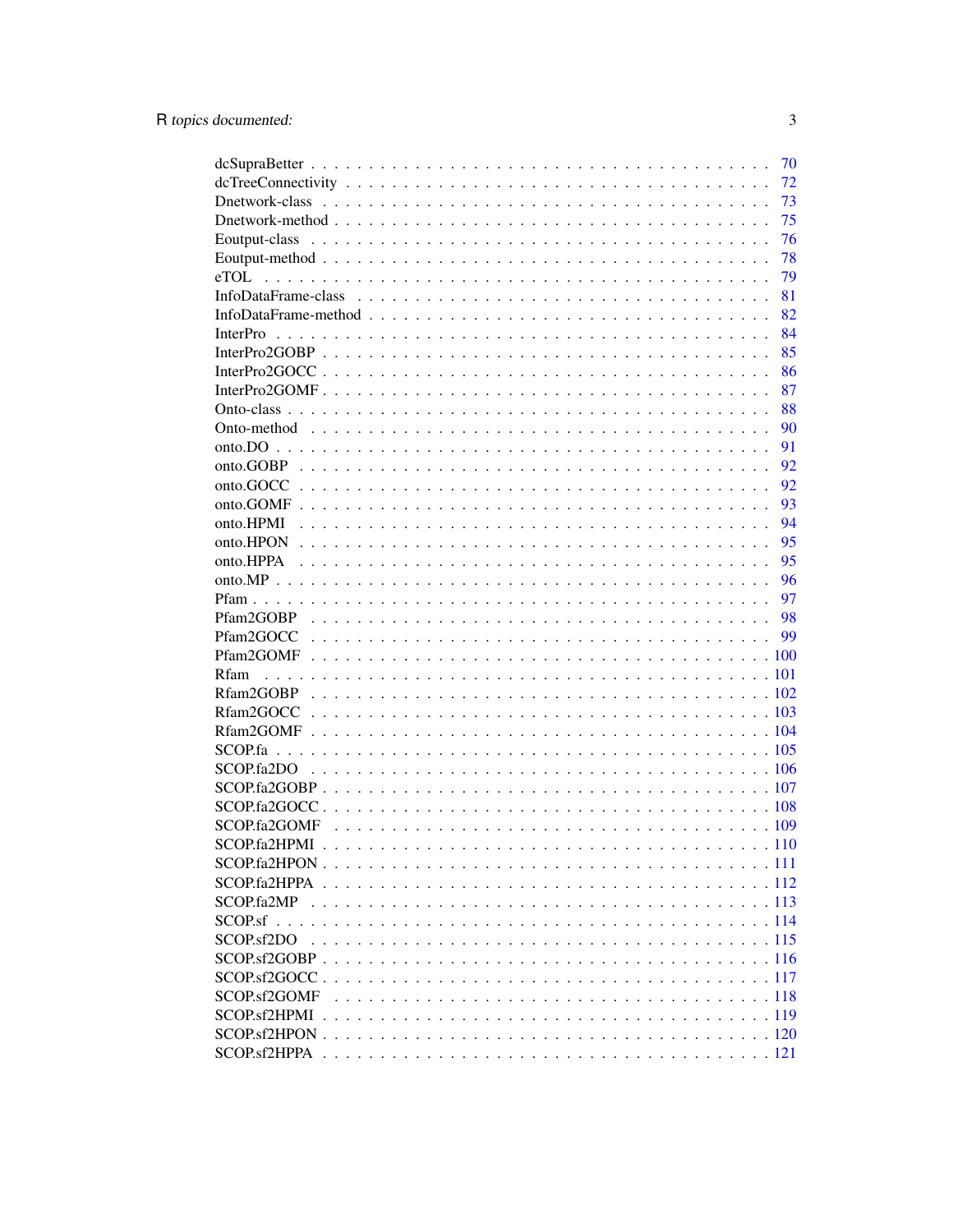<span id="page-3-0"></span>

| Index |  |  |  |  |  |  |  |  |  |  |  |  |  |  |  |  | 127 |
|-------|--|--|--|--|--|--|--|--|--|--|--|--|--|--|--|--|-----|

AdjData-class *Definition for VIRTUAL S4 class AdjData*

# <span id="page-3-1"></span>Description

AdjData is union of other classes: either matrix or dgCMatrix (a sparse matrix in the package Matrix). It is used as a virtual class

# Value

Class AdjData

# See Also

[Onto-class](#page-87-1)

Ancestral\_domainome *Ancestral superfamily domain repertoires in Eukaryotes*

## Description

An object of class "Anno" that contains information about domain repertoires (a complete set of domains: domain-ome) in Eukaryotes (including extant and ancestral genomes). This data is prepared based on 1) SUPERFAMILY database which provides domain and architecture assignments to all completely sequenced genomes including eukaryotic genomes; 2) ancestral domain architecture repertoires inferred by applying Dollo parsimony to eukaryotic part of species tree of life (sTOL), from which ancestral superfamily domain and architecture repertoires at all branching points in eukaryotic evolution are inferred. This allows us to list ancestral domain and architecture repertoires that were present at these points. Based on the observed/inferred domain and architecture repertoires, we also define genome-specific plasticity potential for an individual domain as how many different architectures (or architecture diversity) it can be formed in an extant/ancestral genome. As a result, for each genome, domain repertoires (domainome) are represented as a profile of states on domains, where non-zero entry indicates a domain for which how many different architectures have occurred in the genome.

#### Usage

data(Ancestral\_domainome)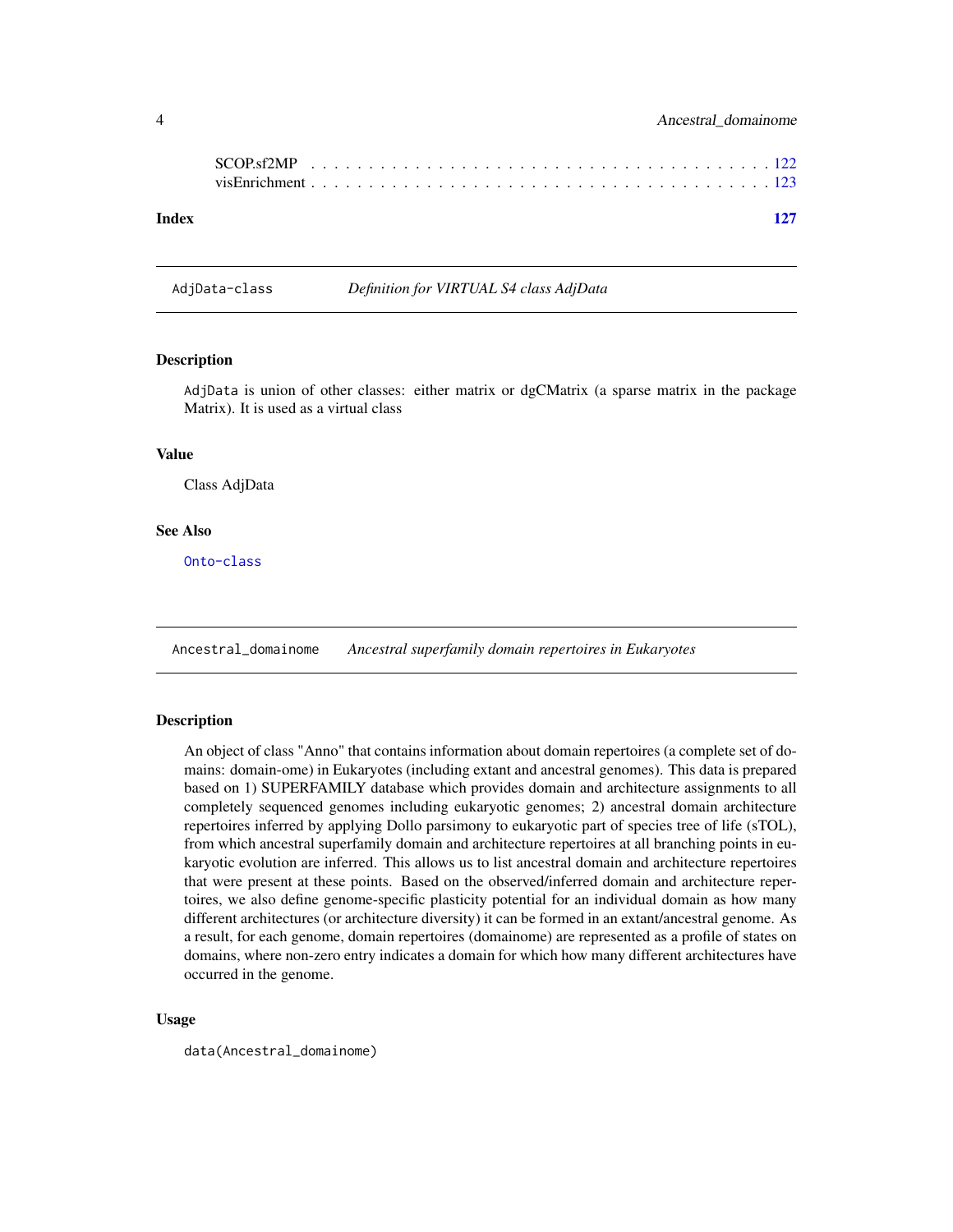#### <span id="page-4-0"></span>Anno-class 5

#### Value

an object of class [Anno](#page-4-1). It has slots for "annoData", "termData" and "domainData":

- annoData: a sparse matrix of 2019 domains X 875 terms/genomes (including 438 extant genomes and 437 ancestral genomes), with each entry telling how many different architectures a domain has in a genome. Note: zero entry also means that this domain is absent in the genome
- termData: variables describing terms/genomes (i.e. columns in annoData), including extant/ancestral genome information: "left\_id" (unique and used as internal id), "right\_id" (used in combination with "left\_id" to define the post-ordered binary tree structure), "taxon\_id" (NCBI taxonomy id, if matched), "genome" (2-letter genome identifiers used in SUPER-FAMILY, if being extant), "name" (NCBI taxonomy name, if matched), "rank" (NCBI taxonomy rank, if matched), "branchlength" (branch length in relevance to the parent), and "common\_name" (NCBI taxonomy common name, if matched and existed)
- domainData: variables describing domains (i.e. rows in annoData), including information about domains: "sunid" for SCOP id, "level" for SCOP level, "classification" for SCOP classification, "description" for SCOP description

# References

Fang et al. (2013) A daily-updated tree of (sequenced) life as a reference for genome research. *Scientific reports*, 3:2015.

Morais et al. (2011) SUPERFAMILY 1.75 including a domain-centric gene ontology method. *Nucleic Acids Res*, 39(Database issue):D427-34.

Andreeva et al. (2008) Data growth and its impact on the SCOP database: new developments. *Nucleic Acids Res*, 36(Database issue):D419-425

#### Examples

```
data(Ancestral_domainome)
Ancestral_domainome
# retrieve info on terms/genomes
termData(Ancestral_domainome)
# retrieve info on SCOP domains
domainData(Ancestral_domainome)
# retrieve the first 5 rows and columns of data
x <- annoData(Ancestral_domainome)[1:5,1:5]
x
# convert the above retrieval to the full matrix
as.matrix(x)
```
<span id="page-4-2"></span>Anno-class *Definition for S4 class Anno*

#### <span id="page-4-1"></span>**Description**

Anno has 3 slots: annoData, termData and domainData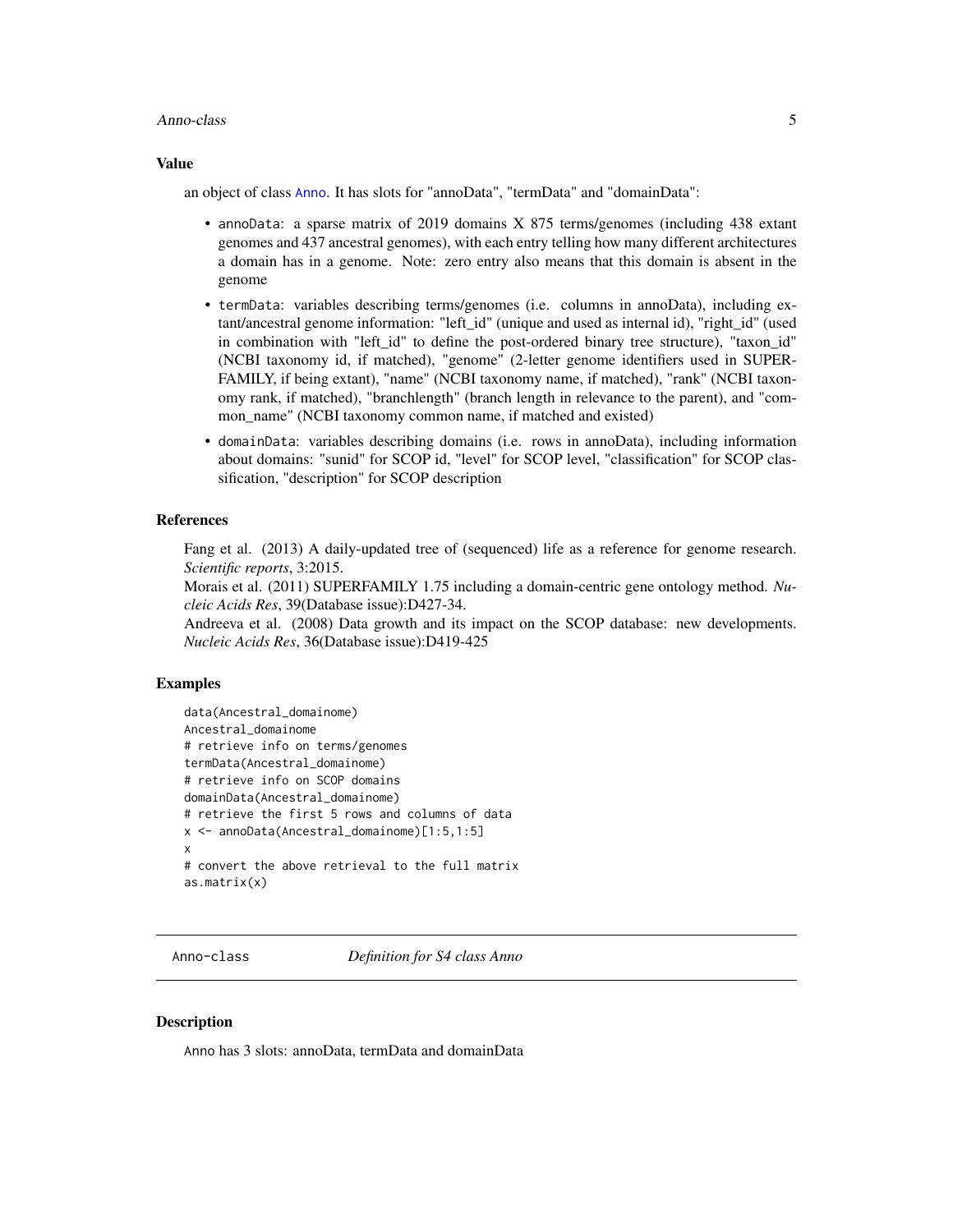#### Value

Class Anno

#### Slots

annoData An object of S4 class [AnnoData](#page-8-1), containing data matrix with the column number equal to nrow(termData) and the row number equal to nrow(domainData).

termData An object of S4 class [InfoDataFrame](#page-80-1), describing information on columns in annoData. domainData An object of S4 class [InfoDataFrame](#page-80-1), describing information on rows in annoData.

# **Creation**

An object of this class can be created via: new("Anno", annoData,termData, domainData)

## Methods

Class-specific methods:

- dim(): retrieve the dimension in the object
- annoData(): retrieve the slot 'annoData' in the object
- termData(): retrieve the slot 'termData' (as class InfoDataFrame) in the object
- domainData(): retrieve the slot 'domainData' (as class InfoDataFrame) in the object
- tData(): retrieve termData (as data.frame) in the object
- dData(): retrieve domainData (as data.frame) in the object
- termNames(): retrieve term names (ie, row names of termData) in the object
- domanNames(): retrieve domain names (ie, row names of domainData) in the object

Standard generic methods:

- str(): compact display of the content in the object
- show(): abbreviated display of the object
- as(matrix, "Anno"): convert a matrix to an object of class Anno
- as (dgCMatrix, "Anno"): convert a dgCMatrix (a sparse matrix) to an object of class Anno
- [i, j]: get the subset of the same class

#### Access

Ways to access information on this class:

- showClass("Anno"): show the class definition
- showMethods(classes="Anno"): show the method definition upon this class
- getSlots("Anno"): get the name and class of each slot in this class
- slotNames("Anno"): get the name of each slot in this class
- selectMethod(f, signature="Anno"): retrieve the definition code for the method 'f' defined in this class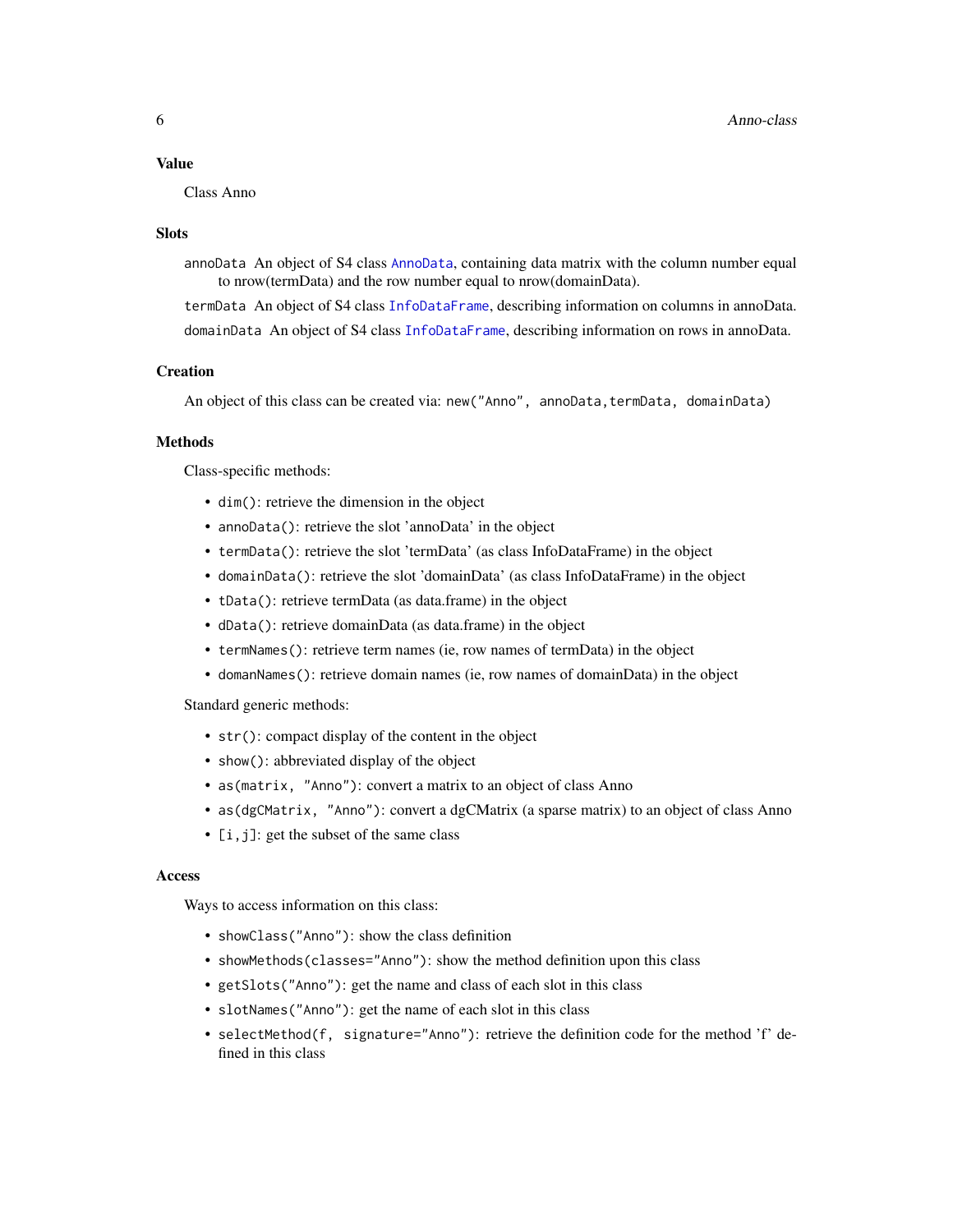# <span id="page-6-0"></span>Anno-method 7

# See Also

[Anno-method](#page-6-1)

# Examples

```
# create an object of class Anno, only given a matrix
annoData <- matrix(runif(50),nrow=10,ncol=5)
as(annoData, "Anno")
# create an object of class Anno, given a matrix plus information on its columns/rows
# 1) create termData: an object of class InfoDataFrame
data <- data.frame(x=1:5, y=I(LETTERS[1:5]), row.names=paste("Term",
1:5, sep="_"))
termData <- new("InfoDataFrame", data=data)
termData
# 2) create domainData: an object of class InfoDataFrame
data <- data.frame(x=1:10, y=I(LETTERS[1:10]),
row.names=paste("Domain", 1:10, sep="_"))
domainData <- new("InfoDataFrame", data=data)
domainData
# 3) create an object of class Anno
# VERY IMPORTANT: make sure having consistent names between annoData and domainData (and termData)
annoData <- matrix(runif(50),nrow=10,ncol=5)
rownames(annoData) <- rowNames(domainData)
colnames(annoData) <- rowNames(termData)
x <- new("Anno", annoData=annoData, domainData=domainData,
termData=termData)
x
# 4) look at various methods defined on class Anno
dim(x)
annoData(x)
termData(x)
tData(x)
domainData(x)
dData(x)
termNames(x)
domainNames(x)
# 5) get the subset
x[1:3,1:2]
```
<span id="page-6-1"></span>Anno-method *Methods defined for S4 class Anno*

# Description

Methods defined for class Anno.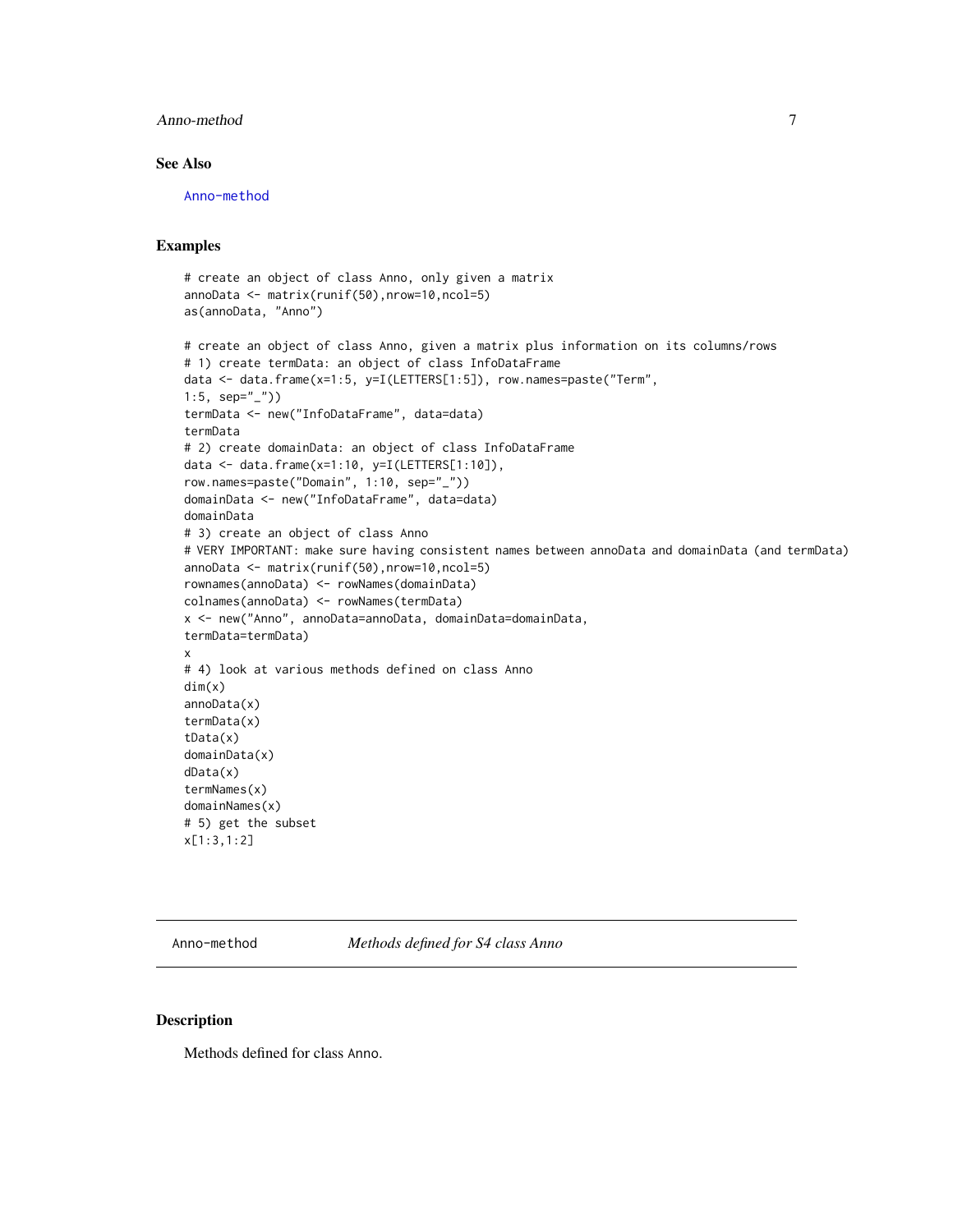# Usage

```
## S4 method for signature 'Anno'
dim(x)
## S4 method for signature 'Anno'
annoData(x)
## S4 method for signature 'Anno'
termData(x)
## S4 method for signature 'Anno'
domainData(x)
## S4 method for signature 'Anno'
tData(object)
## S4 method for signature 'Anno'
dData(object)
## S4 method for signature 'Anno'
termNames(object)
## S4 method for signature 'Anno'
domainNames(object)
## S4 method for signature 'Anno'
show(object)
```
## S4 method for signature 'Anno,ANY,ANY,ANY'  $x[i, j, ..., drop = FALSE]$ 

# Arguments

| x        | an object of class Anno                                                                                                                                                |
|----------|------------------------------------------------------------------------------------------------------------------------------------------------------------------------|
| object   | an object of class Anno                                                                                                                                                |
| i        | an index                                                                                                                                                               |
| j        | an index                                                                                                                                                               |
| $\ddots$ | additional parameters                                                                                                                                                  |
| drop     | a logic for matrices and arrays. If TRUE the result is coerced to the lowest possi-<br>ble dimension. This only works for extracting elements, not for the replacement |

# See Also

[Anno-class](#page-4-2)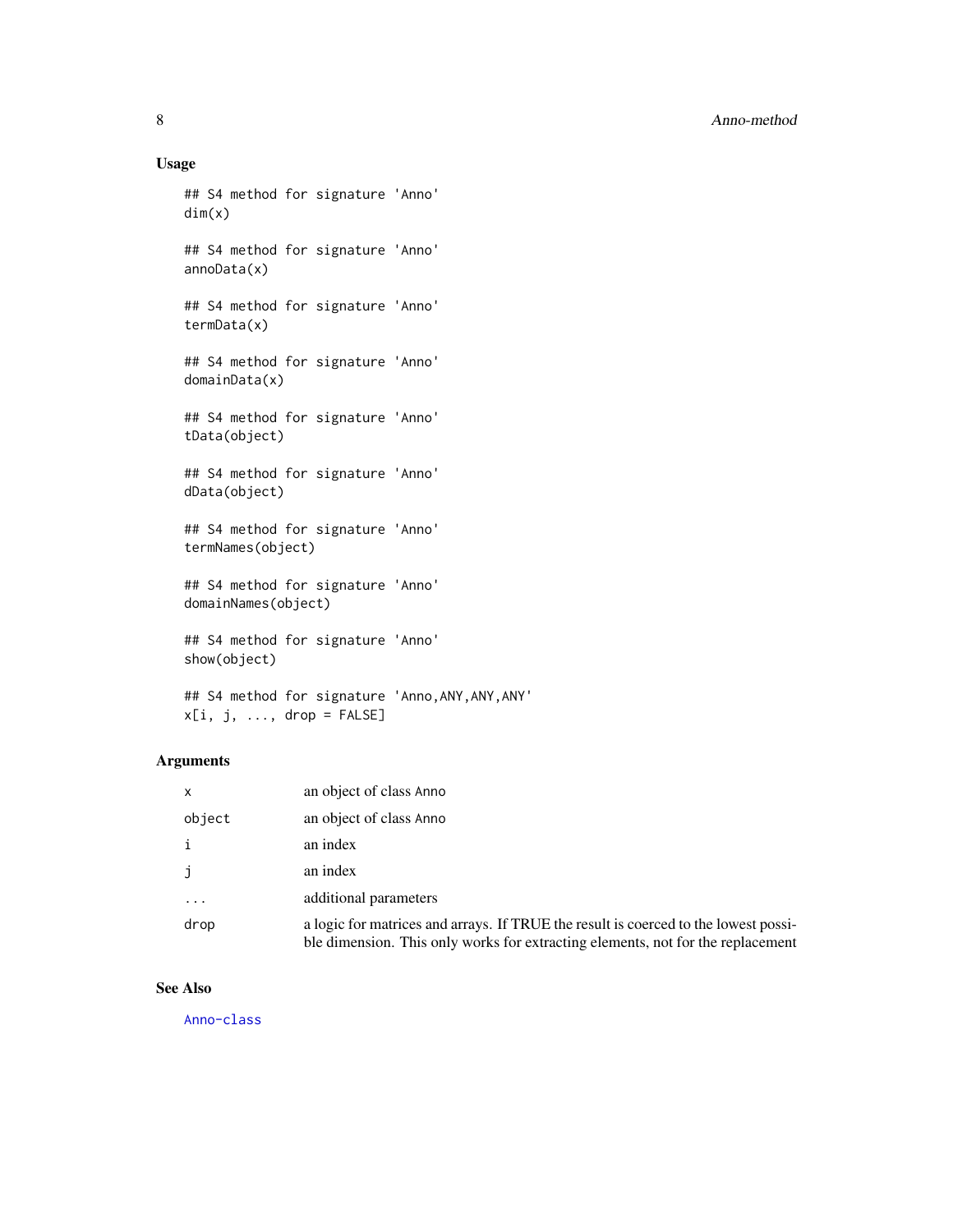<span id="page-8-0"></span>

# <span id="page-8-1"></span>Description

AnnoData is union of other classes: either matrix or dgCMatrix (a sparse matrix in the package Matrix). It is used as a virtual class

## Value

Class AnnoData

# See Also

[Anno-class](#page-4-2)

<span id="page-8-2"></span>Cnetwork-class *Definition for S4 class Cnetwork*

# <span id="page-8-3"></span>Description

Cnetwork is an S4 class to store a contact network, such as the one from RWR-based contact between samples/terms by [dcRWRpipeline](#page-59-1). It has 2 slots: nodeInfo and adjMatrix

#### Value

Class Cnetwork

# Slots

nodeInfo An object of S4 class [InfoDataFrame](#page-80-1), describing information on nodes/domains.

adjMatrix An object of S4 class [AdjData](#page-3-1), containing symmetric adjacency data matrix for an indirect domain network

# **Creation**

An object of this class can be created via: new("Cnetwork", nodeInfo, adjMatrix)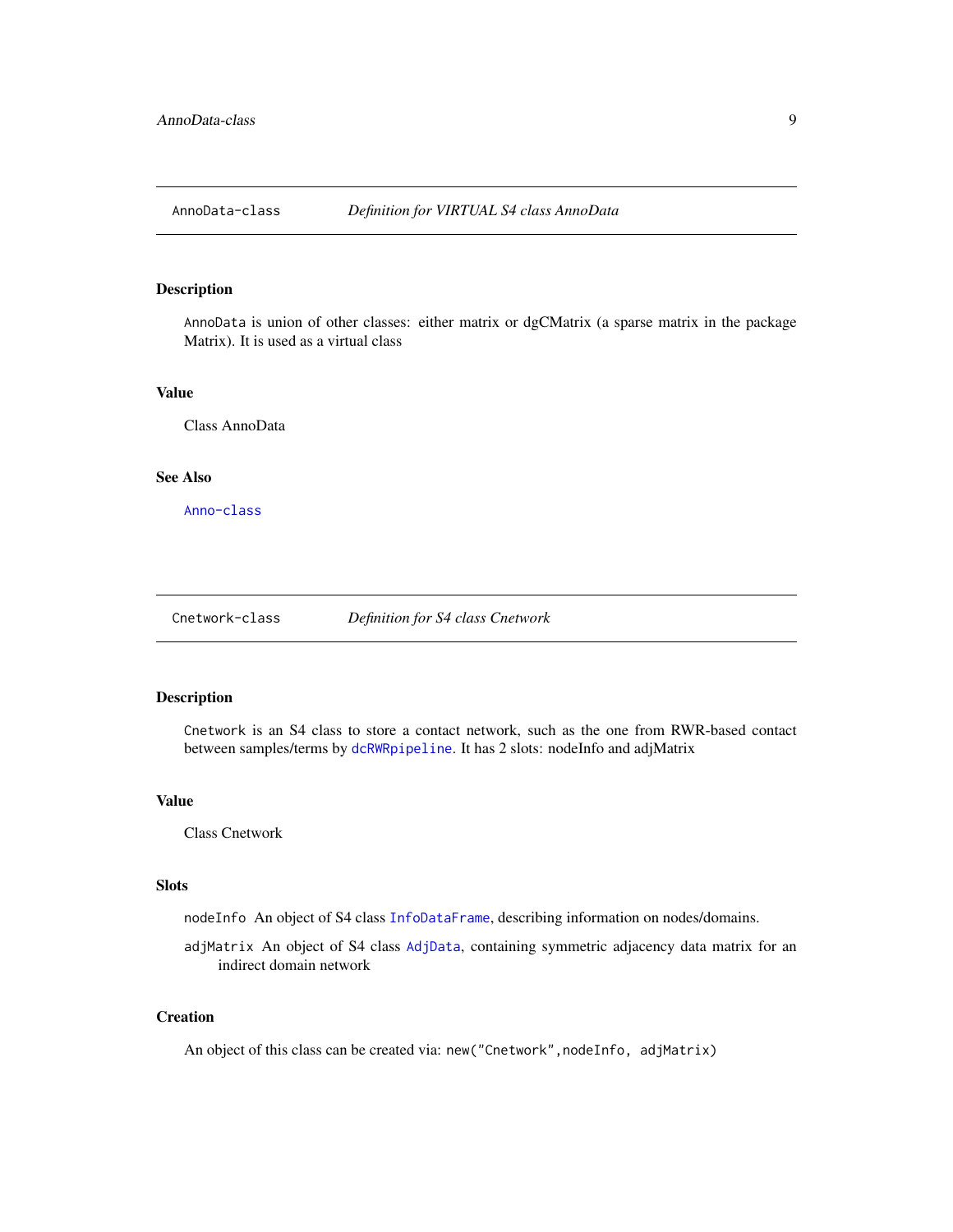## Methods

Class-specific methods:

- dim(): retrieve the dimension in the object
- adjMatrix(): retrieve the slot 'adjMatrix' in the object
- nodeInfo(): retrieve the slot 'nodeInfo' (as class InfoDataFrame) in the object
- nInfo(): retrieve nodeInfo (as data.frame) in the object
- nodeNames(): retrieve node/term names (ie, row names of nodeInfo) in the object

Standard generic methods:

- str(): compact display of the content in the object
- show(): abbreviated display of the object
- as(matrix, "Cnetwork"): convert a matrix to an object of class Cnetwork
- as(dgCMatrix, "Cnetwork"): convert a dgCMatrix (a sparse matrix) to an object of class Cnetwork
- [i]: get the subset of the same class

# Access

Ways to access information on this class:

- showClass("Cnetwork"): show the class definition
- showMethods(classes="Cnetwork"): show the method definition upon this class
- getSlots("Cnetwork"): get the name and class of each slot in this class
- slotNames("Cnetwork"): get the name of each slot in this class
- selectMethod(f, signature="Cnetwork"): retrieve the definition code for the method 'f' defined in this class

## See Also

[Cnetwork-method](#page-10-1)

```
# create an object of class Cnetwork, only given a matrix
adjM <- matrix(runif(25),nrow=5,ncol=5)
as(adjM, "Cnetwork")
# create an object of class Cnetwork, given a matrix plus information on nodes
# 1) create nodeI: an object of class InfoDataFrame
data <- data.frame(id=paste("Domain", 1:5, sep="_"),
level=rep("SCOP",5), description=I(LETTERS[1:5]),
row.names=paste("Domain", 1:5, sep="_"))
nodeI <- new("InfoDataFrame", data=data)
nodeI
# 2) create an object of class Cnetwork
```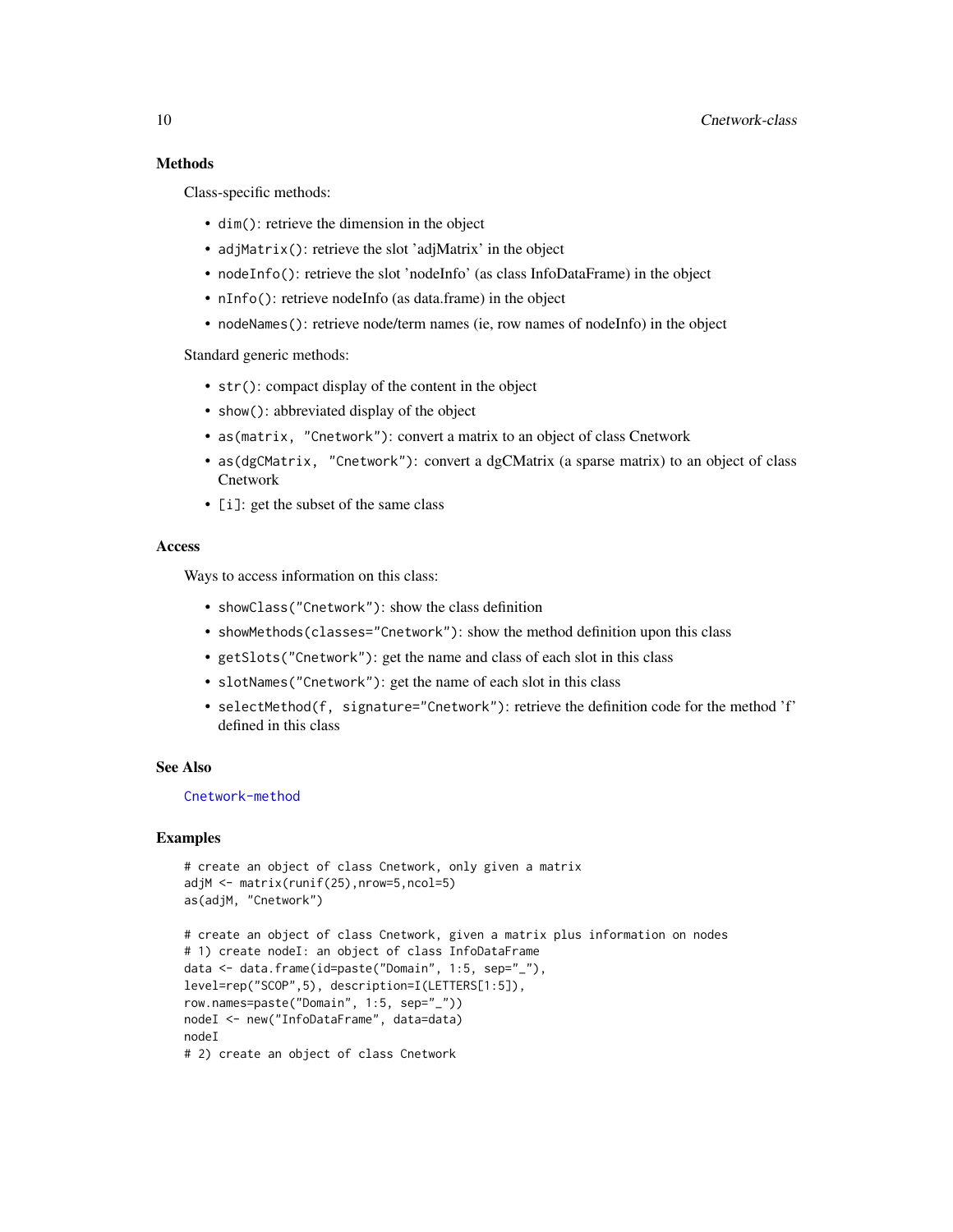# <span id="page-10-0"></span>Cnetwork-method 11

```
# VERY IMPORTANT: make sure having consistent names between nodeInfo and adjMatrix
adjM <- matrix(runif(25),nrow=5,ncol=5)
colnames(adjM) <- rownames(adjM) <- rowNames(nodeI)
x <- new("Cnetwork", adjMatrix=adjM, nodeInfo=nodeI)
x
# 3) look at various methods defined on class Cnetwork
dim(x)
adjMatrix(x)
nodeInfo(x)
nInfo(x)
nodeNames(x)
# 4) get the subset
x[1:2]
```
<span id="page-10-1"></span>Cnetwork-method *Methods defined for S4 class Cnetwork*

# Description

Methods defined for class Cnetwork.

# Usage

```
## S4 method for signature 'Cnetwork'
dim(x)
## S4 method for signature 'Cnetwork'
adjMatrix(x)
## S4 method for signature 'Cnetwork'
nodeInfo(x)
```
## S4 method for signature 'Cnetwork' nInfo(object)

## S4 method for signature 'Cnetwork' nodeNames(object)

## S4 method for signature 'Cnetwork' show(object)

## S4 method for signature 'Cnetwork,ANY,ANY,ANY'  $x[i, j, ..., drop = FALSE]$ 

# Arguments

| X      | an object of class Cnetwork |
|--------|-----------------------------|
| object | an object of class Cnetwork |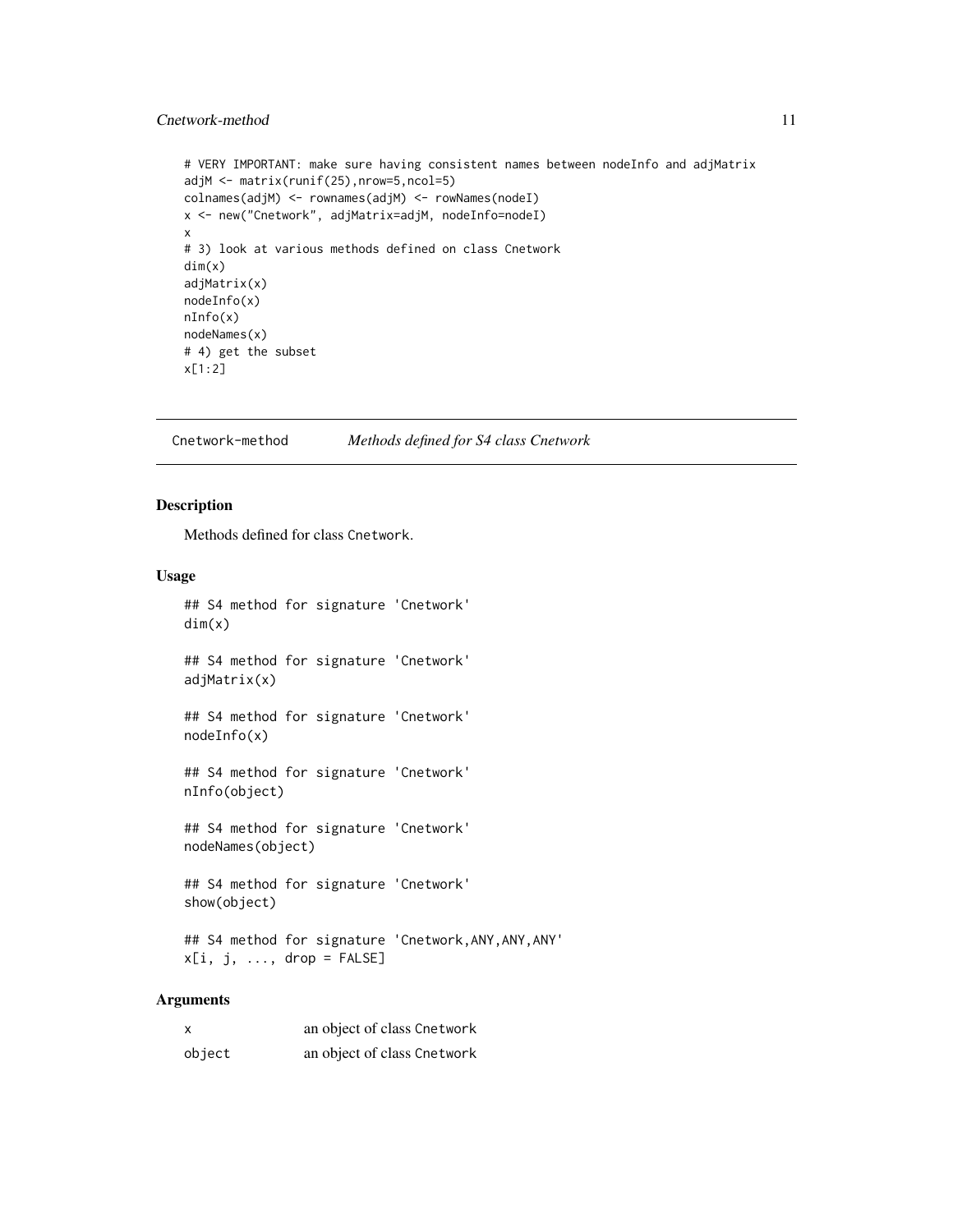<span id="page-11-0"></span>

| $\mathbf{i}$            | an index                                                                            |
|-------------------------|-------------------------------------------------------------------------------------|
| j                       | an index                                                                            |
| $\cdot$ $\cdot$ $\cdot$ | additional parameters                                                               |
| drop                    | a logic for matrices and arrays. If TRUE the result is coerced to the lowest possi- |
|                         | ble dimension. This only works for extracting elements, not for the replacement     |

# See Also

[Cnetwork-class](#page-8-2)

<span id="page-11-1"></span>

# Description

Coutput is an S4 class to store output by [dcRWRpipeline](#page-59-1).

# Value

Class Coutput

# **Slots**

ratio A symmetrix matrix, containing ratio zscore A symmetrix matrix, containing z-scores pvalue A symmetrix matrix, containing p-values adjp A symmetrix matrix, containing adjusted p-values cnetwork An object of S4 class [Cnetwork](#page-8-3), storing contact network.

## **Creation**

An object of this class can be created via: new("Coutput", ratio,zscore, pvalue, adjp, cnetwork)

### Methods

Class-specific methods:

- ratio(): retrieve the slot 'ratio' in the object
- zscore(): retrieve the slot 'zscore' in the object
- pvalue(): retrieve the slot 'pvalue' in the object
- adjp(): retrieve the slot 'adjp' in the object
- cnetwork(): retrieve the slot 'cnetwork' in the object
- write(): write the object into a local file

Standard generic methods:

- str(): compact display of the content in the object
- show(): abbreviated display of the object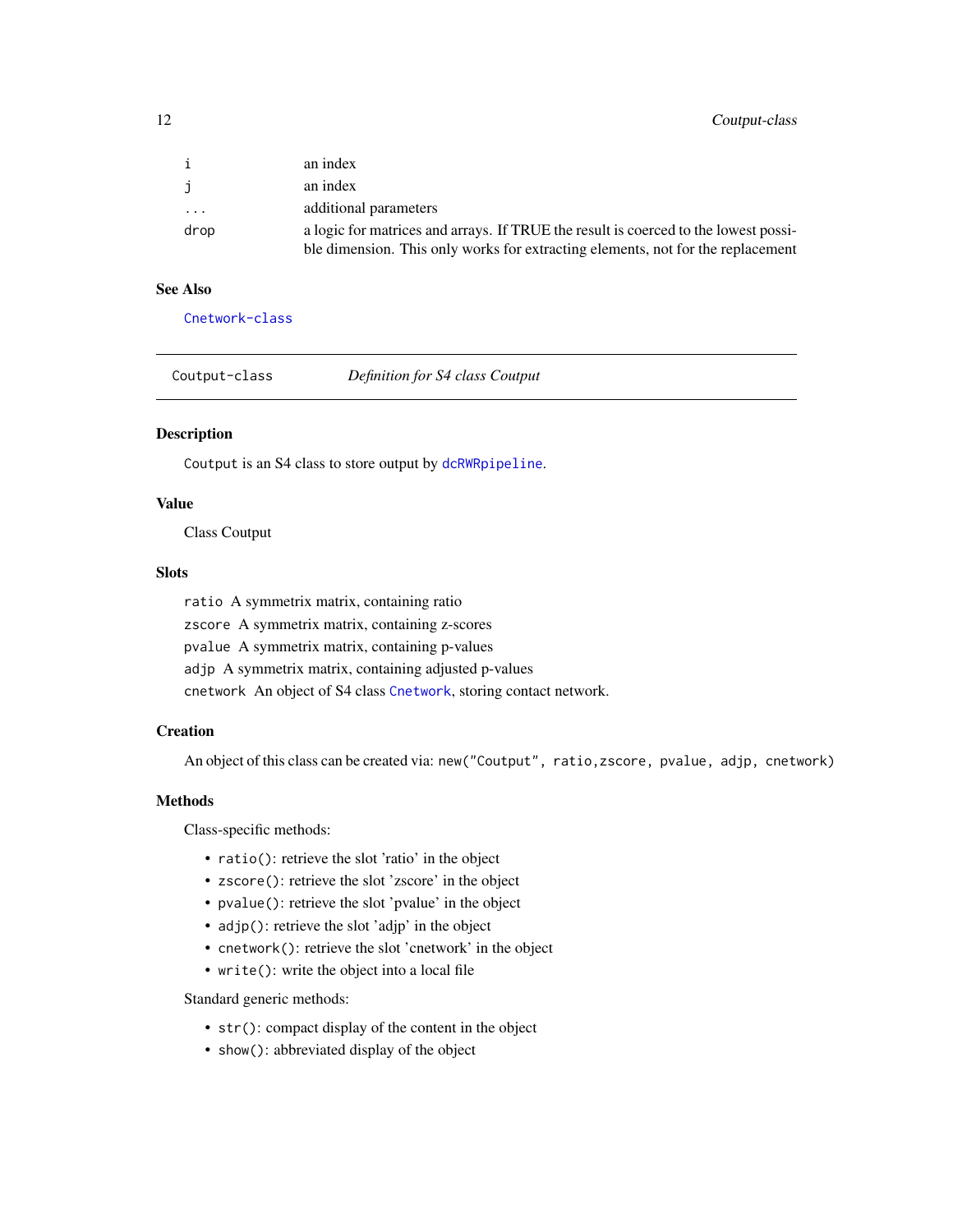# Coutput-class 13

## Access

Ways to access information on this class:

- showClass("Coutput"): show the class definition
- showMethods(classes="Coutput"): show the method definition upon this class
- getSlots("Coutput"): get the name and class of each slot in this class
- slotNames("Coutput"): get the name of each slot in this class
- selectMethod(f, signature="Coutput"): retrieve the definition code for the method 'f' defined in this class

## See Also

[Coutput-method](#page-13-1)

```
## Not run:
# 1) load onto.GOMF (as 'Onto' object)
g <- dcRDataLoader('onto.GOMF')
# 2) load SCOP superfamilies annotated by GOMF (as 'Anno' object)
Anno <- dcRDataLoader('SCOP.sf2GOMF')
# 3) prepare for ontology appended with annotation information
dag <- dcDAGannotate(g, annotations=Anno, path.mode="shortest_paths",
verbose=TRUE)
# 4) calculate pair-wise semantic similarity between 10 randomly chosen domains
alldomains <- unique(unlist(nInfo(dag)$annotations))
domains <- sample(alldomains,10)
dnetwork <- dcDAGdomainSim(g=dag, domains=domains,
method.domain="BM.average", method.term="Resnik", parallel=FALSE,
verbose=TRUE)
dnetwork
# 5) estimate RWR dating based sample/term relationships
# define sets of seeds as data
# each seed with equal weight (i.e. all non-zero entries are '1')
data <- data.frame(aSeeds=c(1,0,1,0,1), bSeeds=c(0,0,1,0,1))
rownames(data) <- id(dnetwork)[1:5]
# calcualte their two contact graph
coutput <- dcRWRpipeline(data=data, g=dnetwork, parallel=FALSE)
coutput
# 6) write into the file 'Coutput.txt' in your local directory
write(coutput, file='Coutput.txt', saveBy="adjp")
# 7) retrieve several slots directly
ratio(coutput)
zscore(coutput)
```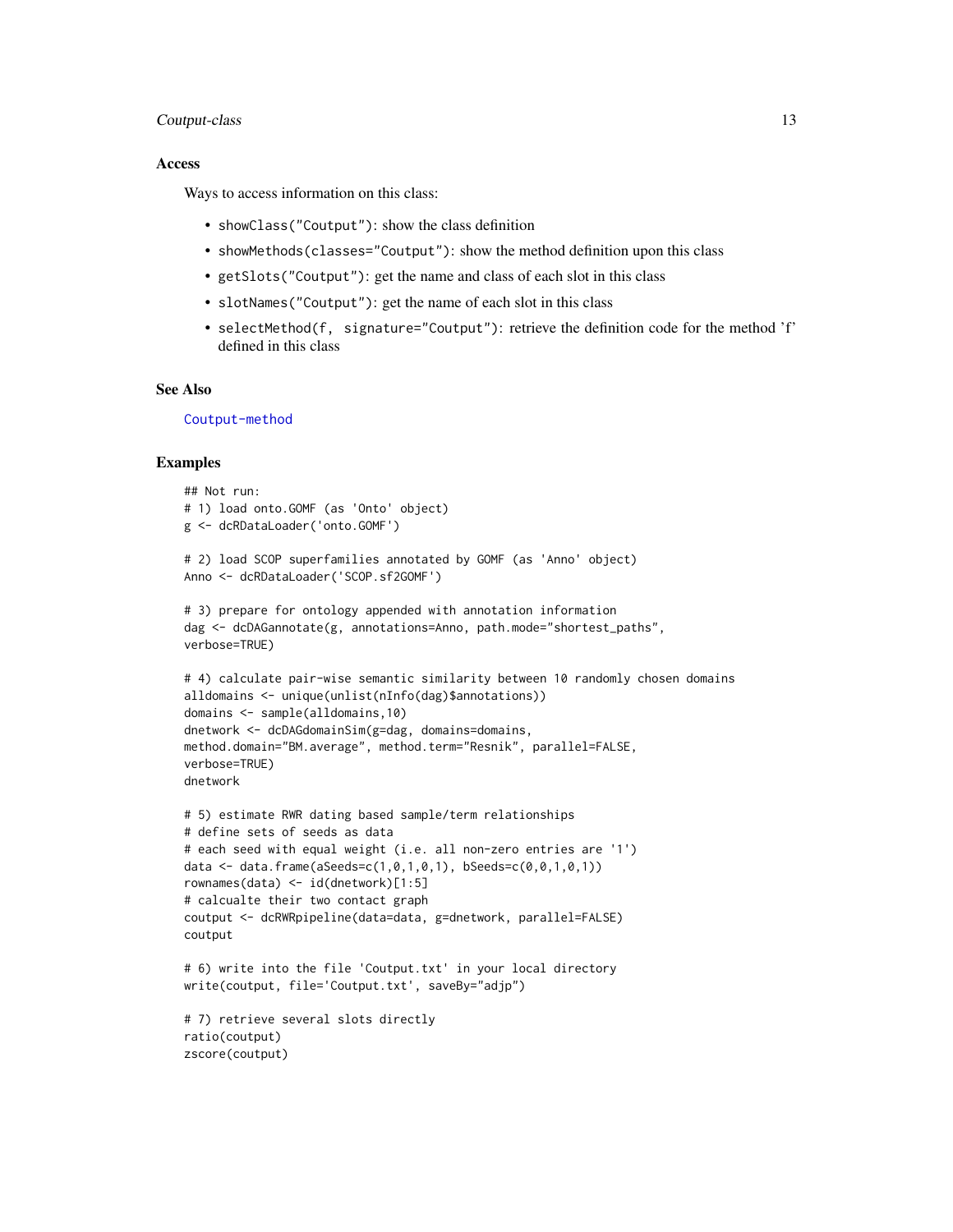```
pvalue(coutput)
adjp(coutput)
cnetwork(coutput)
```
## End(Not run)

<span id="page-13-1"></span>Coutput-method *Methods defined for S4 class Coutput*

# Description

Methods defined for S4 class Coutput.

# Usage

```
## S4 method for signature 'Coutput'
show(object)
## S4 method for signature 'Coutput'
ratio(x)
## S4 method for signature 'Coutput'
zscore(x)
## S4 method for signature 'Coutput'
pvalue(x)
## S4 method for signature 'Coutput'
adjp(x)
## S4 method for signature 'Coutput'
cnetwork(x)
## S4 method for signature 'Coutput'
```

```
write(x, file = "Countput.txt", saveBy = c("adjp","pvalue", "zscore", "ratio"), verbose = T)
```
# Arguments

| object       | an object of S4 class Coutput. Usually this is an output from dcRWRpipeline                                                             |
|--------------|-----------------------------------------------------------------------------------------------------------------------------------------|
| $\mathsf{x}$ | an object of S4 class Coutput. Usually this is part of the output from dcRWRpipeline                                                    |
| file         | a character specifying a file name written into. By default, it is 'Coutput.txt'                                                        |
| saveBy       | which statistics will be saved. It can be "pvalue" for p value, "adjp" for adjusted<br>p value, "zscore" for z-score, "ratio" for ratio |
| verbose      | logical to indicate whether the messages will be displayed in the screen. By<br>default, it sets to true for display                    |

<span id="page-13-0"></span>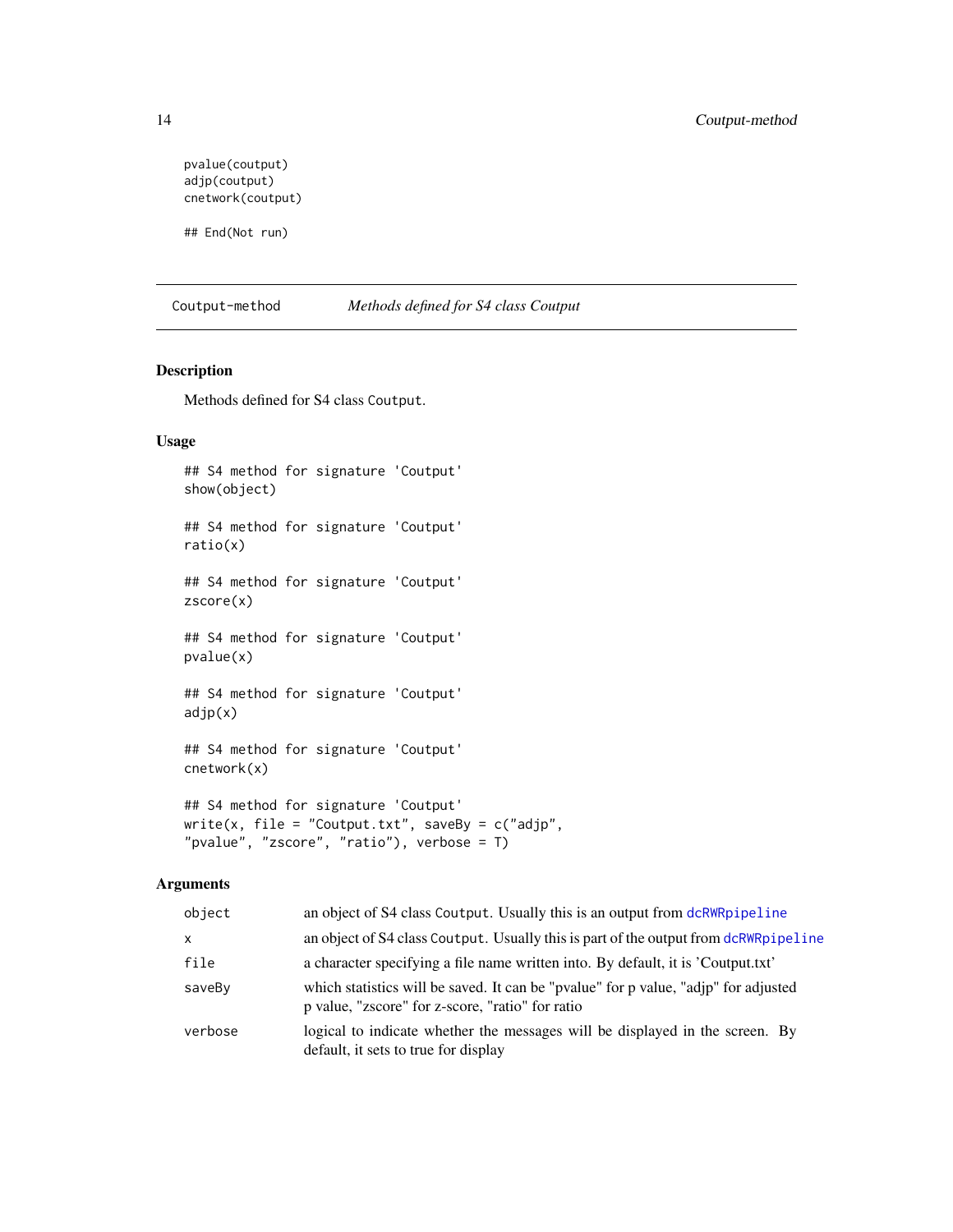## <span id="page-14-0"></span>dcAlgo the contract of the contract of the contract of the contract of the contract of the contract of the contract of the contract of the contract of the contract of the contract of the contract of the contract of the con

# Value

 $write(x)$  also returns a symmetrix matrix storing the specific statistics

## See Also

[Coutput-class](#page-11-1)

<span id="page-14-1"></span>dcAlgo *Function to apply dcGO algorithm to infer domain-centric ontology*

# Description

dcAlgo is supposed to apply dcGO algorithm to infer domain-centric ontology from input files. It requires two input files: 1) an annotation file containing annotations between proteins/genes and ontology terms; 2) an architecture file containing domain architectures for proteins/genes.

## Usage

```
dcAlgo(anno.file, architecture.file, output.file = NULL, ontology =
c(NA,
"GOBP", "GOMF", "GOCC", "DO", "HPPA", "HPMI", "HPON", "MP", "EC", "KW",
"UP"),
feature.mode = c("supra", "individual", "comb"), min. overlap = 3,fdr.cutoff = 0.001, hscore.type = c("zscore", "fdr"), parallel = TRUE,multicores = NULL, verbose = T, RData.ontology.customised = NULL,
RData.location =
"https://github.com/hfang-bristol/RDataCentre/blob/master/dcGOR")
```
#### Arguments

```
anno.file an annotation file containing annotations between proteins/genes and ontology
                  terms. For example, a file containing annotations between human genes and HP
                  terms can be found in http://dcgor.r-forge.r-project.org/data/Algo/
                  HP_anno.txt. As seen in this example, the input file must contain the header
                  (in the first row) and two columns: 1st column for 'SeqID' (actually these IDs
                  can be anything), 2nd column for 'termID' (HP terms). Note: the file should use
                  the tab delimiter as the field separator between columns
```
architecture.file

an architecture file containing domain architectures (including individual domains) for proteins/genes. For example, a file containing human genes and domain architectures can be found in [http://dcgor.r-forge.r-project.org/](http://dcgor.r-forge.r-project.org/data/Algo/SCOP_architecture.txt) [data/Algo/SCOP\\_architecture.txt](http://dcgor.r-forge.r-project.org/data/Algo/SCOP_architecture.txt). As seen in this example, the input file must contain the header (in the first row) and two columns: 1st column for 'SeqID' (actually these IDs can be anything), 2nd column for 'Architecture' (SCOP domain architectures, each represented as comma-separated domains). Note: the file should use the tab delimiter as the field separator between columns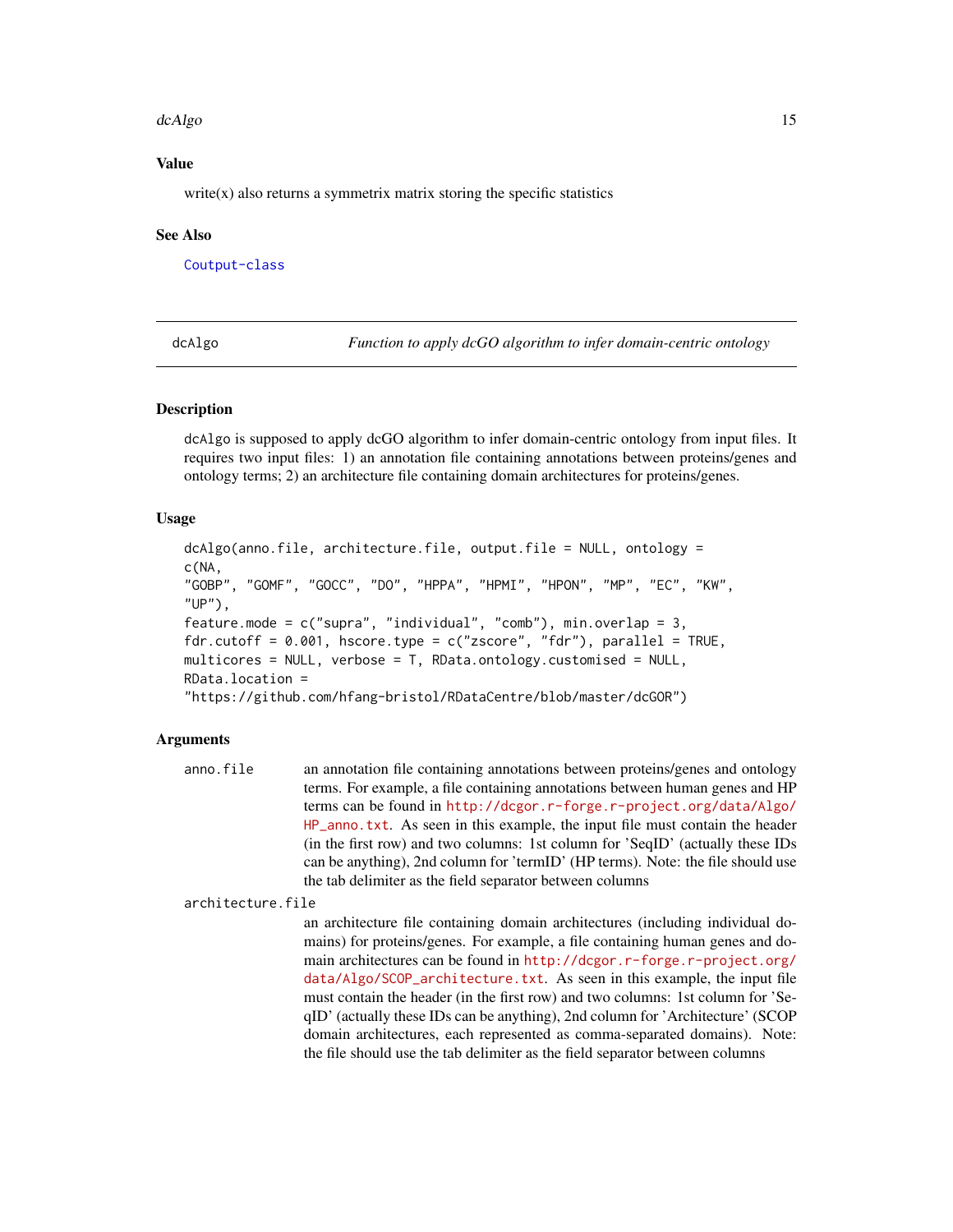| output.file | an output file containing results. If not NULL, a tab-delimited text file will be<br>also written out, with 1st column 'Feature id' for features/domains, 2nd column<br>Term_id' for ontology terms, 3rd column 'Score' for hypergeometric scores |
|-------------|---------------------------------------------------------------------------------------------------------------------------------------------------------------------------------------------------------------------------------------------------|
|             | (indicative of strength for feature-term associations). Otherwise, there is no<br>output file (by default)                                                                                                                                        |

- ontology the ontology identity. It can be "GOBP" for Gene Ontology Biological Process, "GOMF" for Gene Ontology Molecular Function, "GOCC" for Gene Ontology Cellular Component, "DO" for Disease Ontology, "HPPA" for Human Phenotype Phenotypic Abnormality, "HPMI" for Human Phenotype Mode of Inheritance, "HPON" for Human Phenotype ONset and clinical course, "MP" for Mammalian Phenotype, "EC" for Enzyme Commission, "KW" for UniProtKB KeyWords, "UP" for UniProtKB UniPathway. For details on the eligibility for pairs of input domain and ontology, please refer to the online Documentations at <http://supfam.org/dcGOR/docs.html>. If NA, then the user has to input a customised RData-formatted file (see RData.ontology.customised below)
- feature.mode the mode of how to define the features thereof. It can be: "supra" for combinations of one or two successive domains (including individual domains; considering the order), "individual" for individual domains only, and "comb" for all possible combinations (including individual domains; ignoring the order)
- min.overlap the minimum number of overlaps with each term in consideration. By default, it sets to a minimum of 3
- fdr.cutoff the fdr cutoff to call the significant associations between features and terms. By default, it sets to 1e-3
- hscore, type the type of defining the hypergeometric score. It can be: "zscore" for z-score (by default), "fdr" for fdr (after being transformed via  $-1 * log_2(f dr)$ )
- parallel logical to indicate whether parallel computation with multicores is used. By default, it sets to true, but not necessarily does so. Partly because parallel backends available will be system-specific (now only Linux or Mac OS). Also, it will depend on whether these two packages "foreach" and "doMC" have been installed. It can be installed via: source("http://bioconductor.org/biocLite.R"); biocLite(c("foreach","doMC")). If not yet installed, this option will be disabled
- multicores an integer to specify how many cores will be registered as the multicore parallel backend to the 'foreach' package. If NULL, it will use a half of cores available in a user's computer. This option only works when parallel computation is enabled
- verbose logical to indicate whether the messages will be displayed in the screen. By default, it sets to TRUE for display

RData.ontology.customised a file name for RData-formatted file containing an object of S4 class 'Onto' (i.g. ontology). By default, it is NULL. It is only needed when the user wants to perform customised analysis using their own ontology. See [dcBuildOnto](#page-36-1) for how to creat this object

RData.location the characters to tell the location of built-in RData files. See [dcRDataLoader](#page-57-1) for details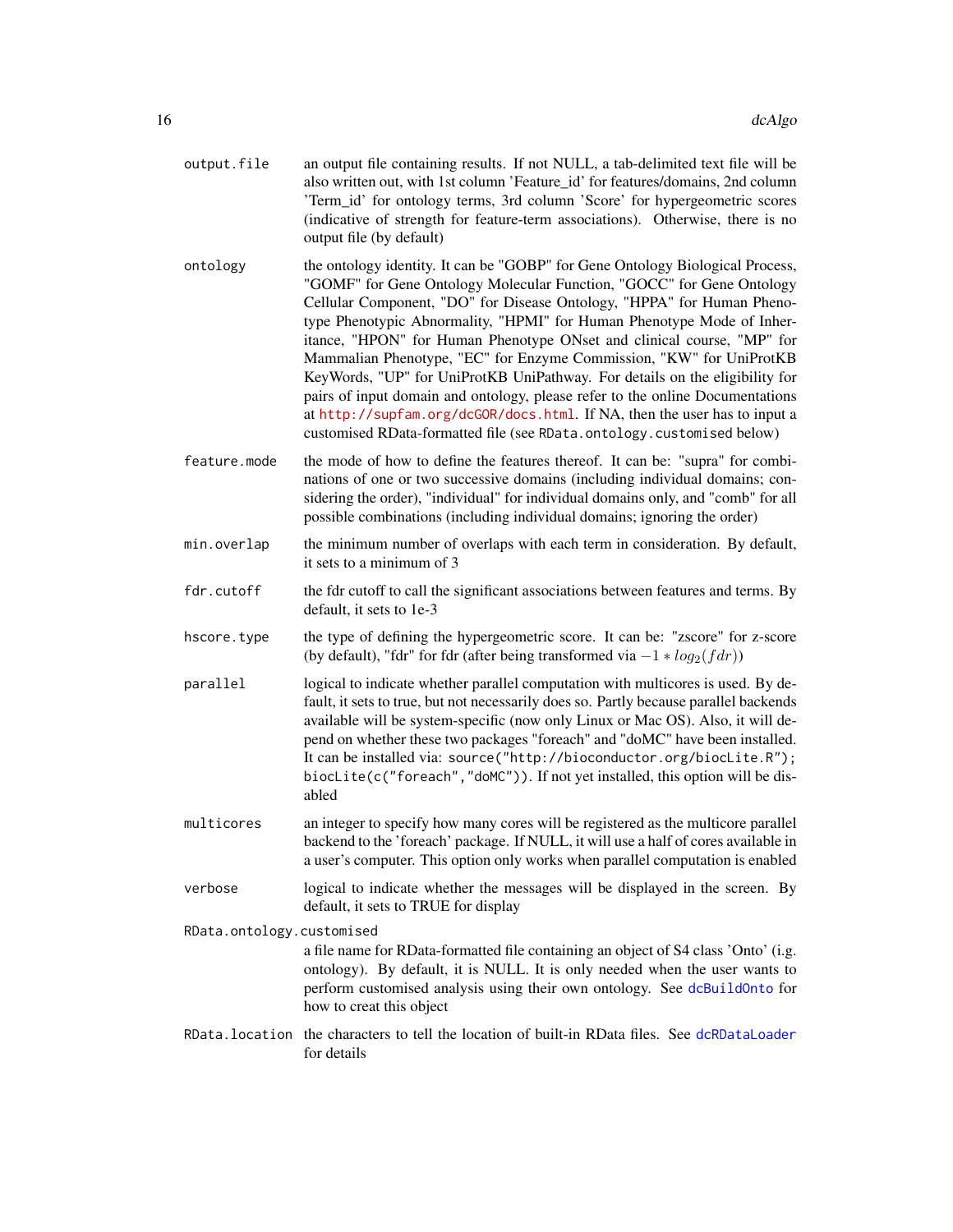### <span id="page-16-0"></span>dcAlgoPredict 17

## Value

a data frame containing three columns: 1st column 'Feature\_id' for features, 2nd 'Term\_id' for terms, and 3rd 'Score' for the hypergeometric score indicative of strength of associations beteen features and terms

## **Note**

When 'output.file' is specified, a tab-delimited text file is output, with the column names: 1st column 'Feature\_id' for features, 2nd 'Term\_id' for terms, and 3rd 'Score' for the hypergeometric score indicative of strength of associations beteen features and terms

# See Also

[dcRDataLoader](#page-57-1), [dcSplitArch](#page-66-1), [dcConverter](#page-38-1), [dcDuplicated](#page-45-1), [dcAlgoPropagate](#page-27-1)

# Examples

```
## Not run:
# 1) Prepare input file: anno.file and architecture.file
anno.file <- "http://dcgor.r-forge.r-project.org/data/Algo/HP_anno.txt"
architecture.file <-
"http://dcgor.r-forge.r-project.org/data/Algo/SCOP_architecture.txt"
# 2) Do inference using built-in ontology
res <- dcAlgo(anno.file, architecture.file, ontology="HPPA",
feature.mode="supra", parallel=FALSE)
res[1:5,]
# 3) Advanced usage: using customised ontology
x < -base::load(base::url("http://dcgor.r-forge.r-project.org/data/onto.HPPA.RData"))
RData.ontology.customised <- 'onto.HPPA.RData'
base::save(list=x, file=RData.ontology.customised)
#list.files(pattern='*.RData')
## you will see an RData file 'onto.HPPA.RData' in local directory
res <- dcAlgo(anno.file, architecture.file, feature.mode="supra",
parallel=FALSE, RData.ontology.customised=RData.ontology.customised)
res[1:5,]
## End(Not run)
```
<span id="page-16-1"></span>dcAlgoPredict *Function to predict ontology terms given domain architectures (including individual domains)*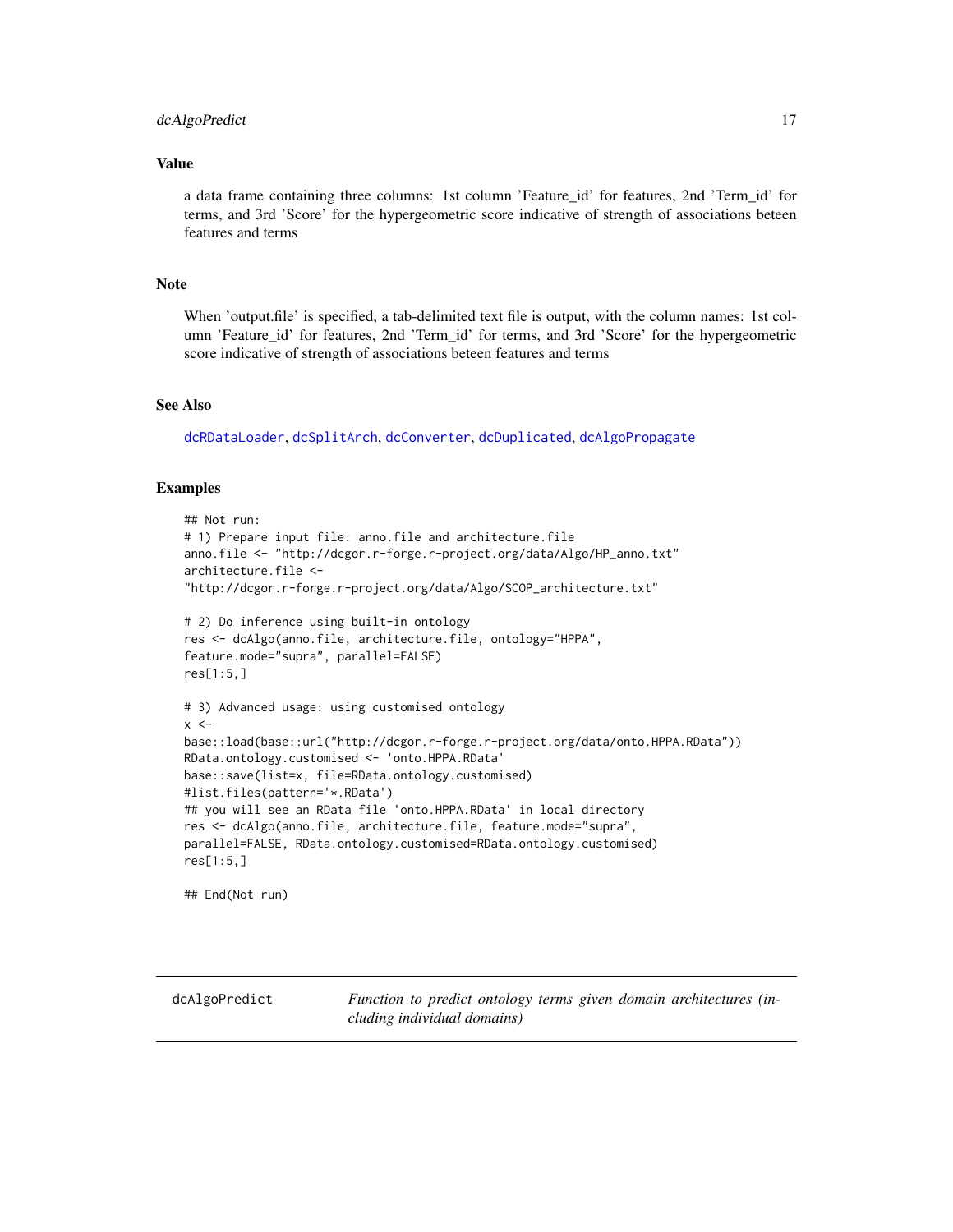# Description

dcAlgoPredict is supposed to predict ontology terms given domain architectures (including individual domains). It involves 3 steps: 1) splitting an architecture into individual domains and all possible consecutive domain combinations (viewed as component features); 2) merging hscores among component features; 3) scaling merged hscores into predictive scores across terms.

# Usage

```
dcAlgoPredict(data, RData.HIS = c(NA, "Feature2GOBP.sf",
"Feature2GOMF.sf",
"Feature2GOCC.sf", "Feature2HPPA.sf", "Feature2GOBP.pfam",
"Feature2GOMF.pfam", "Feature2GOCC.pfam", "Feature2HPPA.pfam",
"Feature2GOBP.interpro", "Feature2GOMF.interpro",
"Feature2GOCC.interpro",
"Feature2HPPA.interpro"), merge.method = c("sum", "max", "sequential"),
scale.method = c("log", "linear", "none"), feature.mode = c("supra",
"individual", "comb"), slim.level = NULL, max.num = NULL,
parallel = TRUE, multicores = NULL, verbose = T,
RData.HIS.customised = NULL,
RData.location =
"https://github.com/hfang-bristol/RDataCentre/blob/master/dcGOR")
```
# Arguments

| data         | an input data vector containing domain architectures. An architecture is repre-<br>sented in the form of comma-separated domains                                                                                                                                                                                                                                                                                                                                                                                                                                                                                                                                                                                                                                                                                                                  |
|--------------|---------------------------------------------------------------------------------------------------------------------------------------------------------------------------------------------------------------------------------------------------------------------------------------------------------------------------------------------------------------------------------------------------------------------------------------------------------------------------------------------------------------------------------------------------------------------------------------------------------------------------------------------------------------------------------------------------------------------------------------------------------------------------------------------------------------------------------------------------|
| RData.HIS    | RData to load. This RData conveys two bits of information: 1) feature (domain)<br>type; 2) ontology. It stores the hypergeometric scores (hscore) between fea-<br>tures (individual domains or consecutive domain combinations) and ontology<br>terms. The RData name tells which domain type and which ontology to use.<br>It can be: SCOP sf domains/combinations (including "Feature2GOBP.sf", "Fea-<br>ture2GOMF.sf", "Feature2GOCC.sf", "Feature2HPPA.sf"), Pfam domains/combinations<br>(including "Feature2GOBP.pfam", "Feature2GOMF.pfam", "Feature2GOCC.pfam",<br>"Feature2HPPA.pfam"), InterPro domains (including "Feature2GOBP.interpro",<br>"Feature2GOMF.interpro", "Feature2GOCC.interpro", "Feature2HPPA.interpro").<br>If NA, then the user has to input a customised RData-formatted file (see RData. HIS. customised<br>below) |
| merge.method | the method used to merge predictions for each component feature (individual<br>domains and their combinations derived from domain architecture). It can be<br>one of "sum" for summing up, "max" for the maximum, and "sequential" for the<br>sequential weighting. The sequential weighting is done via: $\sum_{i=1} \frac{R_i}{i}$ , where<br>$R_i$ is the $i^{th}$ ranked highest hscore                                                                                                                                                                                                                                                                                                                                                                                                                                                       |
| scale.method | the method used to scale the predictive scores. It can be: "none" for no scaling,<br>"linear" for being linearily scaled into the range between 0 and 1, "log" for<br>the same as "linear" but being first log-transformed before being scaled. The<br>scaling between 0 and 1 is done via: $\frac{S-S_{min}}{S_{max}-S_{min}}$ , where $S_{min}$ and $S_{max}$ are the<br>minimum and maximum values for $S$                                                                                                                                                                                                                                                                                                                                                                                                                                     |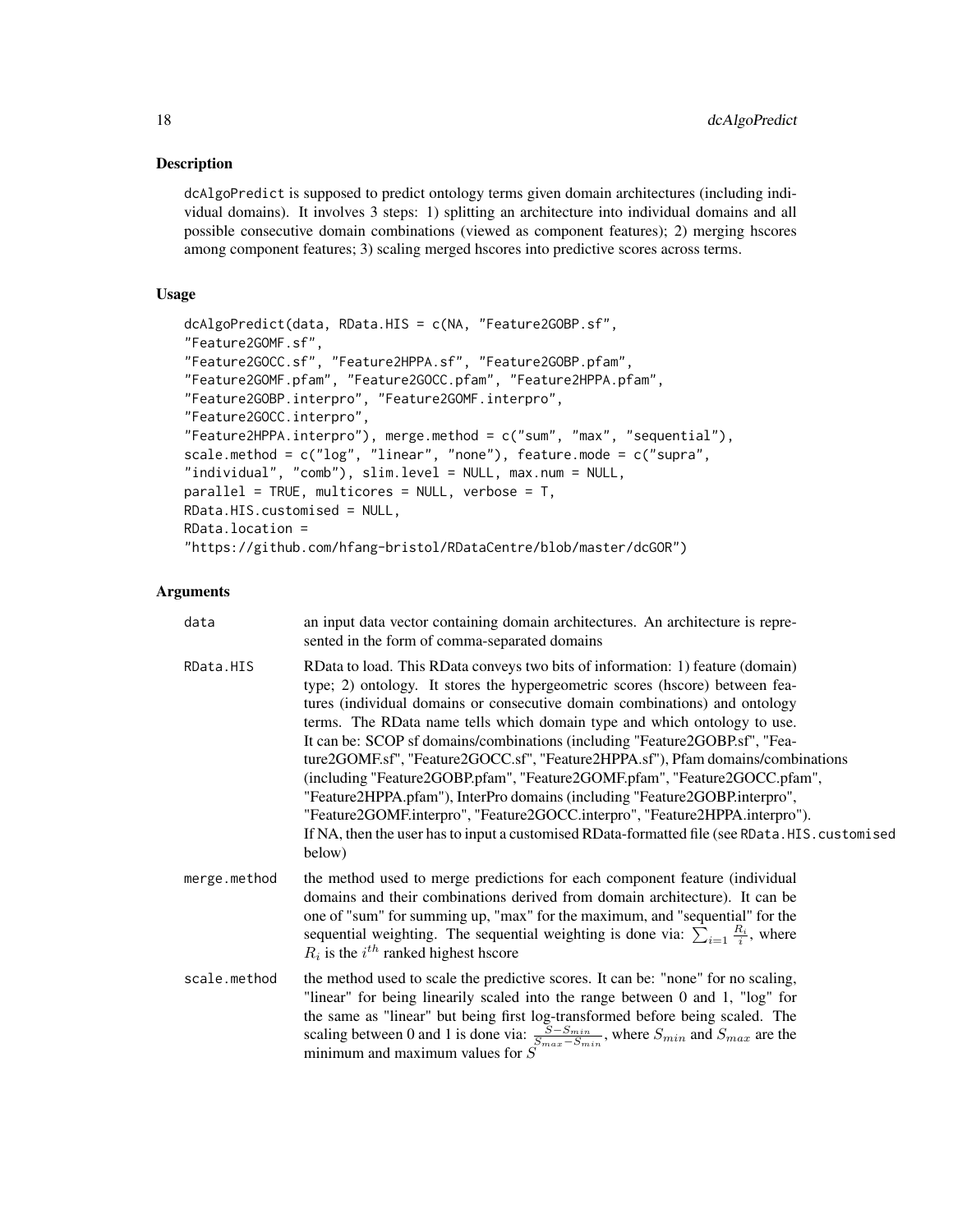- feature.mode the mode of how to define the features thereof. It can be: "supra" for combinations of one or two successive domains (including individual domains; considering the order), "individual" for individual domains only, and "comb" for all possible combinations (including individual domains; ignoring the order)
- slim.level whether only slim terms are returned. By defaut, it is NULL and all predicted terms will be reported. If it is specified as a vector containing any values from 1 to 4, then only slim terms at these levels will be reported. Here is the meaning of these values: '1' for very general terms, '2' for general terms, '3' for specific terms, and '4' for very specific terms
- max.num whether only top terms per sequence are returned. By defaut, it is NULL and no constraint is imposed. If an integer is specified, then all predicted terms (with scores in a decreasing order) beyond this number will be discarded. Notably, this parameter works after the preceding parameter slim.level
- parallel logical to indicate whether parallel computation with multicores is used. By default, it sets to true, but not necessarily does so. Partly because parallel backends available will be system-specific (now only Linux or Mac OS). Also, it will depend on whether these two packages "foreach" and "doMC" have been installed. It can be installed via: source("http://bioconductor.org/biocLite.R"); biocLite(c("foreach","doMC")). If not yet installed, this option will be disabled
- multicores an integer to specify how many cores will be registered as the multicore parallel backend to the 'foreach' package. If NULL, it will use a half of cores available in a user's computer. This option only works when parallel computation is enabled
- verbose logical to indicate whether the messages will be displayed in the screen. By default, it sets to TRUE for display

RData.HIS.customised

a file name for RData-formatted file containing an object of S3 class 'HIS'. By default, it is NULL. It is only needed when the user wants to perform customised analysis. See [dcAlgoPropagate](#page-27-1) on how this object is created

RData.location the characters to tell the location of built-in RData files. See [dcRDataLoader](#page-57-1) for details

#### Value

a named list of architectures, each containing predictive scores

#### Note

none

# See Also

[dcRDataLoader](#page-57-1), [dcSplitArch](#page-66-1), [dcConverter](#page-38-1), [dcAlgoPropagate](#page-27-1), [dcAlgoPredictMain](#page-22-1), [dcAlgoPredictGenome](#page-19-1)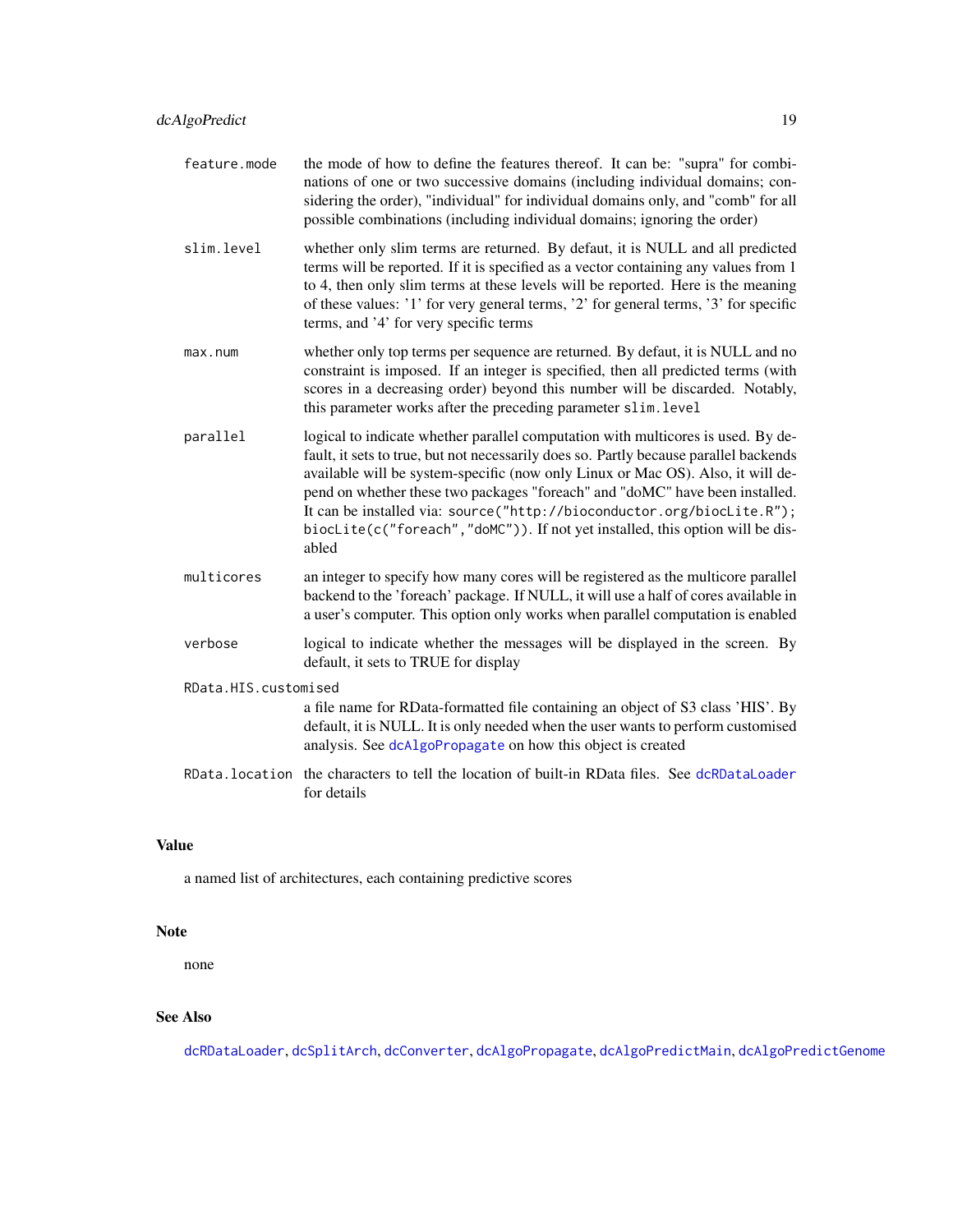# Examples

```
## Not run:
# 1) randomly generate 5 domains and/or domain architectures
x <- dcRDataLoader(RData="Feature2GOMF.sf")
data <- sample(names(x$hscore), 5)
# 2) get predictive scores of all predicted terms for this domain architecture
## using 'sequential' method (by default)
pscore <- dcAlgoPredict(data=data, RData.HIS="Feature2GOMF.sf",
parallel=FALSE)
## using 'max' method
pscore_max <- dcAlgoPredict(data=data, RData.HIS="Feature2GOMF.sf",
merge.method="max", parallel=FALSE)
## using 'sum' method
pscore_sum <- dcAlgoPredict(data=data, RData.HIS="Feature2GOMF.sf",
merge.method="sum", parallel=FALSE)
# 3) advanced usage
## a) focus on those terms at the 2nd level (general)
pscore <- dcAlgoPredict(data=data, RData.HIS="Feature2GOMF.sf",
slim.level=2, parallel=FALSE)
## b) visualise predictive scores in the ontology hierarchy
### load the ontology
g <- dcRDataLoader("onto.GOMF", verbose=FALSE)
ig <- dcConverter(g, from='Onto', to='igraph', verbose=FALSE)
### do visualisation for the 1st architecture
data <- pscore[[1]]
subg <- dnet::dDAGinduce(ig, nodes_query=names(data),
path.mode="shortest_paths")
dnet::visDAG(g=subg, data=data, node.info="term_id")
## End(Not run)
```
<span id="page-19-1"></span>dcAlgoPredictGenome *Function to predict ontology terms for genomes with domain architectures (including individual domains)*

# **Description**

dcAlgoPredictGenome is supposed to predict ontology terms for genomes with domain architectures (including individual domains).

## Usage

```
dcAlgoPredictGenome(input.file, RData.HIS = c(NULL, "Feature2GOBP.sf",
"Feature2GOMF.sf", "Feature2GOCC.sf", "Feature2HPPA.sf",
"Feature2GOBP.pfam",
"Feature2GOMF.pfam", "Feature2GOCC.pfam", "Feature2HPPA.pfam",
"Feature2GOBP.interpro", "Feature2GOMF.interpro",
```
<span id="page-19-0"></span>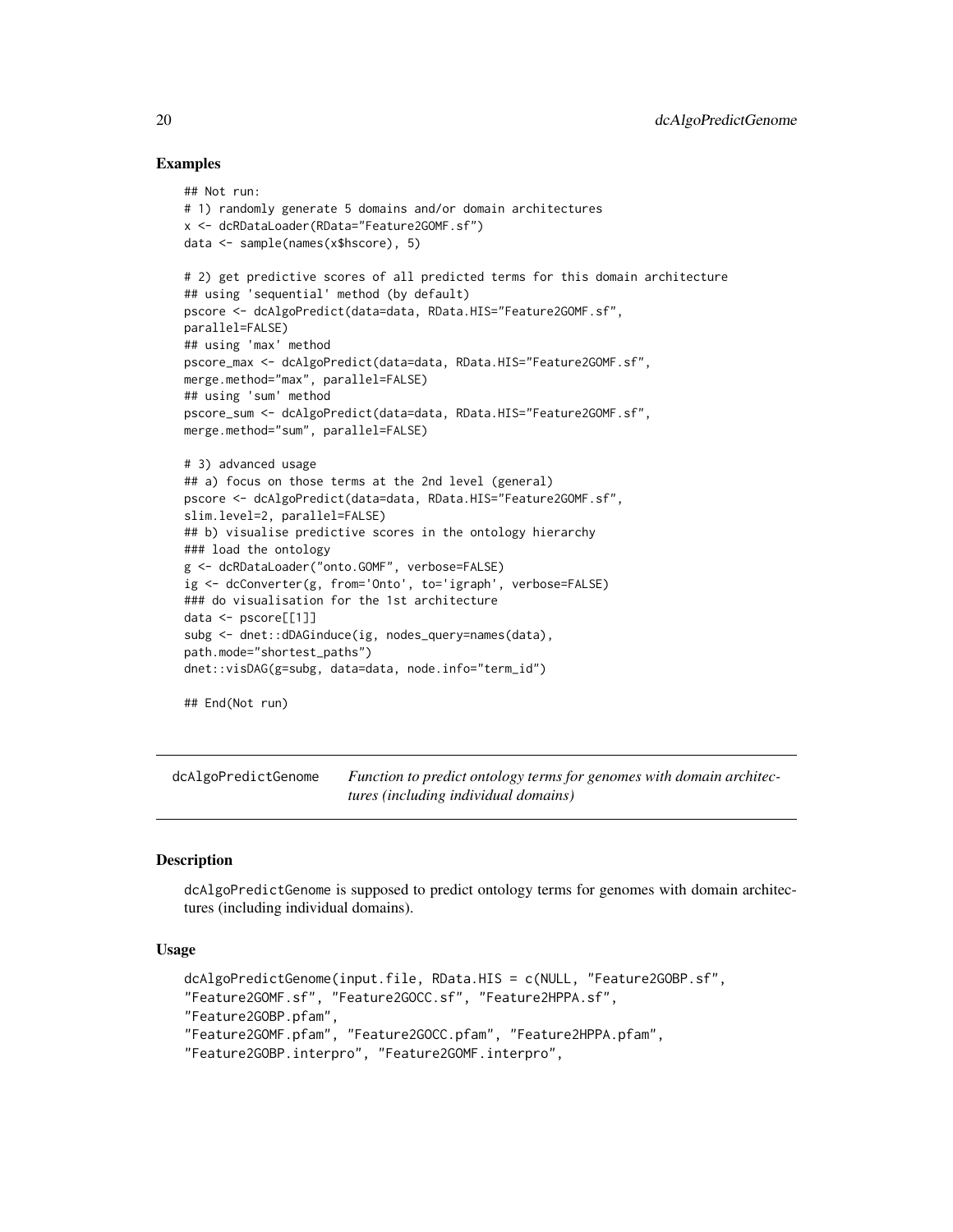```
"Feature2GOCC.interpro",
"Feature2HPPA.interpro"), weight.method = c("none", "copynum", "ic",
"both"), merge.method = c("sum", "max", "sequential"),scale.method = c("log", "linear", "none"), feature.mode = c("supra",
"individual", "comb"), slim.level = NULL, max.num = NULL,
parallel = TRUE, multicores = NULL, verbose = T,
RData.HIS.customised = NULL,
RData.location =
"https://github.com/hfang-bristol/RDataCentre/blob/master/dcGOR")
```
# Arguments

| input.file    | an input file containing genomes and their domain architectures (including indi-<br>vidual domains). For example, a file containing Hominidae genomes and their<br>domain architectures can be found in http://dcgor.r-forge.r-project.org/<br>data/Feature/Hominidae.txt. As seen in this example, the input file must<br>contain the header (in the first row) and two columns: 1st column for 'Genome'<br>(a genome like a container), 2nd column for 'Architecture' (SCOP domain ar-<br>chitectures, each represented as comma-separated domains). Alternatively, the<br>input.file can be a matrix or data frame, assuming that input file has been read.<br>Note: the file should use the tab delimiter as the field separator between columns                                                                                             |
|---------------|--------------------------------------------------------------------------------------------------------------------------------------------------------------------------------------------------------------------------------------------------------------------------------------------------------------------------------------------------------------------------------------------------------------------------------------------------------------------------------------------------------------------------------------------------------------------------------------------------------------------------------------------------------------------------------------------------------------------------------------------------------------------------------------------------------------------------------------------------|
| RData.HIS     | RData to load. This RData conveys two bits of information: 1) feature (domain)<br>type; 2) ontology. It stores the hypergeometric scores (hscore) between fea-<br>tures (individual domains or consecutive domain combinations) and ontology<br>terms. The RData name tells which domain type and which ontology to use.<br>It can be: SCOP sf domains/combinations (including "Feature2GOBP.sf", "Fea-<br>ture2GOMF.sf", "Feature2GOCC.sf", "Feature2HPPA.sf"), Pfam domains/combinations<br>(including "Feature2GOBP.pfam", "Feature2GOMF.pfam", "Feature2GOCC.pfam",<br>"Feature2HPPA.pfam"), InterPro domains (including "Feature2GOBP.interpro",<br>"Feature2GOMF.interpro", "Feature2GOCC.interpro", "Feature2HPPA.interpro").<br>If NA, then the user has to input a customised RData-formatted file (see RData.HIS. customised<br>below) |
| weight.method | the method used how to weight predictions. It can be one of "none" (no weight-<br>ing; by default), "copynum" for weighting copynumber of architectures, and<br>"ic" for weighting information content (ic) of the term, "both" for weighting<br>both copynumber and ic                                                                                                                                                                                                                                                                                                                                                                                                                                                                                                                                                                          |
| merge.method  | the method used to merge predictions for each component feature (individual<br>domains and their combinations derived from domain architecture). It can be<br>one of "sum" for summing up, "max" for the maximum, and "sequential" for the<br>sequential merging. The sequential merging is done via: $\sum_{i=1} \frac{R_i}{i}$ , where $R_i$ is<br>the $i^{th}$ ranked highest hscore                                                                                                                                                                                                                                                                                                                                                                                                                                                          |
| scale.method  | the method used to scale the predictive scores. It can be: "none" for no scaling,<br>"linear" for being linearily scaled into the range between 0 and 1, "log" for<br>the same as "linear" but being first log-transformed before being scaled. The<br>scaling between 0 and 1 is done via: $\frac{S-S_{min}}{S_{max}-S_{min}}$ , where $S_{min}$ and $S_{max}$ are the minimum and maximum values for S                                                                                                                                                                                                                                                                                                                                                                                                                                         |
| feature.mode  | the mode of how to define the features thereof. It can be: "supra" for combi-<br>nations of one or two successive domains (including individual domains; con-                                                                                                                                                                                                                                                                                                                                                                                                                                                                                                                                                                                                                                                                                    |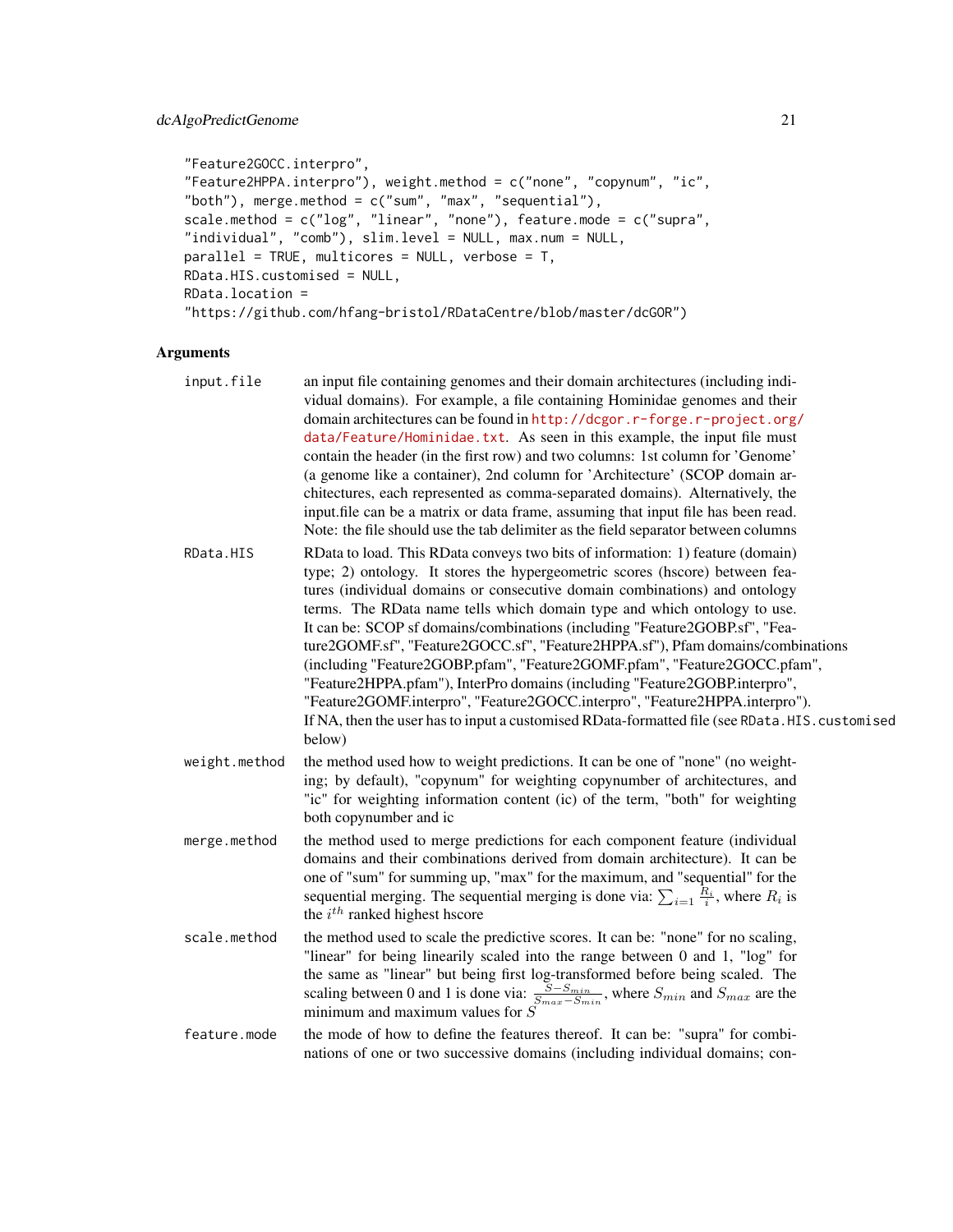|                      | sidering the order), "individual" for individual domains only, and "comb" for all<br>possible combinations (including individual domains; ignoring the order)                                                                                                                                                                                                                                                                                                                                                    |
|----------------------|------------------------------------------------------------------------------------------------------------------------------------------------------------------------------------------------------------------------------------------------------------------------------------------------------------------------------------------------------------------------------------------------------------------------------------------------------------------------------------------------------------------|
| slim.level           | whether only slim terms are returned. By defaut, it is NULL and all predicted<br>terms will be reported. If it is specified as a vector containing any values from 1<br>to 4, then only slim terms at these levels will be reported. Here is the meaning<br>of these values: '1' for very general terms, '2' for general terms, '3' for specific<br>terms, and '4' for very specific terms                                                                                                                       |
| max.num              | whether only top terms per sequence are returned. By defaut, it is NULL and no<br>constraint is imposed. If an integer is specified, then all predicted terms (with<br>scores in a decreasing order) beyond this number will be discarded. Notably,<br>this parameter works after the preceding parameter slim. level                                                                                                                                                                                            |
| parallel             | logical to indicate whether parallel computation with multicores is used. By de-<br>fault, it sets to true, but not necessarily does so. Partly because parallel backends<br>available will be system-specific (now only Linux or Mac OS). Also, it will de-<br>pend on whether these two packages "foreach" and "doMC" have been installed.<br>It can be installed via: source("http://bioconductor.org/biocLite.R");<br>biocLite(c("foreach","doMC")). If not yet installed, this option will be dis-<br>abled |
| multicores           | an integer to specify how many cores will be registered as the multicore parallel<br>backend to the 'foreach' package. If NULL, it will use a half of cores available in<br>a user's computer. This option only works when parallel computation is enabled                                                                                                                                                                                                                                                       |
| verbose              | logical to indicate whether the messages will be displayed in the screen. By<br>default, it sets to TRUE for display                                                                                                                                                                                                                                                                                                                                                                                             |
| RData.HIS.customised |                                                                                                                                                                                                                                                                                                                                                                                                                                                                                                                  |
|                      | a file name for RData-formatted file containing an object of S3 class 'HIS'. By<br>default, it is NULL. It is only needed when the user wants to perform customised<br>analysis. See dcAlgoPropagate on how this object is created                                                                                                                                                                                                                                                                               |
| RData.location       | the characters to tell the location of built-in RData files. See dcRDataLoader<br>for details                                                                                                                                                                                                                                                                                                                                                                                                                    |

# Value

a matrix of terms X genomes, containing the predicted scores (per genome) as a whole

# Note

none

# See Also

[dcRDataLoader](#page-57-1), [dcAlgoPropagate](#page-27-1), [dcAlgoPredict](#page-16-1)

```
## Not run:
# 1) Prepare an input file containing domain architectures
input.file <-
"http://dcgor.r-forge.r-project.org/data/Feature/Hominidae.txt"
```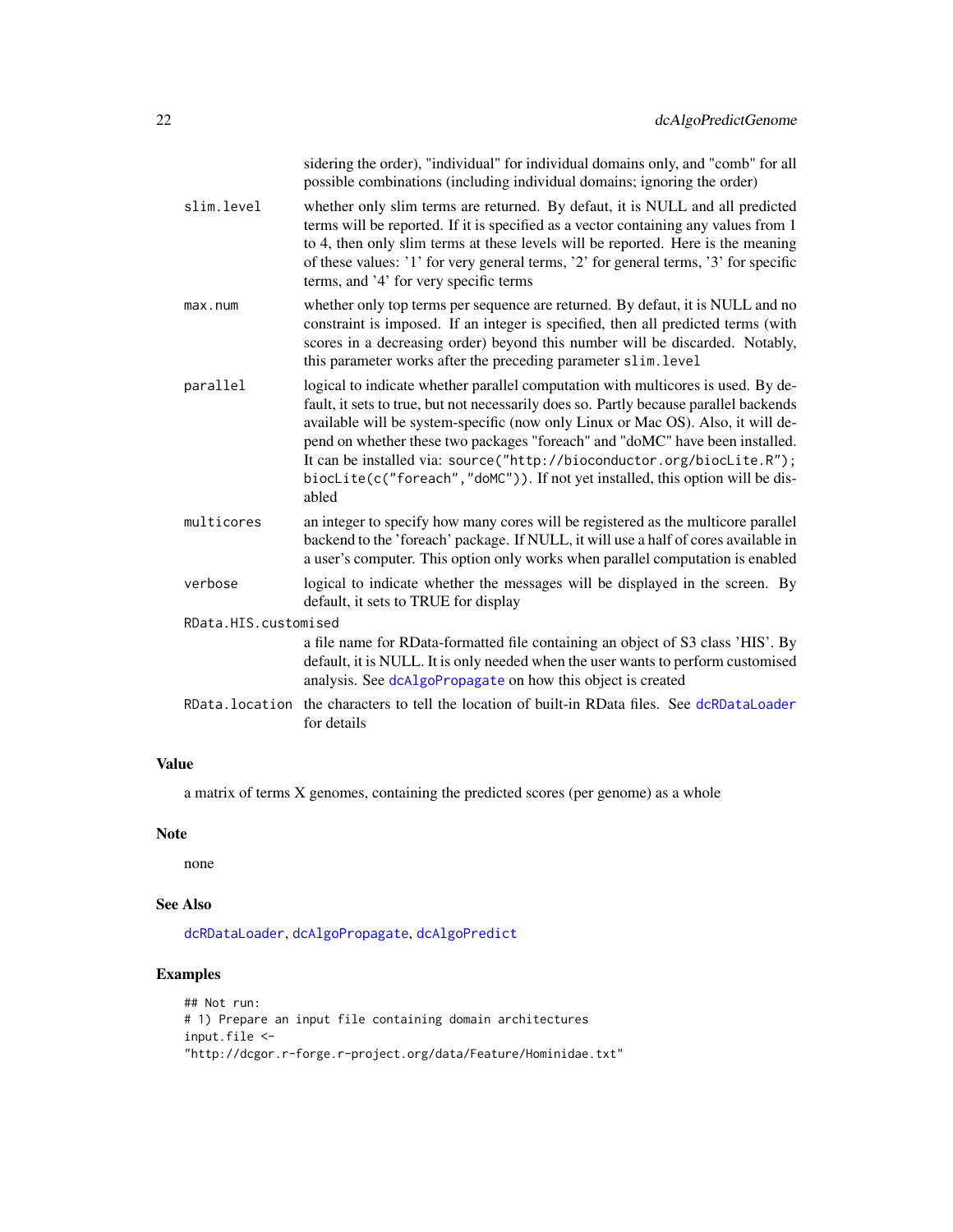```
# 2) Do prediction using built-in data
output <- dcAlgoPredictGenome(input.file, RData.HIS="Feature2GOMF.sf",
parallel=FALSE)
dim(output)
output[1:10,]
# 3) Advanced usage: using customised data
x < -base::load(base::url("http://dcgor.r-forge.r-project.org/data/Feature2GOMF.sf.RData"))
RData.HIS.customised <- 'Feature2GOMF.sf.RData'
base::save(list=x, file=RData.HIS.customised)
#list.files(pattern='*.RData')
## you will see an RData file 'Feature2GOMF.sf.RData' in local directory
output <- dcAlgoPredictGenome(input.file, parallel=FALSE,
RData.HIS.customised=RData.HIS.customised)
dim(output)
output[1:10,]
## End(Not run)
```
<span id="page-22-1"></span>dcAlgoPredictMain *Function to predict ontology terms given an input file containing domain architectures (including individual domains)*

# **Description**

dcAlgoPredictMain is supposed to predict ontology terms given an input file containing domain architectures (including individual domains).

# Usage

```
dcAlgoPredictMain(input.file, output.file = NULL, RData.HIS = c(NA,
"Feature2GOBP.sf", "Feature2GOMF.sf", "Feature2GOCC.sf",
"Feature2HPPA.sf",
"Feature2GOBP.pfam", "Feature2GOMF.pfam", "Feature2GOCC.pfam",
"Feature2HPPA.pfam", "Feature2GOBP.interpro", "Feature2GOMF.interpro",
"Feature2GOCC.interpro", "Feature2HPPA.interpro"), merge.method =
c("sum",
"max", "sequential"), scale.method = c("log", "linear", "none"),
feature.mode = c("supra", "individual", "comb"), slim.level = NULL,
max.num = NULL, parallel = TRUE, multicores = NULL, verbose = T,
RData.HIS.customised = NULL,
RData.location =
"https://github.com/hfang-bristol/RDataCentre/blob/master/dcGOR")
```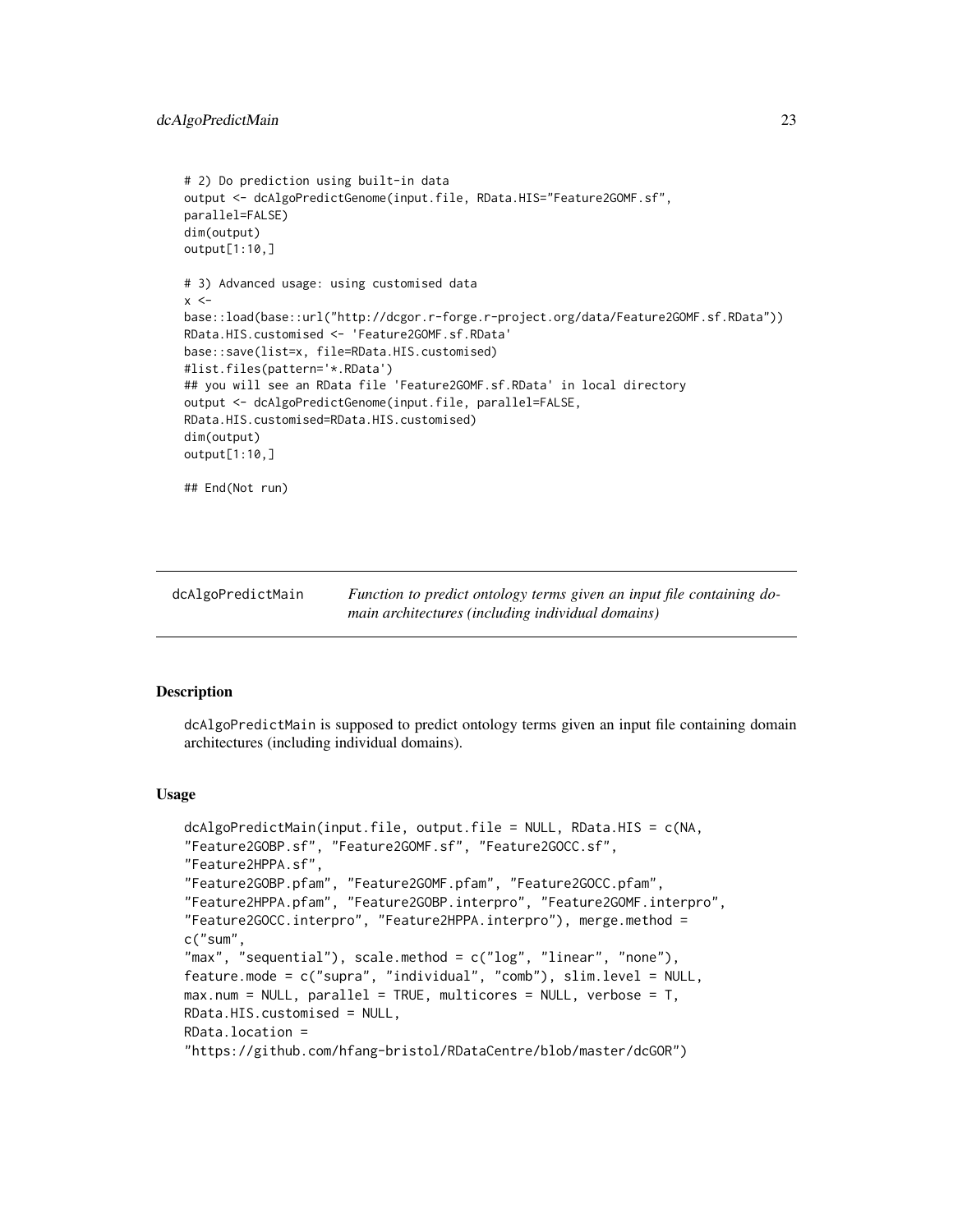# Arguments

- input.file an input file containing domain architectures (including individual domains). For example, a file containing UniProt ID and domain architectures for human proteins can be found in [http://dcgor.r-forge.r-project.org/data/](http://dcgor.r-forge.r-project.org/data/Feature/hs.txt) [Feature/hs.txt](http://dcgor.r-forge.r-project.org/data/Feature/hs.txt). As seen in this example, the input file must contain the header (in the first row) and two columns: 1st column for 'SeqID' (actually these IDs can be anything), 2nd column for 'Architecture' (SCOP domain architectures, each represented as comma-separated domains). Alternatively, the input.file can be a matrix or data frame, assuming that input file has been read. Note: the file should use the tab delimiter as the field separator between columns
- output.file an output file containing predicted results. If not NULL, a tab-delimited text file will be also written out; otherwise, there is no output file (by default)
- RData.HIS RData to load. This RData conveys two bits of information: 1) feature (domain) type; 2) ontology. It stores the hypergeometric scores (hscore) between features (individual domains or consecutive domain combinations) and ontology terms. The RData name tells which domain type and which ontology to use. It can be: SCOP sf domains/combinations (including "Feature2GOBP.sf", "Feature2GOMF.sf", "Feature2GOCC.sf", "Feature2HPPA.sf"), Pfam domains/combinations (including "Feature2GOBP.pfam", "Feature2GOMF.pfam", "Feature2GOCC.pfam", "Feature2HPPA.pfam"), InterPro domains (including "Feature2GOBP.interpro", "Feature2GOMF.interpro", "Feature2GOCC.interpro", "Feature2HPPA.interpro"). If NA, then the user has to input a customised RData-formatted file (see RData.HIS.customised below)
- merge.method the method used to merge predictions for each component feature (individual domains and their combinations derived from domain architecture). It can be one of "sum" for summing up, "max" for the maximum, and "sequential" for the sequential merging. The sequential merging is done via:  $\sum_{i=1} \frac{R_i}{i}$ , where  $R_i$  is the  $i^{th}$  ranked highest hscore
- scale.method the method used to scale the predictive scores. It can be: "none" for no scaling, "linear" for being linearily scaled into the range between 0 and 1, "log" for the same as "linear" but being first log-transformed before being scaled. The scaling between 0 and 1 is done via:  $\frac{S-S_{min}}{S_{max}-S_{min}}$ , where  $S_{min}$  and  $S_{max}$  are the minimum and maximum values for  $S$
- feature.mode the mode of how to define the features thereof. It can be: "supra" for combinations of one or two successive domains (including individual domains; considering the order), "individual" for individual domains only, and "comb" for all possible combinations (including individual domains; ignoring the order)
- slim.level whether only slim terms are returned. By defaut, it is NULL and all predicted terms will be reported. If it is specified as a vector containing any values from 1 to 4, then only slim terms at these levels will be reported. Here is the meaning of these values: '1' for very general terms, '2' for general terms, '3' for specific terms, and '4' for very specific terms
- max.num whether only top terms per sequence are returned. By defaut, it is NULL and no constraint is imposed. If an integer is specified, then all predicted terms (with scores in a decreasing order) beyond this number will be discarded. Notably, this parameter works after the preceding parameter slim.level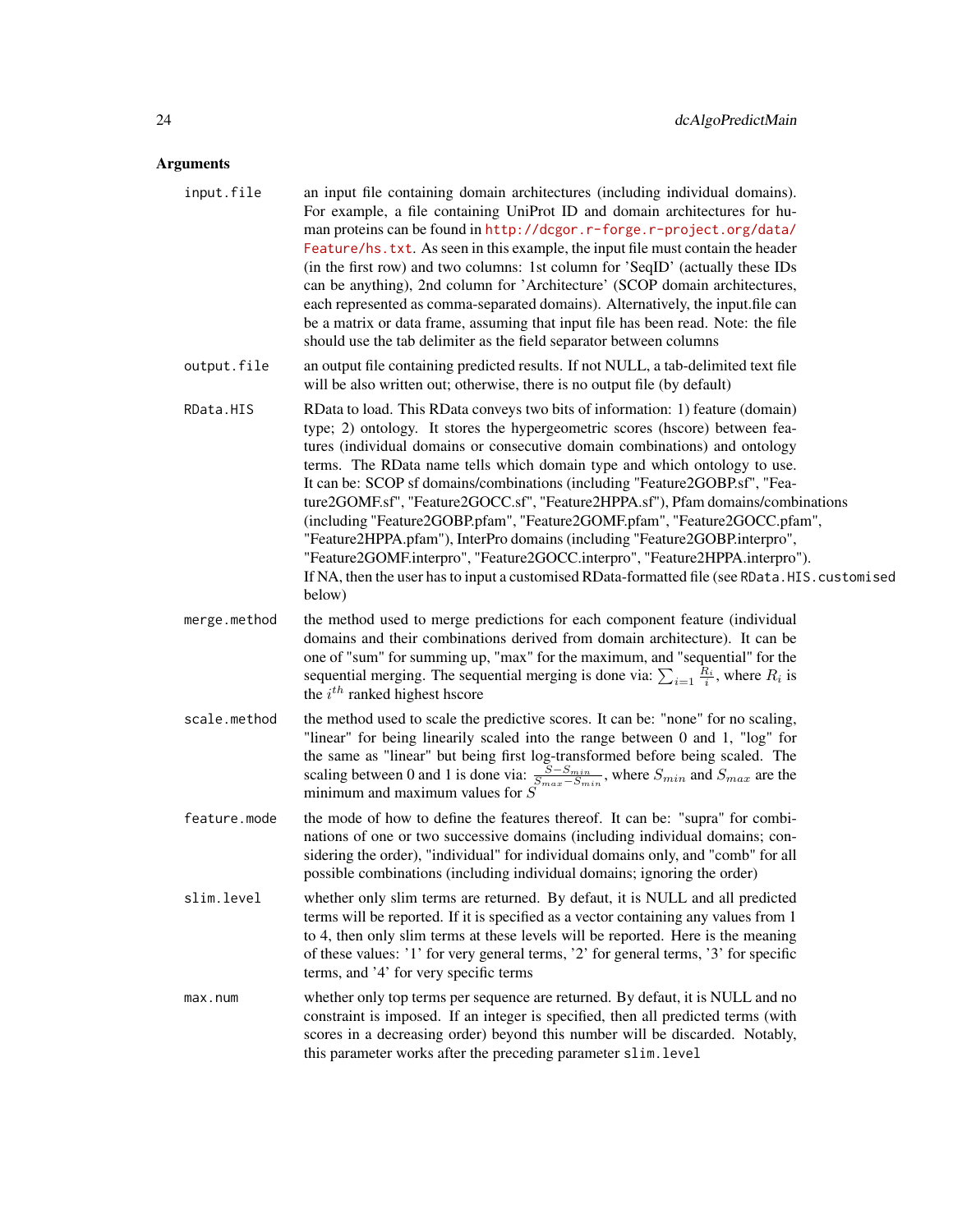| parallel             | logical to indicate whether parallel computation with multicores is used. By de-<br>fault, it sets to true, but not necessarily does so. Partly because parallel backends<br>available will be system-specific (now only Linux or Mac OS). Also, it will de-<br>pend on whether these two packages "foreach" and "doMC" have been installed.<br>It can be installed via: source("http://bioconductor.org/biocLite.R");<br>biocLite(c("foreach","doMC")). If not yet installed, this option will be dis-<br>abled |  |  |
|----------------------|------------------------------------------------------------------------------------------------------------------------------------------------------------------------------------------------------------------------------------------------------------------------------------------------------------------------------------------------------------------------------------------------------------------------------------------------------------------------------------------------------------------|--|--|
| multicores           | an integer to specify how many cores will be registered as the multicore parallel<br>backend to the 'foreach' package. If NULL, it will use a half of cores available in<br>a user's computer. This option only works when parallel computation is enabled                                                                                                                                                                                                                                                       |  |  |
| verbose              | logical to indicate whether the messages will be displayed in the screen. By<br>default, it sets to TRUE for display                                                                                                                                                                                                                                                                                                                                                                                             |  |  |
| RData.HIS.customised |                                                                                                                                                                                                                                                                                                                                                                                                                                                                                                                  |  |  |
|                      | a file name for RData-formatted file containing an object of S3 class 'HIS'. By<br>default, it is NULL. It is only needed when the user wants to perform customised<br>analysis. See dcAlgoPropagate on how this object is created                                                                                                                                                                                                                                                                               |  |  |
|                      | RData. location the characters to tell the location of built-in RData files. See dcRDataLoader<br>for details                                                                                                                                                                                                                                                                                                                                                                                                    |  |  |
|                      |                                                                                                                                                                                                                                                                                                                                                                                                                                                                                                                  |  |  |

# Value

a data frame containing three columns: 1st column the same as the input file (e.g. 'SeqID'), 2nd for 'Term' (predicted ontology terms), 3rd for 'Score' (along with predicted scores)

# Note

When 'output.file' is specified, a tab-delimited text file is written out, with the column names: 1st column the same as the input file (e.g. 'SeqID'), 2nd for 'Term' (predicted ontology terms), 3rd for 'Score' (along with predicted scores)

## See Also

[dcRDataLoader](#page-57-1), [dcAlgoPropagate](#page-27-1), [dcAlgoPredict](#page-16-1)

```
## Not run:
# 1) Prepare an input file containing domain architectures
input.file <- "http://dcgor.r-forge.r-project.org/data/Feature/hs.txt"
# 2) Do prediction using built-in data
output <- dcAlgoPredictMain(input.file, RData.HIS="Feature2GOMF.sf",
parallel=FALSE)
output[1:5,]
# 3) Advanced usage: using customised data
x < -base::load(base::url("http://dcgor.r-forge.r-project.org/data/Feature2GOMF.sf.RData"))
RData.HIS.customised <- 'Feature2GOMF.sf.RData'
```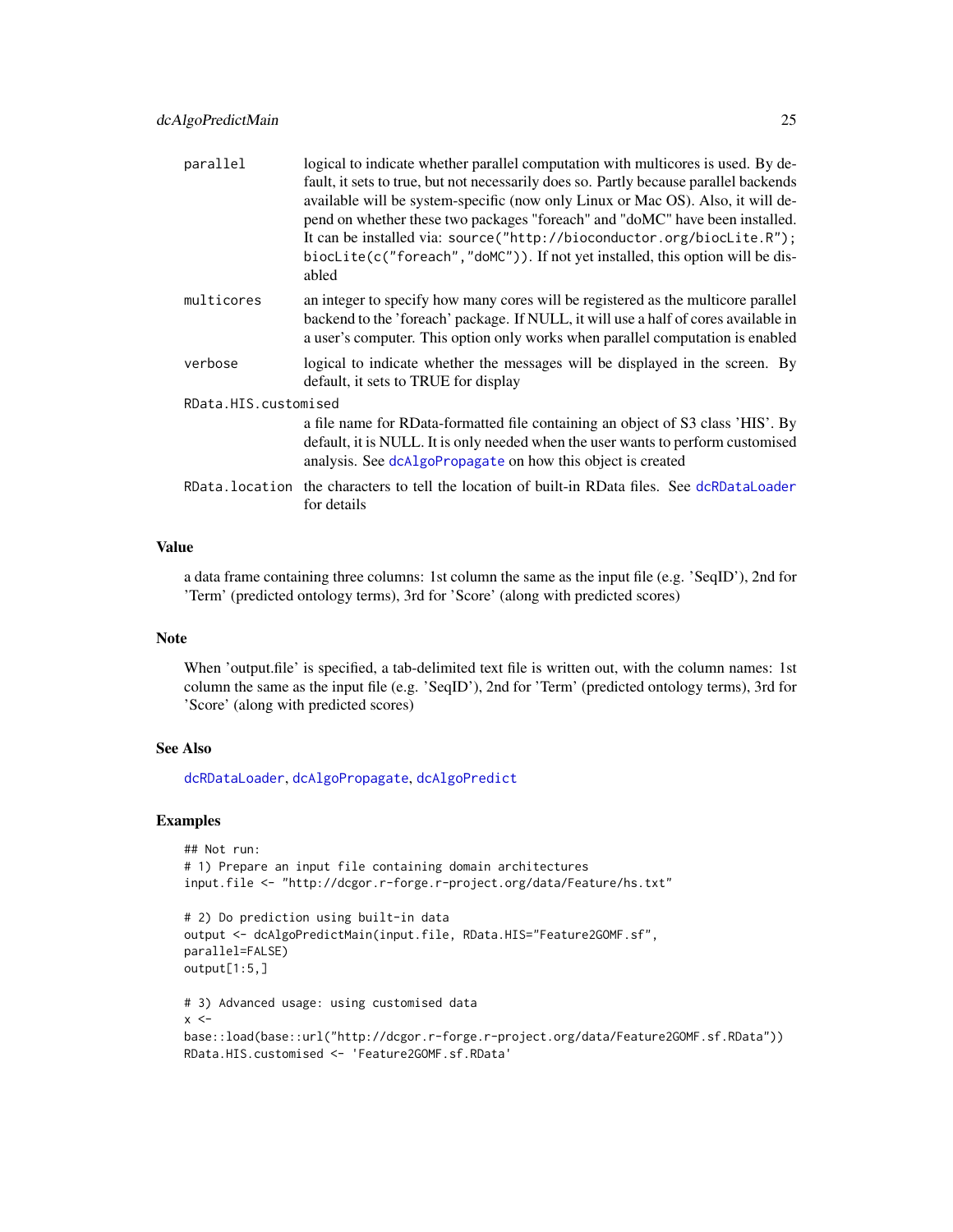```
base::save(list=x, file=RData.HIS.customised)
#list.files(pattern='*.RData')
## you will see an RData file 'Feature2GOMF.sf.RData' in local directory
output <- dcAlgoPredictMain(input.file, parallel=FALSE,
RData.HIS.customised=RData.HIS.customised)
output[1:5,]
## End(Not run)
```
dcAlgoPredictPR *Function to assess the prediction performance via Precision-Recall (PR) analysis*

# **Description**

dcAlgoPredictPR is supposed to assess the prediction performance via Precision-Recall (PR) analysis. It requires two input files: 1) a Glod Standard Positive (GSP) file containing known annotations between proteins/genes and ontology terms; 2) a prediction file containing predicted terms for proteins/genes. Note: the known annotations will be recursively propagated towards the root of the ontology.

#### Usage

```
dcAlgoPredictPR(GSP.file, prediction.file, ontology = c(NA, "GOBP",
"GOMF",
"GOCC", "DO", "HPPA", "HPMI", "HPON", "MP", "EC", "KW", "UP"),
num.threshold = 10, bin = c("uniform", "quantile"), verbose = T,RData.ontology.customised = NULL,
RData.location =
"https://github.com/hfang-bristol/RDataCentre/blob/master/dcGOR")
```
## Arguments

```
GSP.file a Glod Standard Positive (GSP) file containing known annotations between pro-
                  teins/genes and ontology terms. For example, a file containing annotations be-
                  tween human genes and HP terms can be found in http://dcgor.r-forge.
                  r-project.org/data/Algo/HP_anno.txt. As seen in this example, the in-
                  put file must contain the header (in the first row) and two columns: 1st column
                  for 'SeqID' (actually these IDs can be anything), 2nd column for 'termID' (HP
                  terms). Alternatively, the GSP.file can be a matrix or data frame, assuming that
                  GSP file has been read. Note: the file should use the tab delimiter as the field
                  separator between columns
```
prediction.file

a prediction file containing proteins/genes, their predicted terms along with predictive scores. As seen in an example below, this file is usually created via [dcAlgoPredictMain](#page-22-1), containing three columns: 1st column for 'SeqID' (actually these IDs can be anything), 2nd column for 'Term' (ontology terms), 3rd

<span id="page-25-0"></span>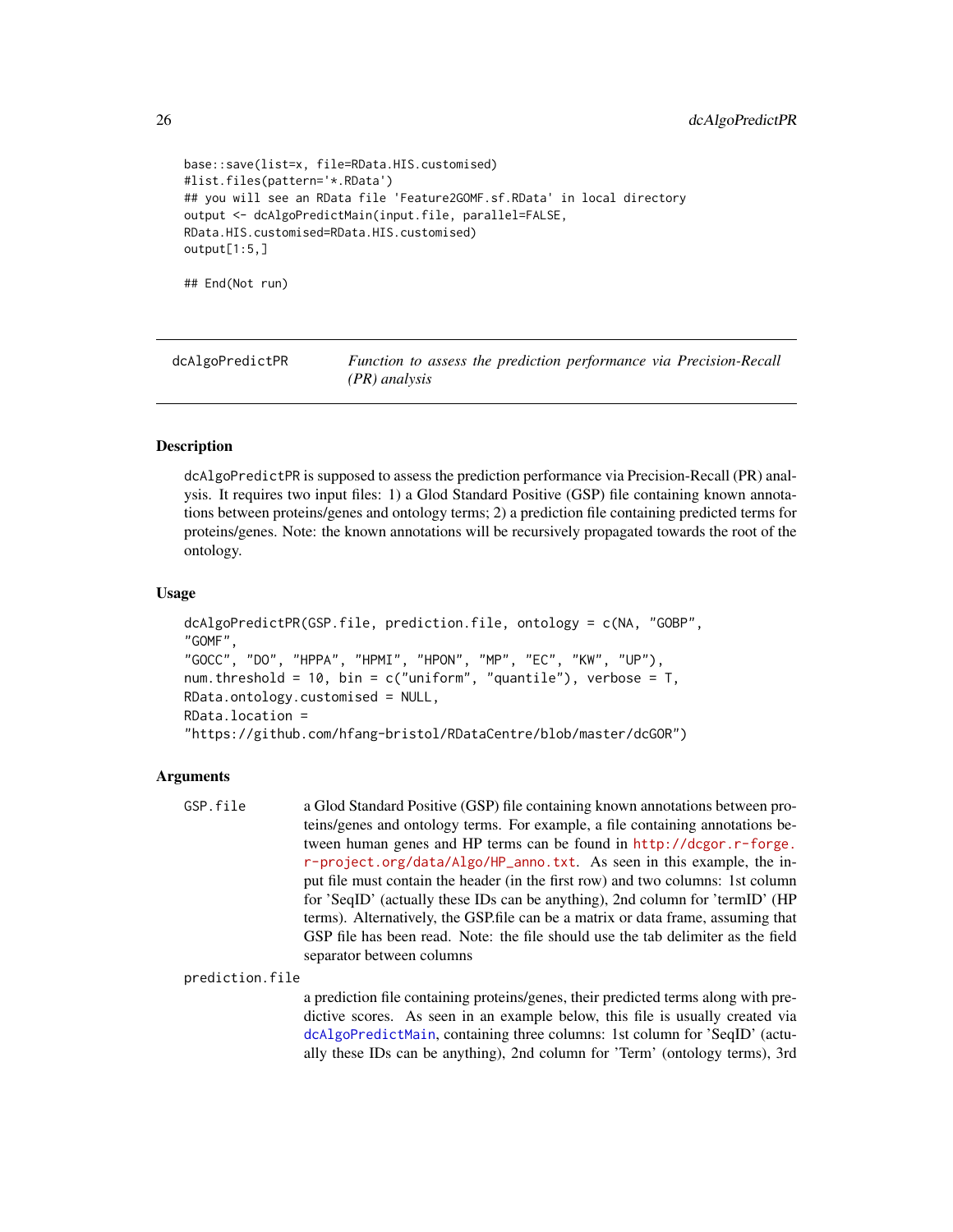column for 'Score' (predictive score). Alternatively, the prediction.file can be a matrix or data frame, assuming that prediction file has been read. Note: the file should use the tab delimiter as the field separator between columns

- ontology the ontology identity. It can be "GOBP" for Gene Ontology Biological Process, "GOMF" for Gene Ontology Molecular Function, "GOCC" for Gene Ontology Cellular Component, "DO" for Disease Ontology, "HPPA" for Human Phenotype Phenotypic Abnormality, "HPMI" for Human Phenotype Mode of Inheritance, "HPON" for Human Phenotype ONset and clinical course, "MP" for Mammalian Phenotype, "EC" for Enzyme Commission, "KW" for UniProtKB KeyWords, "UP" for UniProtKB UniPathway. For details on the eligibility for pairs of input domain and ontology, please refer to the online Documentations at <http://supfam.org/dcGOR/docs.html>. If NA, then the user has to input a customised RData-formatted file (see RData.ontology.customised below)
- num.threshold an integer to specify how many PR points (as a function of the score threshold) will be calculated
- bin how to bin the scores. It can be "uniform" for binning scores with equal interval (ie with uniform distribution), and 'quantile' for binning scores with eual frequency (ie with equal number)
- verbose logical to indicate whether the messages will be displayed in the screen. By default, it sets to TRUE for display
- RData.ontology.customised a file name for RData-formatted file containing an object of S4 class 'Onto' (i.g. ontology). By default, it is NULL. It is only needed when the user wants to perform customised analysis using their own ontology. See [dcBuildOnto](#page-36-1) for how to creat this object
- RData.location the characters to tell the location of built-in RData files. See [dcRDataLoader](#page-57-1) for details

## Value

a data frame containing two columns: 1st column 'Precision' for precision, 2nd 'Recall' for recall. The row has the names corresponding to the score threshold.

#### Note

Prediction coverage: the ratio between predicted targets in number and GSP targets in number F-measure: the maximum of a harmonic mean between precision and recall along PR curve

#### See Also

[dcRDataLoader](#page-57-1), [dcConverter](#page-38-1), [dcDuplicated](#page-45-1), [dcAlgoPredictMain](#page-22-1)

```
## Not run:
# 1) Generate prediction file with HPPA predicitions for human genes
architecture.file <-
"http://dcgor.r-forge.r-project.org/data/Algo/SCOP_architecture.txt"
```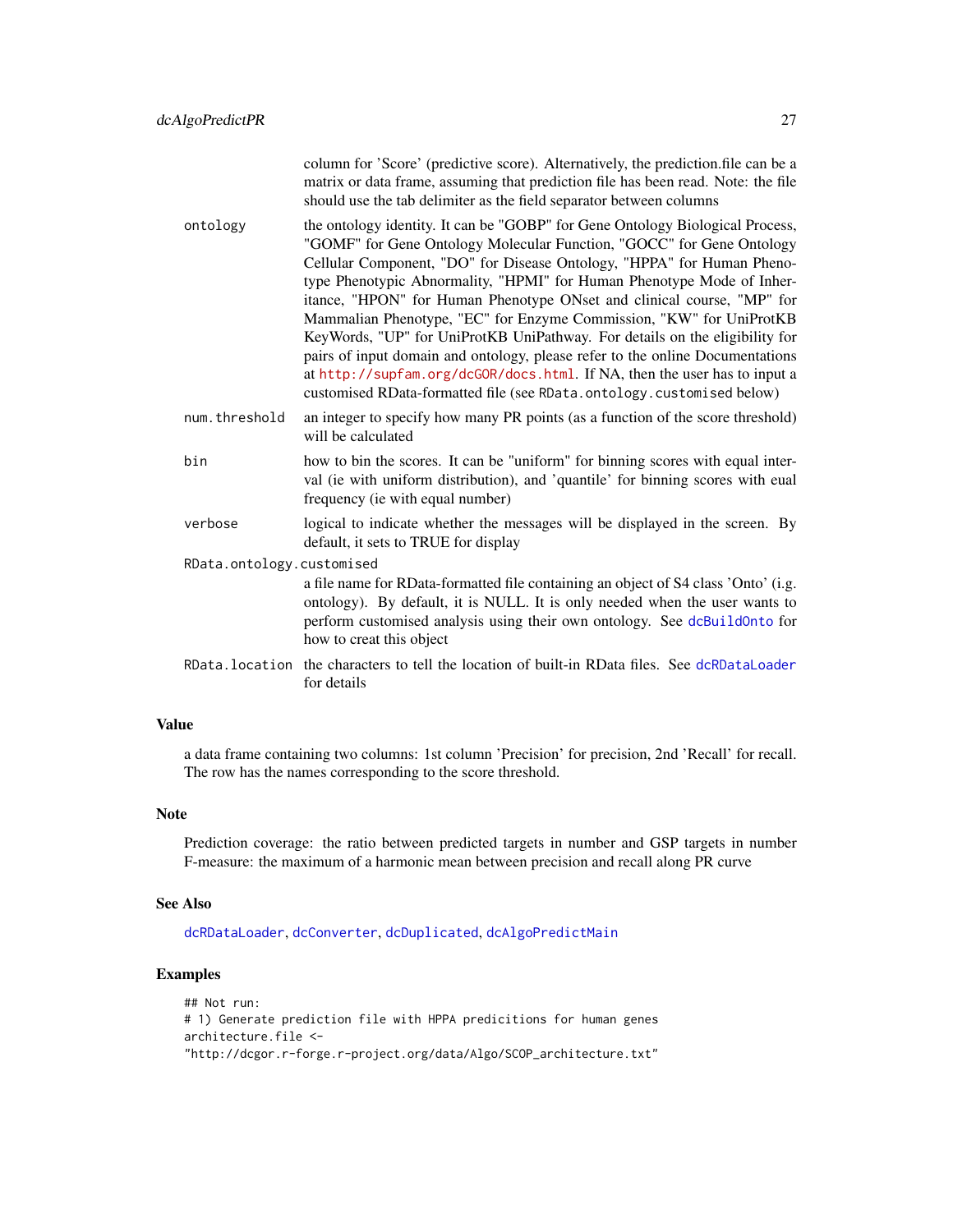```
prediction.file <- "SCOP_architecture.HPPA_predicted.txt"
res <- dcAlgoPredictMain(input.file=architecture.file,
output.file=prediction.file, RData.HIS="Feature2HPPA.sf",
parallel=FALSE)
# 2) Calculate Precision and Recall
GSP.file <- "http://dcgor.r-forge.r-project.org/data/Algo/HP_anno.txt"
res_PR <- dcAlgoPredictPR(GSP.file=GSP.file,
prediction.file=prediction.file, ontology="HPPA")
res_PR
# 3) Plot PR-curve
plot(res_PR[,2], res_PR[,1], xlim=c(0,1), ylim=c(0,1), type="b",
xlab="Recall", ylab="Precision")
## End(Not run)
```
<span id="page-27-1"></span>dcAlgoPropagate *Function to propagate ontology annotations according to an input file*

## **Description**

dcAlgoPropagate is supposed to propagate ontology annotations, given an input file. This input file contains original annotations between domains/features and ontology terms, along with the hypergeometric scores (hscore) in support for their annotations. The annotations are propagated to the ontology root (either retaining the maximum hscore or additively accumulating the hscore). After the propogation, the ontology terms of increasing levels are determined based on the concept of Information Content (IC) to product a slim version of ontology. It returns an object of S3 class "HIS" with three components: "hscore", "ic" and "slim".

# Usage

```
dcAlgoPropagate(input.file, ontology = c(NA, "GOBP", "GOMF", "GOCC",
"DO",
"HPPA", "HPMI", "HPON", "MP", "EC", "KW", "UP"), propagation = c("max",
"sum"), output.file = "HIS.RData", verbose = T,
RData.ontology.customised = NULL,
RData.location =
"https://github.com/hfang-bristol/RDataCentre/blob/master/dcGOR")
```
## Arguments

input. file an input file used to build the object. This input file contains original annotations between domains/features and ontology terms, along with the hypergeometric scores (hscore) in support for their annotations. For example, a file containing original annotations between SCOP domain architectures and GO terms can be found in [http://dcgor.r-forge.r-project.org/data/](http://dcgor.r-forge.r-project.org/data/Feature/Feature2GO.sf.txt) [Feature/Feature2GO.sf.txt](http://dcgor.r-forge.r-project.org/data/Feature/Feature2GO.sf.txt). As seen in this example, the input file must contain the header (in the first row) and three columns: 1st column for 'Feature\_id'

<span id="page-27-0"></span>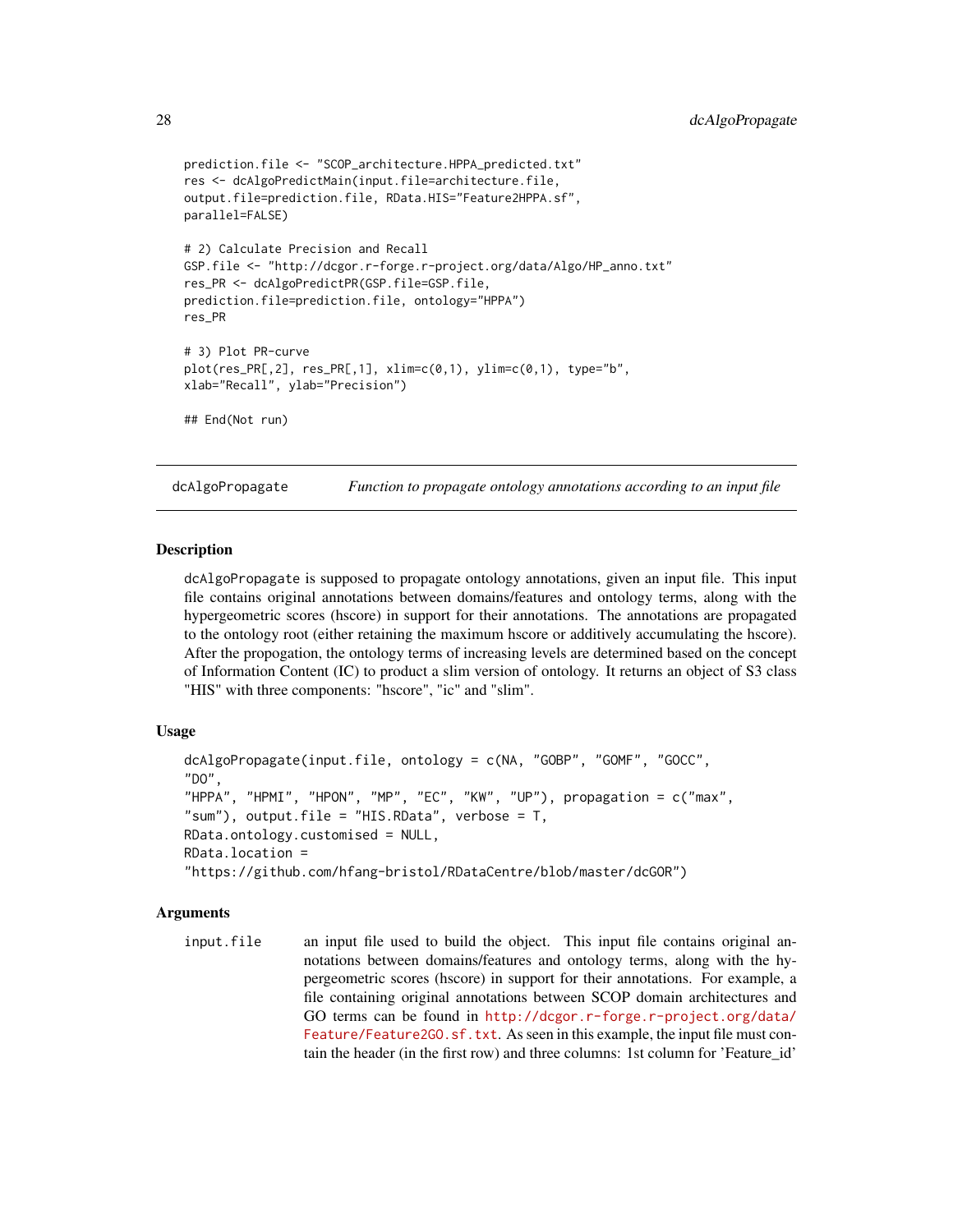(here SCOP domain architectures), 2nd column for 'Term\_id' (GO terms), and 3rd column for 'Score' (hscore). Alternatively, the input.file can be a matrix or data frame, assuming that input file has been read. Note: the file should use the tab delimiter as the field separator between columns

- ontology the ontology identity. It can be "GOBP" for Gene Ontology Biological Process, "GOMF" for Gene Ontology Molecular Function, "GOCC" for Gene Ontology Cellular Component, "DO" for Disease Ontology, "HPPA" for Human Phenotype Phenotypic Abnormality, "HPMI" for Human Phenotype Mode of Inheritance, "HPON" for Human Phenotype ONset and clinical course, "MP" for Mammalian Phenotype, "EC" for Enzyme Commission, "KW" for UniProtKB KeyWords, "UP" for UniProtKB UniPathway. For details on the eligibility for pairs of input domain and ontology, please refer to the online Documentations at <http://supfam.org/dcGOR/docs.html>. If NA, then the user has to input a customised RData-formatted file (see RData.ontology.customised below)
- propagation how to propagate the score. It can be "max" for retaining the maximum hscore (by default), "sum" for additively accumulating the hscore
- output.file an output file used to save the HIS object as an RData-formatted file (see 'Value' for details). If NULL, this file will be saved into "HIS.RData" in the current working local directory. If NA, there will be no output file
- verbose logical to indicate whether the messages will be displayed in the screen. By default, it sets to TRUE for display

RData.ontology.customised

a file name for RData-formatted file containing an object of S4 class 'Onto' (i.g. ontology). By default, it is NULL. It is only needed when the user wants to perform customised analysis using their own ontology. See [dcBuildOnto](#page-36-1) for how to creat this object

RData.location the characters to tell the location of built-in RData files. See [dcRDataLoader](#page-57-1) for details

## Value

an object of S3 class HIS, with following components:

- hscore: a list of features, each with a term-named vector containing hscore
- ic: a term-named vector containing information content (IC). Terms are ordered first by IC and then by longest-path level, making sure that for terms with the same IC, parental terms always come first
- slim: a list of four slims, each with a term-named vector containing information content (IC). Slim '1' for very general terms, '2' for general terms, '3' for specific terms, '4' for very specific terms

## Note

None

## See Also

[dcRDataLoader](#page-57-1), [dcConverter](#page-38-1), [dcAlgo](#page-14-1), [dcList2Matrix](#page-54-1)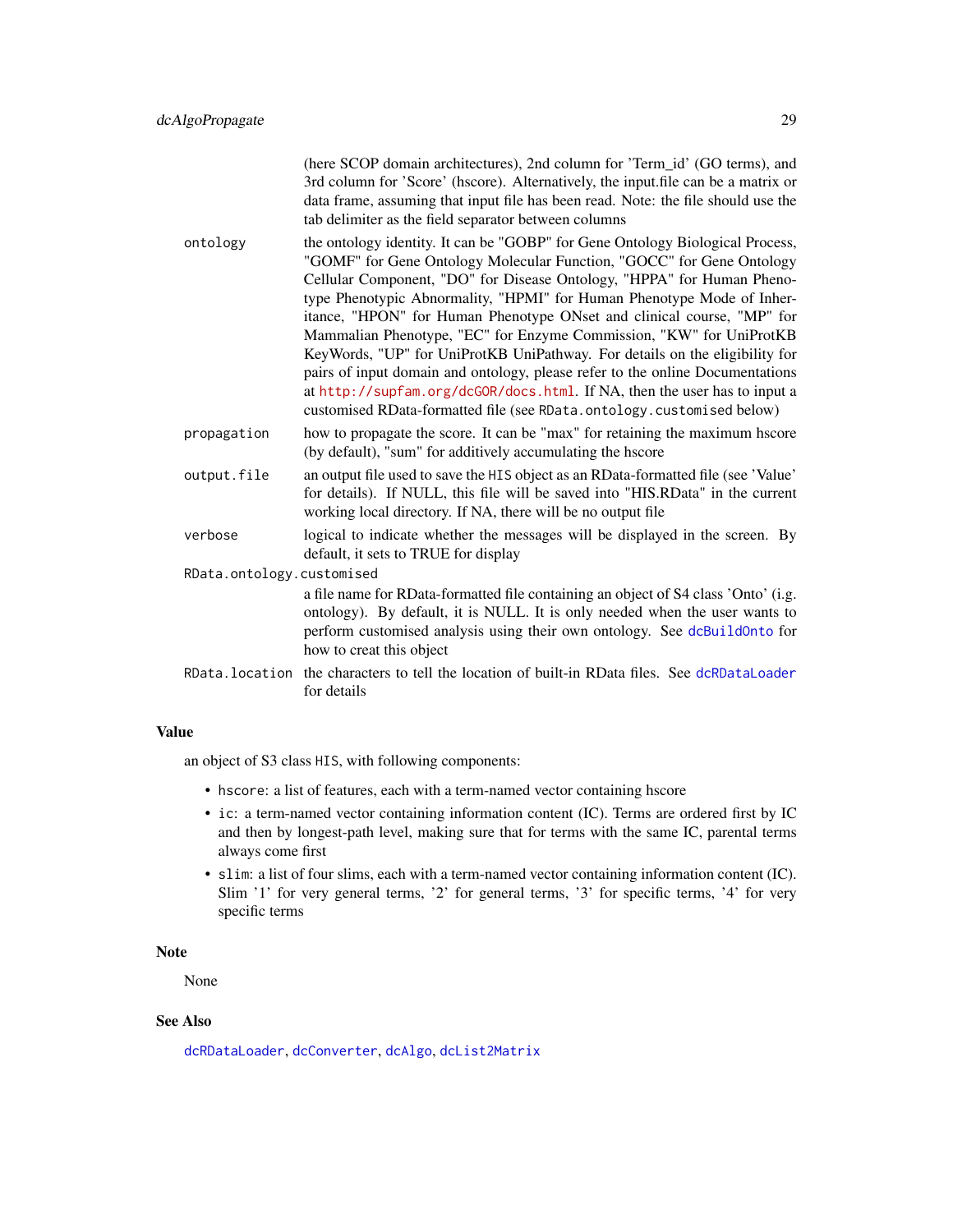# Examples

```
## Not run:
# build an "HIS" object for GO Molecular Function
input.file <-
"http://dcgor.r-forge.r-project.org/data/Feature/Feature2GO.sf.txt"
Feature2GOMF.sf <- dcAlgoPropagate(input.file=input.file,
ontology="GOMF", output.file="Feature2GOMF.sf.RData")
names(Feature2GOMF.sf)
Feature2GOMF.sf$hscore[1]
Feature2GOMF.sf$ic[1:10]
Feature2GOMF.sf$slim[1]
# extract hscore as a matrix with 3 columns (Feature_id, Term_id, Score)
hscore <- Feature2GOMF.sf$hscore
hscore_mat <- dcList2Matrix(hscore)
colnames(hscore_mat) <- c("Feature_id", "Term_id", "Score")
dim(hscore_mat)
hscore_mat[1:10,]
## End(Not run)
```
<span id="page-29-1"></span>

dcAncestralML *Function to reconstruct ancestral discrete states using fast maximum likelihood algorithm*

# **Description**

dcAncestralML is supposed to reconstruct ancestral discrete states using fast maximum likelihood algorithm. It takes inputs both the phylo-formatted tree and discrete states in the tips. The algorithm assumes that state changes can be described by a probablistic reversible model. It first determines transition matrix between states (also considering branch lengths), then uses dynamic programming (from tips to the root) to estimate conditional maximum likelihood, and finally reconstructs the ancestral states (from the root to tips). If the ties occur at the root, the state at the root is set to the last state in ties (for example, usually being 'present' for 'present'-'absent' two states).

## Usage

```
dcAncestralML(data, phy, transition.model = c("different", "symmetric",
"same", "customised"), customised.model = NULL, edge.length.power = 1,
initial.estimate = 0.1, output.detail = F, parallel = T,
multicores = NULL, verbose = T)
```
#### Arguments

data an input data matrix storing discrete states for tips (in rows) X characters (in columns). The rows in the matrix are for tips. If the row names do not exist, then addumedly they have the same order as in the tree tips. More wisely, users provide row names which can be matched to the tip labels of the tree. The row

<span id="page-29-0"></span>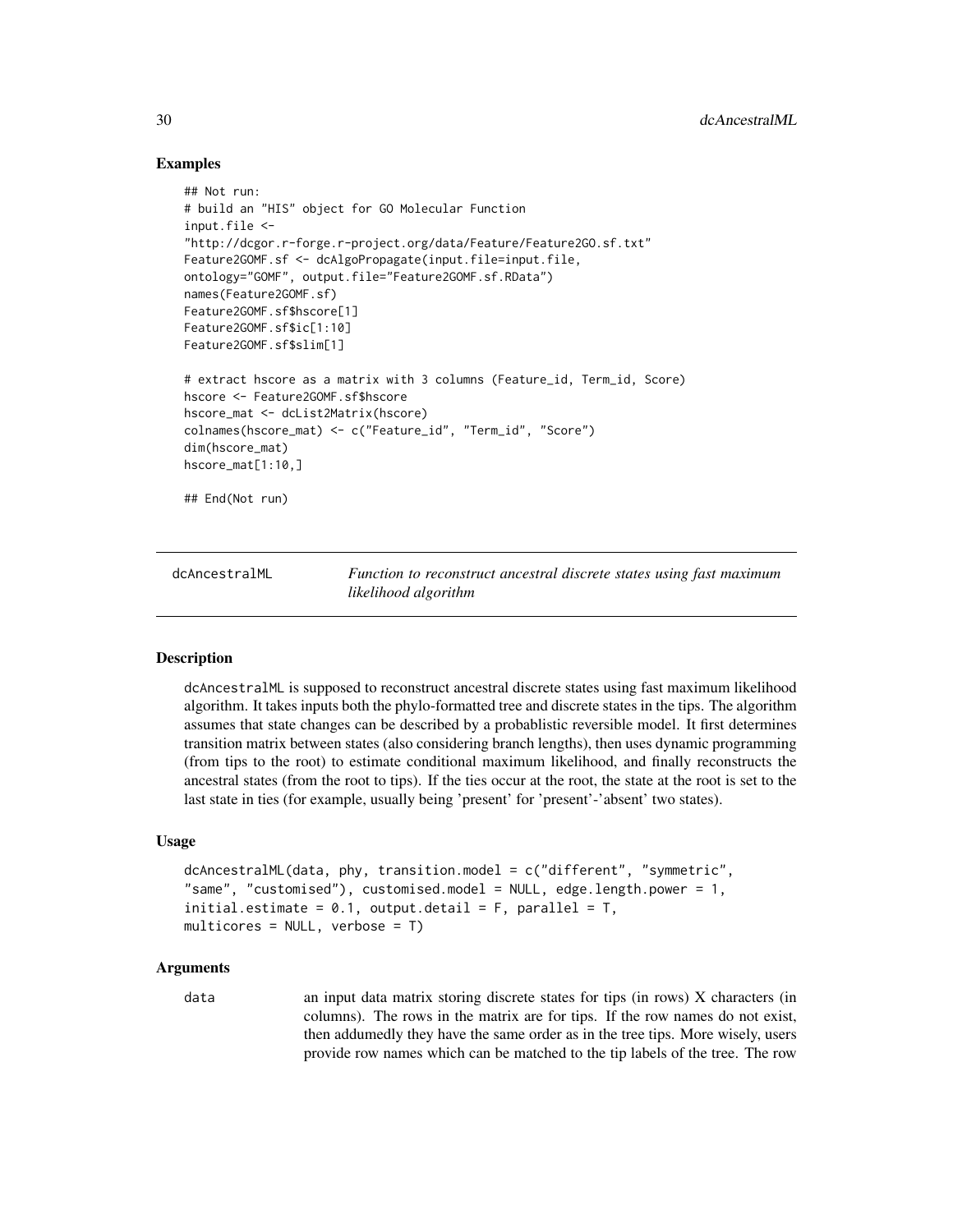|                   | names can be more than found in the tree labels, and they should contain all<br>those in the tree labels                                                                                                                                                                                                                                                                                                                                                                                                         |  |
|-------------------|------------------------------------------------------------------------------------------------------------------------------------------------------------------------------------------------------------------------------------------------------------------------------------------------------------------------------------------------------------------------------------------------------------------------------------------------------------------------------------------------------------------|--|
| phy               | an object of class 'phylo'                                                                                                                                                                                                                                                                                                                                                                                                                                                                                       |  |
| transition.model  |                                                                                                                                                                                                                                                                                                                                                                                                                                                                                                                  |  |
|                   | a character specifying the transition model. It can be: "different" for all-transition-<br>different model (such as $matrix(c(0,1,2,0),2))$ , "symmetric" for the symmet-<br>ric model (such as $matrix(c(0, 1, 1, 0), 2)$ or $matrix(c(0, 1, 2, 1, 0, 3, 2, 3, 0), 3))$ ,<br>"same" for all-transition-same model (such as $matrix(c(0,1,1,0),2))$ , "cus-<br>tomised" for the user-customised model (see the next parameter)                                                                                   |  |
| customised.model  |                                                                                                                                                                                                                                                                                                                                                                                                                                                                                                                  |  |
|                   | a matrix customised for the transition model. It can be: $matrix(c(0, 1, 1, 0), 2)$ ,<br>$matrix(c(0, 1, 2, 0), 2)$ , or $matrix(c(0, 1, 2, 1, 0, 3, 2, 3, 0), 3)$                                                                                                                                                                                                                                                                                                                                               |  |
| edge.length.power |                                                                                                                                                                                                                                                                                                                                                                                                                                                                                                                  |  |
|                   | a non-negative value giving the exponent transformation of the branch lengths.<br>It is useful when determining transition matrix between states                                                                                                                                                                                                                                                                                                                                                                 |  |
|                   | initial.estimate                                                                                                                                                                                                                                                                                                                                                                                                                                                                                                 |  |
|                   | the initial value used for the maximum likelihood estimation                                                                                                                                                                                                                                                                                                                                                                                                                                                     |  |
| output.detail     | logical to indicate whether the output is returned as a detailed list. If TRUE,<br>a nested list is returned: a list of characters (corresponding to columns of in-<br>put data matrix), in which each element is a list consisting of three compo-<br>nents ("states", "transition" and "relative"). If FALSE, a matrix is returned: the<br>columns respond to the input data columns, and rows responding to all node<br>index in the phylo-formatted tree                                                     |  |
| parallel          | logical to indicate whether parallel computation with multicores is used. By de-<br>fault, it sets to true, but not necessarily does so. Partly because parallel backends<br>available will be system-specific (now only Linux or Mac OS). Also, it will de-<br>pend on whether these two packages "foreach" and "doMC" have been installed.<br>It can be installed via: source("http://bioconductor.org/biocLite.R");<br>biocLite(c("foreach","doMC")). If not yet installed, this option will be dis-<br>abled |  |
| multicores        | an integer to specify how many cores will be registered as the multicore parallel<br>backend to the 'foreach' package. If NULL, it will use a half of cores available in<br>a user's computer. This option only works when parallel computation is enabled                                                                                                                                                                                                                                                       |  |
| verbose           | logical to indicate whether the messages will be displayed in the screen. By<br>default, it sets to TRUE for display                                                                                                                                                                                                                                                                                                                                                                                             |  |

# Value

It depends on the 'output.detail'. If FALSE (by default), a matrix is returned, with the columns responding to the input data columns, and rows responding to node index in the phylo-formatted tree. If TRUE, a nested list is returned. Outer-most list is for characters (corresponding to columns of input data matrix), in which each elemenl is a list (inner-most) consisting of three components ("states", "transition" and "relative"):

- states: a named vector storing states (extant and ancestral states)
- transition: an estimated transition matrix between states
- relative: a matrix of nodes X states, storing conditional maximum likelihood being relative to each state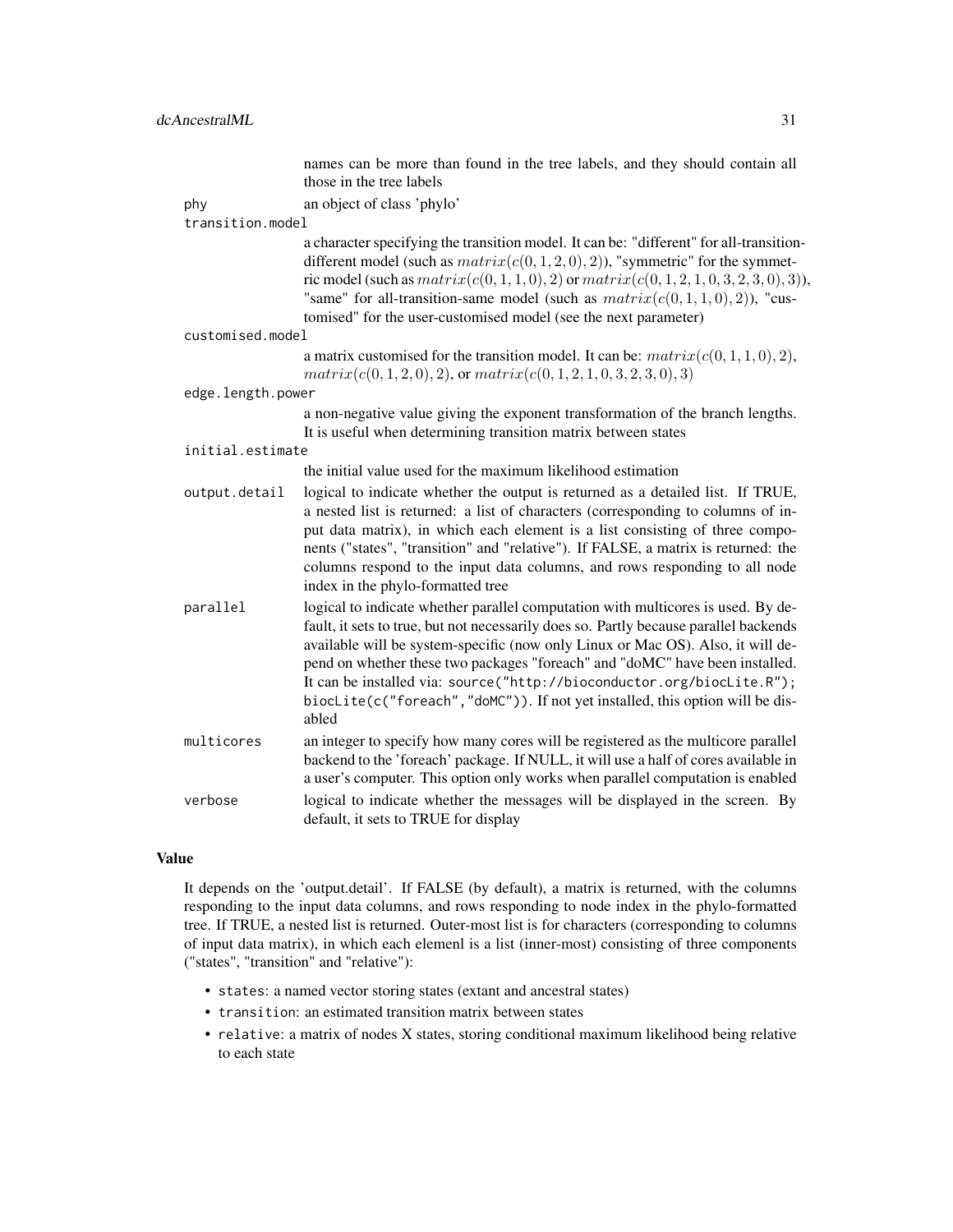#### **Note**

This fast dynamic programming for ancestral discrete state reconstruction is partially inspired by a joint estimation procedure as described in [http://mbe.oxfordjournals.org/content/17/6/](http://mbe.oxfordjournals.org/content/17/6/890.full) [890.full](http://mbe.oxfordjournals.org/content/17/6/890.full)

## See Also

[dcAncestralMP](#page-32-1), [dcDuplicated](#page-45-1)

```
# 1) a newick tree that is imported as a phylo-formatted tree
tree <- "(((t1:5,t2:5):2,(t3:4,t4:4):3):2,(t5:4,t6:4):6);"
phy <- ape::read.tree(text=tree)
# 2) an input data matrix storing discrete states for tips (in rows) X four characters (in columns)
data1 <- matrix(c(0, rep(1,3), rep(0,2)), ncol=1)
data2 <- matrix(c(rep(0,4),rep(1,2)), ncol=1)
data <- cbind(data1, data1, data1, data2)
colnames(data) <- c("C1", "C2", "C3", "C4")
## reconstruct ancestral states, without detailed output
res <- dcAncestralML(data, phy, parallel=FALSE)
res
# 3) an input data matrix storing discrete states for tips (in rows) X only one character
data <- matrix(c(0, rep(1,3), rep(0,2)), ncol=1)
## reconstruct ancestral states, with detailed output
res <- dcAncestralML(data, phy, parallel=FALSE, output.detail=TRUE)
res
## get the inner-most list
res <- res[[1]]
## visualise the tree with ancestral states and their conditional probability
Ntip <- ape::Ntip(phy)
Nnode <- ape:: Nnode(phy)
color <- c("white","gray")
## visualise main tree
ape::plot.phylo(phy, type="p", use.edge.length=TRUE, label.offset=1,
show.tip.label=TRUE, show.node.label=FALSE)
## visualise tips (state 1 in gray, state 0 in white)
x \leftarrow \text{data}[, 1]ape::tiplabels(pch=22, bg=color[as.numeric(x)+1], cex=2, adj=1)
## visualise internal nodes
### thermo bar to illustrate relative probability (state 1 in gray, state 0 in white)
ape::nodelabels(thermo=res$relative[Ntip+1:Nnode,2:1],
piecol=color[2:1], cex=0.75)
### labeling reconstructed ancestral states
ape::nodelabels(text=res$states[Ntip+1:Nnode], node=Ntip+1:Nnode,
frame="none", col="red", bg="transparent", cex=0.75)
```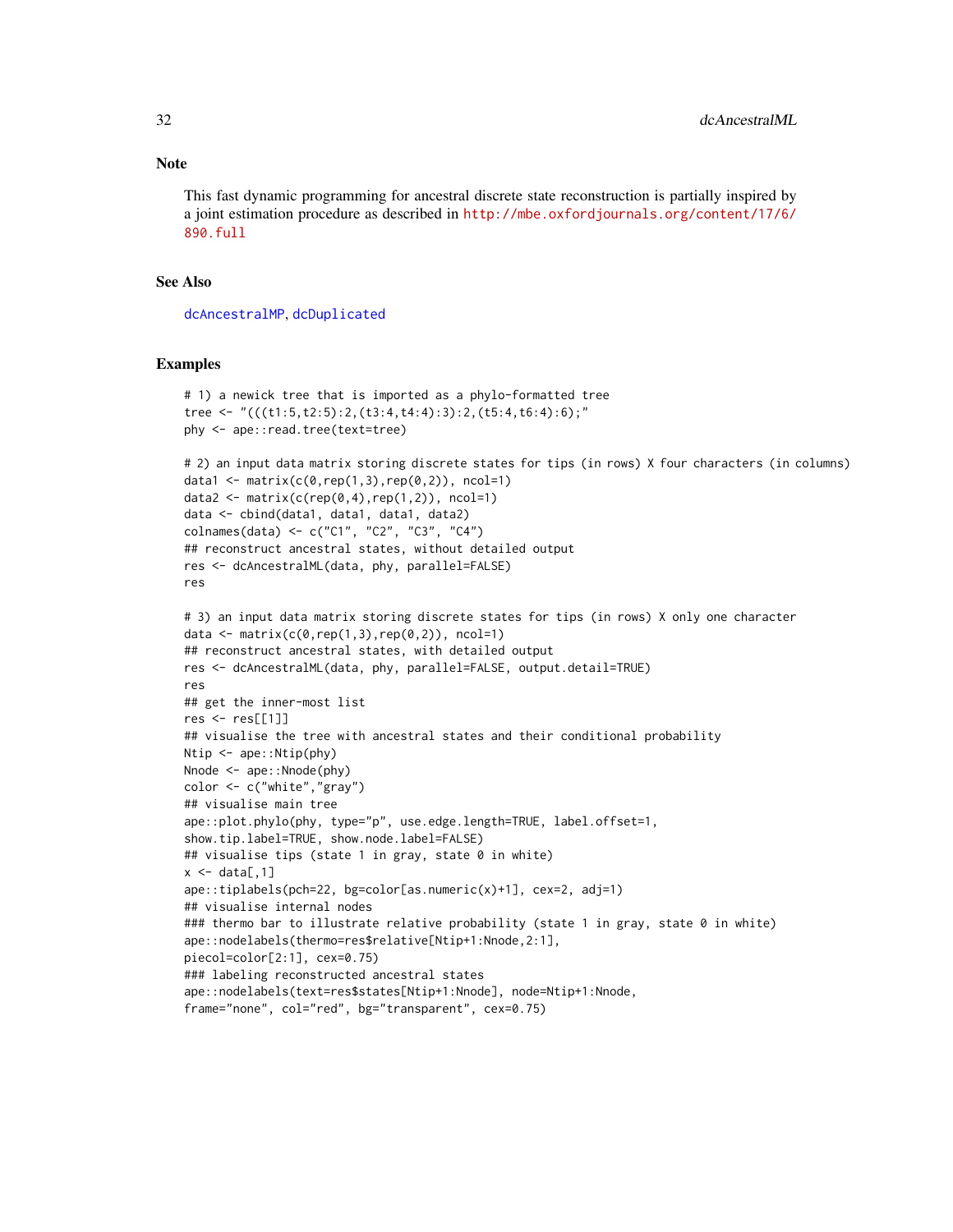<span id="page-32-1"></span><span id="page-32-0"></span>dcAncestralMP *Function to reconstruct ancestral discrete states using maximum parsimony algorithm*

# Description

dcAncestralMP is supposed to reconstruct ancestral discrete states using a maximum parsimonymodified Fitch algorithm. In a from-tip-to-root manner, ancestral state for an internal node is determined if a state is shared in a majority by all its children. If two or more states in a majority are equally shared, this internal node is temporarily marked as an unknown tie, which is further resolved in a from-root-to-tip manner: always being the same state as its direct parent holds. If the ties also occur at the root, the state at the root is set to the last state in ties (for example, usually being 'present' for 'present'-'absent' two states).

# Usage

 $dcAncestralMP(data, phy, output. detail = F, parallel = T,$ multicores = NULL, verbose = T)

# Arguments

| data          | an input data matrix/frame storing discrete states for tips (in rows) X characters<br>(in columns). The rows in the matrix are for tips. If the row names do not exist,<br>then addumedly they have the same order as in the tree tips. More wisely, users<br>provide row names which can be matched to the tip labels of the tree. The row<br>names can be more than found in the tree labels, and they should contain all<br>those in the tree labels                                                          |
|---------------|------------------------------------------------------------------------------------------------------------------------------------------------------------------------------------------------------------------------------------------------------------------------------------------------------------------------------------------------------------------------------------------------------------------------------------------------------------------------------------------------------------------|
| phy           | an object of class 'phylo'                                                                                                                                                                                                                                                                                                                                                                                                                                                                                       |
| output.detail | logical to indicate whether the output is returned as a detailed list. If TRUE,<br>a nested list is returned: a list of characters (corresponding to columns of in-<br>put data matrix), in which each element is a list consisting of three compo-<br>nents ("states", "transition" and "relative"). If FALSE, a matrix is returned: the<br>columns respond to the input data columns, and rows responding to all node<br>index in the phylo-formatted tree                                                     |
| parallel      | logical to indicate whether parallel computation with multicores is used. By de-<br>fault, it sets to true, but not necessarily does so. Partly because parallel backends<br>available will be system-specific (now only Linux or Mac OS). Also, it will de-<br>pend on whether these two packages "foreach" and "doMC" have been installed.<br>It can be installed via: source("http://bioconductor.org/biocLite.R");<br>biocLite(c("foreach","doMC")). If not yet installed, this option will be dis-<br>abled |
| multicores    | an integer to specify how many cores will be registered as the multicore parallel<br>backend to the 'foreach' package. If NULL, it will use a half of cores available in<br>a user's computer. This option only works when parallel computation is enabled                                                                                                                                                                                                                                                       |
| verbose       | logical to indicate whether the messages will be displayed in the screen. By<br>default, it sets to TRUE for display                                                                                                                                                                                                                                                                                                                                                                                             |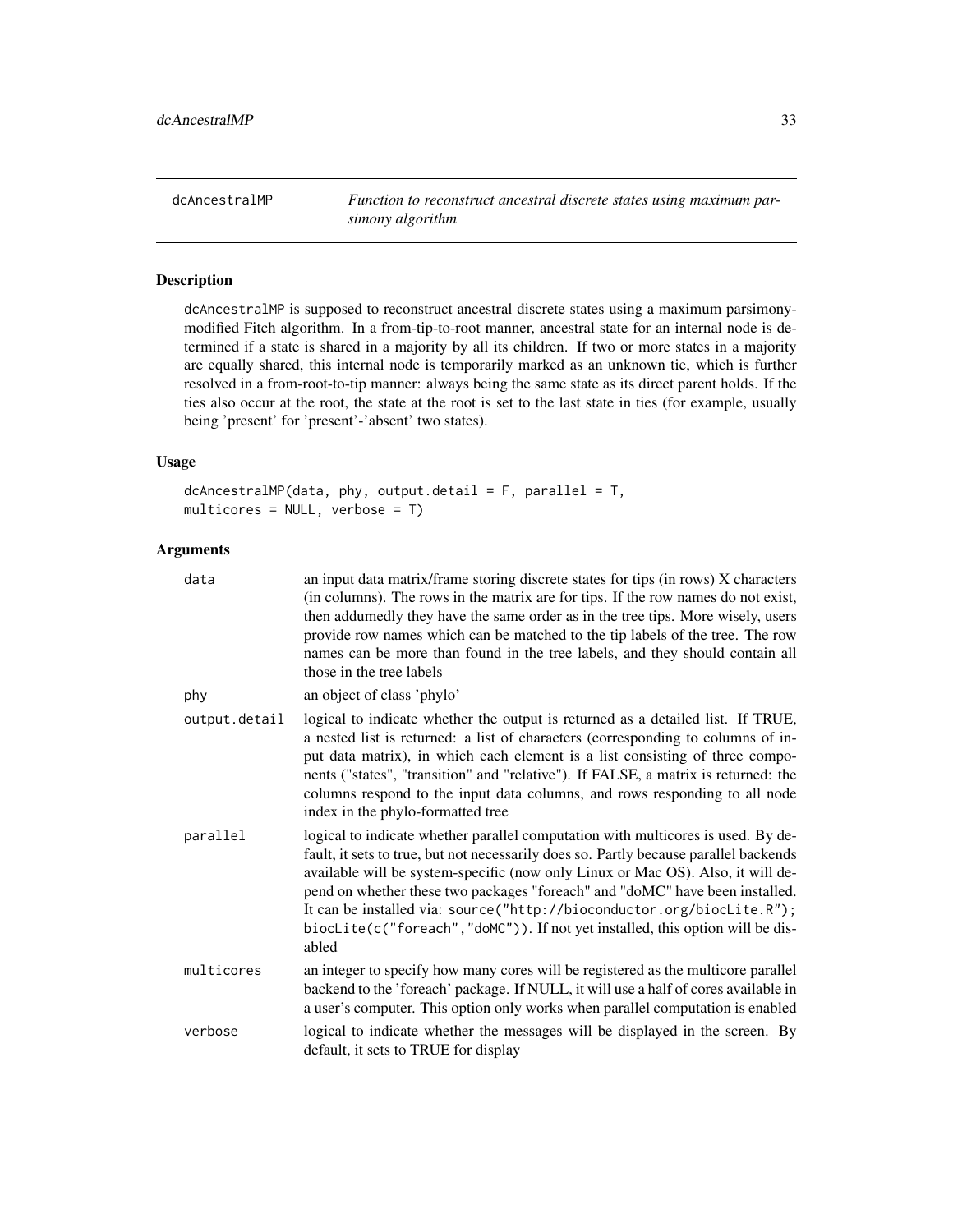## Value

It depends on the 'output.detail'. If FALSE (by default), a matrix is returned, with the columns responding to the input data columns, and rows responding to node index in the phylo-formatted tree. If TRUE, a nested list is returned. Outer-most list is for characters (corresponding to columns of input data matrix), in which each elemenl is a list (inner-most) consisting of three components ("states", "transition" and "relative"):

- states: a named vector storing states (extant and ancestral states)
- transition: a posterior transition matrix between states
- relative: a matrix of nodes X states, storing relative probability

#### Note

This maximum parsimony algorithm for ancestral discrete state reconstruction is attributable to the basic idea as described in <http://sysbio.oxfordjournals.org/content/20/4/406.short>

# See Also

[dcAncestralML](#page-29-1), [dcTreeConnectivity](#page-71-1), [dcDuplicated](#page-45-1)

```
# 1) a newick tree that is imported as a phylo-formatted tree
tree <- "(((t1:5,t2:5):2,(t3:4,t4:4):3):2,(t5:4,t6:4):6);"
phy <- ape::read.tree(text=tree)
# 2) an input data matrix storing discrete states for tips (in rows) X four characters (in columns)
data1 <- matrix(c(0, rep(1,3), rep(0,2)), ncol=1)
data2 <- matrix(c(rep(0,4),rep(1,2)), ncol=1)
data <- cbind(data1, data1, data1, data2)
colnames(data) <- c("C1", "C2", "C3", "C4")
## reconstruct ancestral states, without detailed output
res <- dcAncestralMP(data, phy, parallel=FALSE)
res
# 3) an input data matrix storing discrete states for tips (in rows) X only one character
data \leq matrix(c(0,rep(1,3),rep(0,2)), ncol=1)
## reconstruct ancestral states, with detailed output
res <- dcAncestralMP(data, phy, parallel=FALSE, output.detail=TRUE)
res
## get the inner-most list
res <- res[[1]]
## visualise the tree with ancestral states and their conditional probability
Ntip <- ape::Ntip(phy)
Nnode <- ape:: Nnode(phy)
color <- c("white","gray")
## visualise main tree
ape::plot.phylo(phy, type="p", use.edge.length=TRUE, label.offset=1,
show.tip.label=TRUE, show.node.label=FALSE)
## visualise tips (state 1 in gray, state 0 in white)
x \leftarrow \text{data}[, 1]
```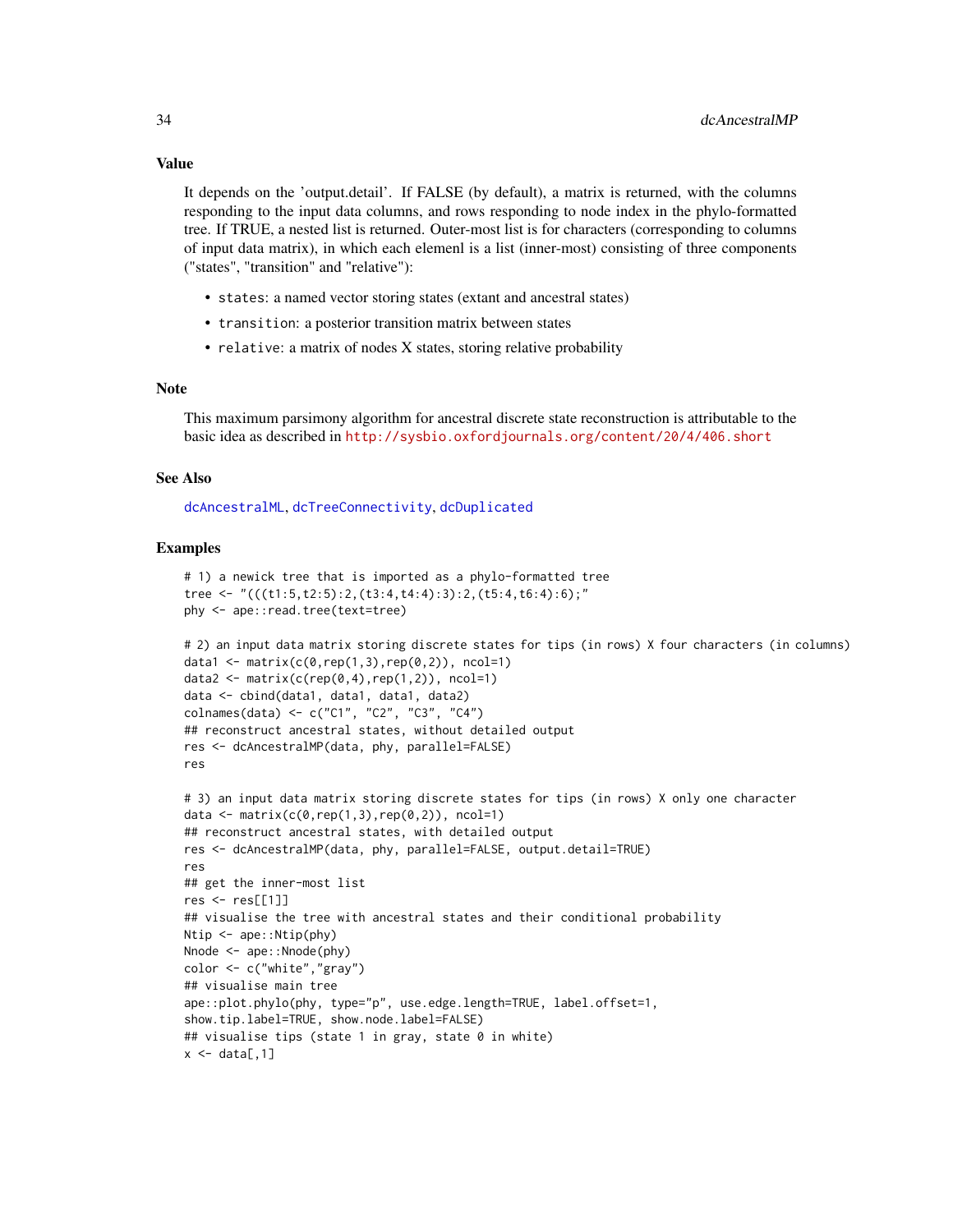#### <span id="page-34-0"></span>dcBuildAnno 35

```
ape::tiplabels(pch=22, bg=color[as.numeric(x)+1], cex=2, adj=1)
## visualise internal nodes
### thermo bar to illustrate relative probability (state 1 in gray, state 0 in white)
ape::nodelabels(thermo=res$relative[Ntip+1:Nnode,2:1],
piecol=color[2:1], cex=0.75)
### labeling reconstructed ancestral states
ape::nodelabels(text=res$states[Ntip+1:Nnode], node=Ntip+1:Nnode,
frame="none", col="red", bg="transparent", cex=0.75)
```
dcBuildAnno *Function to build an object of the S4 class Anno from input files*

# Description

dcBuildAnno is supposed to build an object of of the S4 class [Anno](#page-4-1), given input files. These input files include 1) a file containing domain information, 2) a file containing term information, and 3) a file containing associations between domains and terms.

# Usage

```
dcBuildAnno(domain_info.file, term_info.file, association.file,
output.file = "Anno.RData")
```
## Arguments

domain\_info.file

an input file containing domain information. For example, a file containing InterPro domains (InterPro) can be found in [http://dcgor.r-forge.r-project.](http://dcgor.r-forge.r-project.org/data/InterPro/InterPro.txt) [org/data/InterPro/InterPro.txt](http://dcgor.r-forge.r-project.org/data/InterPro/InterPro.txt). As seen in this example, the input file must contain the header (in the first row), and entries in the first column intend to be domain ID (and must be unique). Note: the file should use the tab delimiter as the field separator between columns

term\_info.file an input file containing term information. For example, a file containing Gene Ontology (GO) terms can be found in [http://dcgor.r-forge.r-project.](http://dcgor.r-forge.r-project.org/data/InterPro/GO.txt) [org/data/InterPro/GO.txt](http://dcgor.r-forge.r-project.org/data/InterPro/GO.txt). As seen in this example, the input file must contain the header (in the first row) and four columns: 1st column for term ID (must be unique), 2nd column for term name, 3rd column for term namespace, and 4th column for term distance. These four columns must be provided, but the content for the last column can be arbitrary (if it is hard to prepare). Note: the file should use the tab delimiter as the field separator between columns

association.file

an input file containing associations between domains and terms. For example, a file containing associations between InterPro domains and GO Molecular Function (GOMF) terms can be found in [http://dcgor.r-forge.r-project.](http://dcgor.r-forge.r-project.org/data/InterPro/Domain2GOMF.txt) [org/data/InterPro/Domain2GOMF.txt](http://dcgor.r-forge.r-project.org/data/InterPro/Domain2GOMF.txt). As seen in this example, the input file must contain the header (in the first row) and two columns: 1st column for domain ID (corresponding to the first column in 'domain\_info.file'), 2nd column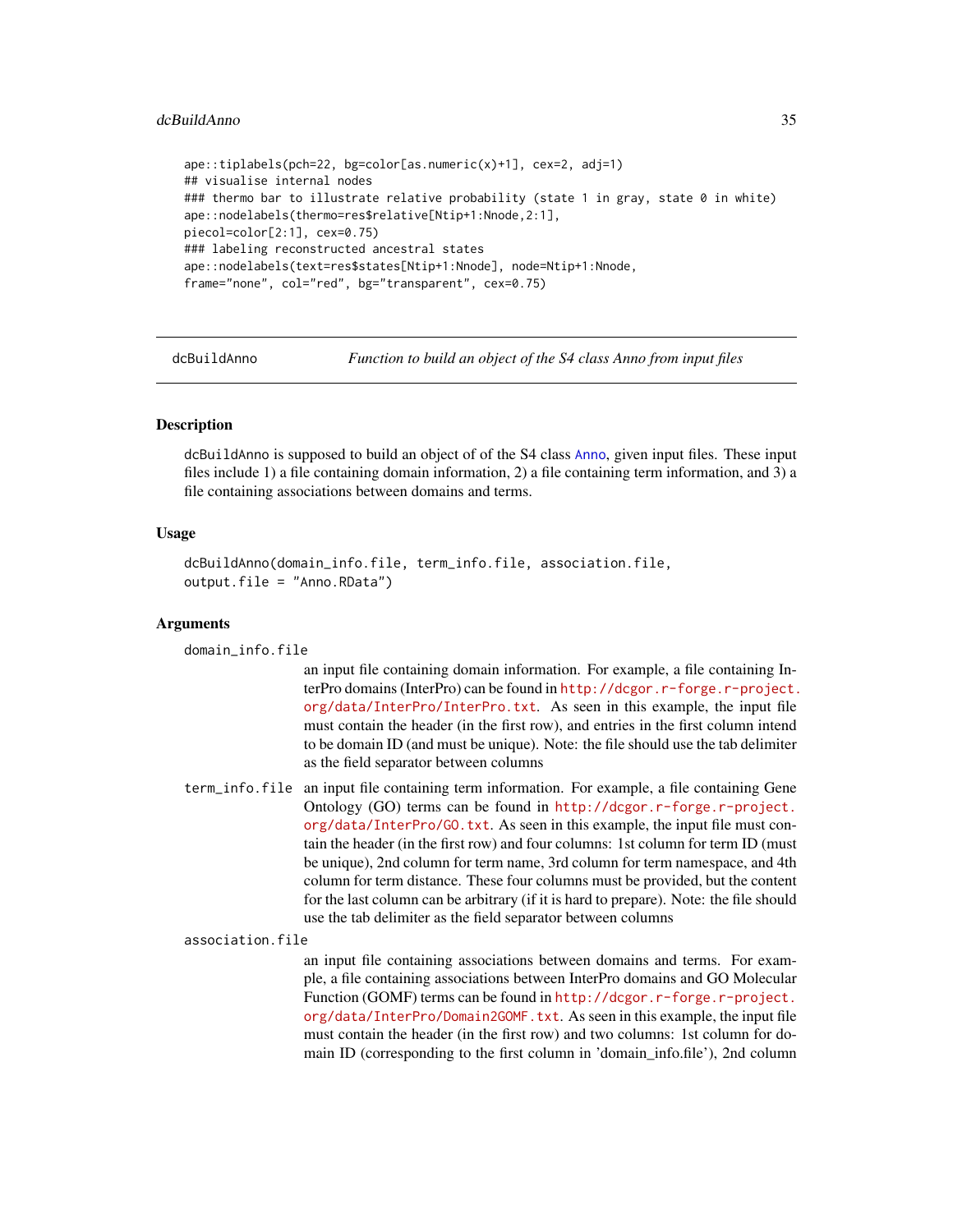<span id="page-35-0"></span>

|             | for term ID (corresponding to the first column in 'term_info.file'). If there are                                                                                     |
|-------------|-----------------------------------------------------------------------------------------------------------------------------------------------------------------------|
|             | additional columns, these columns will be ignored. Note: the file should use the                                                                                      |
|             | tab delimiter as the field separator between columns                                                                                                                  |
| output.file | an output file used to save the built object as an RData-formatted file. If NULL,<br>this file will be saved into "Anno.RData" in the current working local directory |

# Value

Any use-specified variable that is given on the right side of the assigement sign '<-', which contains the built Anno object. Also, an RData file specified in "output.file" is saved in the local directory.

# Note

If there are no use-specified variable that is given on the right side of the assigement sign  $\leq$ -', then no object will be loaded onto the working environment.

#### See Also

[Anno](#page-4-1)

## Examples

```
## Not run:
# build an "Anno" object that contains SCOP domain superfamilies (sf) annotated by GOBP terms
InterPro2GOMF <-
dcBuildAnno(domain_info.file="http://dcgor.r-forge.r-project.org/data/InterPro/InterPro.txt",
term_info.file="http://dcgor.r-forge.r-project.org/data/InterPro/GO.txt",
association.file="http://dcgor.r-forge.r-project.org/data/InterPro/Domain2GOMF.txt",
output.file="InterPro2GOMF.RData")
InterPro2GOMF
```
## End(Not run)

dcBuildInfoDataFrame *Function to build an object of the S4 class InfoDataframe from an input file*

# Description

dcBuildInfoDataFrame is supposed to build an object of of the S4 class [InfoDataFrame](#page-80-1), given an input file. This input file can, for example, contain the domain information.

# Usage

```
dcBuildInfoDataFrame(input.file, output.file = "InfoDataFrame.RData")
```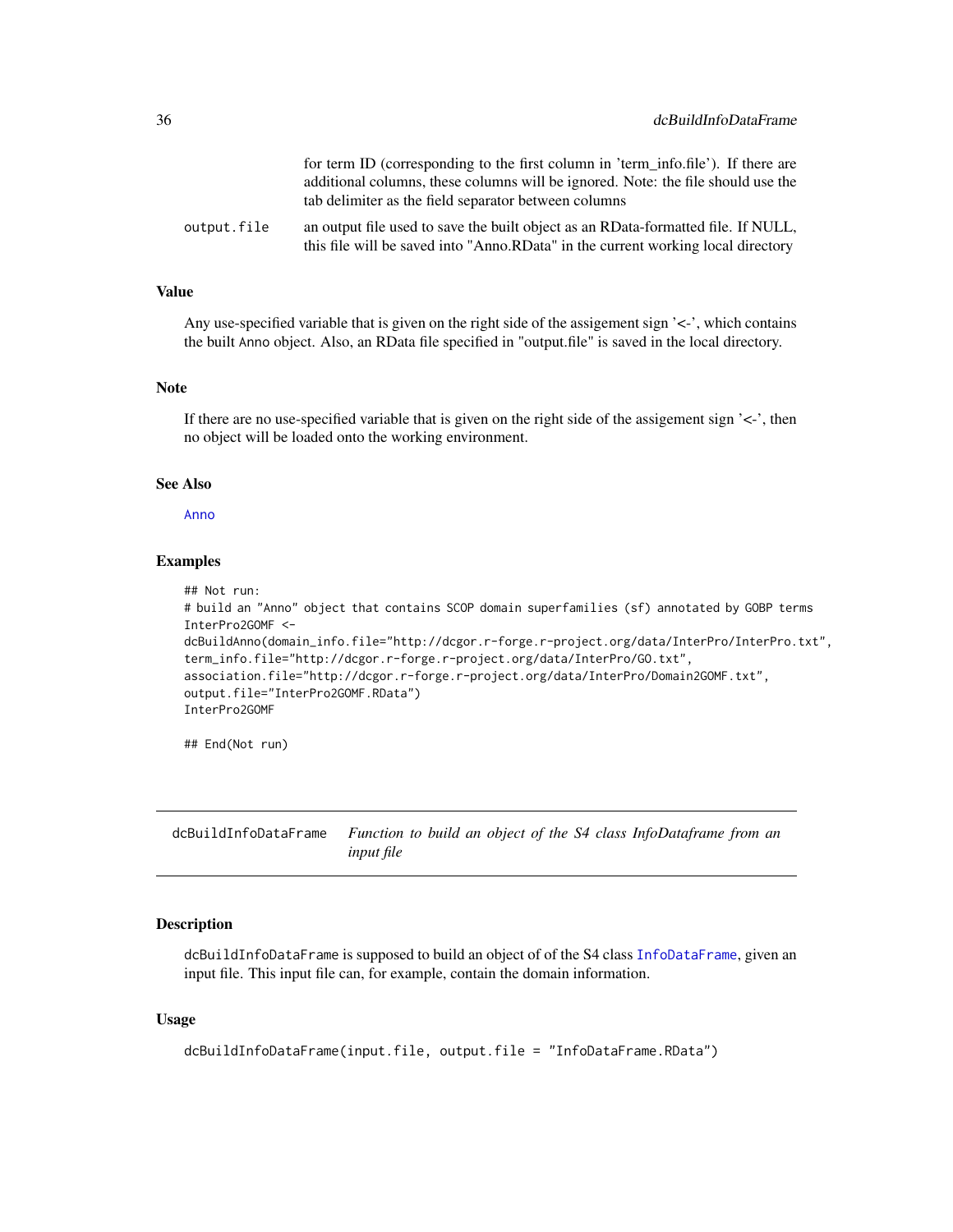#### dcBuildOnto 37

#### Arguments

| input.file  | an input file used to build the object. For example, a file containing InterPro                                                                                                   |
|-------------|-----------------------------------------------------------------------------------------------------------------------------------------------------------------------------------|
|             | domains (InterPro) can be found in http://dcgor.r-forge.r-project.org/                                                                                                            |
|             | data/InterPro/InterPro.txt. As seen in this example, the input file must                                                                                                          |
|             | contain the header (in the first row), and entries in the first column intend to                                                                                                  |
|             | be domain identities (and must be unique). Note: the file should use the tab<br>delimiter as the field separator between columns                                                  |
| output.file | an output file used to save the built object as an RData-formatted file. If NULL,<br>this file will be saved into "InfoDataFrame.RData" in the current working local<br>directory |

### Value

Any use-specified variable that is given on the right side of the assigement sign '<-', which contains the built dcBuildInfoDataFrame object. Also, an RData file specified in "output.file" is saved in the local directory.

## Note

If there are no use-specified variable that is given on the right side of the assigement sign  $\leq$ -', then no object will be loaded onto the working environment.

## See Also

[InfoDataFrame](#page-80-0)

# Examples

```
## Not run:
# build an "InfoDataFrame" object that contains information on InterPro domains (InterPro)
InterPro <-
dcBuildInfoDataFrame(input.file="http://dcgor.r-forge.r-project.org/data/InterPro/InterPro.txt",
output.file="InterPro.RData")
InterPro
```
## End(Not run)

<span id="page-36-0"></span>dcBuildOnto *Function to build an object of the S4 class Onto from input files*

## Description

dcBuildOnto is supposed to build an object of of the S4 class [Onto](#page-87-0), given input files. These input files include 1) a file containing term relations, and 2) a file containing term/node information.

#### Usage

```
dcBuildOnto(relations.file, nodes.file, output.file = "Onto.RData")
```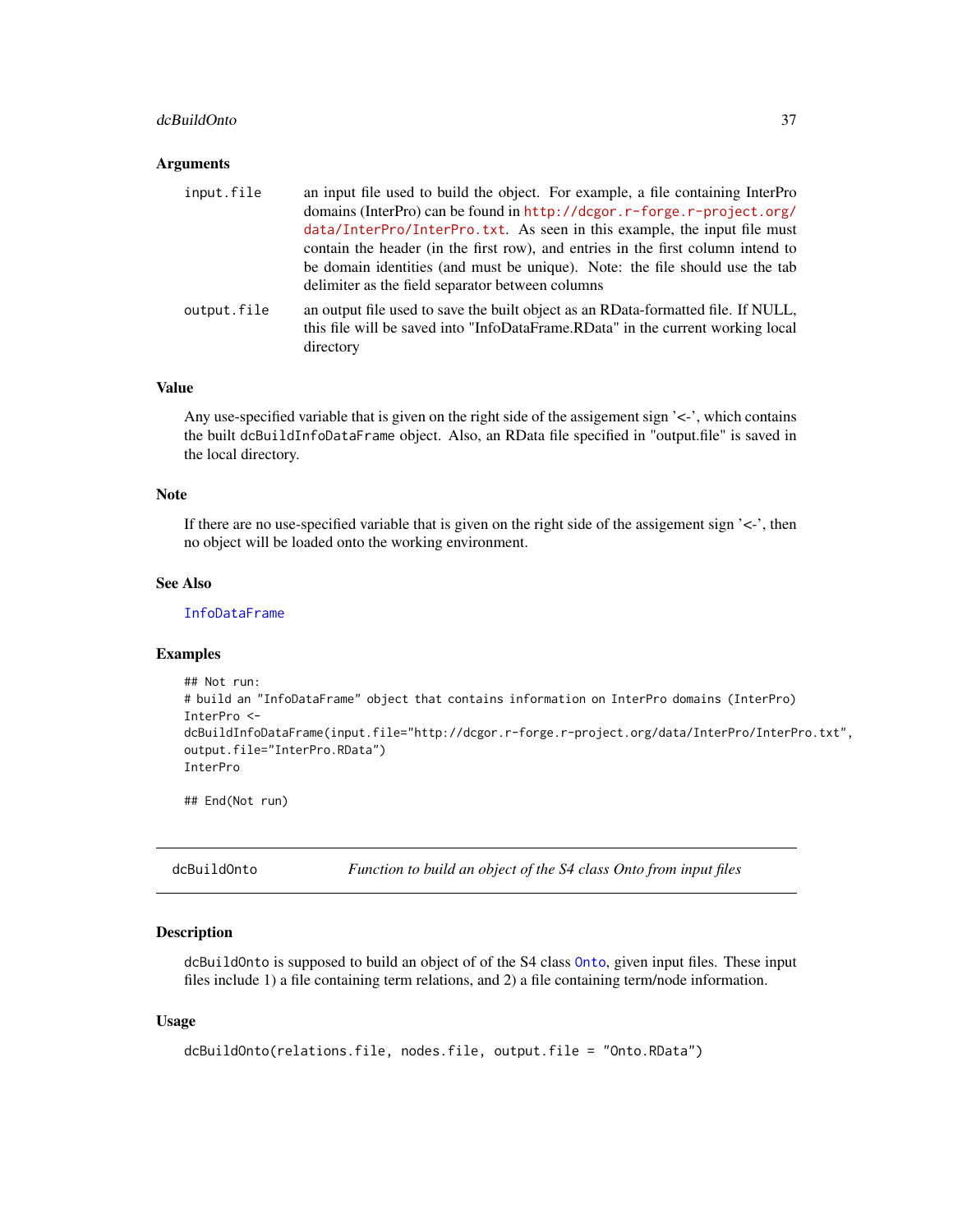#### Arguments

- relations.file an input file containing term relations (i.e. edges from parent terms to child terms). For example, a file containing relations between GO Molecular Function (GOMF) terms can be found in [http://dcgor.r-forge.r-project.org/](http://dcgor.r-forge.r-project.org/data/onto/igraph_GOMF_edges.txt) [data/onto/igraph\\_GOMF\\_edges.txt](http://dcgor.r-forge.r-project.org/data/onto/igraph_GOMF_edges.txt). As seen in this example, the input file must contain the header (in the first row) and two columns: 1st column for parent term ID, and 2nd column for child term ID. Note: the file should use the tab delimiter as the field separator between columns
- nodes.file an input file containing term/node information. For example, a file containing GO Molecular Function (GOMF) terms can be found in [http://dcgor.](http://dcgor.r-forge.r-project.org/data/onto/igraph_GOMF_nodes.txt) [r-forge.r-project.org/data/onto/igraph\\_GOMF\\_nodes.txt](http://dcgor.r-forge.r-project.org/data/onto/igraph_GOMF_nodes.txt). As seen in this example, the input file must contain the header (in the first row) and five columns: 1st column 'name' for node names (actually term ID; must be unique), 2nd column 'term\_id' for term ID, 3rd 'term\_name' for term name, 4th column 'term\_namespace' for term namespace, and 5th column 'term\_distance' for term distance. These five columns must be provided, the content in the first two columns are identical, and the content for the last column can be arbitrary (if it is hard to prepare). Note: the file should use the tab delimiter as the field separator between columns
- output.file an output file used to save the built object as an RData-formatted file. If NULL, this file will be saved into "Onto.RData" in the current working local directory

#### Value

Any use-specified variable that is given on the right side of the assigement sign '<-', which contains the built Onto object. Also, an RData file specified in "output.file" is saved in the local directory.

#### **Note**

If there are no use-specified variable that is given on the right side of the assigement sign  $\leq$ -', then no object will be loaded onto the working environment.

### See Also

#### **[Onto](#page-87-0)**

### Examples

```
## Not run:
# build an "Onto" object for GO Molecular Function
onto.GOMF <-
dcBuildOnto(relations.file="http://dcgor.r-forge.r-project.org/data/onto/igraph_GOMF_edges.txt",
nodes.file="http://dcgor.r-forge.r-project.org/data/onto/igraph_GOMF_nodes.txt",
output.file="onto.GOMF.RData")
onto.GOMF
```
## End(Not run)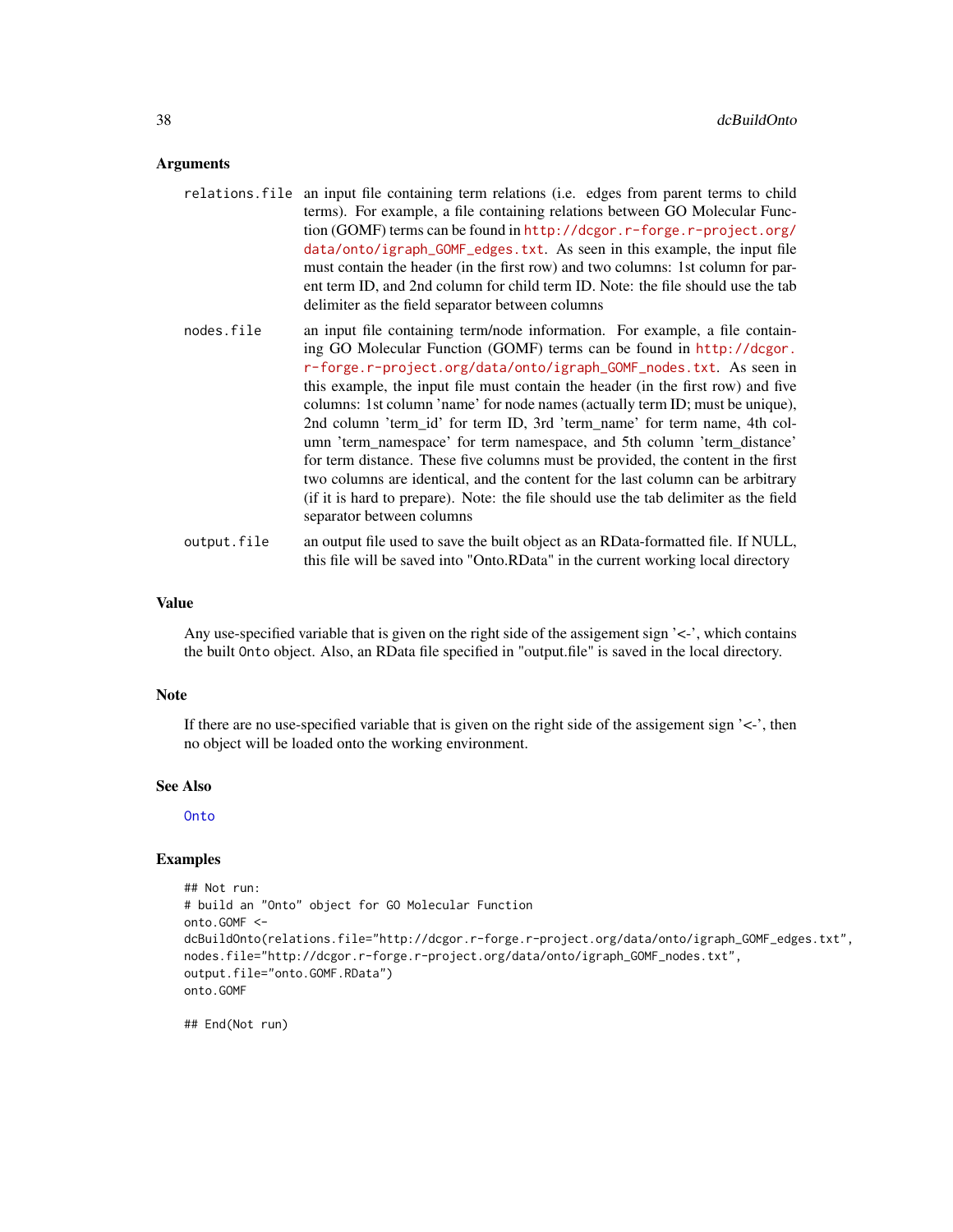<span id="page-38-0"></span>

dcConverter is supposed to convert an object between classes 'Onto' and 'igraph', or between 'Dnetwork' and 'igraph', or between 'Cnetwork' and 'igraph'.

# Usage

```
dcConverter(obj, from = c("Onto", "igraph", "Dnetwork", "Cnetwork"),
to = c("igraph", "Onto", "Dnetwork", "Cnetwork"), verbose = TRUE)
```
# Arguments

| obi     | an object of class "Onto", "igraph", "Dnetwork" or "Cnetwork"                                                        |
|---------|----------------------------------------------------------------------------------------------------------------------|
| from    | a character specifying the class converted from. It can be one of "Onto", "igraph",<br>"Dnetwork" and "Dnetwork"     |
| to      | a character specifying the class converted to. It can be one of "Onto", "igraph",<br>"Dnetwork" and "Dnetwork"       |
| verbose | logical to indicate whether the messages will be displayed in the screen. By<br>default, it sets to true for display |

#### Value

an object of class "Onto", "igraph", "Dnetwork" or "Cnetwork"

#### Note

Conversion is also supported between classes 'Onto' and 'igraph', or between 'Dnetwork' and 'igraph', or between 'Cnetwork' and 'igraph'

# See Also

[dcRDataLoader](#page-57-0), [Onto-class](#page-87-1), [Dnetwork-class](#page-72-0), [Cnetwork-class](#page-8-0)

```
## Not run:
# 1) conversion between 'Onto' and 'igraph'
# 1a) load onto.GOMF (as 'Onto' object)
on <- dcRDataLoader('onto.GOMF')
on
# 1b) convert the object from 'Onto' to 'igraph' class
ig <- dcConverter(on, from='Onto', to='igraph')
ig
# 1c) convert the object from 'igraph' to 'Onto' class
dcConverter(ig, from='igraph', to='Onto')
```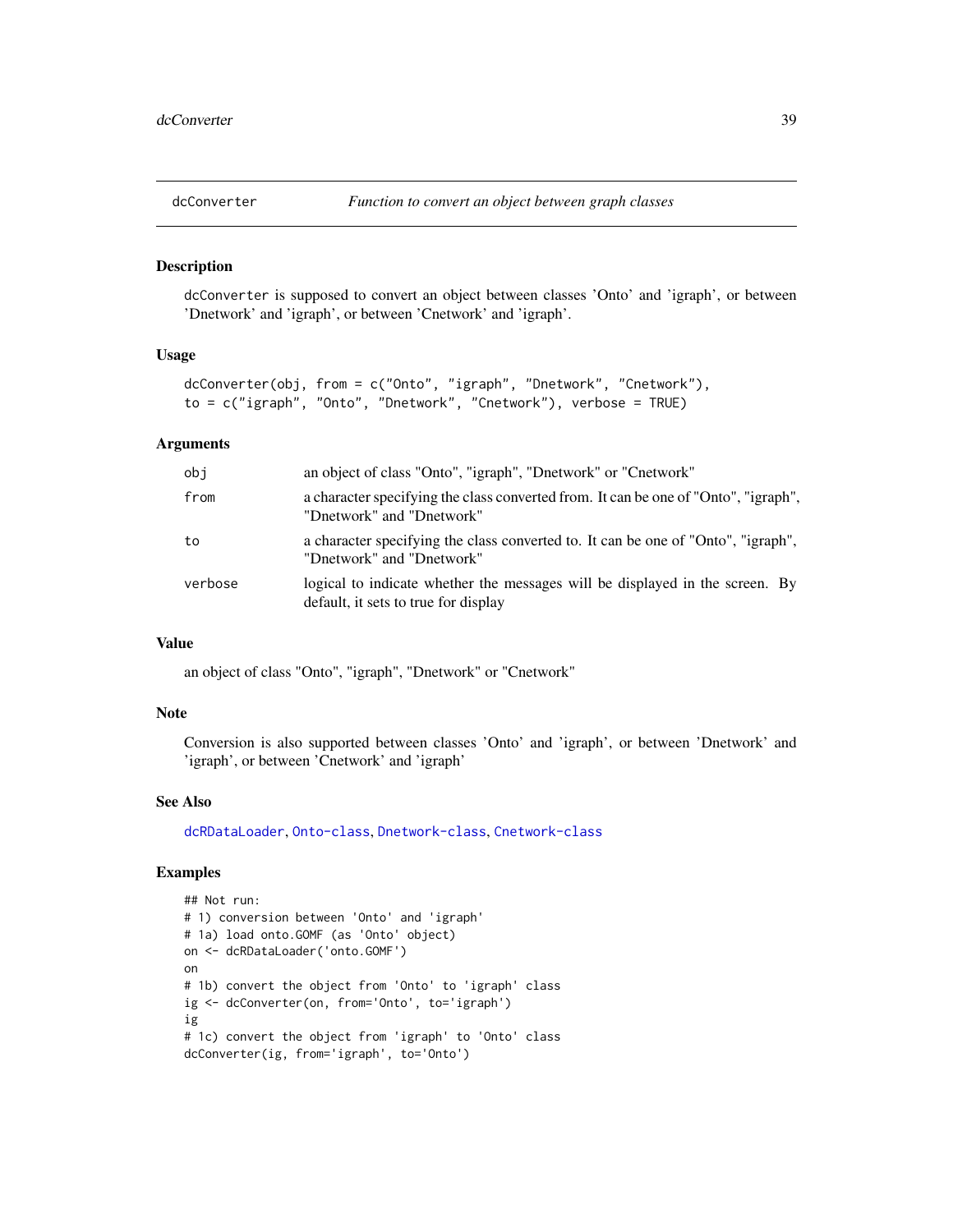```
# 2) conversion between 'Dnetwork' and 'igraph'
# 2a) computer a domain semantic network (as 'Dnetwork' object)
g <- dcRDataLoader('onto.GOMF')
Anno <- dcRDataLoader('SCOP.sf2GOMF')
dag <- dcDAGannotate(g, annotations=Anno, path.mode="shortest_paths",
verbose=FALSE)
alldomains <- unique(unlist(nInfo(dag)$annotations))
domains <- sample(alldomains,5) # randomly sample 5 domains
dnetwork <- dcDAGdomainSim(g=dag, domains=domains,
method.domain="BM.average", method.term="Resnik", parallel=FALSE,
verbose=FALSE)
dnetwork
# 2b) convert the object from 'Dnetwork' to 'igraph' class
ig <- dcConverter(dnetwork, from='Dnetwork', to='igraph')
ig
# 2c) convert the object from 'igraph' to 'Dnetwork' class
dcConverter(ig, from='igraph', to='Dnetwork')
## End(Not run)
```
<span id="page-39-0"></span>dcDAGannotate *Function to generate a subgraph of a direct acyclic graph (DAG) induced by the input annotation data*

### Description

dcDAGannotate is supposed to produce a subgraph induced by the input annotation data, given a direct acyclic graph (DAG; an ontology). The input is a graph of "igraph" or "Onto" object, a list of the vertices containing annotation data, and the mode defining the paths to the root of DAG. The induced subgraph contains vertices (with annotation data) and their ancestors along with the defined paths to the root of DAG. The annotations at these vertices (including their ancestors) are also updated according to the true-path rule: a domain annotated to a term should also be annotated by its all ancestor terms.

#### Usage

```
dcDAGannotate(g, annotations, path.mode = c("all_paths",
"shortest_paths",
"all_shortest_paths"), verbose = TRUE)
```
### Arguments

| g           | an object of class "igraph" or <b>Onto</b>                                                     |
|-------------|------------------------------------------------------------------------------------------------|
| annotations | an object of class Anno, that is, the vertices/nodes for which annotation data are<br>provided |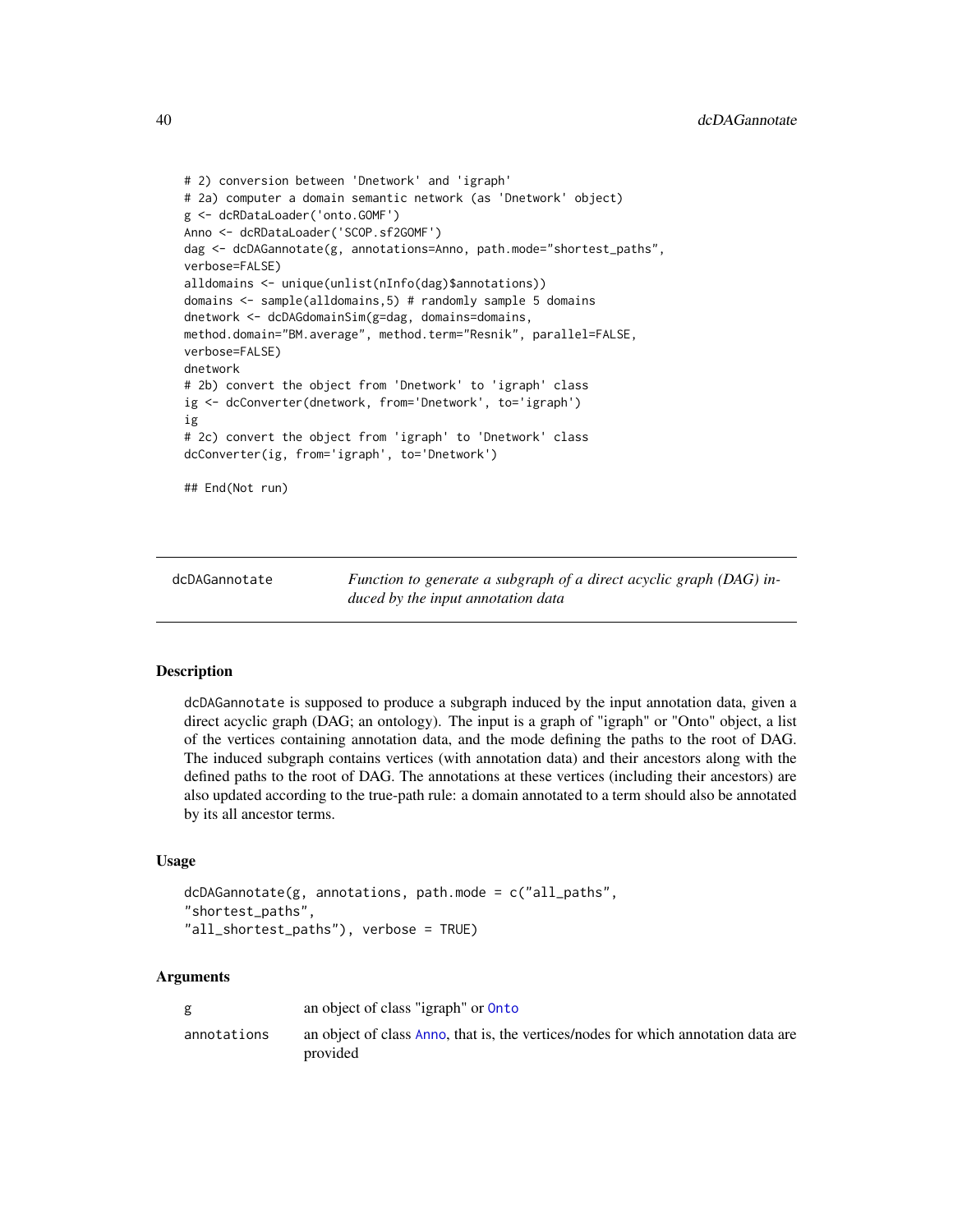| path.mode | the mode of paths induced by vertices/nodes with input annotation data. It can be                                                                                             |
|-----------|-------------------------------------------------------------------------------------------------------------------------------------------------------------------------------|
|           | "all paths" for all possible paths to the root, "shortest paths" for only one path                                                                                            |
|           | to the root (for each node in query), "all_shortest_paths" for all shortest paths to<br>the root ( <i>i.e.</i> for each node, find all shortest paths with the equal lengths) |
| verbose   | logical to indicate whether the messages will be displayed in the screen. By<br>default, it sets to true for display                                                          |

## Value

• subg: an induced subgraph, an object of class "igraph" or "Onto" (the same as input). In addition to the original attributes to nodes and edges, the return subgraph is also appended by new node attributes: "annotations", which contains a list of domains either as original annotations or inherited annotations; "IC", which stands for information content defined as negative 10-based log-transformed frequency of domains annotated to that term.

## Note

For the mode "shortest\_paths", the induced subgraph is the most concise, and thus informative for visualisation when there are many nodes in query, while the mode "all\_paths" results in the complete subgraph.

#### See Also

[dcRDataLoader](#page-57-0), [dcEnrichment](#page-47-0), [dcDAGdomainSim](#page-41-0), [dcConverter](#page-38-0)

```
## Not run:
# 1) load onto.GOMF (as 'Onto' object)
g <- dcRDataLoader('onto.GOMF')
# 2) load SCOP superfamilies annotated by GOMF (as 'Anno' object)
Anno <- dcRDataLoader('SCOP.sf2GOMF')
# 3) prepare for annotation data
# randomly select 5 terms vertices (and their annotation data)
annotations <- Anno[,sample(1:dim(Anno)[2], 5)]
# 4) obtain the induced subgraph according to the input annotation data
# 4a) based on all possible paths (i.e. the complete subgraph induced)
dcDAGannotate(g, annotations, path.mode="all_paths", verbose=TRUE)
# 4b) based on shortest paths (i.e. the most concise subgraph induced)
dag <- dcDAGannotate(g, annotations, path.mode="shortest_paths",
verbose=TRUE)
# 5) color-code nodes/terms according to the number of annotations
if(class(dag)=='Onto') dag <- dcConverter(dag, from='Onto',
to='igraph')
data <- sapply(V(dag)$annotations, length)
names(data) <- V(dag)$name
dnet::visDAG(g=dag, data=data, node.info="both")
```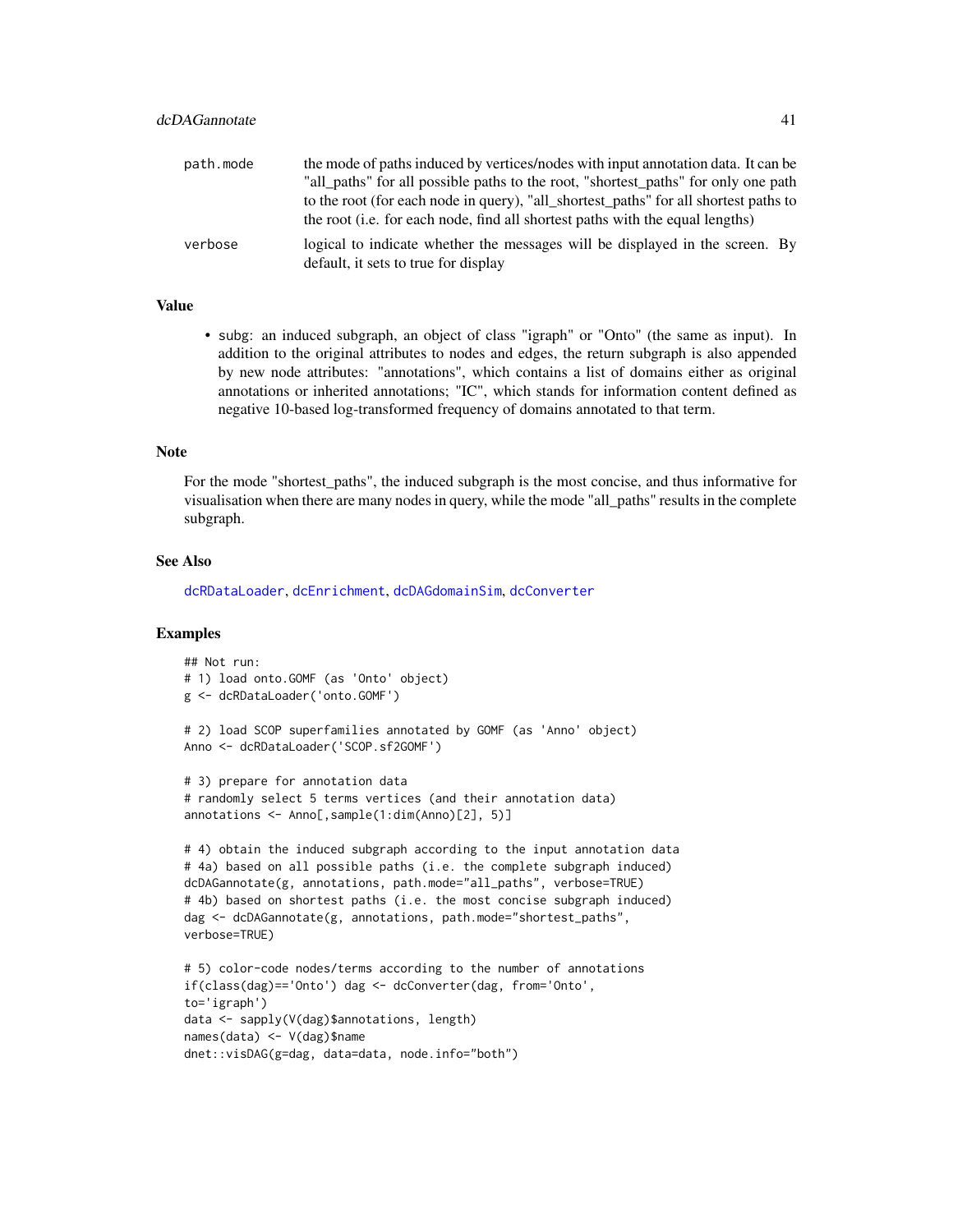## End(Not run)

<span id="page-41-0"></span>dcDAGdomainSim *Function to calculate pair-wise semantic similarity between domains based on a direct acyclic graph (DAG) with annotated data*

# Description

dcDAGdomainSim is supposed to calculate pair-wise semantic similarity between domains based on a direct acyclic graph (DAG) with annotated data. It first calculates semantic similarity between terms and then derives semantic similarity between domains from terms-term semantic similarity. Parallel computing is also supported for Linux or Mac operating systems.

# Usage

```
dcDAGdomainSim(g, domains = NULL, method.domain = c("BM.average",
"BM.max",
"BM.complete", "average", "max"), method.term = c("Resnik", "Lin",
"Schlicker", "Jiang", "Pesquita"), force = TRUE, fast = TRUE,
parallel = TRUE, multicores = NULL, verbose = TRUE)
```
# Arguments

| g             | an object of class "igraph" or Onto. It must contain a node attribute called 'an-<br>notations' for storing annotation data (see example for howto)                                                                                                                                                                                                                                                                                                                                                                                                                                                                                                                                                                                                                                                                                                                                                                                                                                                                                                                                                                                                                                                                                                                         |
|---------------|-----------------------------------------------------------------------------------------------------------------------------------------------------------------------------------------------------------------------------------------------------------------------------------------------------------------------------------------------------------------------------------------------------------------------------------------------------------------------------------------------------------------------------------------------------------------------------------------------------------------------------------------------------------------------------------------------------------------------------------------------------------------------------------------------------------------------------------------------------------------------------------------------------------------------------------------------------------------------------------------------------------------------------------------------------------------------------------------------------------------------------------------------------------------------------------------------------------------------------------------------------------------------------|
| domains       | the domains between which pair-wise semantic similarity is calculated. If NULL,<br>all domains annotatable in the input dag will be used for calcluation, which is<br>very prohibitively expensive!                                                                                                                                                                                                                                                                                                                                                                                                                                                                                                                                                                                                                                                                                                                                                                                                                                                                                                                                                                                                                                                                         |
| method.domain | the method used for how to derive semantic similarity between domains from<br>semantic similarity between terms. It can be "average" for average similarity<br>between any two terms (one from domain 1, the other from domain 2), "max"<br>for the maximum similarity between any two terms, "BM average" for best-<br>matching (BM) based average similarity (i.e. for each term of either domain,<br>first calculate maximum similarity to any term in the other domain, then take<br>average of maximum similarity; the final BM-based average similiary is the<br>pre-calculated average between two domains in pair), "BM max" for BM based<br>maximum similarity (i.e. the same as "BM.average", but the final BM-based<br>maximum similiary is the maximum of the pre-calculated average between two<br>domains in pair), "BM.complete" for BM-based complete-linkage similarity (in-<br>spired by complete-linkage concept: the least of any maximum similarity be-<br>tween a term of one domain and a term of the other domain). When comparing<br>BM-based similarity between domains, "BM average" and "BM max" are sen-<br>sitive to the number of terms invovled; instead, "BM.complete" is much robust<br>in this aspect. By default, it uses "BM average". |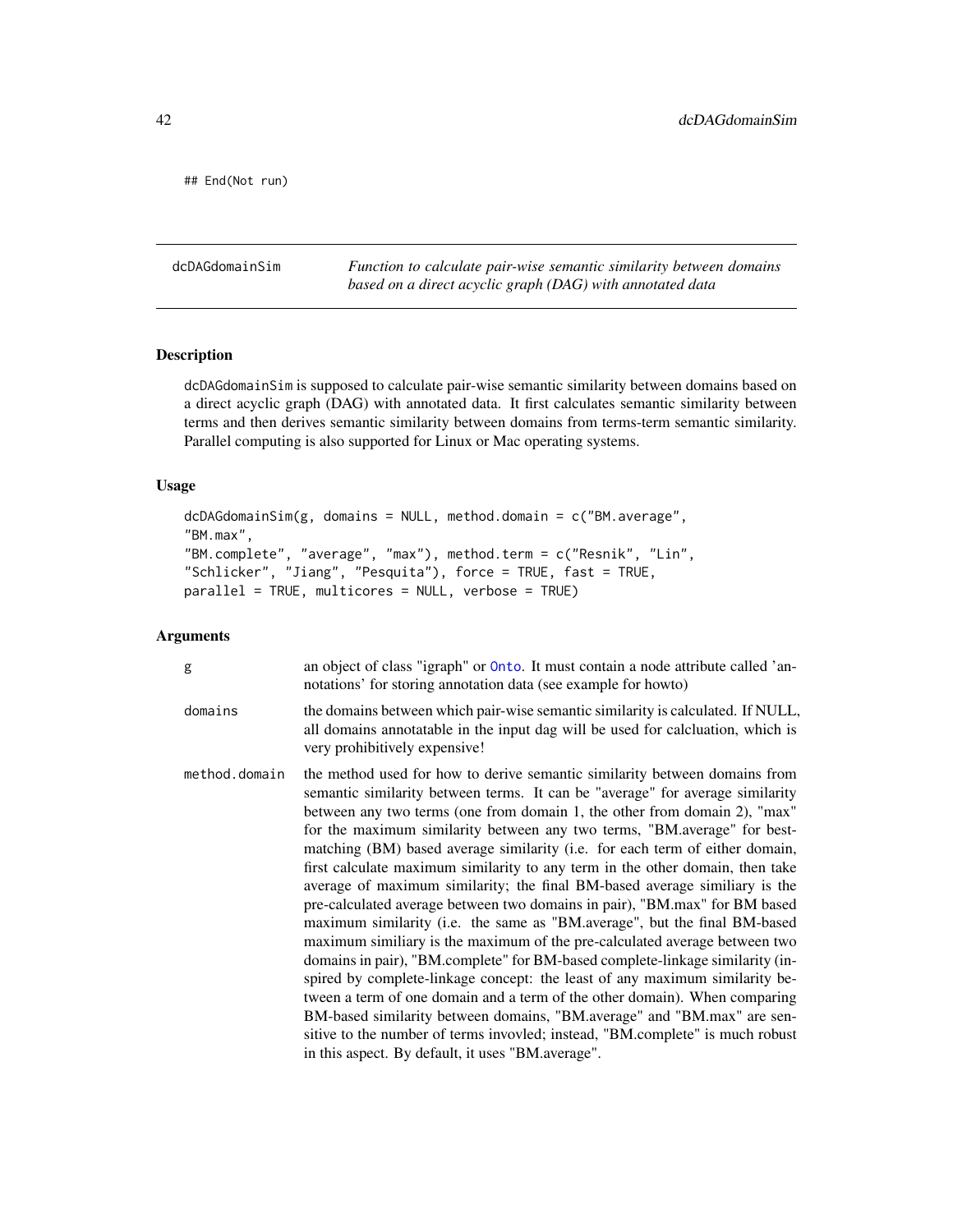| method.term | the method used to measure semantic similarity between terms. It can be "Resnik"                                                                                                                                                                |
|-------------|-------------------------------------------------------------------------------------------------------------------------------------------------------------------------------------------------------------------------------------------------|
|             | for information content (IC) of most informative common ancestor (MICA) (see                                                                                                                                                                    |
|             | http://arxiv.org/pdf/cmp-1g/9511007.pdf), "Lin" for 2*IC at MICA di-<br>vided by the sum of IC at pairs of terms (see http://webdocs.cs.ualberta.                                                                                               |
|             | ca/~lindek/papers/sim.pdf), "Schlicker" for weighted version of 'Lin' by                                                                                                                                                                        |
|             | the 1-prob(MICA) (see http://www.ncbi.nlm.nih.gov/pubmed/16776819),                                                                                                                                                                             |
|             | "Jiang" for 1 - difference between the sum of IC at pairs of terms and 2*IC                                                                                                                                                                     |
|             | at MICA (see http://arxiv.org/pdf/cmp-1g/9709008.pdf), "Pesquita" for                                                                                                                                                                           |
|             | graph information content similarity related to Tanimoto-Jacard index (ie. summed                                                                                                                                                               |
|             | information content of common ancestors divided by summed information con-                                                                                                                                                                      |
|             | tent of all ancestors of term1 and term2 (see http://www.ncbi.nlm.nih.gov/<br>pubmed/18460186))                                                                                                                                                 |
| force       | logical to indicate whether the only most specific terms (for each domain) will                                                                                                                                                                 |
|             | be used. By default, it sets to true. It is always advisable to use this since it is                                                                                                                                                            |
|             | computationally fast but without compromising accuracy (considering the fact                                                                                                                                                                    |
|             | that true-path-rule has been applied when running dcDAGannotate)                                                                                                                                                                                |
| fast        | logical to indicate whether a vectorised fast computation is used. By default, it<br>sets to true. It is always advisable to use this vectorised fast computation; since<br>the conventional computation is just used for understanding scripts |
| parallel    | logical to indicate whether parallel computation with multicores is used. By de-                                                                                                                                                                |
|             | fault, it sets to true, but not necessarily does so. Partly because parallel backends                                                                                                                                                           |
|             | available will be system-specific (now only Linux or Mac OS). Also, it will de-                                                                                                                                                                 |
|             | pend on whether these two packages "foreach" and "doMC" have been installed.                                                                                                                                                                    |
|             | It can be installed via: source("http://bioconductor.org/biocLite.R");                                                                                                                                                                          |
|             | biocLite(c("foreach","doMC")). If not yet installed, this option will be dis-                                                                                                                                                                   |
|             | abled                                                                                                                                                                                                                                           |
| multicores  | an integer to specify how many cores will be registered as the multicore parallel                                                                                                                                                               |
|             | backend to the 'foreach' package. If NULL, it will use a half of cores available in<br>a user's computer. This option only works when parallel computation is enabled                                                                           |
| verbose     | logical to indicate whether the messages will be displayed in the screen. By<br>default, it sets to true for display                                                                                                                            |

## Value

an object of S4 class [Dnetwork](#page-72-1). It is a weighted and undirect graph, with following slots:

- nodeInfo: an object of S4 class, describing information on nodes/domains
- adjMatrix: an object of S4 class [AdjData](#page-3-0), containing symmetric adjacency data matrix for pair-wise semantic similarity between domains

## Note

For the mode "shortest\_paths", the induced subgraph is the most concise, and thus informative for visualisation when there are many nodes in query, while the mode "all\_paths" results in the complete subgraph.

## See Also

[dcRDataLoader](#page-57-0), [dcDAGannotate](#page-39-0), [dcConverter](#page-38-0), [Dnetwork-class](#page-72-0)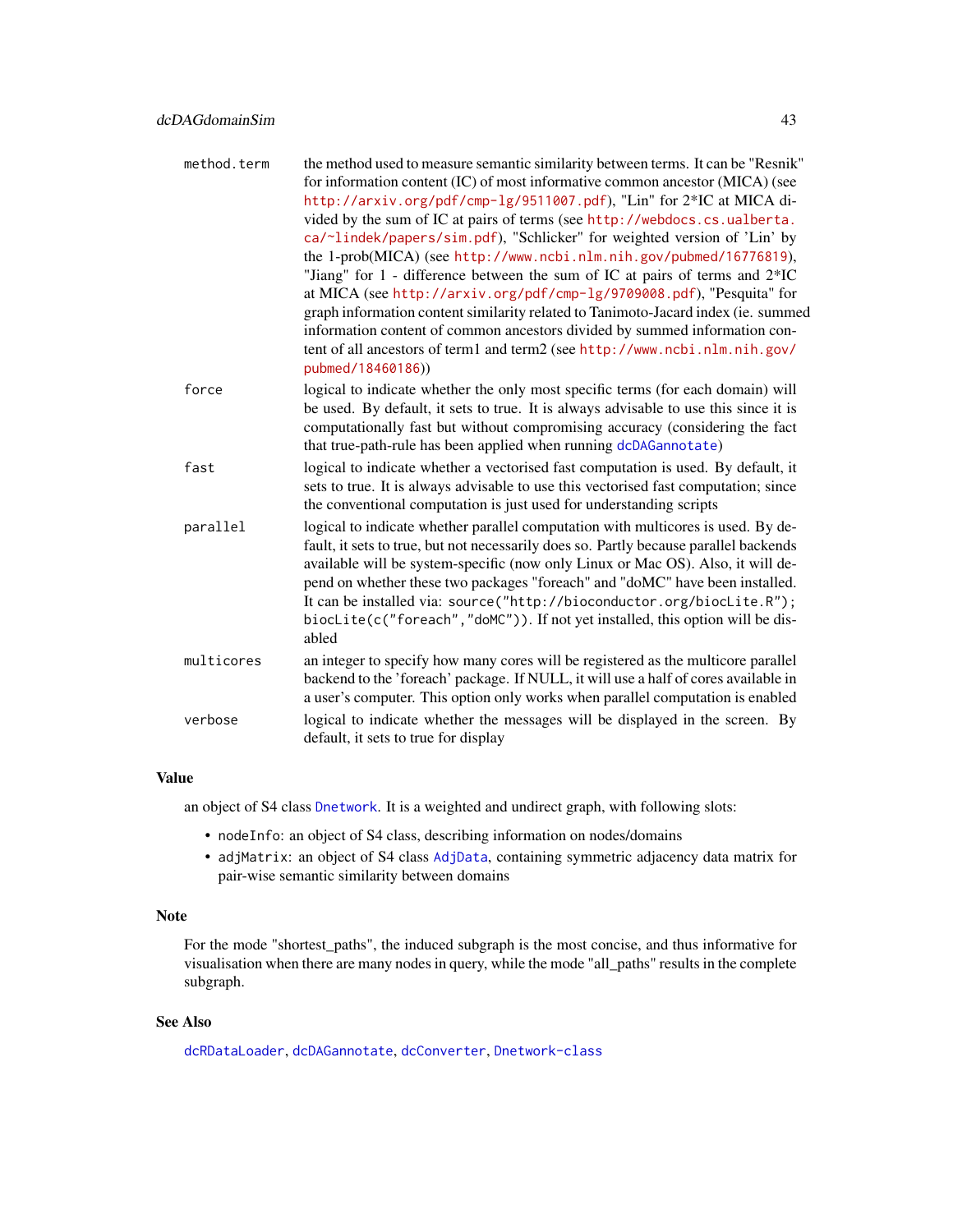```
## Not run:
# 1) Semantic similarity between SCOP domain superfamilies (sf)
## 1a) load onto.GOMF (as 'Onto' object)
g <- dcRDataLoader('onto.GOMF')
## 1b) load SCOP superfamilies annotated by GOMF (as 'Anno' object)
Anno <- dcRDataLoader('SCOP.sf2GOMF')
## 1c) prepare for ontology appended with annotation information
dag <- dcDAGannotate(g, annotations=Anno, path.mode="shortest_paths",
verbose=FALSE)
## 1d) calculate pair-wise semantic similarity between 8 randomly chosen domains
alldomains <- unique(unlist(nInfo(dag)$annotations))
domains <- sample(alldomains,8)
dnetwork <- dcDAGdomainSim(g=dag, domains=domains,
method.domain="BM.average", method.term="Resnik", parallel=FALSE,
verbose=TRUE)
dnetwork
## 1e) convert it to an object of class 'igraph'
ig <- dcConverter(dnetwork, from='Dnetwork', to='igraph')
ig
## 1f) visualise the domain network
### extract edge weight (with 2-digit precision)
x <- signif(E(ig)$weight, digits=2)
### rescale into an interval [1,4] as edge width
edge.width <- 1 + (x-min(x))/(max(x)-min(x))*3### do visualisation
dnet::visNet(g=ig, vertex.shape="sphere", edge.width=edge.width,
edge.label=x, edge.label.cex=0.7)
###########################################################
# 2) Semantic similarity between Pfam domains (Pfam)
## 2a) load onto.GOMF (as 'Onto' object)
g <- dcRDataLoader('onto.GOMF')
## 2b) load Pfam domains annotated by GOMF (as 'Anno' object)
Anno <- dcRDataLoader('Pfam2GOMF')
## 2c) prepare for ontology appended with annotation information
dag <- dcDAGannotate(g, annotations=Anno, path.mode="shortest_paths",
verbose=FALSE)
## 2d) calculate pair-wise semantic similarity between 8 randomly chosen domains
alldomains <- unique(unlist(nInfo(dag)$annotations))
domains <- sample(alldomains,8)
dnetwork <- dcDAGdomainSim(g=dag, domains=domains,
method.domain="BM.average", method.term="Resnik", parallel=FALSE,
verbose=TRUE)
dnetwork
## 2e) convert it to an object of class 'igraph'
ig <- dcConverter(dnetwork, from='Dnetwork', to='igraph')
ig
## 2f) visualise the domain network
### extract edge weight (with 2-digit precision)
x <- signif(E(ig)$weight, digits=2)
### rescale into an interval [1,4] as edge width
```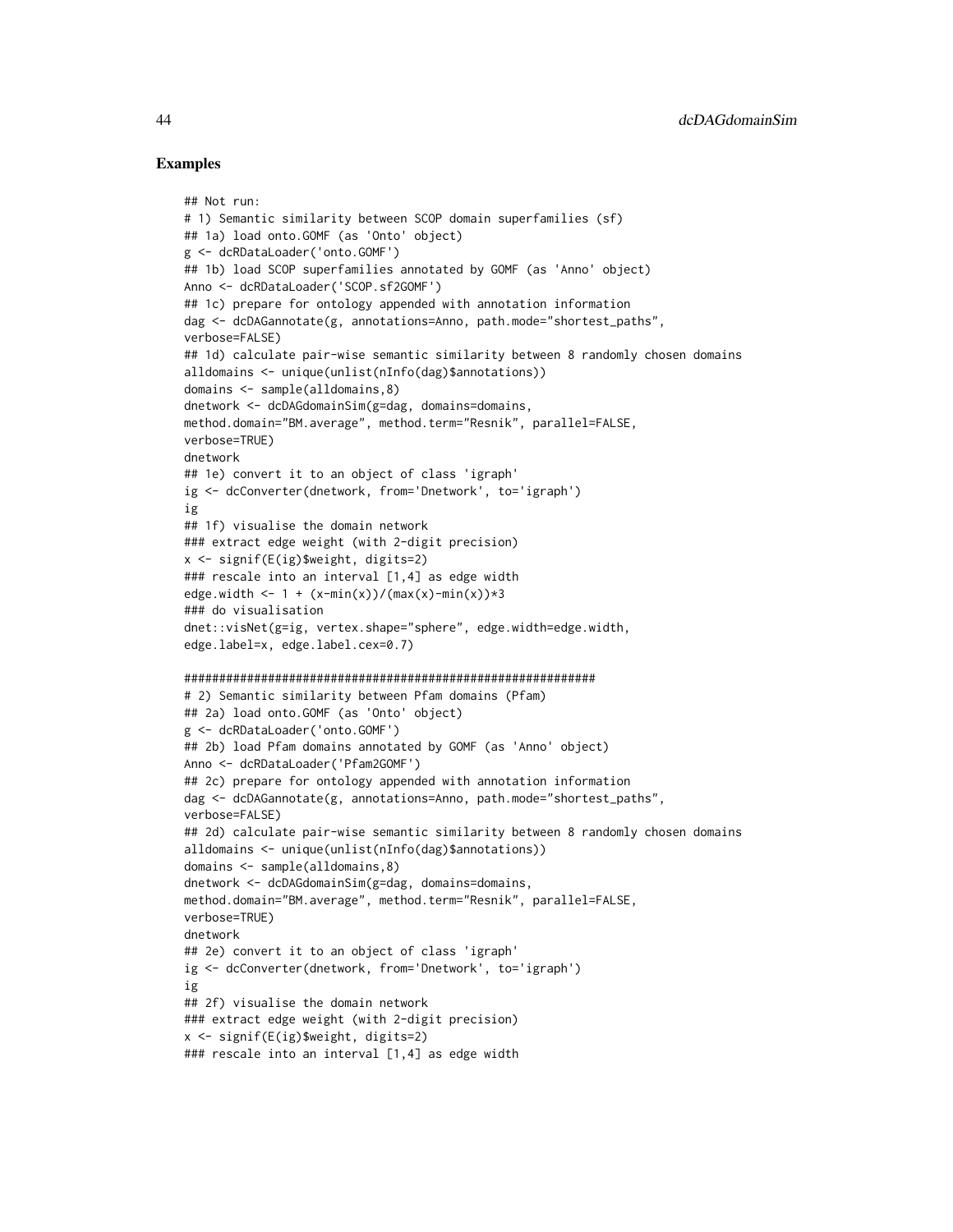### dcDAGdomainSim 45

```
edge.width <- 1 + (x-min(x))/(max(x)-min(x))### do visualisation
dnet::visNet(g=ig, vertex.shape="sphere", edge.width=edge.width,
edge.label=x, edge.label.cex=0.7)
###########################################################
# 3) Semantic similarity between InterPro domains (InterPro)
## 3a) load onto.GOMF (as 'Onto' object)
g <- dcRDataLoader('onto.GOMF')
## 3b) load InterPro domains annotated by GOMF (as 'Anno' object)
Anno <- dcRDataLoader('InterPro2GOMF')
## 3c) prepare for ontology appended with annotation information
dag <- dcDAGannotate(g, annotations=Anno, path.mode="shortest_paths",
verbose=FALSE)
## 3d) calculate pair-wise semantic similarity between 8 randomly chosen domains
alldomains <- unique(unlist(nInfo(dag)$annotations))
domains <- sample(alldomains,8)
dnetwork <- dcDAGdomainSim(g=dag, domains=domains,
method.domain="BM.average", method.term="Resnik", parallel=FALSE,
verbose=TRUE)
dnetwork
## 3e) convert it to an object of class 'igraph'
ig <- dcConverter(dnetwork, from='Dnetwork', to='igraph')
ig
## 3f) visualise the domain network
### extract edge weight (with 2-digit precision)
x <- signif(E(ig)$weight, digits=2)
### rescale into an interval [1,4] as edge width
edge.width <- 1 + (x-min(x))/(max(x)-min(x))*3### do visualisation
dnet::visNet(g=ig, vertex.shape="sphere", edge.width=edge.width,
edge.label=x, edge.label.cex=0.7)
###########################################################
# 4) Semantic similarity between Rfam RNA families (Rfam)
## 4a) load onto.GOBP (as 'Onto' object)
g <- dcRDataLoader('onto.GOBP')
## 4b) load Rfam families annotated by GOBP (as 'Anno' object)
Anno <- dcRDataLoader('Rfam2GOBP')
## 4c) prepare for ontology appended with annotation information
dag <- dcDAGannotate(g, annotations=Anno, path.mode="shortest_paths",
verbose=FALSE)
## 4d) calculate pair-wise semantic similarity between 8 randomly chosen RNAs
alldomains <- unique(unlist(nInfo(dag)$annotations))
domains <- sample(alldomains,8)
dnetwork <- dcDAGdomainSim(g=dag, domains=domains,
method.domain="BM.average", method.term="Resnik", parallel=FALSE,
verbose=TRUE)
dnetwork
## 4e) convert it to an object of class 'igraph'
ig <- dcConverter(dnetwork, from='Dnetwork', to='igraph')
ig
## 4f) visualise the domain network
```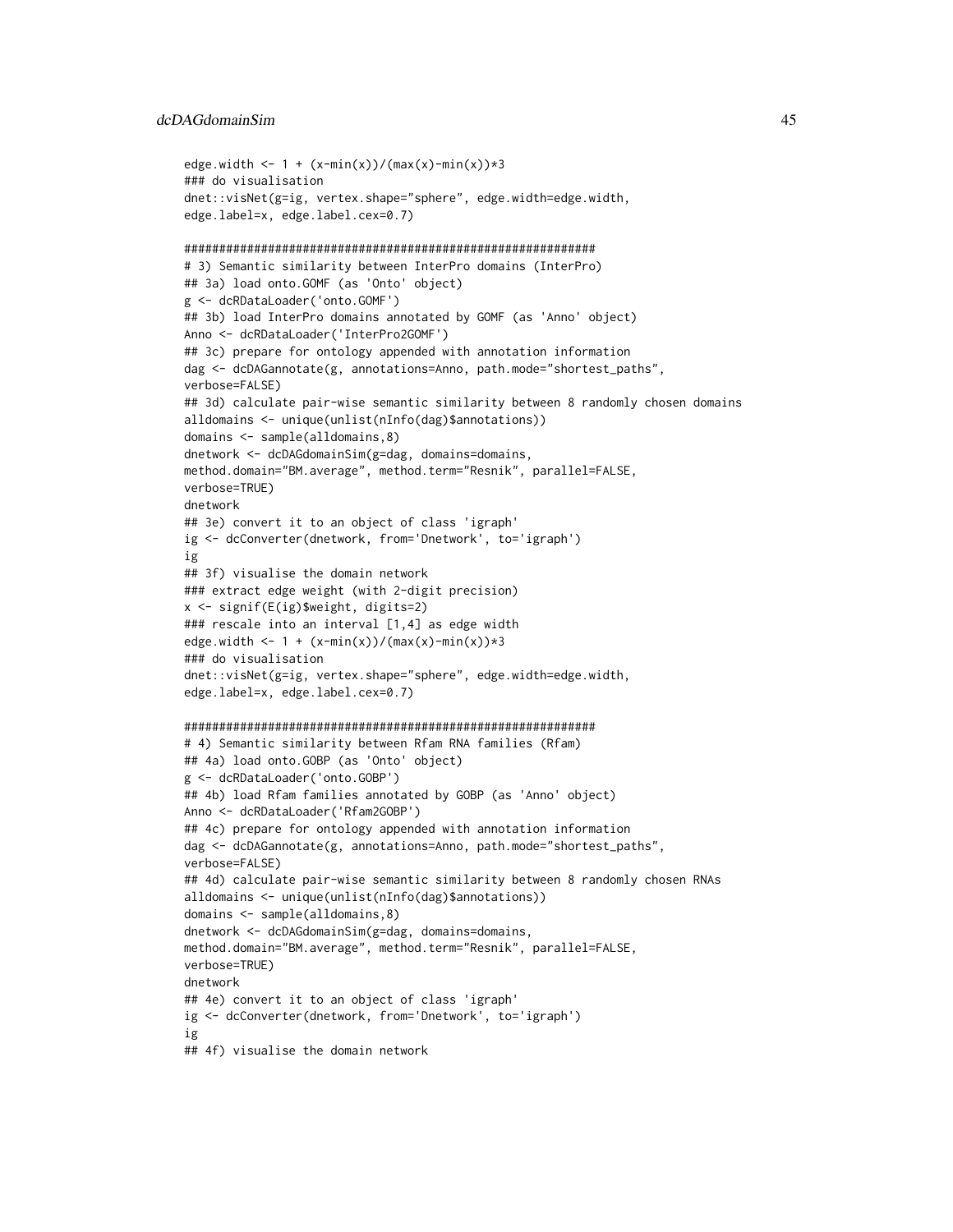```
### extract edge weight (with 2-digit precision)
x <- signif(E(ig)$weight, digits=2)
### rescale into an interval [1,4] as edge width
edge.width <- 1 + (x-min(x))/(max(x)-min(x))*3### do visualisation
dnet::visNet(g=ig, vertex.shape="sphere", edge.width=edge.width,
edge.label=x, edge.label.cex=0.7)
###########################################################
# 5) Advanced usage: customised data for ontology and annotations
# 5a) customise ontology
g \leftarrowdcBuildOnto(relations.file="http://dcgor.r-forge.r-project.org/data/onto/igraph_GOMF_edges.txt",
nodes.file="http://dcgor.r-forge.r-project.org/data/onto/igraph_GOMF_nodes.txt",
output.file="ontology.RData")
# 5b) customise Anno
Anno \leqdcBuildAnno(domain_info.file="http://dcgor.r-forge.r-project.org/data/InterPro/InterPro.txt",
term_info.file="http://dcgor.r-forge.r-project.org/data/InterPro/GO.txt",
association.file="http://dcgor.r-forge.r-project.org/data/InterPro/Domain2GOMF.txt",
output.file="annotations.RData")
## 5c) prepare for ontology appended with annotation information
dag <- dcDAGannotate(g, annotations=Anno, path.mode="shortest_paths",
verbose=FALSE)
## 5d) calculate pair-wise semantic similarity between 8 randomly chosen domains
alldomains <- unique(unlist(nInfo(dag)$annotations))
domains <- sample(alldomains,8)
dnetwork <- dcDAGdomainSim(g=dag, domains=domains,
method.domain="BM.average", method.term="Resnik", parallel=FALSE,
verbose=TRUE)
dnetwork
## 5e) convert it to an object of class 'igraph'
ig <- dcConverter(dnetwork, from='Dnetwork', to='igraph')
ig
## 5f) visualise the domain network
### extract edge weight (with 2-digit precision)
x <- signif(E(ig)$weight, digits=2)
### rescale into an interval [1,4] as edge width
edge.width <- 1 + (x-min(x))/(max(x)-min(x))*3### do visualisation
dnet::visNet(g=ig, vertex.shape="sphere", edge.width=edge.width,
edge.label=x, edge.label.cex=0.7)
## End(Not run)
```
dcDuplicated *Function to determine the duplicated patterns from input data matrix*

## **Description**

dcDuplicated is supposed to determine the duplicated vectorised patterns from a matrix or data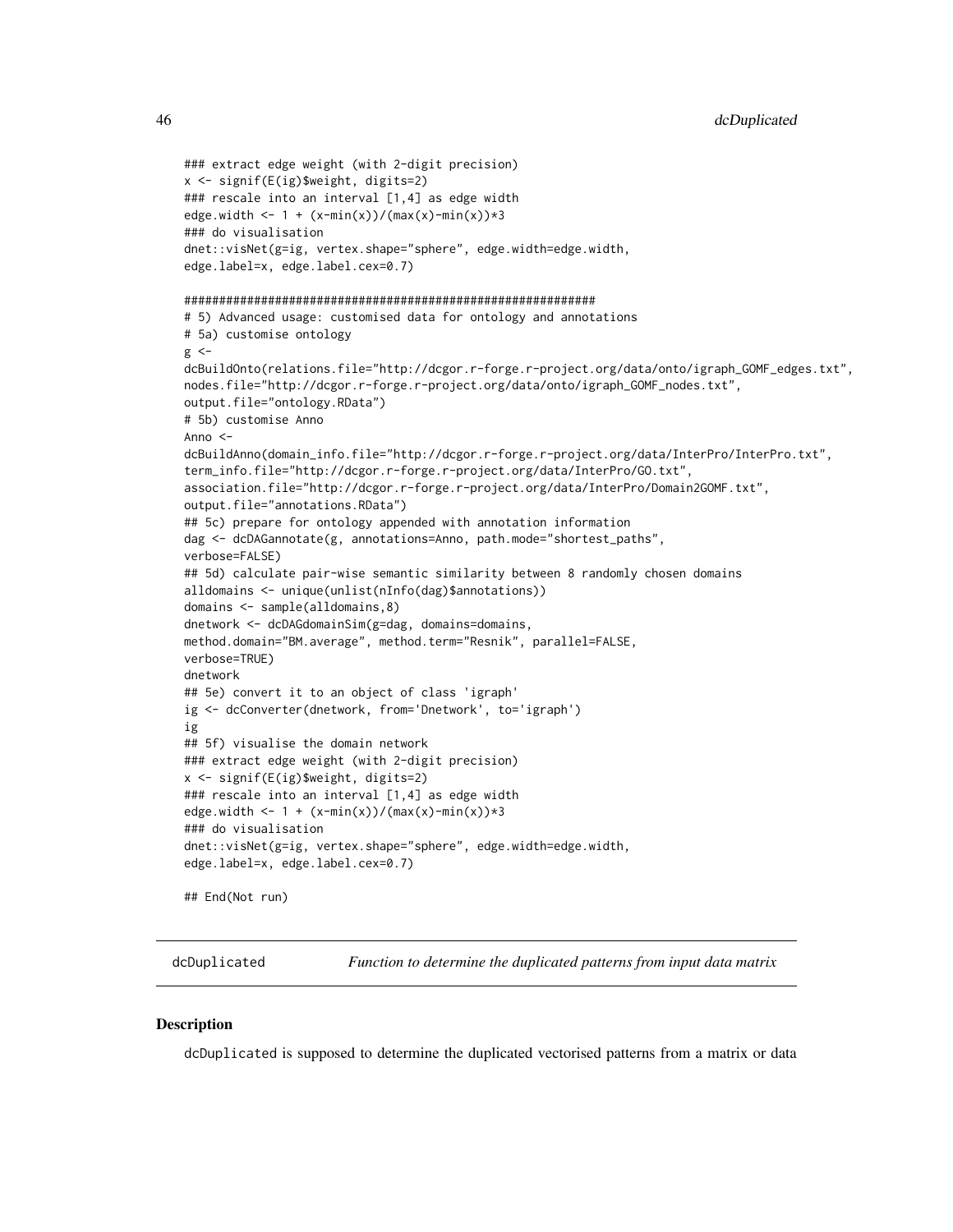# dcDuplicated 47

frame. The patterns can come from column-wise vectors or row-wise vectors. It returns an integer vector, in which the value indicates from which it duplicats.

### Usage

```
dcDuplicated(data, pattern.wise = c("column", "row"), verbose = T)
```
### Arguments

| data         | an input data matrix/frame                                                                                                                             |
|--------------|--------------------------------------------------------------------------------------------------------------------------------------------------------|
| pattern.wise | a character specifying in which wise to define patterns from input data. It can<br>be 'column' for column-wise vectors, and 'row' for row-wise vectors |
| verbose      | logical to indicate whether the messages will be displayed in the screen. By<br>default, it sets to TRUE for display                                   |

### Value

an interger vector, in which an entry indicates from which it duplicats. When viewing columnwise patterns (or row-wise patterns), the returned integer vector has the same length as the column number (or the row number) of input data.

## Note

none

# See Also

[dcAncestralMP](#page-32-0), [dcAncestralMP](#page-32-0), [dcAlgo](#page-14-0)

```
# an input data matrix storing discrete states for tips (in rows) X four characters (in columns)
data1 <- matrix(c(0, rep(1,3), rep(0,2)), ncol=1)
data2 <- matrix(c(rep(0,4),rep(1,2)), ncol=1)
data3 <- matrix(c(1, rep(0,3), rep(1,2)), ncol=1)
data <- cbind(data1, data2, data1, data3)
colnames(data) <- c("C1", "C2", "C3", "C4")
data
# determine the duplicated patterns from inut data matrix
res <- dcDuplicated(data, pattern.wise="column")
## return an integer vector
res
## get index for unique patterns
ind <- sort(unique(res))
## As seen above, the returned integer vector tells there are 3 unique patterns:
## they are in columns (1, 2, 4). The column 3 is duplicated from column 1.
```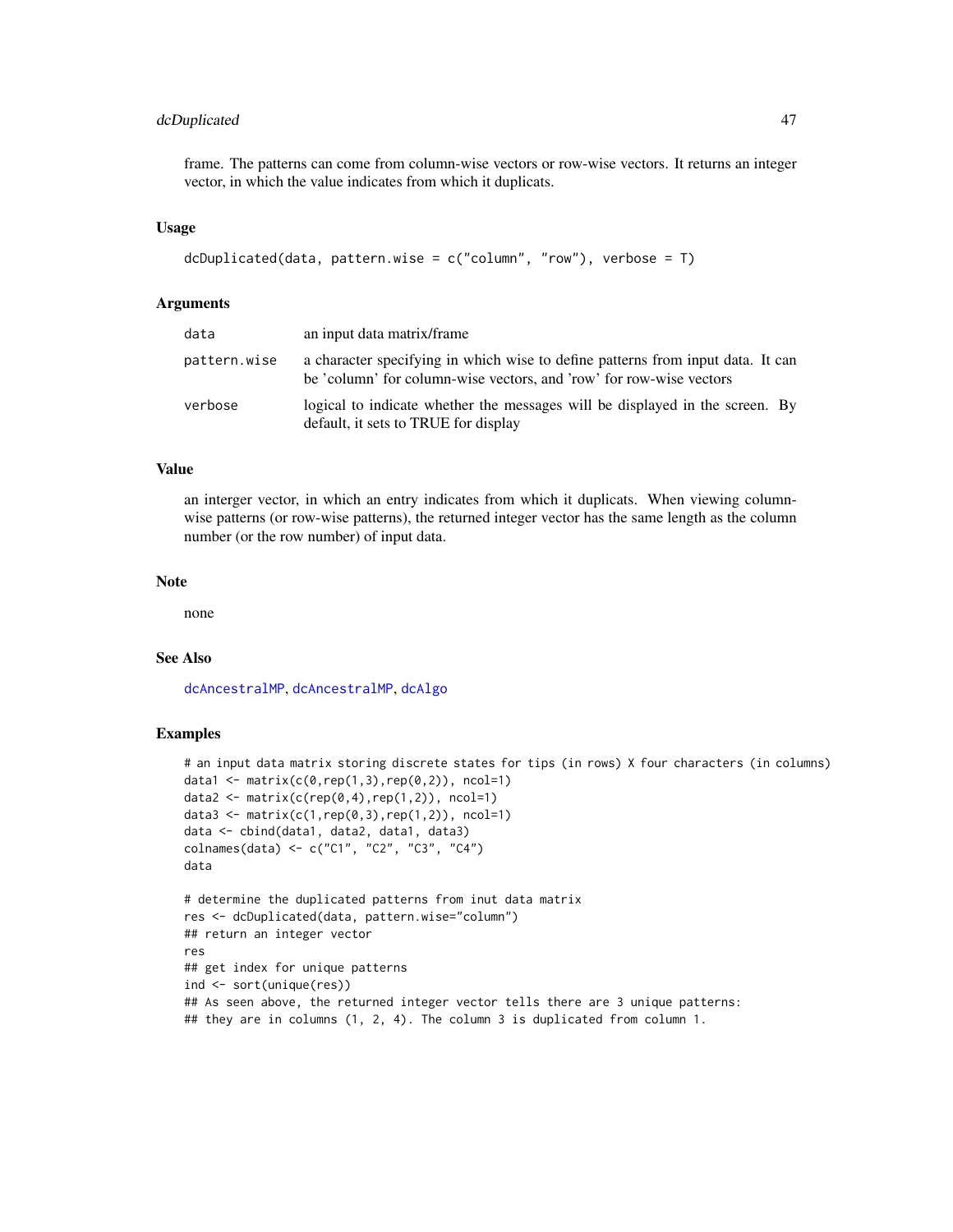<span id="page-47-0"></span>

dcEnrichment is supposed to conduct enrichment analysis for an input group of domains using a specified ontology. It returns an object of S4 class "Eoutput". Enrichment analysis is based on either Fisher's exact test or Hypergeometric test. The test can respect the hierarchy of the ontology. The user can customise the background domains; otherwise, the function will use all annotatable domains as the test background

## Usage

dcEnrichment(data, background = NULL, domain = c(NA, "SCOP.sf", "SCOP.fa", "Pfam", "InterPro", "Rfam"), ontology = c(NA, "GOBP", "GOMF", "GOCC", "DO", "HPPA", "HPMI", "HPON", "MP", "EC", "KW", "UP"), sizeRange =  $c(10, 10)$ 1000), min.overlap = 3, which\_distance = NULL, test = c("HypergeoTest", "FisherTest", "BinomialTest"), p.adjust.method = c("BH", "BY", "bonferroni", "holm", "hochberg", "hommel"), ontology.algorithm =  $c("none", "pc",$ "elim", "lea"), elim.pvalue =  $0.01$ , lea.depth = 2, verbose = T, domain.RData = NULL, ontology.RData = NULL, annotations.RData = NULL, RData.location = "http://dcgor.r-forge.r-project.org/data")

# Arguments

| data       | an input vector. It contains id for a list of domains, for example, sunids for<br><b>SCOP</b> domains                                                                                                                                                                                                                                                                                                                                                                                                                                      |
|------------|--------------------------------------------------------------------------------------------------------------------------------------------------------------------------------------------------------------------------------------------------------------------------------------------------------------------------------------------------------------------------------------------------------------------------------------------------------------------------------------------------------------------------------------------|
| background | a background vector. It contains id for a list of background domains, for exam-<br>ple, sunids for SCOP domains. If NULL, by default all annotatable domains are<br>used as background                                                                                                                                                                                                                                                                                                                                                     |
| domain     | the domain identity. It can be one of 'SCOP.sf' for SCOP superfamilies, 'SCOP.fa'<br>for SCOP families, 'Pfam' for Pfam domains, 'InterPro' for InterPro domains,<br>'Rfam' for Rfam RNA families                                                                                                                                                                                                                                                                                                                                          |
| ontology   | the ontology identity. It can be "GOBP" for Gene Ontology Biological Process,<br>"GOMF" for Gene Ontology Molecular Function, "GOCC" for Gene Ontology<br>Cellular Component, "DO" for Disease Ontology, "HPPA" for Human Pheno-<br>type Phenotypic Abnormality, "HPMI" for Human Phenotype Mode of Inher-<br>itance, "HPON" for Human Phenotype ONset and clinical course, "MP" for<br>Mammalian Phenotype, "EC" for Enzyme Commission, "KW" for UniProtKB<br>KeyWords, "UP" for UniProtKB UniPathway. For details on the eligibility for |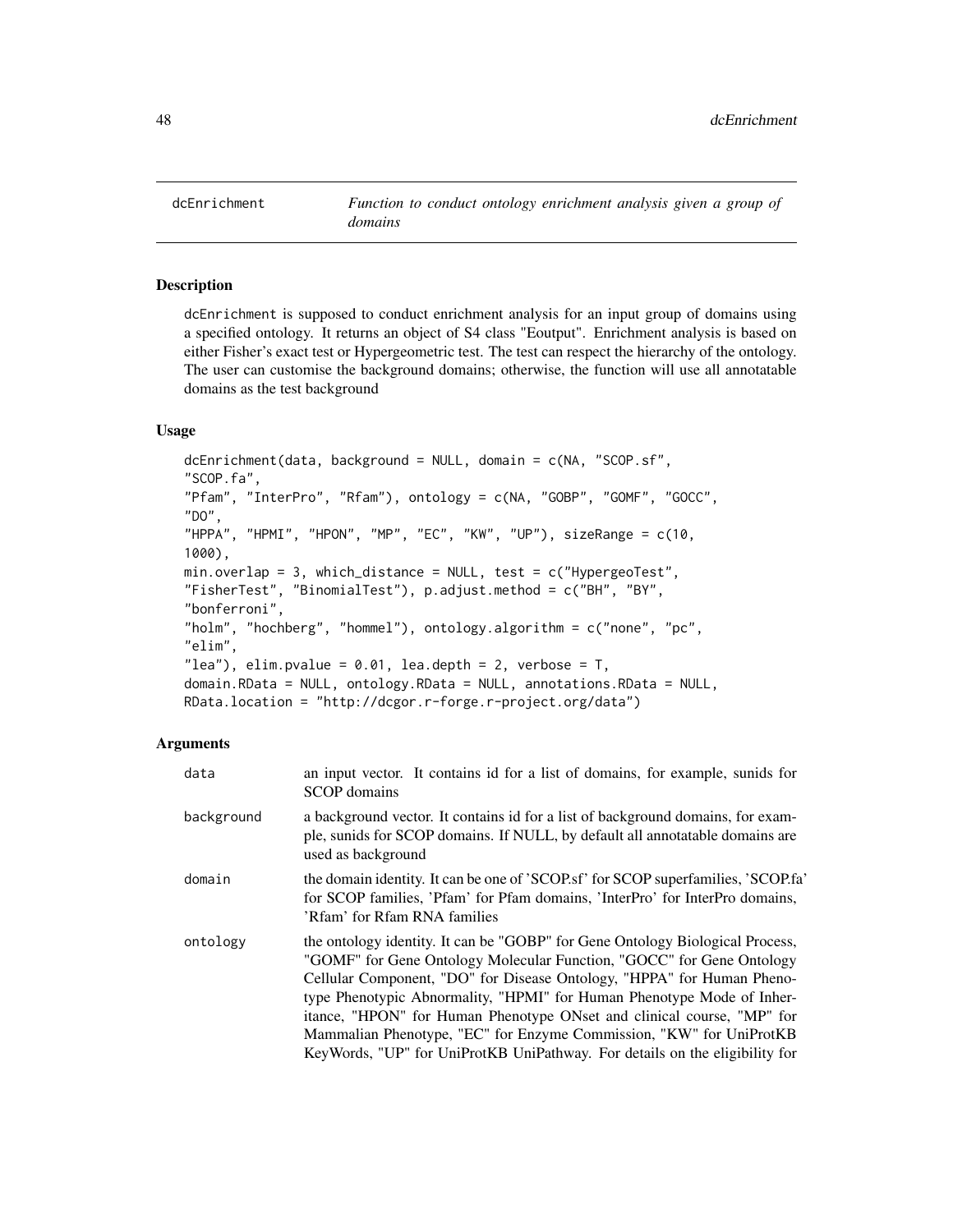|                    | pairs of input domain and ontology, please refer to the online Documentations<br>at http://supfam.org/dcGOR/docs.html                                                                                                                                                                                                                                                                                                                                                                                                                                                                                                                                                                                                                                                                                                                                                                                                                                                                                                                                           |
|--------------------|-----------------------------------------------------------------------------------------------------------------------------------------------------------------------------------------------------------------------------------------------------------------------------------------------------------------------------------------------------------------------------------------------------------------------------------------------------------------------------------------------------------------------------------------------------------------------------------------------------------------------------------------------------------------------------------------------------------------------------------------------------------------------------------------------------------------------------------------------------------------------------------------------------------------------------------------------------------------------------------------------------------------------------------------------------------------|
| sizeRange          | the minimum and maximum size of members of each term in consideration. By<br>default, it sets to a minimum of 10 but no more than 1000                                                                                                                                                                                                                                                                                                                                                                                                                                                                                                                                                                                                                                                                                                                                                                                                                                                                                                                          |
| min.overlap        | the minimum number of overlaps. Only those terms that overlap with input data<br>at least min.overlap (3 domains by default) will be processed                                                                                                                                                                                                                                                                                                                                                                                                                                                                                                                                                                                                                                                                                                                                                                                                                                                                                                                  |
| which_distance     | which distance of terms in the ontology is used to restrict terms in consideration.<br>By default, it sets to 'NULL' to consider all distances                                                                                                                                                                                                                                                                                                                                                                                                                                                                                                                                                                                                                                                                                                                                                                                                                                                                                                                  |
| test               | the statistic test used. It can be "FisherTest" for using fisher's exact test, "Hyper-<br>geoTest" for using hypergeometric test, or "BinomialTest" for using binomial<br>test. Fisher's exact test is to test the independence between domain group (do-<br>mains belonging to a group or not) and domain annotation (domains annotated<br>by a term or not), and thus compare sampling to the left part of background<br>(after sampling without replacement). Hypergeometric test is to sample at ran-<br>dom (without replacement) from the background containing annotated and non-<br>annotated domains, and thus compare sampling to background. Unlike hyper-<br>geometric test, binomial test is to sample at random (with replacement) from the<br>background with the constant probability. In terms of the ease of finding the sig-<br>nificance, they are in order: hypergeometric test > binomial test > fisher's exact<br>test. In other words, in terms of the calculated p-value, hypergeometric test <<br>binomial test < fisher's exact test |
| p.adjust.method    |                                                                                                                                                                                                                                                                                                                                                                                                                                                                                                                                                                                                                                                                                                                                                                                                                                                                                                                                                                                                                                                                 |
|                    | the method used to adjust p-values. It can be one of "BH", "BY", "bonferroni",<br>"holm", "hochberg" and "hommel". The first two methods "BH" (widely used)<br>and "BY" control the false discovery rate (FDR: the expected proportion of false<br>discoveries amongst the rejected hypotheses); the last four methods "bonfer-<br>roni", "holm", "hochberg" and "hommel" are designed to give strong control of<br>the family-wise error rate (FWER). Notes: FDR is a less stringent condition<br>than FWER                                                                                                                                                                                                                                                                                                                                                                                                                                                                                                                                                    |
| ontology.algorithm |                                                                                                                                                                                                                                                                                                                                                                                                                                                                                                                                                                                                                                                                                                                                                                                                                                                                                                                                                                                                                                                                 |
|                    | the algorithm used to account for the hierarchy of the ontology. It can be one of<br>"none", "pc", "elim" and "lea". For details, please see 'Note'                                                                                                                                                                                                                                                                                                                                                                                                                                                                                                                                                                                                                                                                                                                                                                                                                                                                                                             |
| elim.pvalue        | the parameter only used when "ontology.algorithm" is "elim". It is used to con-<br>trol how to declare a signficantly enriched term (and subsequently all domains<br>in this term are eliminated from all its ancestors)                                                                                                                                                                                                                                                                                                                                                                                                                                                                                                                                                                                                                                                                                                                                                                                                                                        |
| lea.depth          | the parameter only used when "ontology.algorithm" is "lea". It is used to con-<br>trol how many maximum depth is uded to consider the children of a term (and<br>subsequently all domains in these children term are eliminated from the use for<br>the recalculation of the signifance at this term)                                                                                                                                                                                                                                                                                                                                                                                                                                                                                                                                                                                                                                                                                                                                                           |
| verbose            | logical to indicate whether the messages will be displayed in the screen. By<br>default, it sets to TRUE for display                                                                                                                                                                                                                                                                                                                                                                                                                                                                                                                                                                                                                                                                                                                                                                                                                                                                                                                                            |
| domain.RData       | a file name for RData-formatted file containing an object of S4 class 'Info-<br>DataFrame' (i.g. domain). By default, it is NULL. It is only needed when<br>the user wants to customise enrichment analysis using their own data. See<br>dcBuildInfoDataFrame for how to creat this object                                                                                                                                                                                                                                                                                                                                                                                                                                                                                                                                                                                                                                                                                                                                                                      |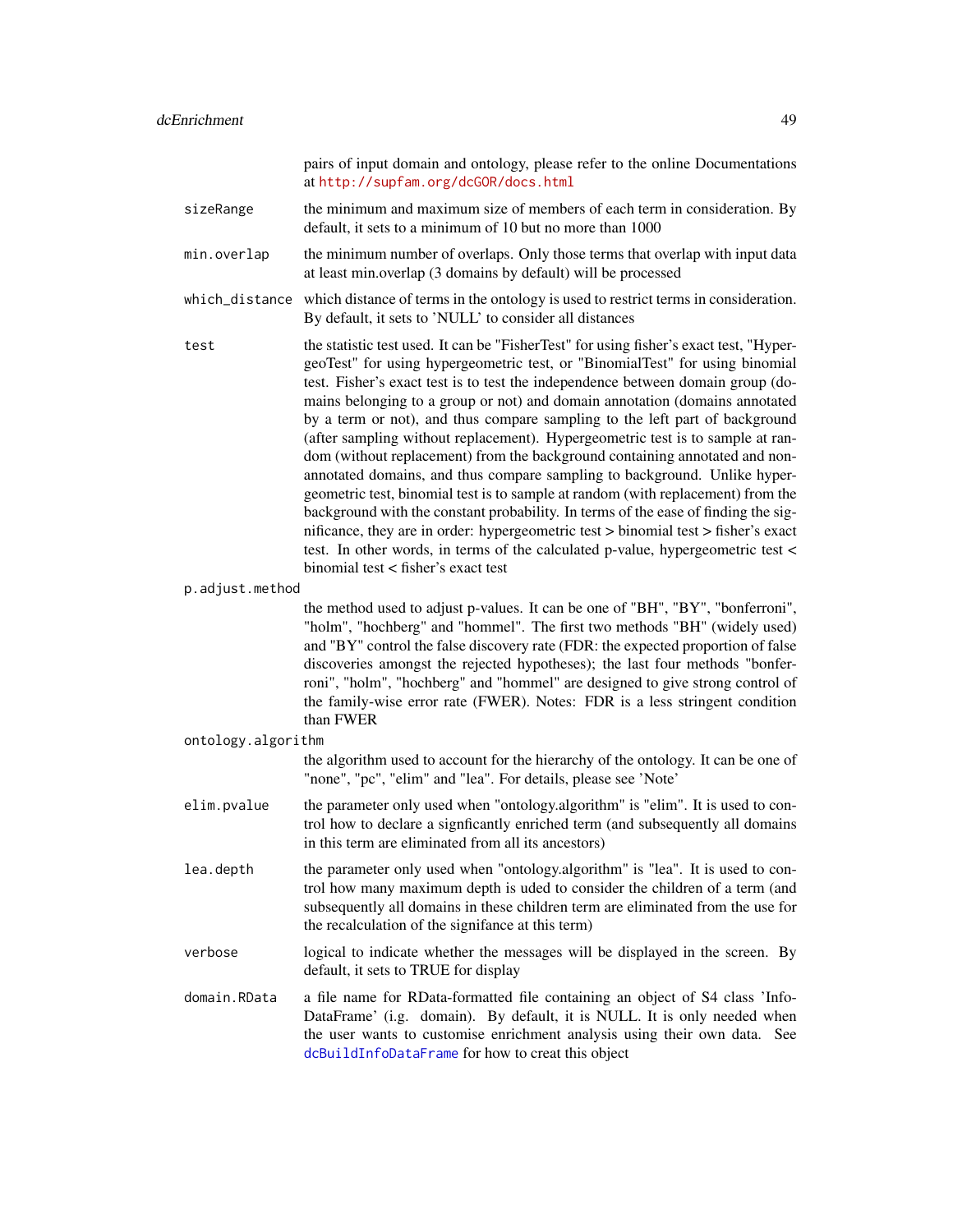|                   | ontology. RData a file name for RData-formatted file containing an object of S4 class 'Onto' (i.g.<br>ontology). By default, it is NULL. It is only needed when the user wants to<br>customise enrichment analysis using their own data. See dcBuildOnto for how<br>to creat this object |
|-------------------|------------------------------------------------------------------------------------------------------------------------------------------------------------------------------------------------------------------------------------------------------------------------------------------|
| annotations.RData |                                                                                                                                                                                                                                                                                          |
|                   | a file name for RData-formatted file containing an object of S4 class 'Anno' (i.g.<br>annotations). By default, it is NULL. It is only needed when the user wants to<br>customise enrichment analysis using their own data. See dcBuildAnno for how<br>to creat this object              |
|                   | RData, location the characters to tell the location of built-in RData files. See dcRDataLoader<br>for details                                                                                                                                                                            |

## Value

an object of S4 class [Eoutput](#page-75-0), with following slots:

- domain: a character specifying the domain identity
- ontology: a character specifying the ontology used
- term\_info: a matrix of nTerm X 5 containing term information, where nTerm is the number of terms in consideration, and the 5 columns are "term\_id" (i.e. "Term ID"), "term\_name" (i.e. "Term Name"), "namespace" (i.e. "Term Namespace"), "distance" (i.e. "Term Distance") and "IC" (i.e. "Information Content for the term based on annotation frequency by it")
- anno: a list of terms, each storing annotated domain members (also within the background domains). Always, terms are identified by "term\_id" and domain members identified by their ids (e.g. sunids for SCOP domains)
- data: a vector containing input data in consideration. It is not always the same as the input data as only those mappable and annotatable are retained
- background: a vector containing background in consideration. It is not always the same as the input background as only those mappable/annotatable are retained
- overlap: a list of terms, each storing domains overlapped between domains annotated by a term and domains in the input data (i.e. the domains of interest). Always, terms are identified by "term\_id" and domain members identified by their IDs (e.g. sunids for SCOP domains)
- zscore: a vector containing z-scores
- pvalue: a vector containing p-values
- adjp: a vector containing adjusted p-values. It is the p value but after being adjusted for multiple comparisons

## **Note**

The interpretation of the algorithms used to account for the hierarchy of the ontology is:

- "none": does not consider the ontology hierarchy at all.
- "lea": computers the significance of a term in terms of the significance of its children at the maximum depth (e.g. 2). Precisely, once domains are already annotated to any children terms with a more signficance than itself, then all these domains are eliminated from the use for the recalculation of the signifance at that term. The final p-values takes the maximum of the original p-value and the recalculated p-value.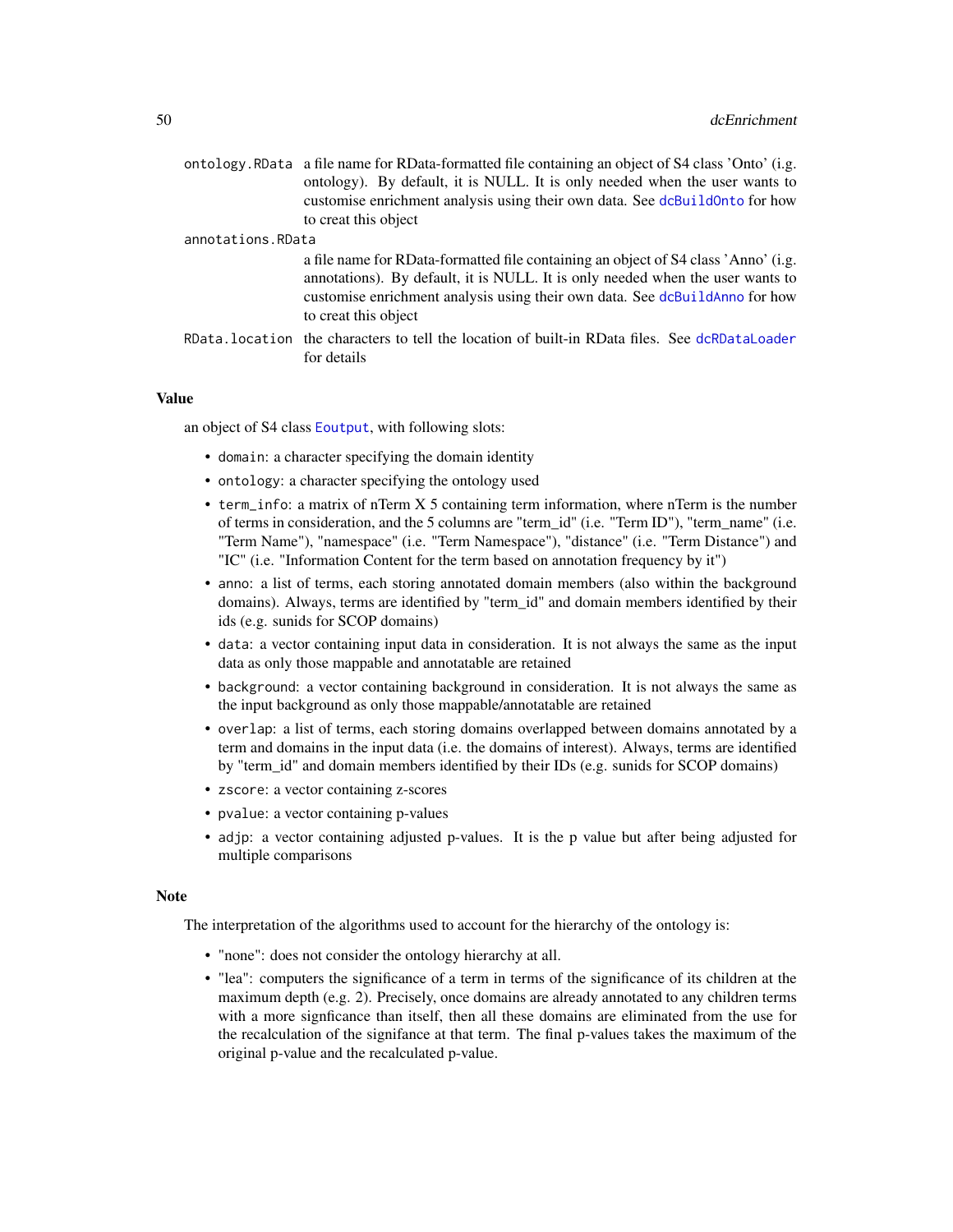- "elim": computers the significance of a term in terms of the significance of its all children. Precisely, once domains are already annotated to a signficantly enriched term under the cutoff of e.g. pvalue<1e-2, all these domains are eliminated from the ancestors of that term).
- "pc": requires the significance of a term not only using the whole domains as background but also using domains annotated to all its direct parents/ancestors as background. The final p-value takes the maximum of both p-values in these two calculations.
- "Notes": the order of the number of significant terms is: "none" > "lea" > "elim" > "pc".

### See Also

[dcRDataLoader](#page-57-0), [dcDAGannotate](#page-39-0), [Eoutput-class](#page-75-1), [visEnrichment](#page-122-0), [dcConverter](#page-38-0)

```
## Not run:
# 1) Enrichment analysis for SCOP domain superfamilies (sf)
## 1a) load SCOP.sf (as 'InfoDataFrame' object)
SCOP.sf <- dcRDataLoader('SCOP.sf')
### randomly select 50 domains as a list of domains of interest
data <- sample(rowNames(SCOP.sf), 50)
## 1b) perform enrichment analysis, producing an object of S4 class 'Eoutput'
eoutput <- dcEnrichment(data, domain="SCOP.sf", ontology="GOMF")
eoutput
## 1c) view the top 10 significance terms
view(eoutput, top_num=10, sortBy="pvalue", details=TRUE)
## 1d) visualise the top 10 significant terms in the ontology hierarchy
### color-coded according to 10-based negative logarithm of adjusted p-values (adjp)
visEnrichment(eoutput)
## 1e) the same as above but using a customised background
### randomly select 500 domains as background
background <- sample(rowNames(SCOP.sf), 500)
### perform enrichment analysis, producing an object of S4 class 'Eoutput'
eoutput <- dcEnrichment(data, background=background, domain="SCOP.sf",
ontology="GOMF")
eoutput
### view the top 10 significance terms
view(eoutput, top_num=10, sortBy="pvalue", details=TRUE)
### visualise the top 10 significant terms in the ontology hierarchy
### color-coded according to 10-based negative logarithm of adjusted p-values (adjp)
visEnrichment(eoutput)
###########################################################
# 2) Enrichment analysis for Pfam domains (Pfam)
## 2a) load Pfam (as 'InfoDataFrame' object)
Pfam <- dcRDataLoader('Pfam')
### randomly select 100 domains as a list of domains of interest
data <- sample(rowNames(Pfam), 100)
## 2b) perform enrichment analysis, producing an object of S4 class 'Eoutput'
eoutput <- dcEnrichment(data, domain="Pfam", ontology="GOMF")
eoutput
## 2c) view the top 10 significance terms
view(eoutput, top_num=10, sortBy="pvalue", details=TRUE)
```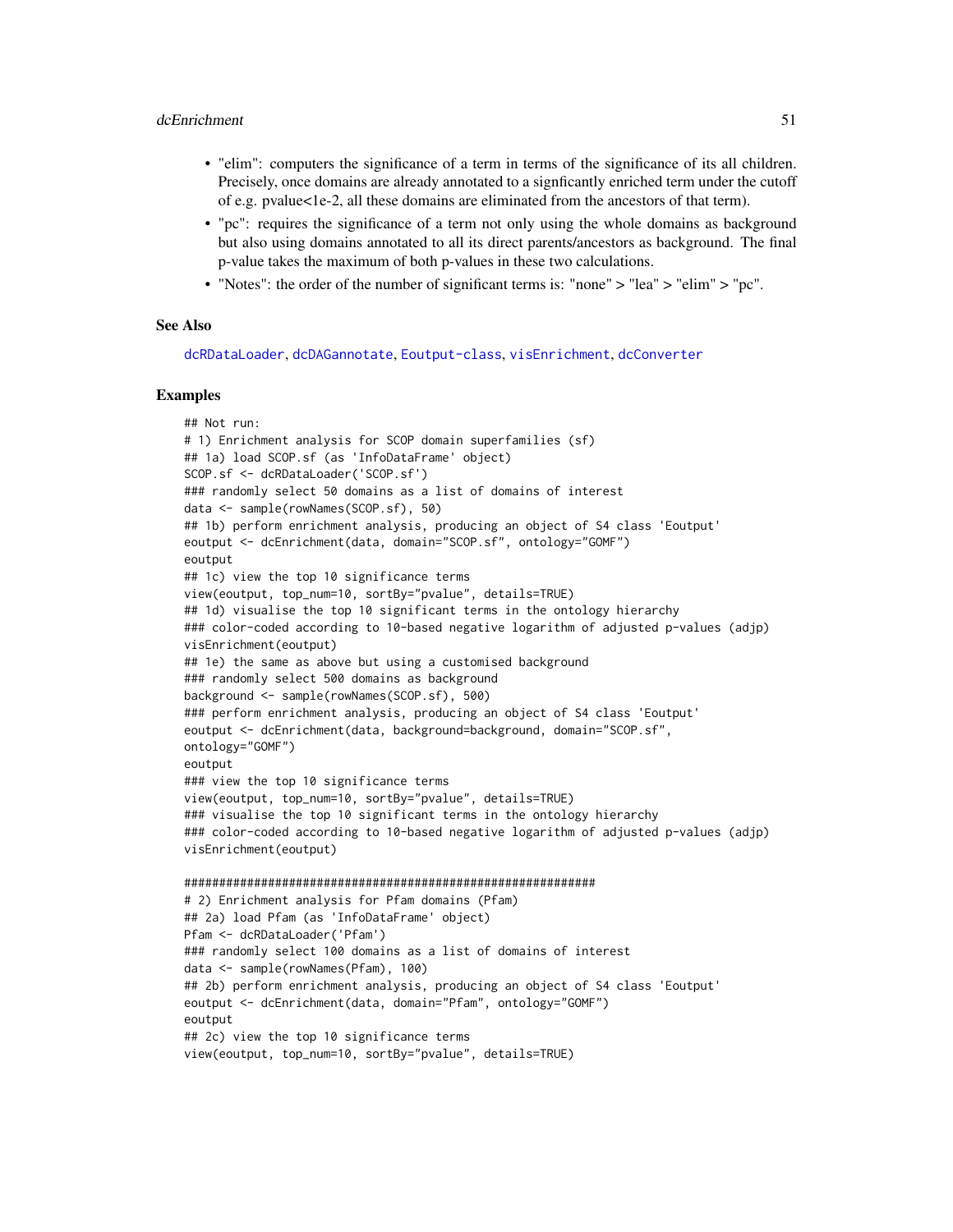## 2d) visualise the top 10 significant terms in the ontology hierarchy ### color-coded according to 10-based negative logarithm of adjusted p-values (adjp) visEnrichment(eoutput) ## 2e) the same as above but using a customised background ### randomly select 1000 domains as background background <- sample(rowNames(Pfam), 1000) ### perform enrichment analysis, producing an object of S4 class 'Eoutput' eoutput <- dcEnrichment(data, background=background, domain="Pfam", ontology="GOMF") eoutput ### view the top 10 significance terms view(eoutput, top\_num=10, sortBy="pvalue", details=TRUE) ### visualise the top 10 significant terms in the ontology hierarchy ### color-coded according to 10-based negative logarithm of adjusted p-values (adjp) visEnrichment(eoutput) ########################################################### # 3) Enrichment analysis for InterPro domains (InterPro) ## 3a) load InterPro (as 'InfoDataFrame' object) InterPro <- dcRDataLoader('InterPro') ### randomly select 100 domains as a list of domains of interest data <- sample(rowNames(InterPro), 100) ## 3b) perform enrichment analysis, producing an object of S4 class 'Eoutput' eoutput <- dcEnrichment(data, domain="InterPro", ontology="GOMF") eoutput ## 3c) view the top 10 significance terms view(eoutput, top\_num=10, sortBy="pvalue", details=TRUE) ## 3d) visualise the top 10 significant terms in the ontology hierarchy ### color-coded according to 10-based negative logarithm of adjusted p-values (adjp) visEnrichment(eoutput) ## 3e) the same as above but using a customised background ### randomly select 1000 domains as background background <- sample(rowNames(InterPro), 1000) ### perform enrichment analysis, producing an object of S4 class 'Eoutput' eoutput <- dcEnrichment(data, background=background, domain="InterPro", ontology="GOMF") eoutput ### view the top 10 significance terms view(eoutput, top\_num=10, sortBy="pvalue", details=TRUE) ### visualise the top 10 significant terms in the ontology hierarchy ### color-coded according to 10-based negative logarithm of adjusted p-values (adjp) visEnrichment(eoutput) ########################################################### # 4) Enrichment analysis for Rfam RNA families (Rfam) ## 4a) load Rfam (as 'InfoDataFrame' object) Rfam <- dcRDataLoader('Rfam') ### randomly select 100 RNAs as a list of RNAs of interest data <- sample(rowNames(Rfam), 100) ## 4b) perform enrichment analysis, producing an object of S4 class 'Eoutput' eoutput <- dcEnrichment(data, domain="Rfam", ontology="GOBP") eoutput ## 4c) view the top 10 significance terms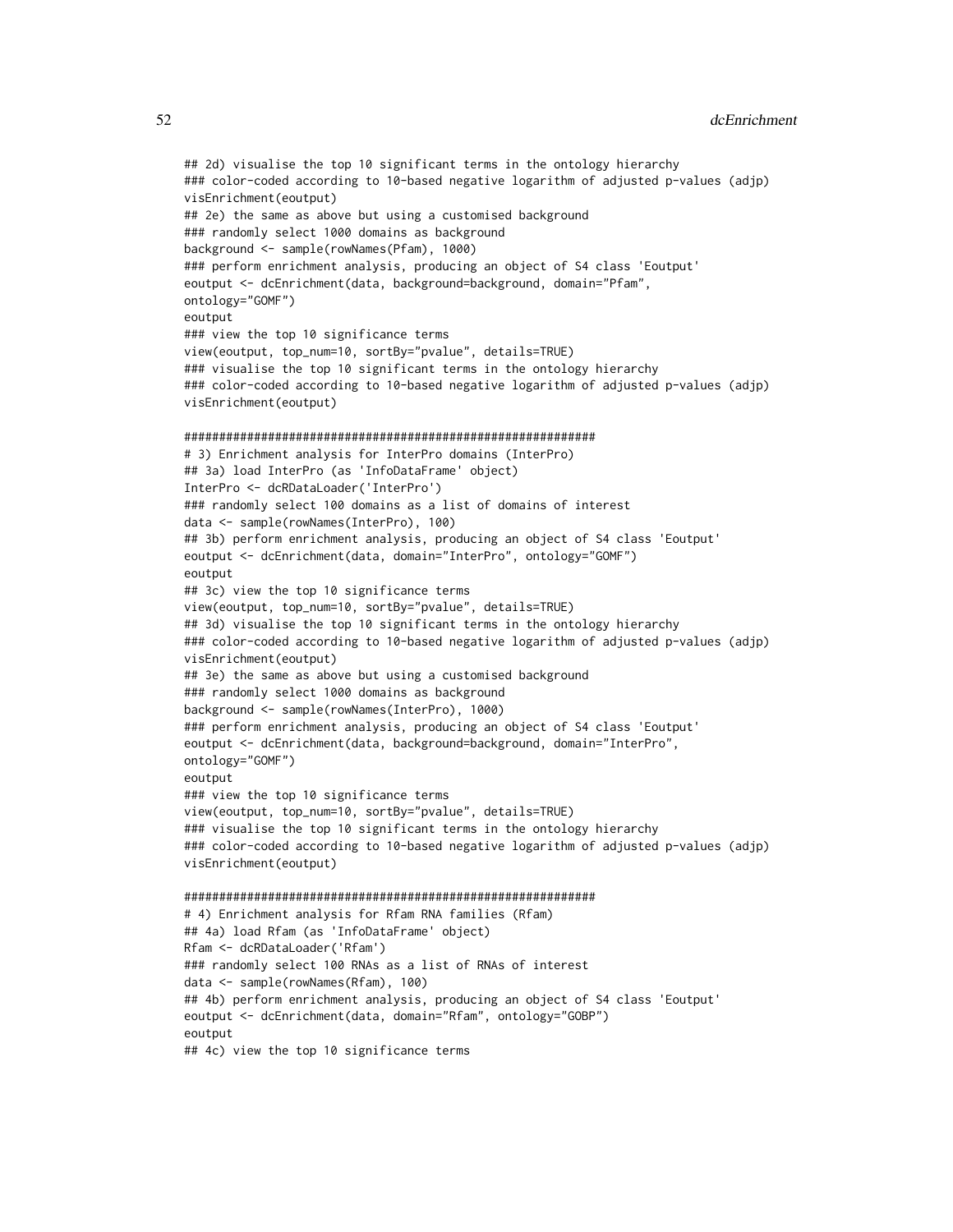### dcEnrichment 53

```
view(eoutput, top_num=10, sortBy="pvalue", details=FALSE)
## 4d) visualise the top 10 significant terms in the ontology hierarchy
### color-coded according to 10-based negative logarithm of adjusted p-values (adjp)
visEnrichment(eoutput)
## 4e) the same as above but using a customised background
### randomly select 1000 RNAs as background
background <- sample(rowNames(Rfam), 1000)
### perform enrichment analysis, producing an object of S4 class 'Eoutput'
eoutput <- dcEnrichment(data, background=background, domain="Rfam",
ontology="GOBP")
eoutput
### view the top 10 significance terms
view(eoutput, top_num=10, sortBy="pvalue", details=FALSE)
### visualise the top 10 significant terms in the ontology hierarchy
### color-coded according to 10-based negative logarithm of adjusted p-values (adjp)
visEnrichment(eoutput)
###########################################################
# 5) Advanced usage: customised data for domain, ontology and annotations
# 5a) create domain, ontology and annotations
## for domain
domain <-
dcBuildInfoDataFrame(input.file="http://dcgor.r-forge.r-project.org/data/InterPro/InterPro.txt",
output.file="domain.RData")
## for ontology
dcBuildOnto(relations.file="http://dcgor.r-forge.r-project.org/data/onto/igraph_GOMF_edges.txt",
nodes.file="http://dcgor.r-forge.r-project.org/data/onto/igraph_GOMF_nodes.txt",
output.file="ontology.RData")
## for annotations
dcBuildAnno(domain_info.file="http://dcgor.r-forge.r-project.org/data/InterPro/InterPro.txt",
term_info.file="http://dcgor.r-forge.r-project.org/data/InterPro/GO.txt",
association.file="http://dcgor.r-forge.r-project.org/data/InterPro/Domain2GOMF.txt",
output.file="annotations.RData")
## 5b) prepare data and background
### randomly select 100 domains as a list of domains of interest
data <- sample(rowNames(domain), 100)
### randomly select 1000 domains as background
background <- sample(rowNames(domain), 1000)
## 5c) perform enrichment analysis, producing an object of S4 class 'Eoutput'
eoutput <- dcEnrichment(data, background=background,
domain.RData='domain.RData', ontology.RData='ontology.RData',
annotations.RData='annotations.RData')
eoutput
## 5d) view the top 10 significance terms
view(eoutput, top_num=10, sortBy="pvalue", details=TRUE)
### visualise the top 10 significant terms in the ontology hierarchy
### color-coded according to 10-based negative logarithm of adjusted p-values (adjp)
visEnrichment(eoutput)
```
## End(Not run)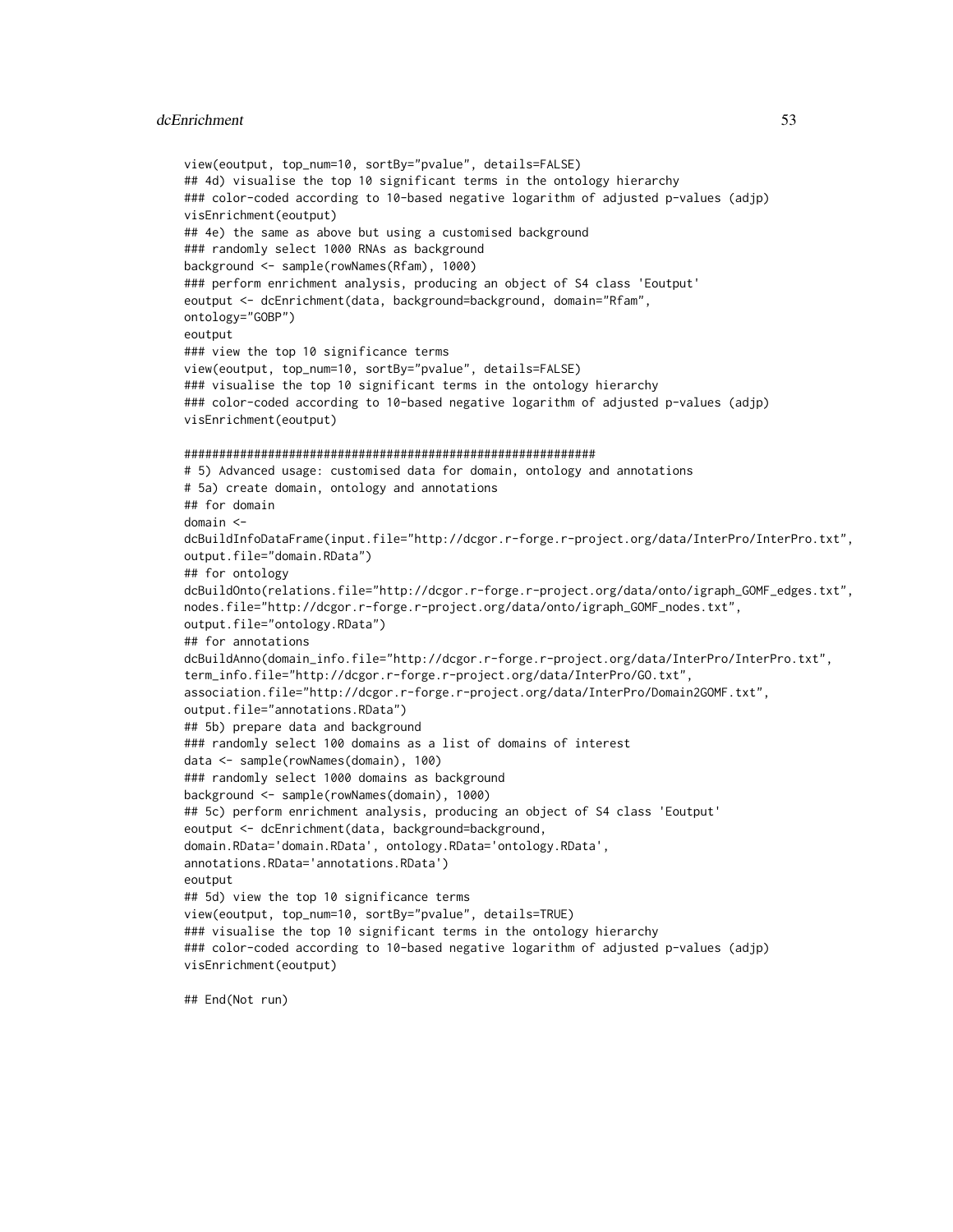dcFunArgs is supposed to assign (and evaluate) arguments with default values for an input function.

## Usage

```
dcFunArgs(fun, action = F, verbose = T)
```
# Arguments

| fun     | an input function name (character string)                                                                                                            |
|---------|------------------------------------------------------------------------------------------------------------------------------------------------------|
| action  | logical to indicate whether the function will act as it should be (with assigned<br>values in the current environment). By default, it sets to FALSE |
| verbose | logical to indicate whether the messages will be displayed in the screen. By<br>default, it sets to TRUE for display                                 |

## Value

a list containing arguments and their default values

# Note

This function is potentially useful when debugging. Because the developer does not have to specify default values for all arguments except those arguments are of interest

# See Also

[dcAlgoPredictMain](#page-22-0)

```
fun <- "dcAlgoPredictMain"
dcFunArgs(fun)
```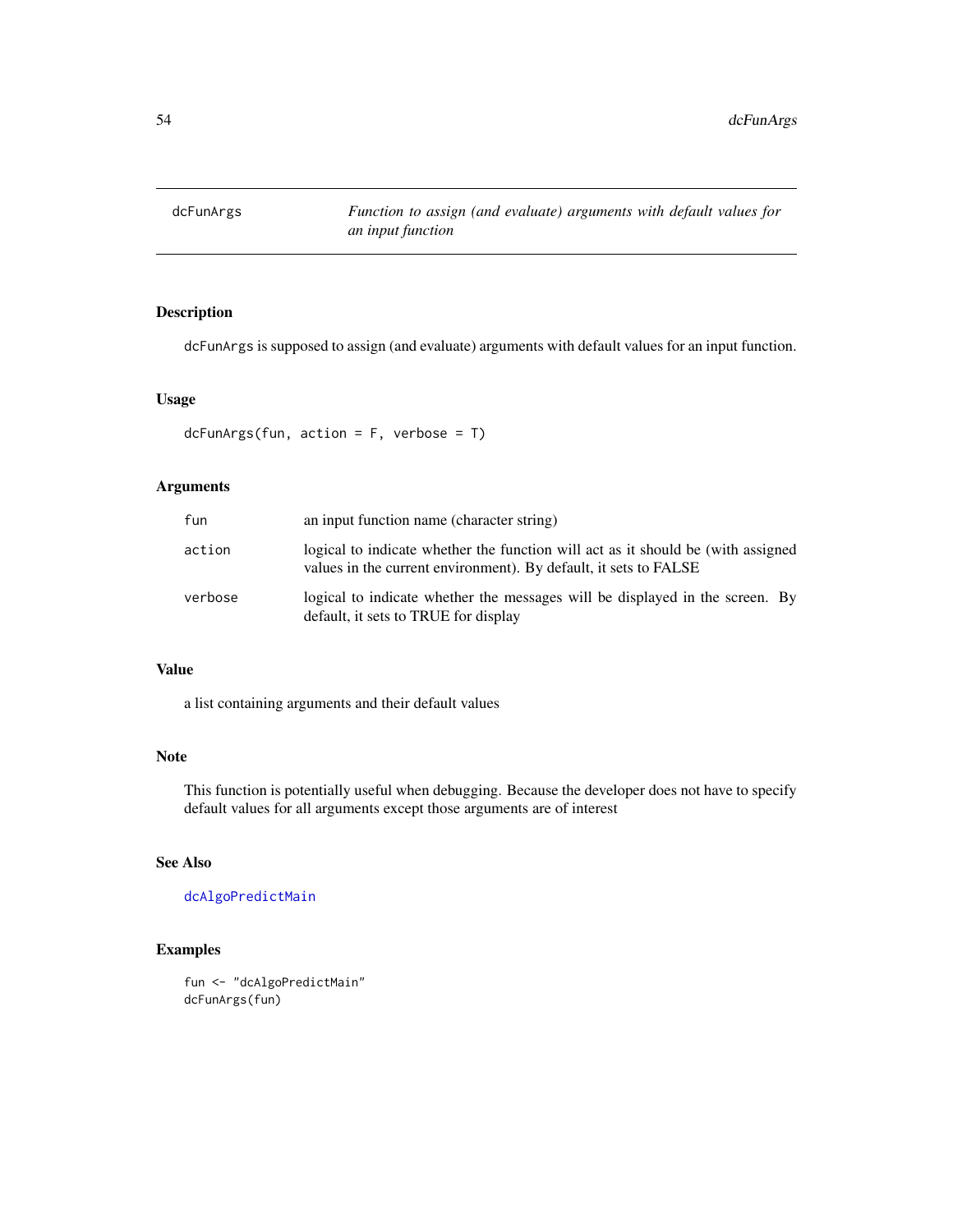<span id="page-54-0"></span>

dcList2Matrix is supposed to convert a list into a matrix containing three columns

### Usage

dcList2Matrix(x, verbose = T)

### Arguments

|         | a list, its each component must be a named vector                                                                    |  |
|---------|----------------------------------------------------------------------------------------------------------------------|--|
| verbose | logical to indicate whether the messages will be displayed in the screen. By<br>default, it sets to TRUE for display |  |

# Value

a matrix containing three columns: 1st for the input list names (if exist, otherises an increasing integer), 2nd for the vector names of each list component, and 3rd for the vector values of each list component

## Note

none

## See Also

[dcAlgoPropagate](#page-27-0)

# Examples

```
## Not run:
# load an object 'HIS'
Feature2GOMF.sf <- dcRDataLoader(RData='Feature2GOMF.sf')
# get a list
x <- Feature2GOMF.sf$hscore
# convert the list into a matrix
res <- dcList2Matrix(x)
dim(res)
res[1:10,]
```
## End(Not run)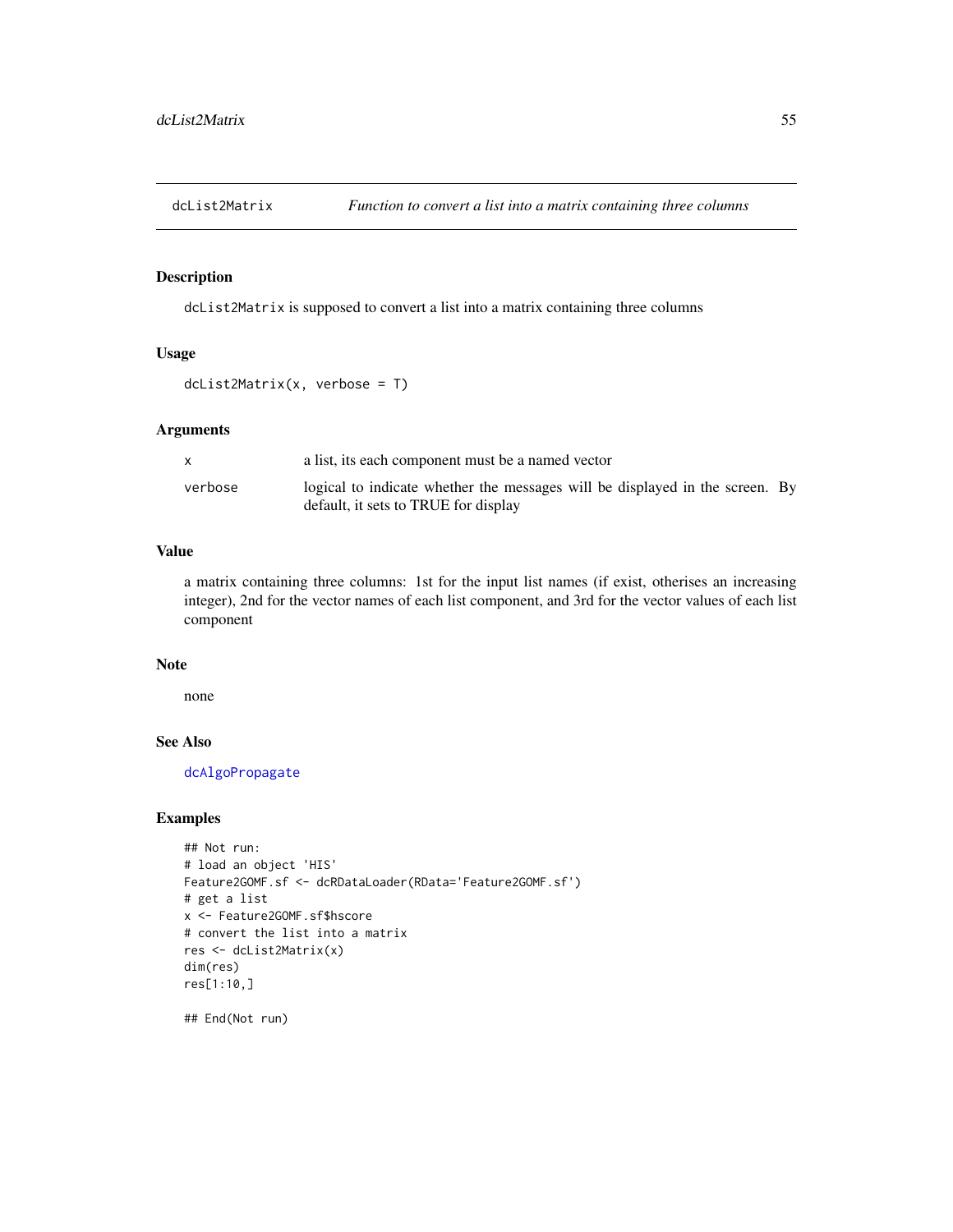dcNaivePredict is supposed to perform naive prediction from input known annotations. For each gene/protein, a term to be predicted are simply the frequency of that term appearing in the known annotations.

## Usage

```
dcNaivePredict(data, GSP.file, output.file = NULL, ontology = c(NA,
"GOBP",
"GOMF", "GOCC", "DO", "HPPA", "HPMI", "HPON", "MP", "EC", "KW", "UP"),
max.num = 1000, verbose = T, RData.ontology.customised = NULL,
RData.location =
"https://github.com/hfang-bristol/RDataCentre/blob/master/dcGOR")
```
# Arguments

| data        | an input vector containing genes/proteins to be predicted                                                                                                                                                                                                                                                                                                                                                                                                                                                                                                                                                                                                                                                                                                                         |
|-------------|-----------------------------------------------------------------------------------------------------------------------------------------------------------------------------------------------------------------------------------------------------------------------------------------------------------------------------------------------------------------------------------------------------------------------------------------------------------------------------------------------------------------------------------------------------------------------------------------------------------------------------------------------------------------------------------------------------------------------------------------------------------------------------------|
| GSP.file    | a Glod Standard Positive (GSP) file containing known annotations between pro-<br>teins/genes and ontology terms. For example, a file containing annotations be-<br>tween human genes and HP terms can be found in http://dcgor.r-forge.<br>r-project.org/data/Algo/HP_anno.txt. As seen in this example, the in-<br>put file must contain the header (in the first row) and two columns: 1st column<br>for 'SeqID' (actually these IDs can be anything), 2nd column for 'termID' (HP<br>terms). Alternatively, the GSP.file can be a matrix or data frame, assuming that<br>GSP file has been read. Note: the file should use the tab delimiter as the field<br>separator between columns                                                                                         |
| output.file | an output file containing predicted results. If not NULL, a tab-delimited text file<br>will be also written out; otherwise, there is no output file (by default)                                                                                                                                                                                                                                                                                                                                                                                                                                                                                                                                                                                                                  |
| ontology    | the ontology identity. It can be "GOBP" for Gene Ontology Biological Process,<br>"GOMF" for Gene Ontology Molecular Function, "GOCC" for Gene Ontology<br>Cellular Component, "DO" for Disease Ontology, "HPPA" for Human Pheno-<br>type Phenotypic Abnormality, "HPMI" for Human Phenotype Mode of Inher-<br>itance, "HPON" for Human Phenotype ONset and clinical course, "MP" for<br>Mammalian Phenotype, "EC" for Enzyme Commission, "KW" for UniProtKB<br>KeyWords, "UP" for UniProtKB UniPathway. For details on the eligibility for<br>pairs of input domain and ontology, please refer to the online Documentations<br>at http://supfam.org/dcGOR/docs.html. If NA, then the user has to input a<br>customised RData-formatted file (see RData.ontology.customised below) |
| max.num     | an integer to specify how many terms will be predicted for each gene/protein                                                                                                                                                                                                                                                                                                                                                                                                                                                                                                                                                                                                                                                                                                      |
| verbose     | logical to indicate whether the messages will be displayed in the screen. By<br>default, it sets to TRUE for display                                                                                                                                                                                                                                                                                                                                                                                                                                                                                                                                                                                                                                                              |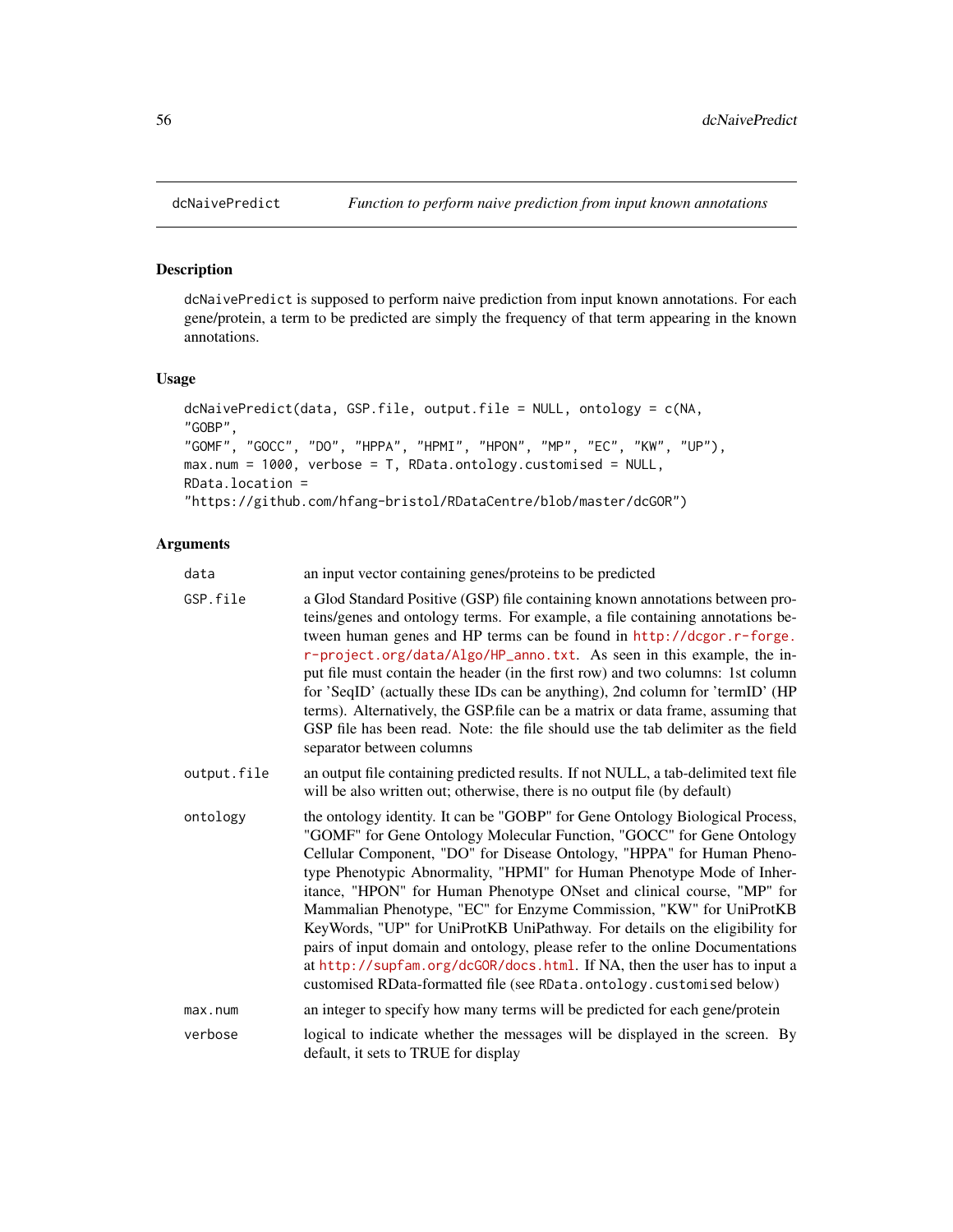## dcNaivePredict 57

| RData.ontology.customised |                                                                                                                                                                                                                                                                            |
|---------------------------|----------------------------------------------------------------------------------------------------------------------------------------------------------------------------------------------------------------------------------------------------------------------------|
|                           | a file name for RData-formatted file containing an object of S4 class 'Onto' (i.g.<br>ontology). By default, it is NULL. It is only needed when the user wants to<br>perform customised analysis using their own ontology. See dcBuildOnto for<br>how to creat this object |
|                           | RData. location the characters to tell the location of built-in RData files. See dcRDataLoader<br>for details                                                                                                                                                              |

### Value

a data frame containing three columns: 1st column the same as the input file (e.g. 'SeqID'), 2nd for 'Term' (predicted ontology terms), 3rd for 'Score' (along with predicted scores)

## **Note**

When 'output.file' is specified, a tab-delimited text file is written out, with the column names: 1st column the same as the input file (e.g. 'SeqID'), 2nd for 'Term' (predicted ontology terms), 3rd for 'Score' (along with predicted scores).

## See Also

[dcRDataLoader](#page-57-0), [dcAlgoPropagate](#page-27-0)

```
## Not run:
# 1) prepare genes to be predicted
input.file <-
"http://dcgor.r-forge.r-project.org/data/Algo/HP_anno.txt"
#input.file <- "http://dcgor.r-forge.r-project.org/data/Algo/SCOP_architecture.txt"
input <- utils::read.delim(input.file, header=TRUE, sep="\t",
colClasses="character")
data <- unique(input[,1])
# 2) do naive prediction
GSP.file <- "http://dcgor.r-forge.r-project.org/data/Algo/HP_anno.txt"
res <- dcNaivePredict(data=data, GSP.file=GSP.file, ontology="HPPA")
res[1:10,]
# 3) calculate Precision and Recall
res_PR <- dcAlgoPredictPR(GSP.file=GSP.file, prediction.file=res,
ontology="HPPA")
res_PR
# 4) plot PR-curve
plot(res_PR[,2], res_PR[,1], xlim=c(0,1), ylim=c(0,1), type="b",
xlab="Recall", ylab="Precision")
## End(Not run)
```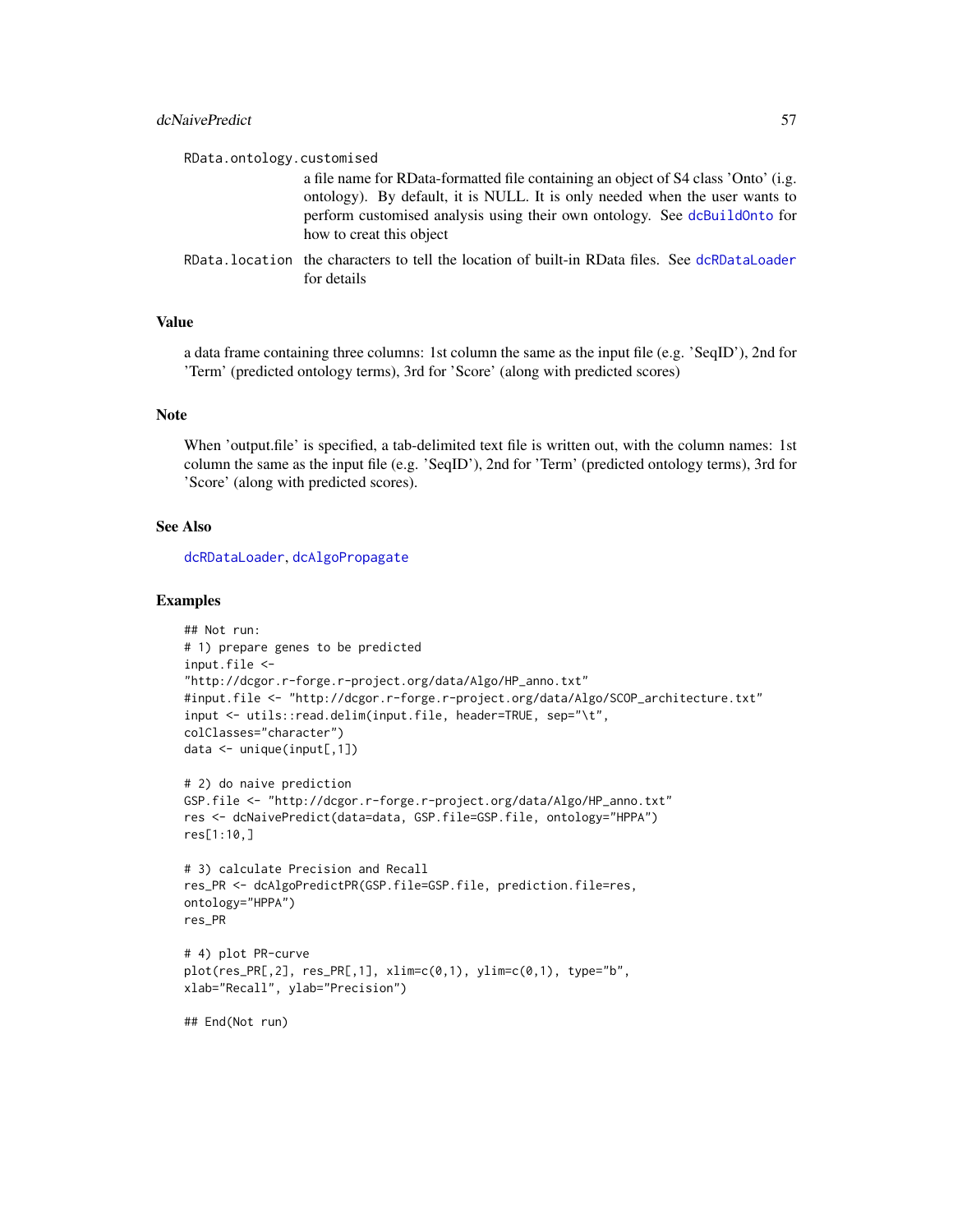<span id="page-57-0"></span>

dcRDataLoader is supposed to load RData that are used by package dcGOR.

#### Usage

```
dcRDataLoader(RData = c(NA, "SCOP.sf", "SCOP.fa", "Pfam", "InterPro",
"Rfam",
"onto.GOBP", "onto.GOMF", "onto.GOCC", "onto.DO", "onto.HPPA",
"onto.HPMI",
"onto.HPON", "onto.MP", "onto.EC", "onto.KW", "onto.UP",
"SCOP.sf2GOBP",
"SCOP.sf2GOMF", "SCOP.sf2GOCC", "SCOP.sf2DO", "SCOP.sf2HPPA",
"SCOP.sf2HPMI",
"SCOP.sf2HPON", "SCOP.sf2MP", "SCOP.sf2EC", "SCOP.sf2KW", "SCOP.sf2UP",
"SCOP.fa2GOBP", "SCOP.fa2GOMF", "SCOP.fa2GOCC", "SCOP.fa2DO",
"SCOP.fa2HPPA",
"SCOP.fa2HPMI", "SCOP.fa2HPON", "SCOP.fa2MP", "SCOP.fa2EC",
"SCOP.fa2KW",
"SCOP.fa2UP", "Pfam2GOBP", "Pfam2GOMF", "Pfam2GOCC", "InterPro2GOBP",
"InterPro2GOMF", "InterPro2GOCC", "Rfam2GOBP", "Rfam2GOMF",
"Rfam2GOCC",
"Ancestral_domainome", "eTOL", "Feature2GOBP.sf", "Feature2GOMF.sf",
"Feature2GOCC.sf", "Feature2HPPA.sf", "Feature2GOBP.pfam",
"Feature2GOMF.pfam", "Feature2GOCC.pfam", "Feature2HPPA.pfam",
"Feature2GOBP.interpro", "Feature2GOMF.interpro",
"Feature2GOCC.interpro",
"Feature2HPPA.interpro"), domain = c(NA, "SCOP.sf", "SCOP.fa", "Pfam",
"InterPro", "Rfam"), ontology = c(NA, "GOBP", "GOMF", "GOCC", "DO",
"HPPA",
"HPMI", "HPON", "MP", "EC", "KW", "UP"), verbose = T,
RData.location =
"https://github.com/hfang-bristol/RDataCentre/blob/master/dcGOR")
```
#### Arguments

RData which built-in RData to load. If NOT NA, this RData will be always loaded. It can be: domains/RNAs (including 'SCOP.sf', 'SCOP.fa', 'Pfam', 'InterPro', 'Rfam'), ontologies (including 'onto.GOBP', 'onto.GOMF', 'onto.GOCC', 'onto.DO', 'onto.HPPA', 'onto.HPMI', 'onto.HPON', 'onto.MP', 'onto.EC', 'onto.KW', 'onto.UP'), annotations (including 'SCOP.sf2GOBP', 'SCOP.sf2GOMF', 'SCOP.sf2GOCC', 'SCOP.sf2DO', 'SCOP.sf2HPPA', 'SCOP.sf2HPMI', 'SCOP.sf2HPON', 'SCOP.sf2MP', 'SCOP.sf2EC', 'SCOP.sf2KW', 'SCOP.sf2UP', 'SCOP.fa2GOBP', 'SCOP.fa2GOMF', 'SCOP.fa2GOCC', 'SCOP.fa2DO', 'SCOP.fa2HPPA', 'SCOP.fa2HPMI', 'SCOP.fa2HPON',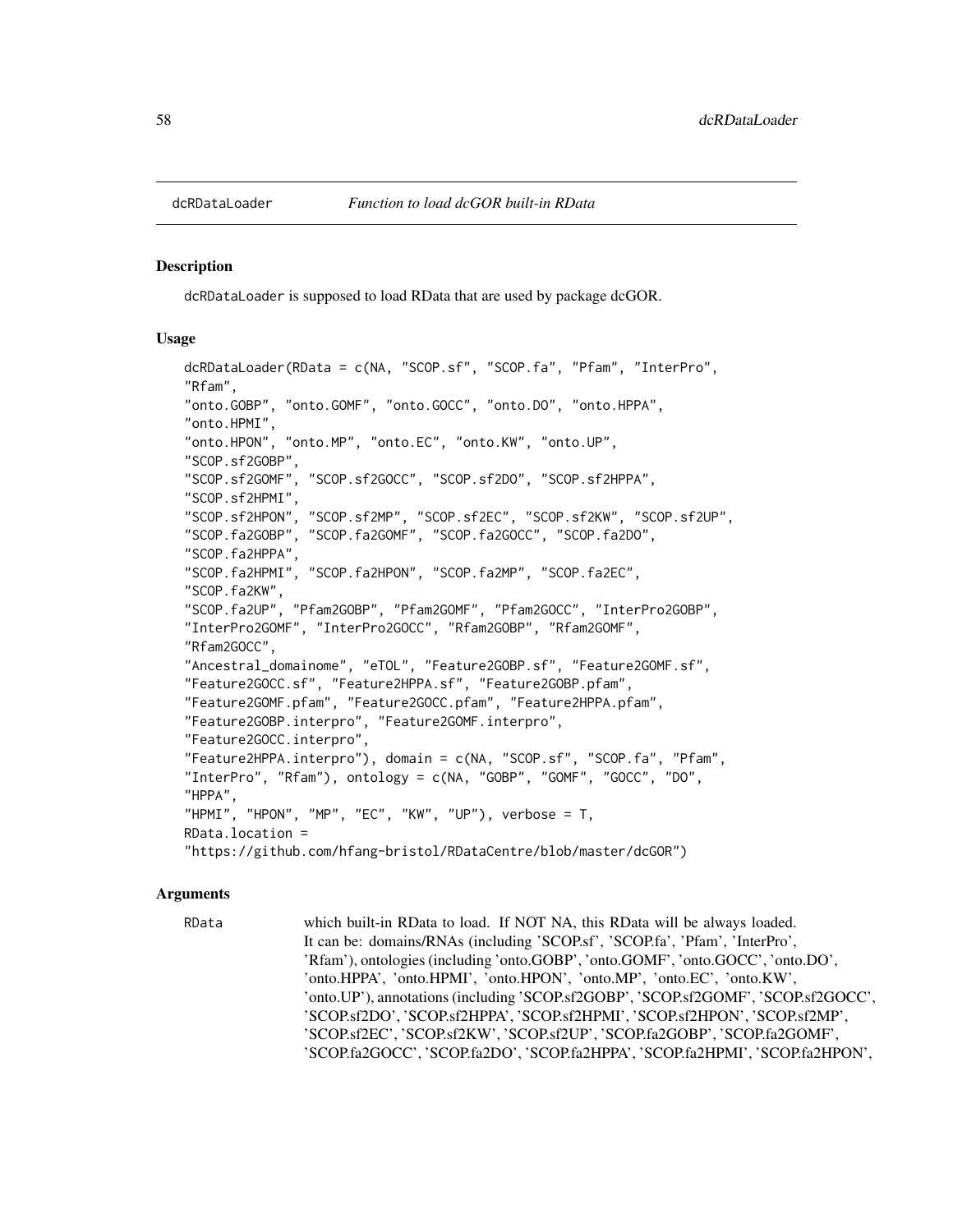'SCOP.fa2MP', 'SCOP.fa2EC', 'SCOP.fa2KW', 'SCOP.fa2UP', 'Pfam2GOBP', 'Pfam2GOMF', 'Pfam2GOCC', 'InterPro2GOBP', 'InterPro2GOMF', 'Inter-Pro2GOCC', 'Rfam2GOBP', 'Rfam2GOMF', 'Rfam2GOCC'), domainome in eukaryotic genomes (including 'Ancestral\_domainome', 'eTOL'), and databases used for predictiing ontology terms from input protein domain contents. On the meanings, please refer to the Documentations

- domain domain part of annotation RData to load. When RData is NA and this plus next are NOT NA, then this plus next one are used to specify which annotation RData to load. In addition to NA, it can also be: 'SCOP.sf', 'SCOP.fa', 'Pfam' and 'InterPro'
- ontology ontology part of annotation RData to load. This only works together with the previous 'domain' parameter. In addition to NA, it can also be: 'GOBP', 'GOMF', 'GOCC', 'DO', 'HPPA', 'HPMI', 'HPON', 'MP', 'EC', 'KW', 'UP'
- verbose logical to indicate whether the messages will be displayed in the screen. By default, it sets to TRUE for display
- RData.location the characters to tell the location of built-in RData files. By default, it remotely locates at [https://github.com/hfang-bristol/RDataCentre/blob/master](https://github.com/hfang-bristol/RDataCentre/blob/master/dcGOR)/ [dcGOR](https://github.com/hfang-bristol/RDataCentre/blob/master/dcGOR) and <http://dcgor.r-forge.r-project.org/data>. For the user equipped with fast internet connection, this option can be just left as default. But it is always advisable to download these files locally. Especially when the user needs to run this function many times, there is no need to ask the function to remotely download every time (also it will unnecessarily increase the runtime). For examples, these files (as a whole or part of them) can be first downloaded into your current working directory, and then set this option as:  $RDatalocation = "."$ . If RData to load is already part of package itself, this parameter can be ignored (since this function will try to load it via function data first). Here is the UNIX command for downloading all RData files (preserving the directory structure): wget –  $r - l2 - A'' * RData'' - np - nH - -cut - dirs = 0" http:$  $// *deqorr* - *forge.r* - *project.org*/*data*"$

#### Value

any use-specified variable that is given on the right side of the assigement sign '<-', which contains the loaded RData.

### **Note**

If there are no use-specified variable that is given on the right side of the assigement sign  $\leq$ -', then no RData will be loaded onto the working environment.

#### See Also

#### [dcEnrichment](#page-47-0)

### Examples

# Always, load from specified RData directly SCOP.sf <- dcRDataLoader(RData='SCOP.sf')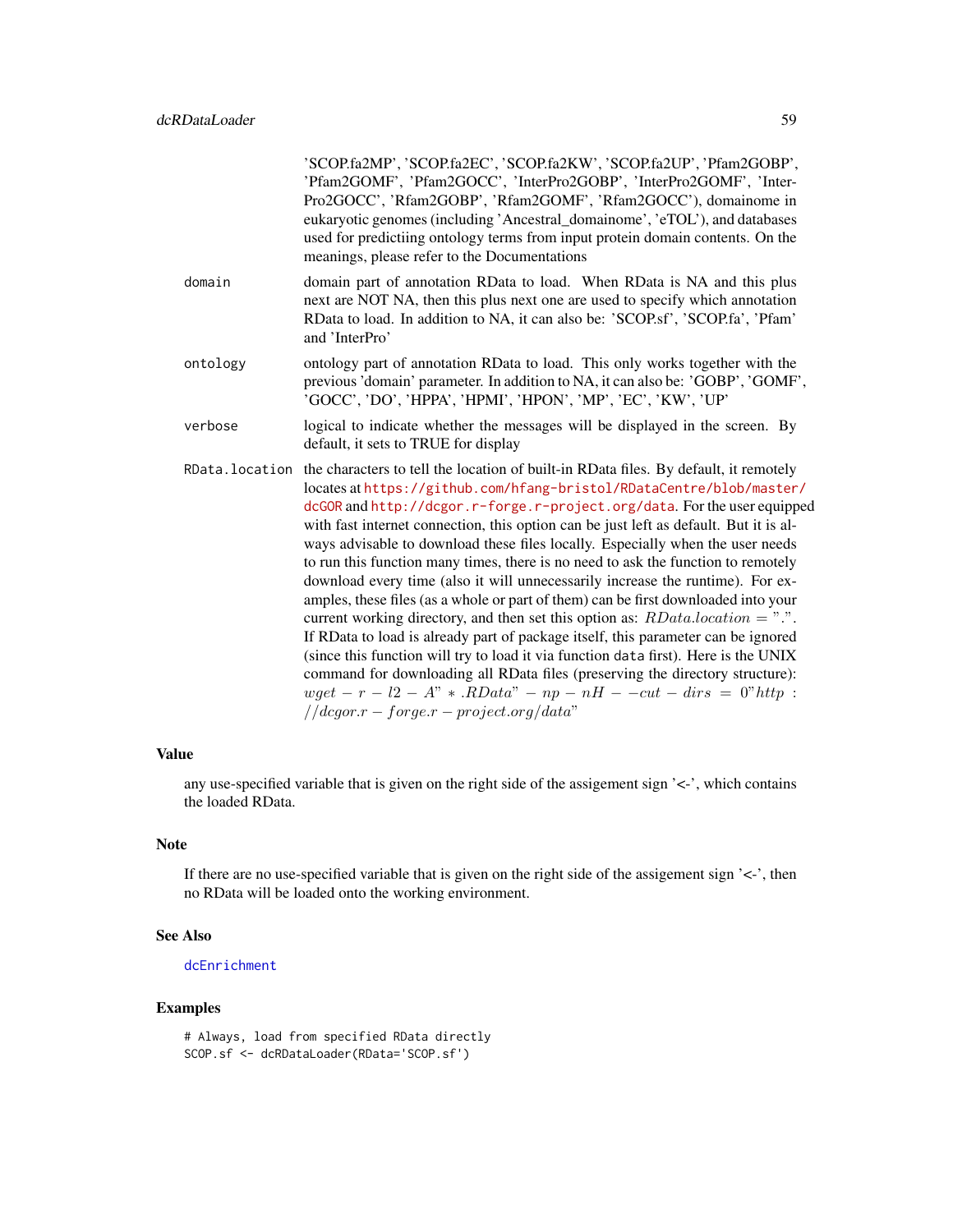```
Pfam <- dcRDataLoader(RData='Pfam')
InterPro <- dcRDataLoader(RData='InterPro')
Rfam <- dcRDataLoader(RData='Rfam')
onto.GOMF <- dcRDataLoader(RData='onto.GOMF')
# But for annotaion data, there are two ways to do so:
# 1) in a direct way
SCOP.sf2GOMF <- dcRDataLoader(RData='SCOP.sf2GOMF')
# 2) in an indirect way: specify both domain and ontology
SCOP.sf2GOMF <- dcRDataLoader(domain='SCOP.sf', ontology='GOMF')
```

| dcRWRpipeline | Function to setup a pipeine to estimate RWR-based contact strength |
|---------------|--------------------------------------------------------------------|
|               | between samples from an input domain-sample data matrix and an     |
|               | <i>input graph</i>                                                 |

dcRWRpipeline is supposed to estimate sample relationships (ie. contact strength between samples) from an input domain-sample matrix and an input graph (such as a domain-domain semantic network). The pipeline includes: 1) random walk restart (RWR) of the input graph using the input matrix as seeds; 2) calculation of contact strength (inner products of RWR-smoothed columns of input matrix); 3) estimation of the contact signficance by a randomalisation procedure. It supports two methods how to use RWR: 'direct' for directly applying RWR in the given seeds; 'indirectly' for first pre-computing affinity matrix of the input graph, and then deriving the affinity score. Parallel computing is also supported for Linux or Mac operating systems.

#### Usage

```
dcRWRpipeline(data, g, method = c("indirect", "direct"),
normalise = c("laplacian", "row", "column", "none"), restart = <math>0.75</math>,normalise.affinity.matrix = c("none", "quantile"),
permutation = c("random", "degree"), num.permutation = 100,
p.adjust.method = c("BH", "BY", "bonferroni", "holm", "hochberg",
"hommel"),
adjp.cutoff = 0.05, parallel = TRUE, multicores = NULL, verbose = T)
```
## Arguments

| data      | an input domain-sample data matrix used for seeds. Each value in input domain-<br>sample matrix does not necessarily have to be binary (non-zeros will be used as<br>a weight, but should be non-negative for easy interpretation). |
|-----------|-------------------------------------------------------------------------------------------------------------------------------------------------------------------------------------------------------------------------------------|
| g         | an object of class "igraph" or Dnetwork                                                                                                                                                                                             |
| method    | the method used to calculate RWR. It can be 'direct' for directly applying RWR,<br>'indirect' for indirectly applying RWR (first pre-compute affinity matrix and<br>then derive the affinity score)                                 |
| normalise | the way to normalise the adjacency matrix of the input graph. It can be 'lapla-<br>cian' for laplacian normalisation, 'row' for row-wise normalisation, 'column'<br>for column-wise normalisation, or 'none'                        |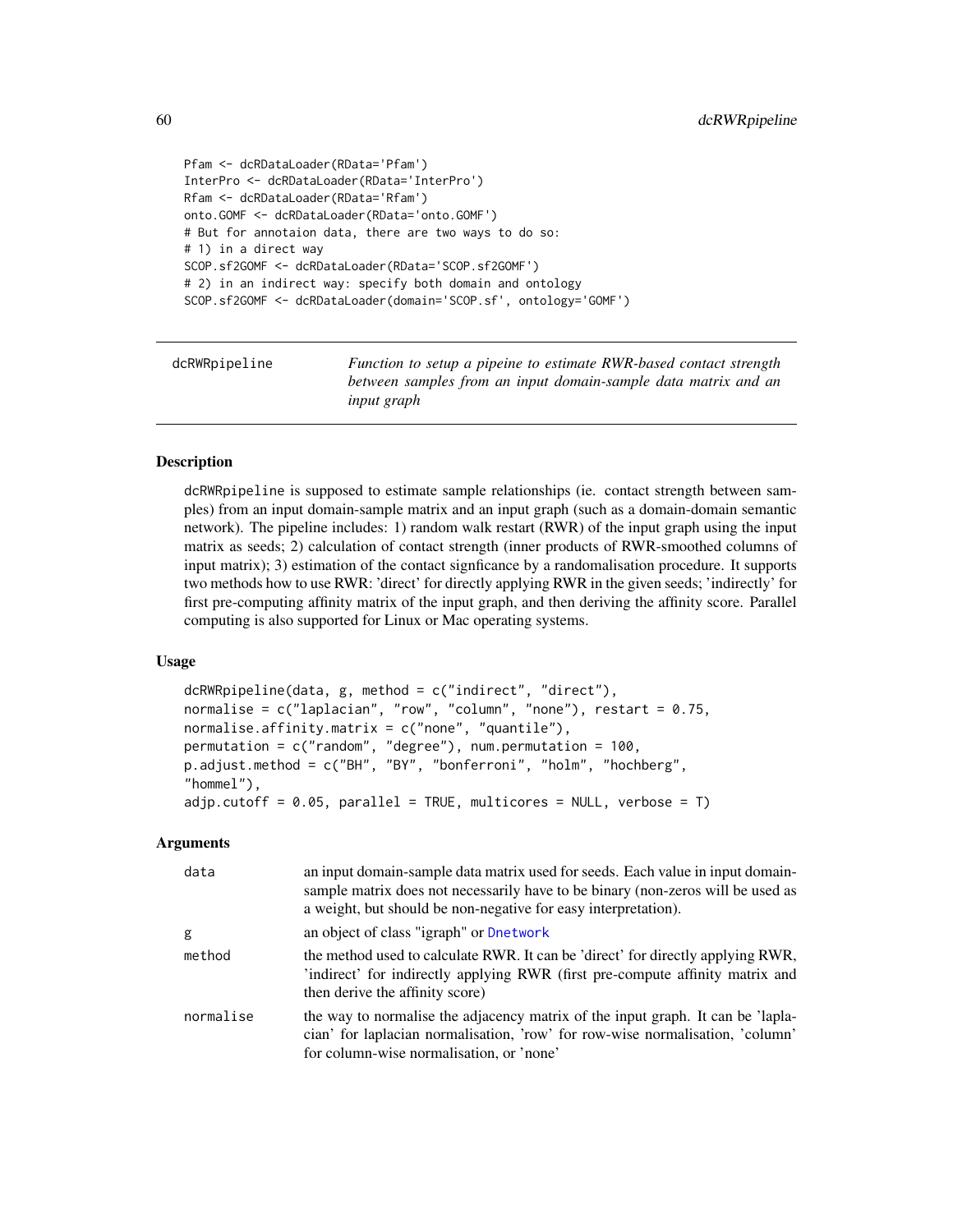| restart | the restart probability used for RWR. The restart probability takes the value from |
|---------|------------------------------------------------------------------------------------|
|         | 0 to 1, controlling the range from the starting nodes/seeds that the walker will   |
|         | explore. The higher the value, the more likely the walker is to visit the nodes    |
|         | centered on the starting nodes. At the extreme when the restart probability is     |
|         | zero, the walker moves freely to the neighbors at each step without restarting     |
|         | from seeds, i.e., following a random walk (RW)                                     |

normalise.affinity.matrix

the way to normalise the output affinity matrix. It can be 'none' for no normalisation, 'quantile' for quantile normalisation to ensure that columns (if multiple) of the output affinity matrix have the same quantiles

permutation how to do permutation. It can be 'degree' for degree-preserving permutation, 'random' for permutation in random

num.permutation

the number of permutations used to for generating the distribution of contact strength under randomalisation

p.adjust.method

the method used to adjust p-values. It can be one of "BH", "BY", "bonferroni", "holm", "hochberg" and "hommel". The first two methods "BH" (widely used) and "BY" control the false discovery rate (FDR: the expected proportion of false discoveries amongst the rejected hypotheses); the last four methods "bonferroni", "holm", "hochberg" and "hommel" are designed to give strong control of the family-wise error rate (FWER). Notes: FDR is a less stringent condition than FWER

adjp.cutoff the cutoff of adjusted pvalue to construct the contact graph

parallel logical to indicate whether parallel computation with multicores is used. By default, it sets to true, but not necessarily does so. Partly because parallel backends available will be system-specific (now only Linux or Mac OS). Also, it will depend on whether these two packages "foreach" and "doMC" have been installed. It can be installed via: source("http://bioconductor.org/biocLite.R"); biocLite(c("foreach","doMC")). If not yet installed, this option will be disabled

- multicores an integer to specify how many cores will be registered as the multicore parallel backend to the 'foreach' package. If NULL, it will use a half of cores available in a user's computer. This option only works when parallel computation is enabled
- verbose logical to indicate whether the messages will be displayed in the screen. By default, it sets to true for display

# Value

an object of class "iContact", a list with following components:

- ratio: a symmetric matrix storing ratio (the observed against the expected) between pairwise samples
- zscore: a symmetric matrix storing zscore between pairwise samples
- pval: a symmetric matrix storing pvalue between pairwise samples
- adjpval: a symmetric matrix storing adjusted pvalue between pairwise samples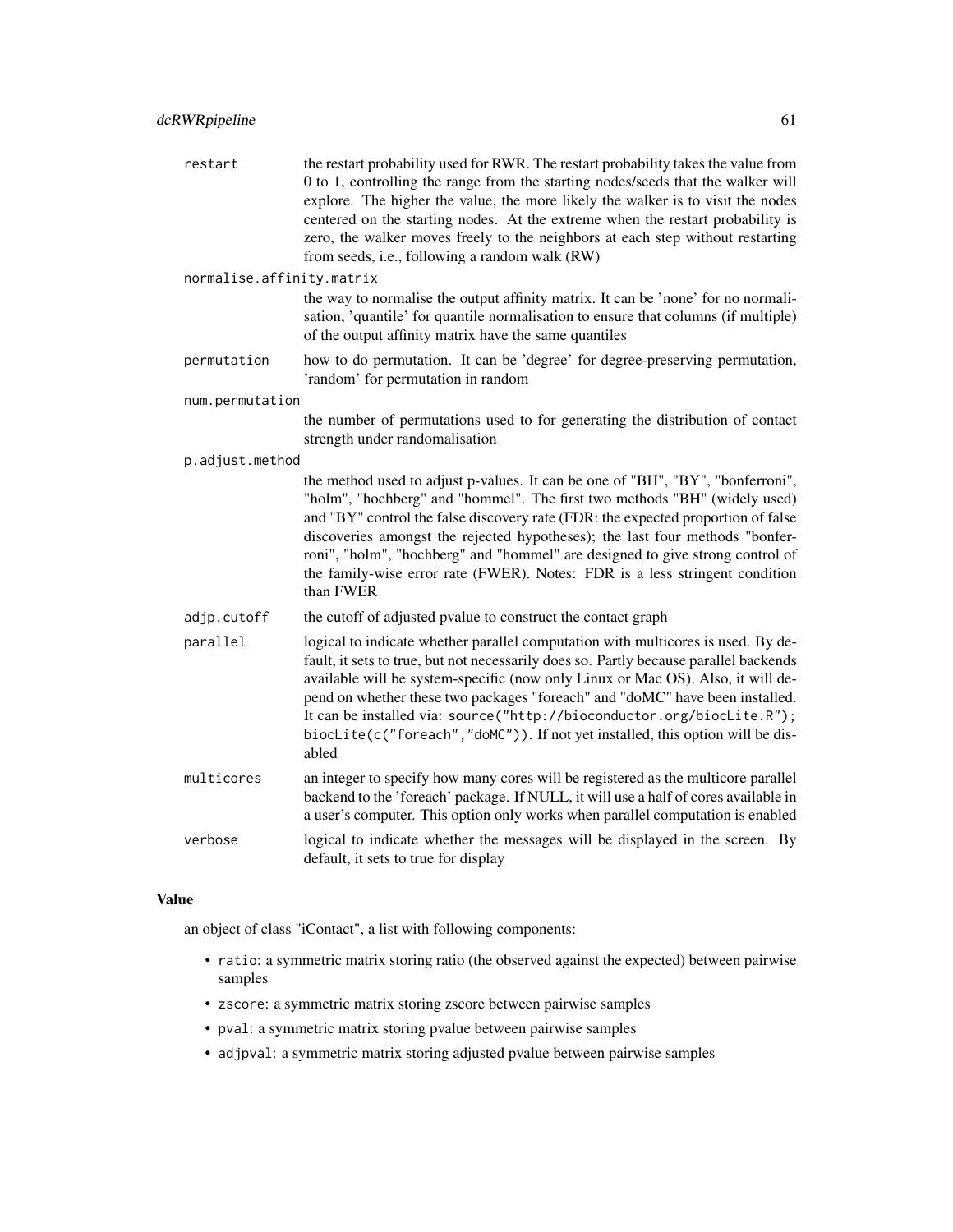- icontact: the constructed contact graph (as an 'igraph' object) under the cutoff of adjusted value
- Amatrix: a pre-computated affinity matrix when using 'inderect' method; NULL otherwise
- call: the call that produced this result

## Note

The choice of which method to use RWR depends on the number of seed sets and the number of permutations for statistical test. If the total product of both numbers are huge, it is better to use 'indrect' method (for a single run).

## See Also

[dcRDataLoader](#page-57-0), [dcDAGannotate](#page-39-0), [dcDAGdomainSim](#page-41-0), [dcConverter](#page-38-0)

### Examples

```
## Not run:
# 1) load onto.GOMF (as 'Onto' object)
g <- dcRDataLoader('onto.GOMF')
# 2) load SCOP superfamilies annotated by GOMF (as 'Anno' object)
Anno <- dcRDataLoader('SCOP.sf2GOMF')
# 3) prepare for ontology appended with annotation information
dag <- dcDAGannotate(g, annotations=Anno, path.mode="shortest_paths",
verbose=TRUE)
# 4) calculate pair-wise semantic similarity between 10 randomly chosen domains
alldomains <- unique(unlist(nInfo(dag)$annotations))
domains <- sample(alldomains,10)
dnetwork <- dcDAGdomainSim(g=dag, domains=domains,
method.domain="BM.average", method.term="Resnik", parallel=FALSE,
verbose=TRUE)
dnetwork
# 5) estimate RWR dating based sample/term relationships
# define sets of seeds as data
# each seed with equal weight (i.e. all non-zero entries are '1')
data <- data.frame(aSeeds=c(1,0,1,0,1), bSeeds=c(0,0,1,0,1))
rownames(data) <- id(dnetwork)[1:5]
# calcualte their two contact graph
coutput <- dcRWRpipeline(data=data, g=dnetwork, parallel=FALSE)
coutput
```
## End(Not run)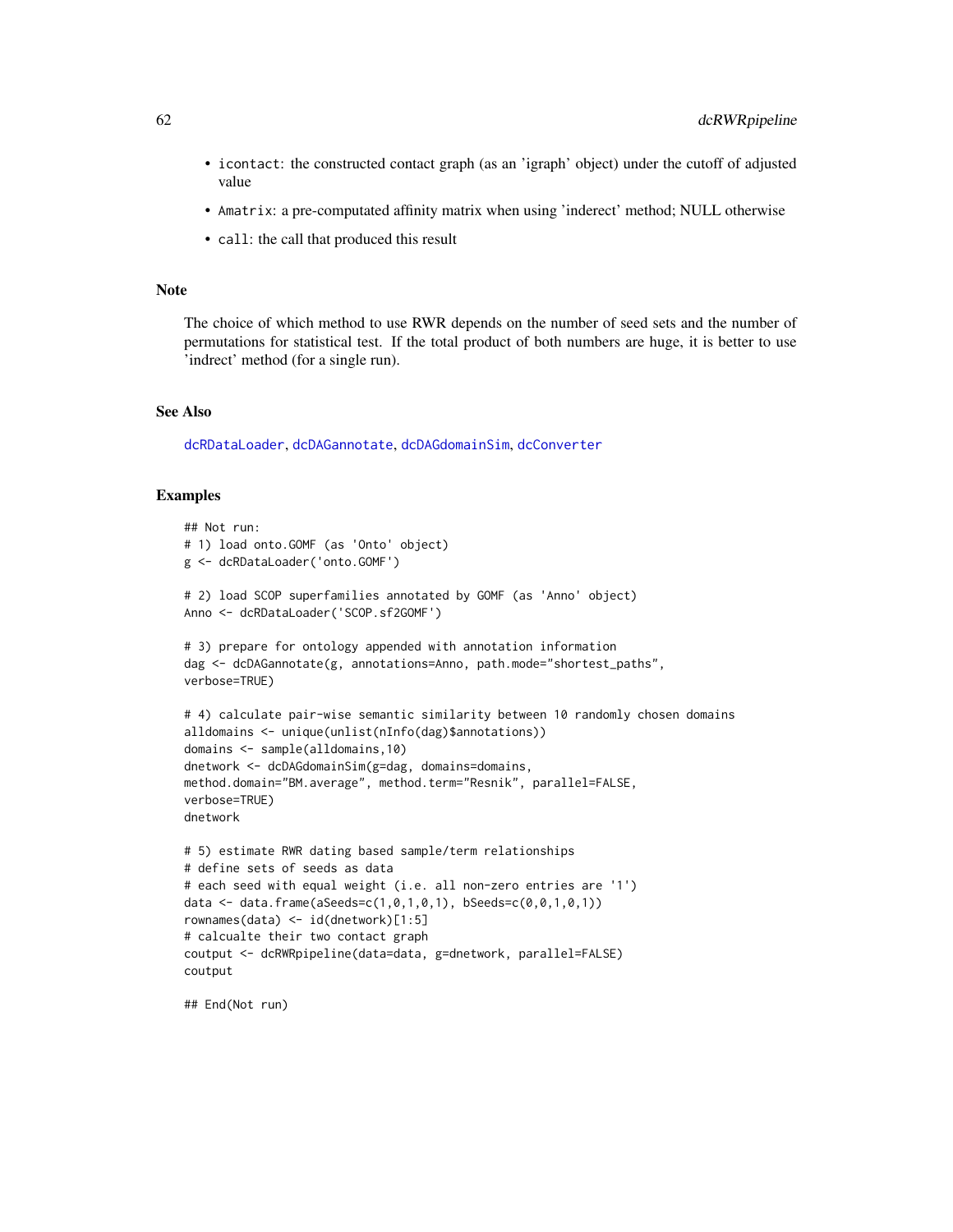dcRWRpredict *Function to perform RWR-based ontology term predictions from input known annotations and an input graph*

# Description

dcRWRpredict is supposed to perform ontology term predictions based on Random Walk with Restart (RWR) from input known annotations and an input graph.

## Usage

```
dcRWRpredict(data, g, output.file = NULL, ontology = c(NA, "GOBP",
"GOMF",
"GOCC", "DO", "HPPA", "HPMI", "HPON", "MP", "EC", "KW", "UP"),
method = c("indirect", "direct"), normalise = c("laplacian", "row",
"column", "none"), restart = 0.75, normalise.affinity.matrix =
c("none",
"quantile"), leave.one.out = T, propagation = c("max", "sum"),
scale.method = c("log", "linear", "none"), parallel = TRUE,
multicores = NULL, verbose = T, RData.ontology.customised = NULL,
RData.location =
"https://github.com/hfang-bristol/RDataCentre/blob/master/dcGOR")
```
# Arguments

| data        | an input gene-term data matrix containing known annotations used for seeds.<br>Each value in input matrix does not necessarily have to be binary (non-zeros<br>will be used as a weight, but should be non-negative for easy interpretation).<br>Also, data can be a list, each containing the known annotated genes                                                                                                                                                                                                                                                                                                                                                                                                                                                              |
|-------------|-----------------------------------------------------------------------------------------------------------------------------------------------------------------------------------------------------------------------------------------------------------------------------------------------------------------------------------------------------------------------------------------------------------------------------------------------------------------------------------------------------------------------------------------------------------------------------------------------------------------------------------------------------------------------------------------------------------------------------------------------------------------------------------|
| g           | an object of class "igraph" or Dnetwork                                                                                                                                                                                                                                                                                                                                                                                                                                                                                                                                                                                                                                                                                                                                           |
| output.file | an output file containing predicted results. If not NULL, a tab-delimited text file<br>will be also written out; otherwise, there is no output file (by default)                                                                                                                                                                                                                                                                                                                                                                                                                                                                                                                                                                                                                  |
| ontology    | the ontology identity. It can be "GOBP" for Gene Ontology Biological Process,<br>"GOMF" for Gene Ontology Molecular Function, "GOCC" for Gene Ontology<br>Cellular Component, "DO" for Disease Ontology, "HPPA" for Human Pheno-<br>type Phenotypic Abnormality, "HPMI" for Human Phenotype Mode of Inher-<br>itance, "HPON" for Human Phenotype ONset and clinical course, "MP" for<br>Mammalian Phenotype, "EC" for Enzyme Commission, "KW" for UniProtKB<br>KeyWords, "UP" for UniProtKB UniPathway. For details on the eligibility for<br>pairs of input domain and ontology, please refer to the online Documentations<br>at http://supfam.org/dcGOR/docs.html. If NA, then the user has to input a<br>customised RData-formatted file (see RData.ontology.customised below) |
| method      | the method used to calculate RWR. It can be 'direct' for directly applying RWR,<br>'indirect' for indirectly applying RWR (first pre-compute affinity matrix and<br>then derive the affinity score)                                                                                                                                                                                                                                                                                                                                                                                                                                                                                                                                                                               |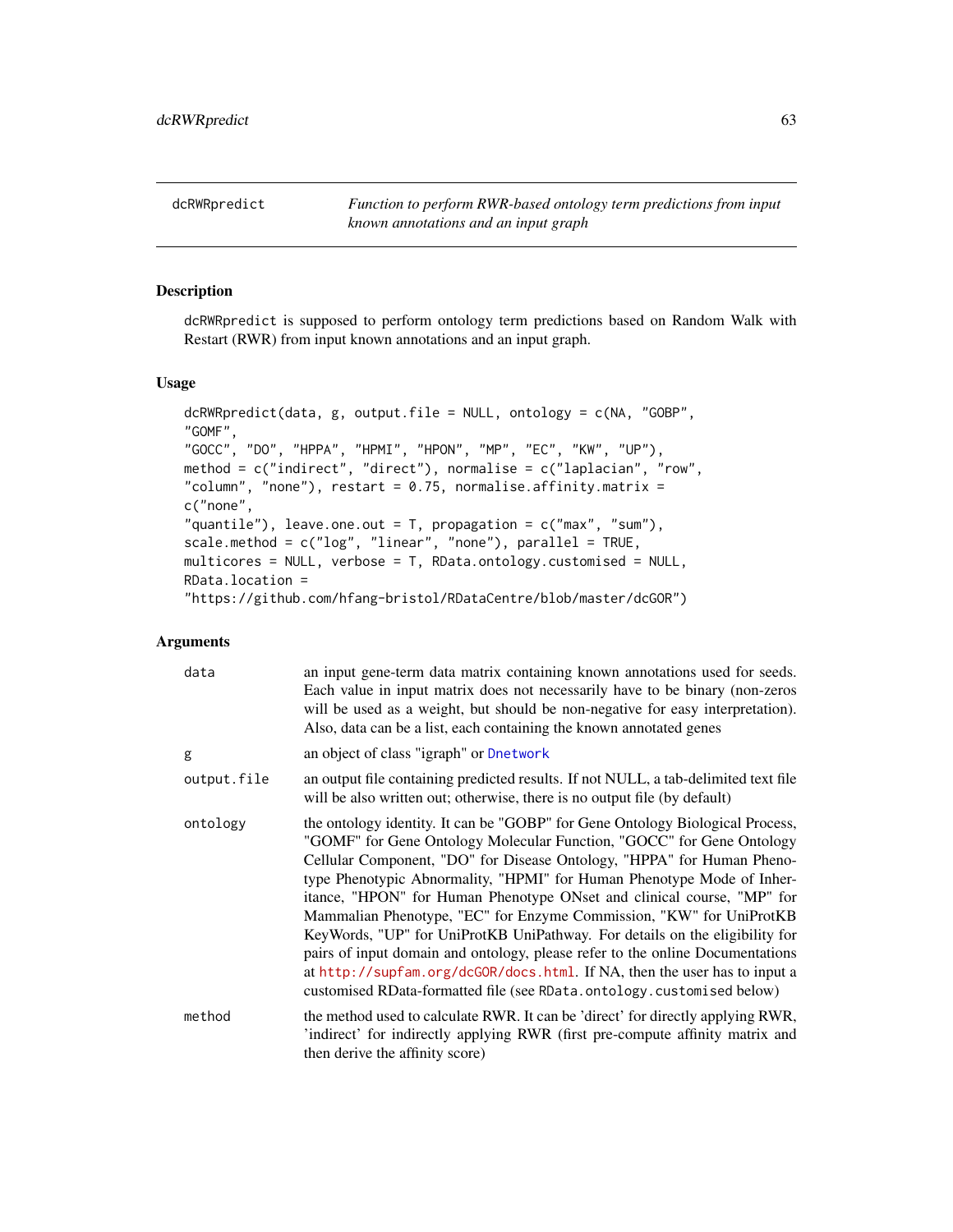| normalise                 | the way to normalise the adjacency matrix of the input graph. It can be 'lapla-<br>cian' for laplacian normalisation, 'row' for row-wise normalisation, 'column'<br>for column-wise normalisation, or 'none'                                                                                                                                                                                                                                                                                                     |
|---------------------------|------------------------------------------------------------------------------------------------------------------------------------------------------------------------------------------------------------------------------------------------------------------------------------------------------------------------------------------------------------------------------------------------------------------------------------------------------------------------------------------------------------------|
| restart                   | the restart probability used for RWR. The restart probability takes the value from<br>0 to 1, controlling the range from the starting nodes/seeds that the walker will<br>explore. The higher the value, the more likely the walker is to visit the nodes<br>centered on the starting nodes. At the extreme when the restart probability is<br>zero, the walker moves freely to the neighbors at each step without restarting<br>from seeds, i.e., following a random walk (RW)                                  |
| normalise.affinity.matrix |                                                                                                                                                                                                                                                                                                                                                                                                                                                                                                                  |
|                           | the way to normalise the output affinity matrix. It can be 'none' for no normali-<br>sation, 'quantile' for quantile normalisation to ensure that columns (if multiple)<br>of the output affinity matrix have the same quantiles                                                                                                                                                                                                                                                                                 |
| leave.one.out             | logical to indicate whether the leave-one-out test is used for predictions. By<br>default, it sets to true for doing leave-one-out test (that is, known seeds are<br>removed)                                                                                                                                                                                                                                                                                                                                    |
| propagation               | how to propagate the score. It can be "max" for retaining the maximum score<br>(by default), "sum" for additively accumulating the score                                                                                                                                                                                                                                                                                                                                                                         |
| scale.method              | the method used to scale the predictive scores. It can be: "none" for no scaling,<br>"linear" for being linearily scaled into the range between 0 and 1, "log" for<br>the same as "linear" but being first log-transformed before being scaled. The<br>scaling between 0 and 1 is done via: $\frac{S-S_{min}}{S_{max}-S_{min}}$ , where $S_{min}$ and $S_{max}$ are the<br>minimum and maximum values for $\vec{S}$                                                                                              |
| parallel                  | logical to indicate whether parallel computation with multicores is used. By de-<br>fault, it sets to true, but not necessarily does so. Partly because parallel backends<br>available will be system-specific (now only Linux or Mac OS). Also, it will de-<br>pend on whether these two packages "foreach" and "doMC" have been installed.<br>It can be installed via: source("http://bioconductor.org/biocLite.R");<br>biocLite(c("foreach","doMC")). If not yet installed, this option will be dis-<br>abled |
| multicores                | an integer to specify how many cores will be registered as the multicore parallel<br>backend to the 'foreach' package. If NULL, it will use a half of cores available in<br>a user's computer. This option only works when parallel computation is enabled                                                                                                                                                                                                                                                       |
| verbose                   | logical to indicate whether the messages will be displayed in the screen. By<br>default, it sets to true for display                                                                                                                                                                                                                                                                                                                                                                                             |
| RData.ontology.customised |                                                                                                                                                                                                                                                                                                                                                                                                                                                                                                                  |
|                           | a file name for RData-formatted file containing an object of S4 class 'Onto' (i.g.<br>ontology). By default, it is NULL. It is only needed when the user wants to<br>perform customised analysis using their own ontology. See dcBuildOnto for<br>how to creat this object                                                                                                                                                                                                                                       |
| RData.location            | the characters to tell the location of built-in RData files. See dcRDataLoader<br>for details                                                                                                                                                                                                                                                                                                                                                                                                                    |

# Value

a data frame containing three columns: 1st column the same as the input file (e.g. 'SeqID'), 2nd for 'Term' (predicted ontology terms), 3rd for 'Score' (along with predicted scores)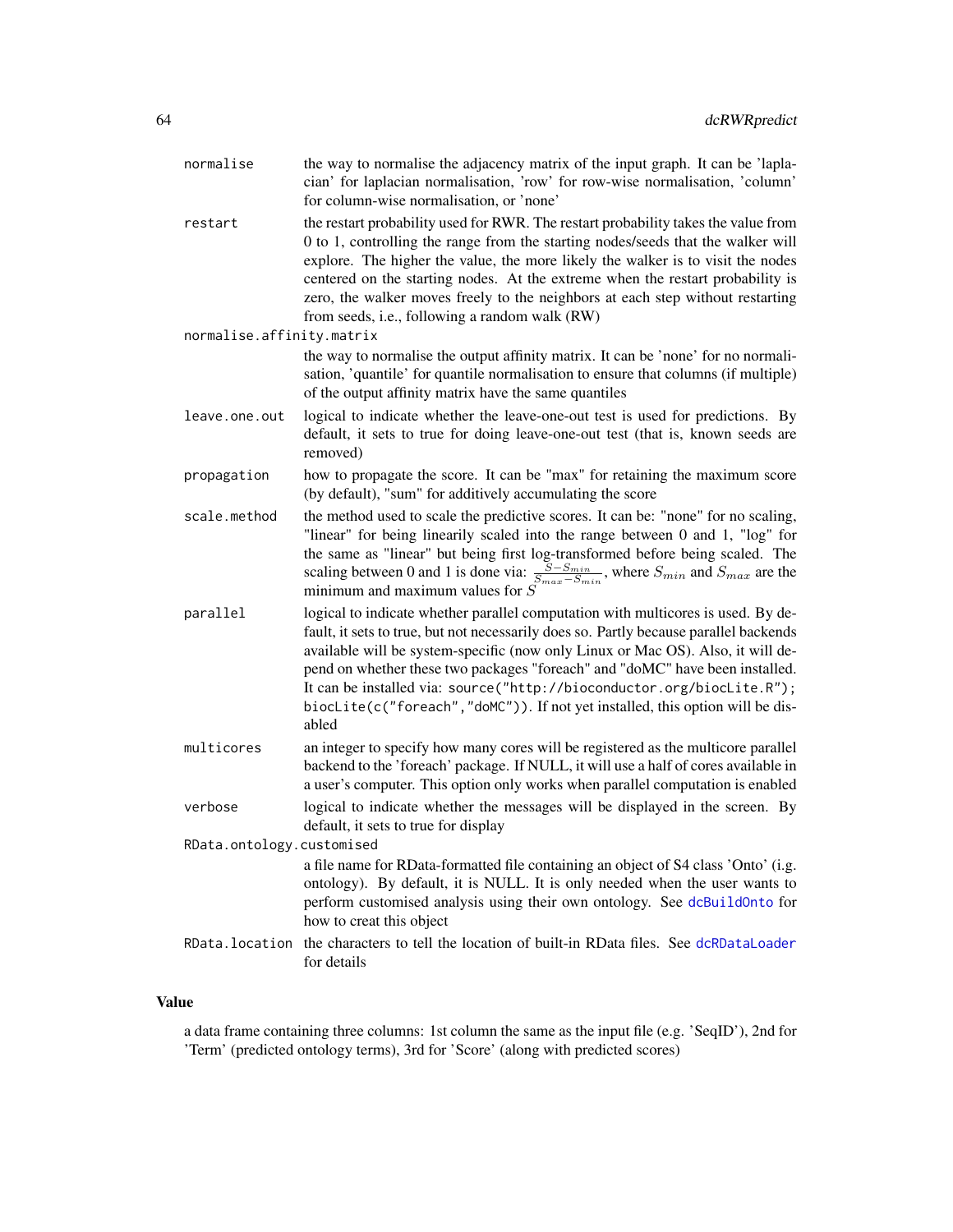#### dcRWRpredict 65

#### **Note**

When 'output.file' is specified, a tab-delimited text file is written out, with the column names: 1st column the same as the input file (e.g. 'SeqID'), 2nd for 'Term' (predicted ontology terms), 3rd for 'Score' (along with predicted scores). The choice of which method to use RWR depends on the number of seed sets and whether using leave-one-out test. If the total product of both numbers are huge, it is better to use 'indrect' method (for a single run). Also, when using leave-one-out test, it has to be use 'indrect' method.

# See Also

[dcRDataLoader](#page-57-0), [dcAlgoPropagate](#page-27-0), [dcList2Matrix](#page-54-0)

```
## Not run:
# 1) define an input network
## 1a) an igraph object that contains a functional protein association network in human.
### The network is extracted from the STRING database (version 9.1).
### Only those associations with medium confidence (score>=400) are retained
org.Hs.string <- dnet::dRDataLoader(RData='org.Hs.string')
## 1b) restrict to those edges with confidence score>=999
### keep the largest connected component
network <- igraph::subgraph.edges(org.Hs.string,
eids=E(org.Hs.string)[combined_score>=999])
g <- dnet::dNetInduce(g=network, nodes_query=V(network)$name,
largest.comp=TRUE)
## Notably, in reality, 1b) can be replaced by:
#g <- igraph::subgraph.edges(org.Hs.string, eids=E(org.Hs.string)[combined_score>=400])
## 1c) make sure there is a 'weight' edge attribute
E(g)$weight <- E(g)$combined_score
### use EntrezGene ID as default 'name' node attribute
V(g)$name <- V(g)$geneid
g
# 2) define the known annotations as seeds
anno.file <- "http://dcgor.r-forge.r-project.org/data/Algo/HP_anno.txt"
data <- dcSparseMatrix(anno.file)
# 3) perform RWR-based ontology term predictions
res <- dcRWRpredict(data=data, g=g, ontology="HPPA", parallel=FALSE)
res[1:10,]
# 4) calculate Precision and Recall
GSP.file <- anno.file
prediction.file <- res
res_PR <- dcAlgoPredictPR(GSP.file=GSP.file,
prediction.file=prediction.file, ontology="HPPA")
res_PR
# 5) Plot PR-curve
plot(res\_PR[, 2], res\_PR[, 1], xlim=c(0,1), ylim=c(0,1), type="b",xlab="Recall", ylab="Precision")
```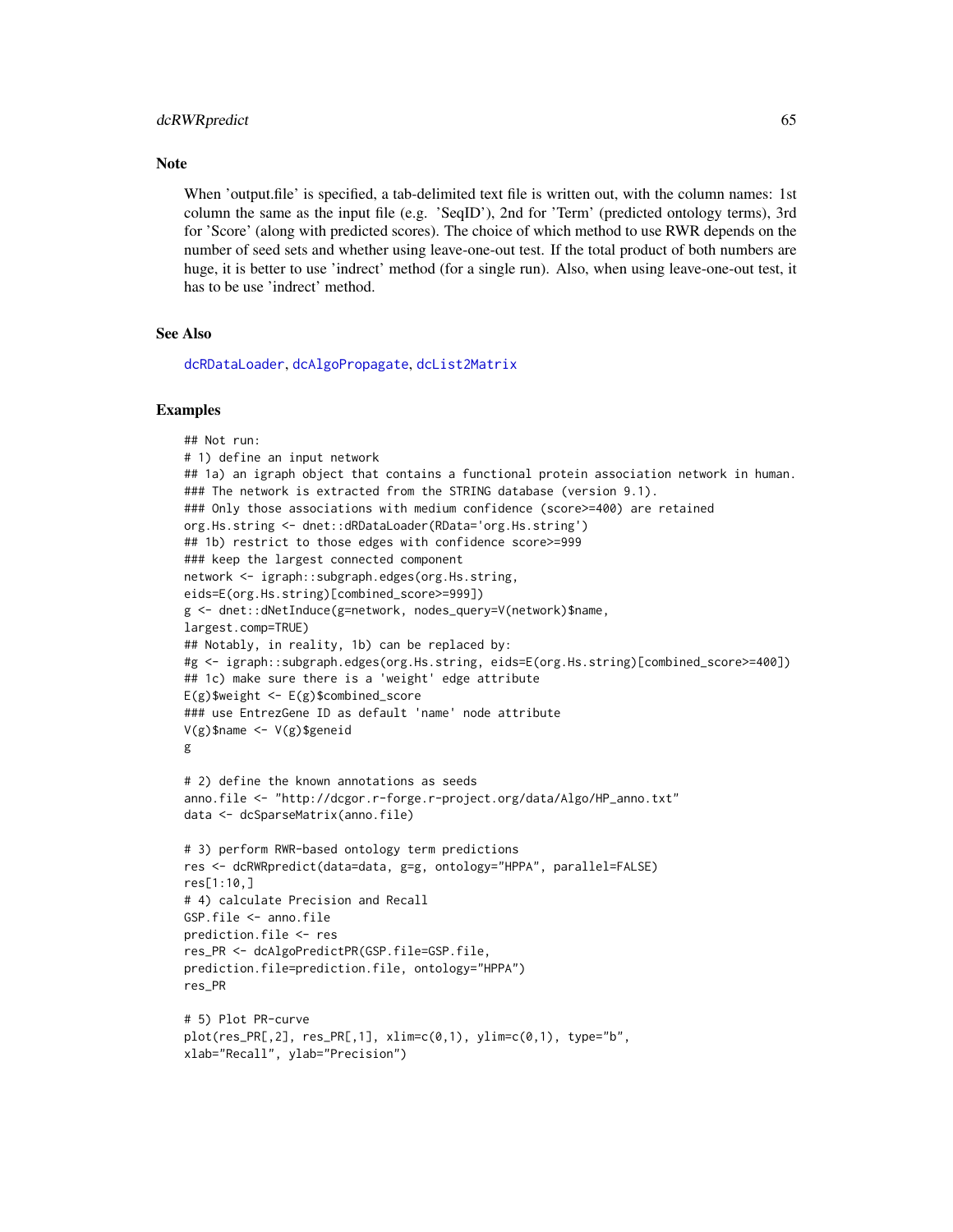## End(Not run)

dcSparseMatrix *Function to create a sparse matrix for an input file with three columns*

## Description

dcSparseMatrix is supposed to create a sparse matrix for an input file with three columns.

## Usage

```
dcSparseMatrix(input.file, verbose = T)
```
# Arguments

| input.file | an input file containing three columns: 1st column for rows, 2nd for columns,<br>and 3rd for numeric values. Alternatively, the input file can be a matrix or data |
|------------|--------------------------------------------------------------------------------------------------------------------------------------------------------------------|
|            | frame, assuming that input file has been read. Note: the file should use the tab<br>delimiter as the field separator between columns                               |
| verbose    | logical to indicate whether the messages will be displayed in the screen. By<br>default, it sets to TRUE for display                                               |

## Value

a list containing arguments and their default values

# Note

None

# See Also

[dcAlgoPredictMain](#page-22-0)

```
# create a sparse matrix of 4 X 2
input.file <- rbind(c('R1','C1',1), c('R2','C1',1), c('R2','C2',1),
c('R3','C2',1), c('R4','C1',1))
res <- dcSparseMatrix(input.file)
res
# get a full matrix
as.matrix(res)
```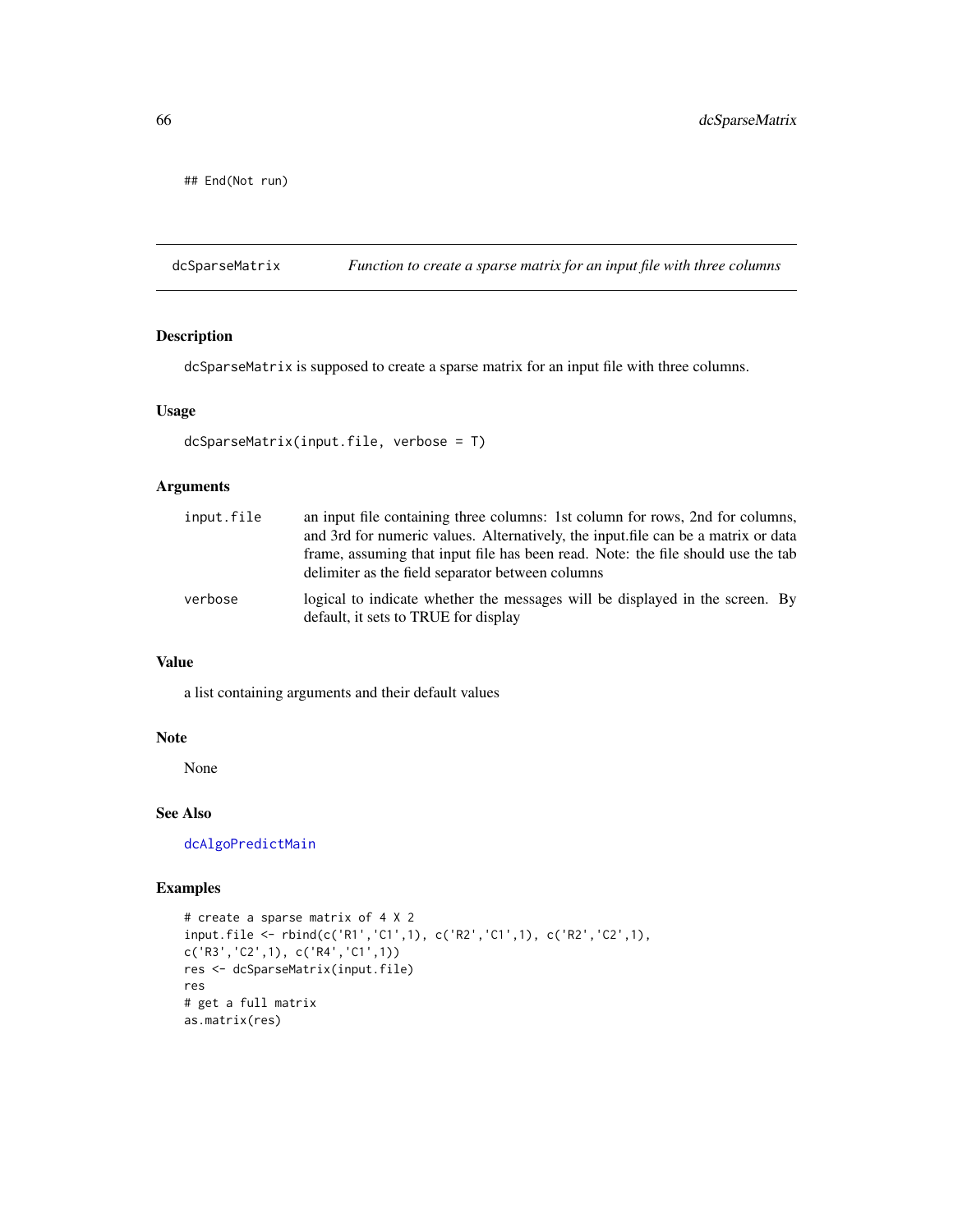dcSplitArch is supposed to obtain a list of features via splitting an input architecture.

# Usage

```
dcSplitArch(da, feature.mode = c("supra", "individual", "comb"), sep =
", ",
ignore = "\_gap", verbose = T)
```
# Arguments

| da           | an input architecture. For example, a comma-separated string                                                                                                                                                                                                                                                                   |
|--------------|--------------------------------------------------------------------------------------------------------------------------------------------------------------------------------------------------------------------------------------------------------------------------------------------------------------------------------|
| feature.mode | the mode of how to define the features thereof. It can be: "supra" for combi-<br>nations of one or two successive domains (including individual domains; con-<br>sidering the order), "individual" for individual domains only, and "comb" for all<br>possible combinations (including individual domains; ignoring the order) |
| sep          | a character string to separate. By default, it is comma'.                                                                                                                                                                                                                                                                      |
| ignore       | a character string to ignore. By default, it is '_gap_'. Ihis ignored character will<br>affect the features defined as being 'supra' (see examples below)                                                                                                                                                                      |
| verbose      | logical to indicate whether the messages will be displayed in the screen. By<br>default, it sets to TRUE for display                                                                                                                                                                                                           |

## Value

a vector containing splitted features.

## Note

none

# See Also

[dcAlgo](#page-14-0), [dcAlgoPredict](#page-16-0)

# Examples

da <- "\_gap\_,100895,57610,\_gap\_,57610,47473" # get features defined as being "supra" dcSplitArch(da, feature.mode="supra") # get features defined as being "individual" dcSplitArch(da, feature.mode="individual") # get features defined as being "comb" dcSplitArch(da, feature.mode="comb")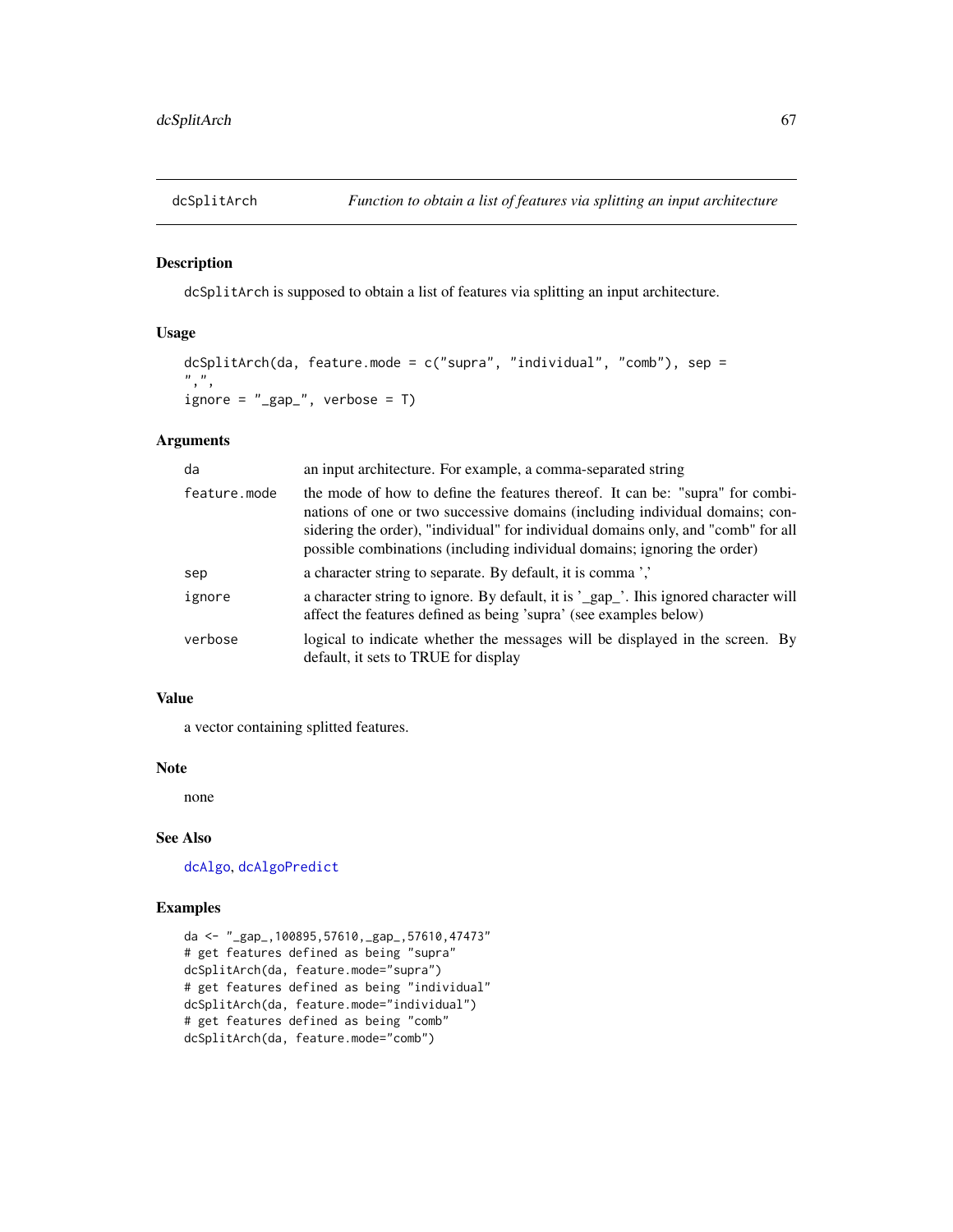<span id="page-67-0"></span>dcSubtreeClade *Function to extract a subtree under a given clade from a phyloformatted phylogenetic tree*

# Description

dcSubtreeClade is supposed to extract a subtree under a given clade from a phylo-formatted phylogenetic tree. In addition to the tree in subject, another input is a built-in integer specifying an internal node/clade of interest. Alternatively, the internal node of interest can be given by its label (if there are internal node labels). As a result, a subtree under a given clade is also represented as an object of class 'phylo'.

## Usage

```
dcSubtreeClade(phy, choose.node = NULL, choose.node.label = NULL,
verbose = T)
```
## Arguments

| phy               | an object of class 'phylo'                                                                                                                                                                                                                                                                                                                                                   |
|-------------------|------------------------------------------------------------------------------------------------------------------------------------------------------------------------------------------------------------------------------------------------------------------------------------------------------------------------------------------------------------------------------|
| choose.node       | an integer specifying which internal node is chosen. For an object of class<br>'phylo', the tree has built-in ID for internal nodes, ranging from $Ntip + 1$ to<br>$Ntip + Nnode$ , where $Ntip$ and $Nnode$ are the number of tips and internal<br>nodes. Internal nodes are indexed in a pre-ordered manner. The subtree under<br>the given interna node will be extracted |
| choose.node.label |                                                                                                                                                                                                                                                                                                                                                                              |
|                   | a character specifying which internal node is chosen. For the tree with internal<br>node labels, the extraction of subtree can be done in this way                                                                                                                                                                                                                           |
| verbose           | logical to indicate whether the messages will be displayed in the screen. By<br>default, it sets to TRUE for display                                                                                                                                                                                                                                                         |

## Value

```
an object of class 'phylo'
```
## Note

If a valid 'choose.node' is given, then 'choose.node.label' will be ignored.

# See Also

[dcTreeConnectivity](#page-71-0)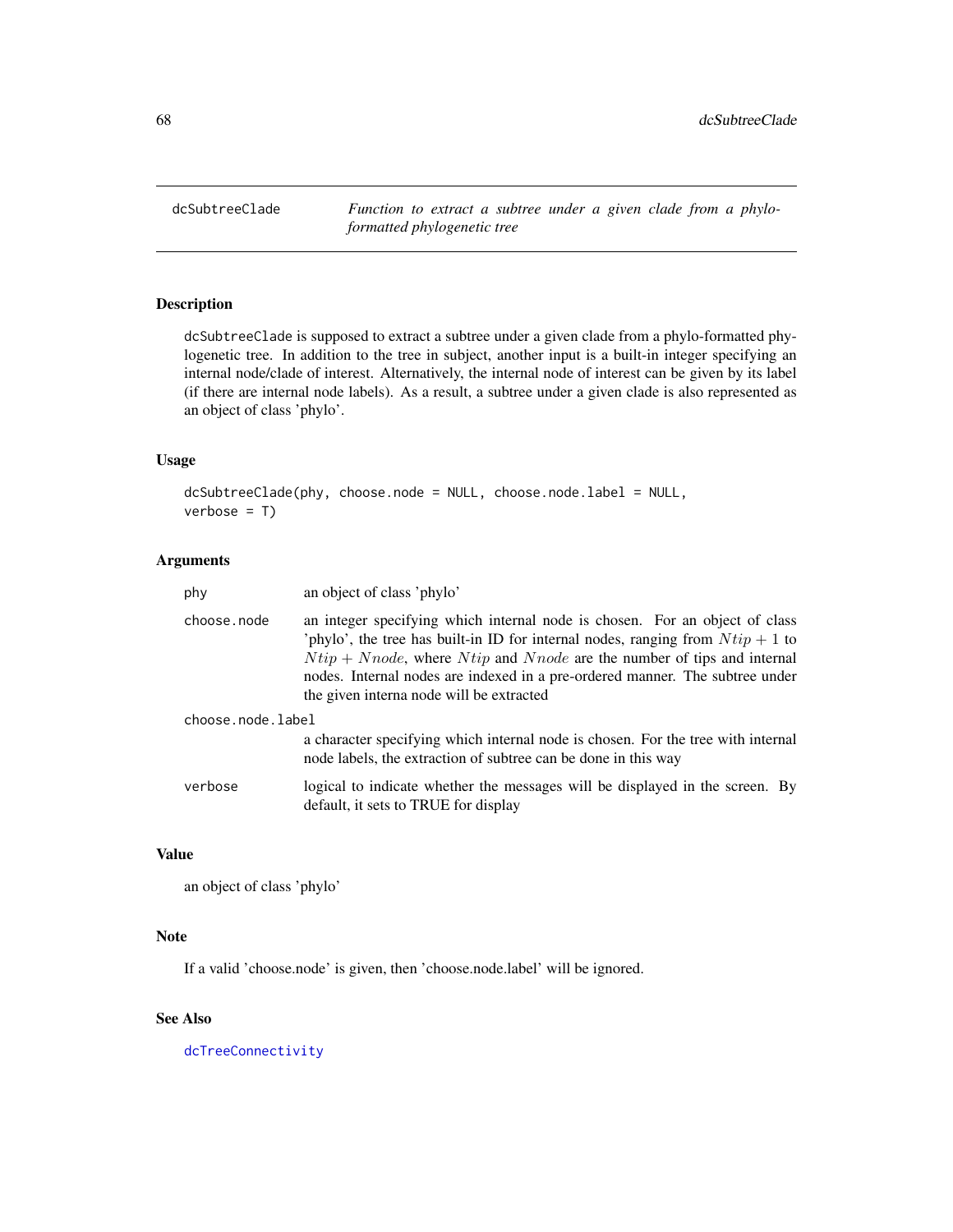## dcSubtreeTips 69

### Examples

```
# 1) a newick tree without internal node labels
tree <- "(((t1:5,t2:5):2,(t3:4,t4:4):3):2,(t5:4,t6:4):6);"
phy <- ape::read.tree(text=tree)
phy
Ntip <- ape::Ntip(phy)
Nnode <- ape:: Nnode(phy)
ape::plot.phylo(phy, type="p", use.edge.length=TRUE)
ape::nodelabels(node=Ntip+1:Nnode, col="red", bg="white")
# a subtree specified via a built-in internal node ID
subphy <- dcSubtreeClade(phy, choose.node=Ntip+2)
subphy
ape::plot.phylo(subphy, type="p", use.edge.length=TRUE)
# 2) a newick tree with internal node labels
tree <- "(((t1:5,t2:5)i3:2,(t3:4,t4:4)i4:3)i2:2,(t5:4,t6:4)i5:6)i1;"
phy <- ape::read.tree(text=tree)
phy
ape::plot.phylo(phy, type="p", use.edge.length=TRUE,
show.node.label=TRUE)
# a subtree specified via an internal node label
subphy <- dcSubtreeClade(phy, choose.node.label='i2')
subphy
ape::plot.phylo(subphy, type="p", use.edge.length=TRUE,
show.node.label=TRUE)
```
dcSubtreeTips *Function to extract a tip-induced subtree from a phylo-formatted phylogenetic tree*

## **Description**

dcSubtreeTips is supposed to extract a tip-induced subtree from a phylo-formatted phylogenetic tree. In addition to the tree in subject, another input is a vector containing tip labels of interest. From valid tip lables, there are two types of subtree to extract. One is first induce clade (an internal node) from tip labels, and then the subtree is extracted under the induced clade. Another type is to extract a subtree only containing given tip labels; in this situation, some internal nodes perhaps need to further trimmed. The resulting subtree is also represented as an object of class 'phylo'.

#### Usage

```
dcSubtreeTips(phy, choose.tip.labels = NULL, subtree.type = c("clade",
"tips_only"), verbose = T)
```
### Arguments

phy an object of class 'phylo' choose.tip.labels

a character specifying which tips are chosen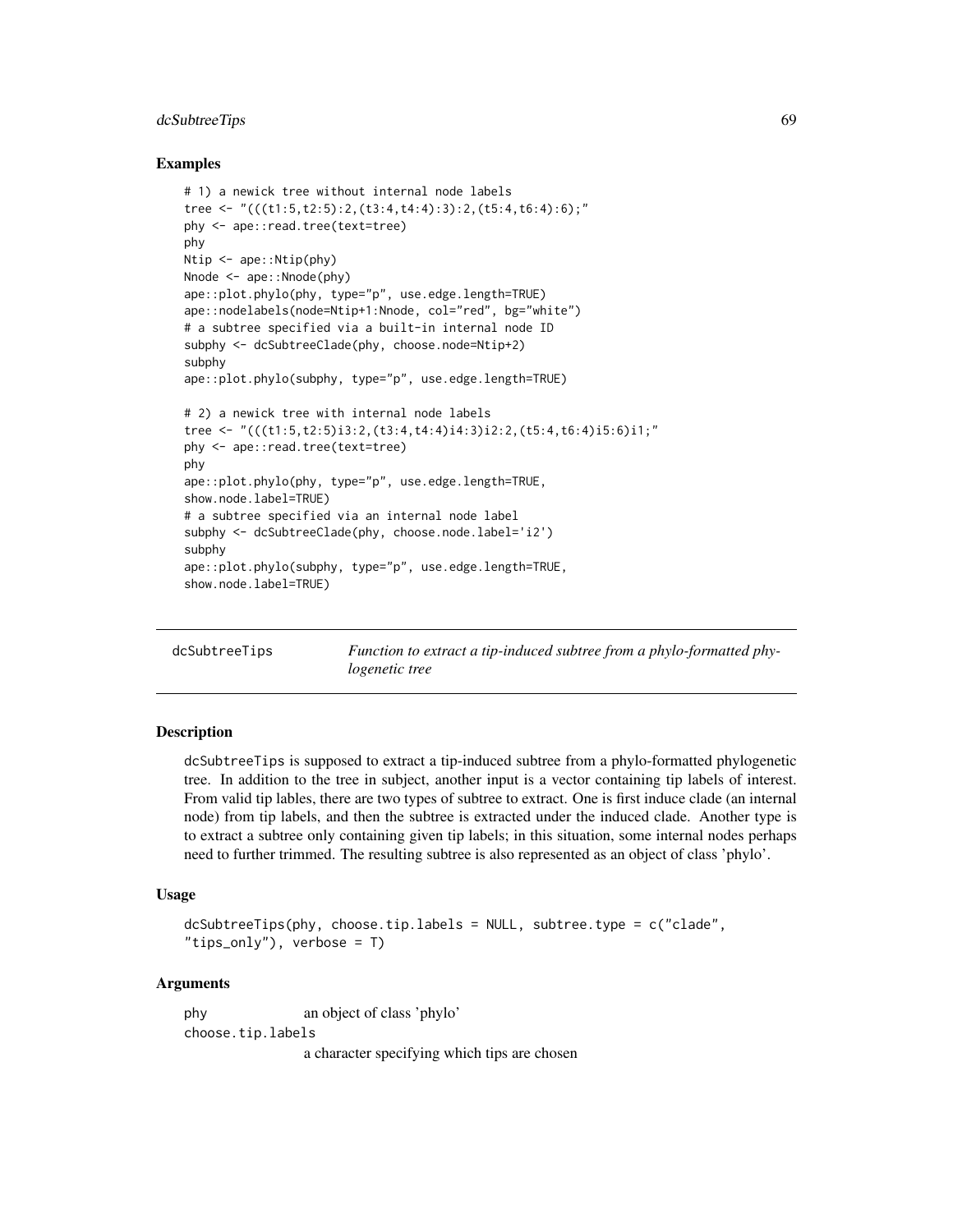| subtree.type | a character specifying how to extract subtree from given tips. It can be 'clade'<br>or 'tips_only'. The former is first induce clade (an internal node) from tip labels,<br>and then to extract the subtree under the induced clade. The latter is to directly<br>extract the subtree only containing given tip labels, (if necessary), after trimming<br>out unnecessary internal nodes |
|--------------|------------------------------------------------------------------------------------------------------------------------------------------------------------------------------------------------------------------------------------------------------------------------------------------------------------------------------------------------------------------------------------------|
| verbose      | logical to indicate whether the messages will be displayed in the screen. By<br>default, it sets to TRUE for display                                                                                                                                                                                                                                                                     |

# Value

an object of class 'phylo'

## Note

nonde

## See Also

[dcTreeConnectivity](#page-71-0), [dcSubtreeClade](#page-67-0)

### Examples

```
# 1) with internal node labels
tree <- "(((t1:5,t2:5)i3:2,(t3:4,t4:4)i4:3)i2:2,(t5:4,t6:4)i5:6)i1;"
phy <- ape::read.tree(text=tree)
ape::plot.phylo(phy, type="p", use.edge.length=TRUE,
show.node.label=TRUE)
# 2) tip labels of interest
choose.tip.labels <- c('t1','t2','t3')
# 2a) extract subtree via an induced clade
subphy <- dcSubtreeTips(phy, choose.tip.labels, subtree.type="clade")
ape::plot.phylo(subphy, type="p", use.edge.length=TRUE,
show.node.label=TRUE)
# 2b) extract subtree containing only tips
```

```
subphy <- dcSubtreeTips(phy, choose.tip.labels,
subtree.type="tips_only")
ape::plot.phylo(subphy, type="p", use.edge.length=TRUE,
show.node.label=TRUE)
```
dcSupraBetter *Function to find supra-domains with better scores than their individual domains*

# Description

dcSupraBetter is supposed to find supra-domains with better scores than their individual domains.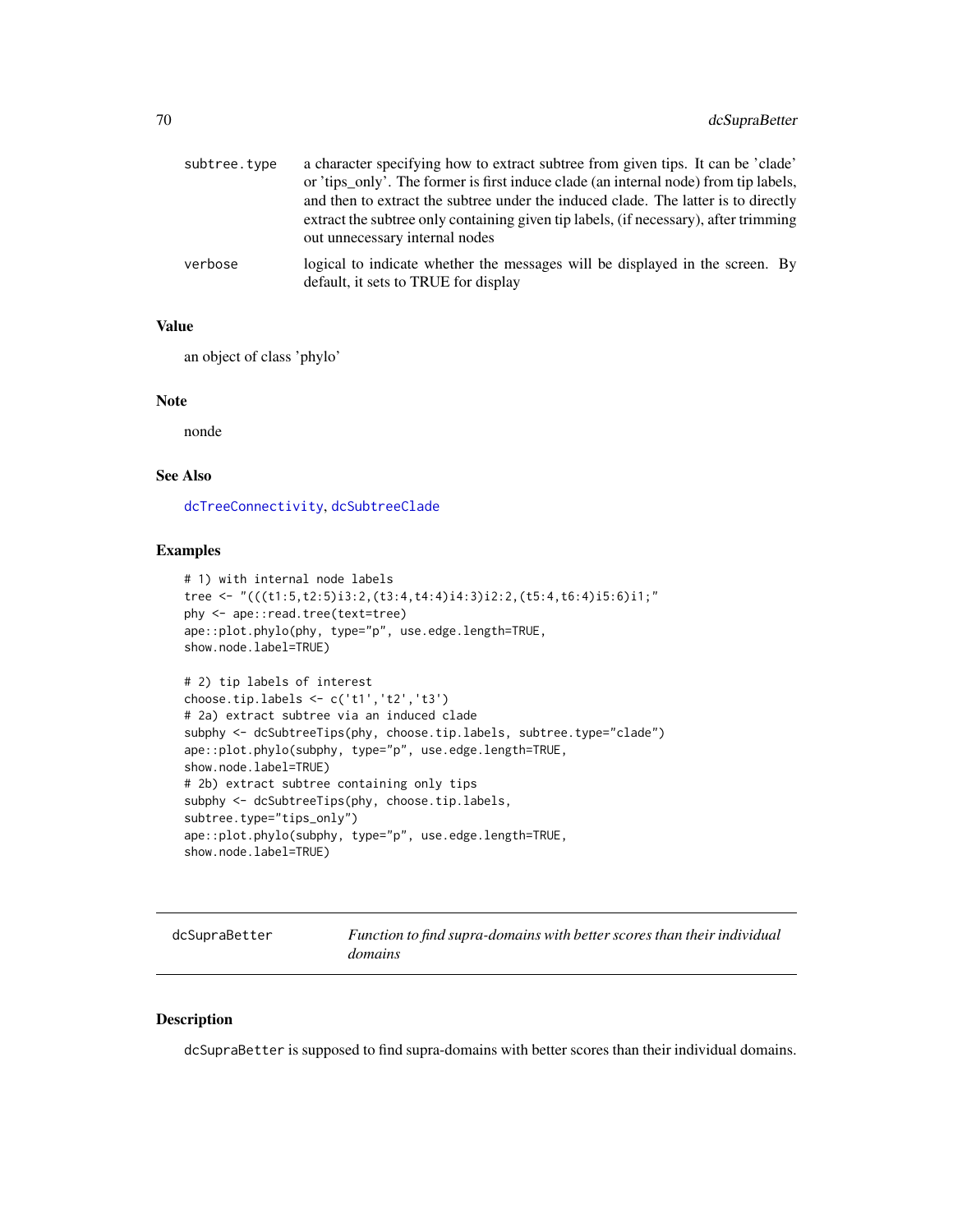# dcSupraBetter 71

# Usage

```
dcSupraBetter(input.file, output.file = NULL, verbose = T)
```
## Arguments

| input.file  | an input file used to build the object. This input file contains original an-<br>notations between domains/features and ontology terms, along with the hy-<br>pergeometric scores (hscore) in support for their annotations. For example, a<br>file containing original annotations between SCOP domain architectures and<br>GO terms can be found in http://dcgor.r-forge.r-project.org/data/<br>Feature/Feature2G0.sf.txt. As seen in this example, the input file must con-<br>tain the header (in the first row) and three columns: 1st column for 'Feature id'<br>(here SCOP domain architectures), 2nd column for 'Term_id' (GO terms), and<br>3rd column for 'Score' (hscore) |
|-------------|--------------------------------------------------------------------------------------------------------------------------------------------------------------------------------------------------------------------------------------------------------------------------------------------------------------------------------------------------------------------------------------------------------------------------------------------------------------------------------------------------------------------------------------------------------------------------------------------------------------------------------------------------------------------------------------|
| output.file | an output file containing results. If not NULL, a tab-delimited text file will be<br>also written out, with 1st column 'Feature_id' for features/domains, 2nd column<br>Term_id' for ontology terms, 3rd column 'Score' for hypergeometric scores<br>(indicative of strength for feature-term associations). Otherwise, there is no<br>output file (by default)                                                                                                                                                                                                                                                                                                                      |
| verbose     | logical to indicate whether the messages will be displayed in the screen. By<br>default, it sets to TRUE for display                                                                                                                                                                                                                                                                                                                                                                                                                                                                                                                                                                 |

# Value

a data frame containing three columns: 1st column 'Feature\_id' for features, 2nd 'Term\_id' for terms, and 3rd 'Score' for the hypergeometric score indicative of strength of associations beteen features and terms

## Note

When 'output.file' is specified, a tab-delimited text file is output, with the column names: 1st column 'Feature\_id' for features, 2nd 'Term\_id' for terms, and 3rd 'Score' for the hypergeometric score indicative of strength of associations beteen features and terms

## See Also

# [dcList2Matrix](#page-54-0)

```
## Not run:
input.file <-
"http://dcgor.r-forge.r-project.org/data/Feature/Feature2GO.sf.txt"
res <- dcSupraBetter(input.file)
res[1:10,]
```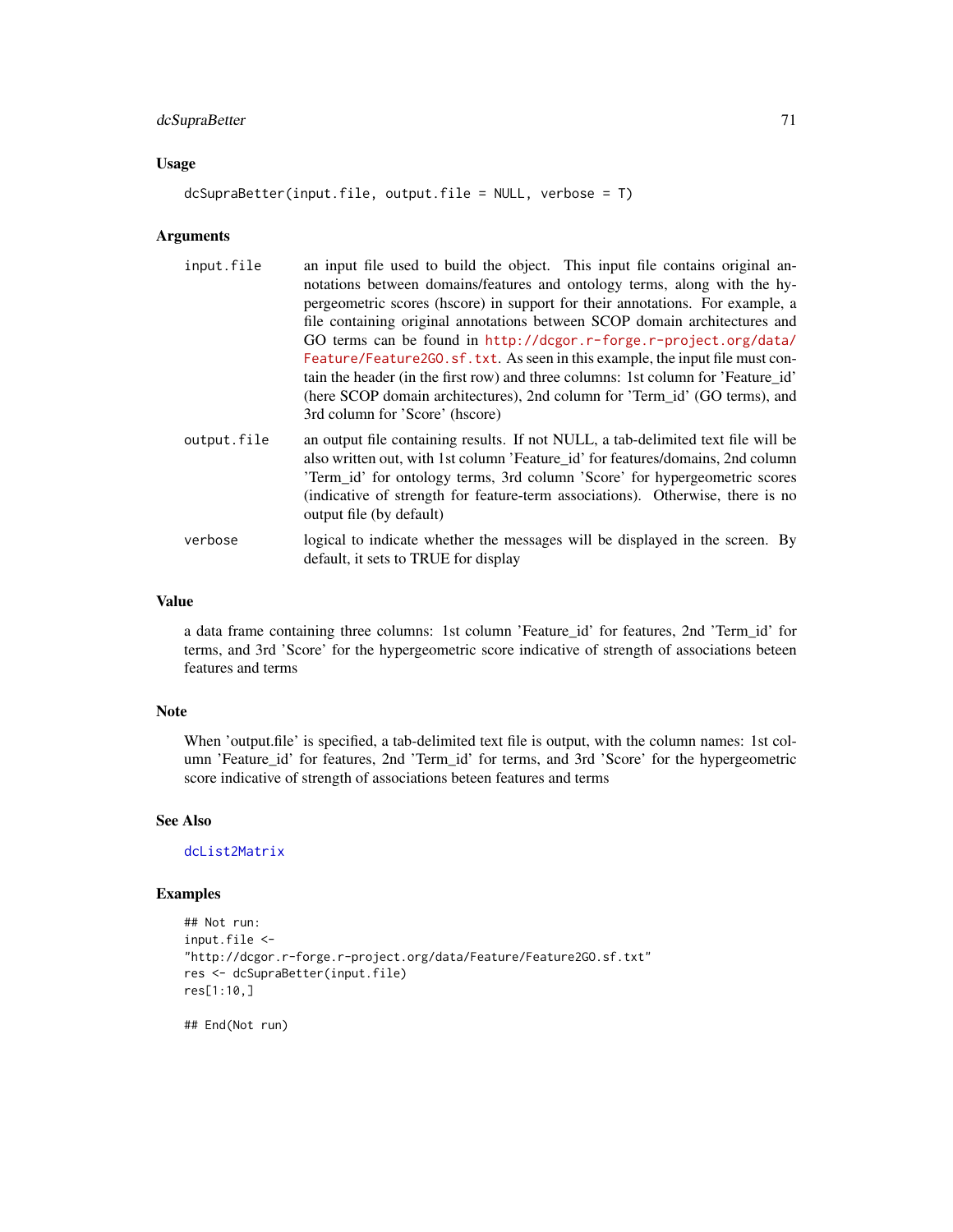<span id="page-71-0"></span>dcTreeConnectivity *Function to calculate the sparse connectivity matrix between parents and children from a phylo-formatted phylogenetic tree*

# Description

dcTreeConnectivity is supposed to calculate the sparse connectivity matrix between parents and children from a phylo-formatted phylogenetic tree. The matrix has internal nodes (in rows) and tips plus internal nodes (in columns). For a row (an internal node; as a parent), the non-zeros indicate all its descendants/children.

### Usage

```
dcTreeConnectivity(phy, verbose = T)
```
## Arguments

| phy     | an object of class 'phylo'                                                                                           |  |
|---------|----------------------------------------------------------------------------------------------------------------------|--|
| verbose | logical to indicate whether the messages will be displayed in the screen. By<br>default, it sets to TRUE for display |  |

### Value

a sparse matrix of Nnode X N tip + Nnode, where N tip and Nnode are the number of tips and internal nodes. A non-zero entry indicates a pair of a parent and its child.

### Note

None

# See Also

[dcTreeConnectivity](#page-71-0)

```
# a newick tree
tree <- "(((t1:5,t2:5):2,(t3:4,t4:4):3):2,(t5:4,t6:4):6);"
phy <- ape::read.tree(text=tree)
```

```
# connectivity matrix
res <- dcTreeConnectivity(phy)
dim(res)
# convert to a full Matrix
as.matrix(res)
```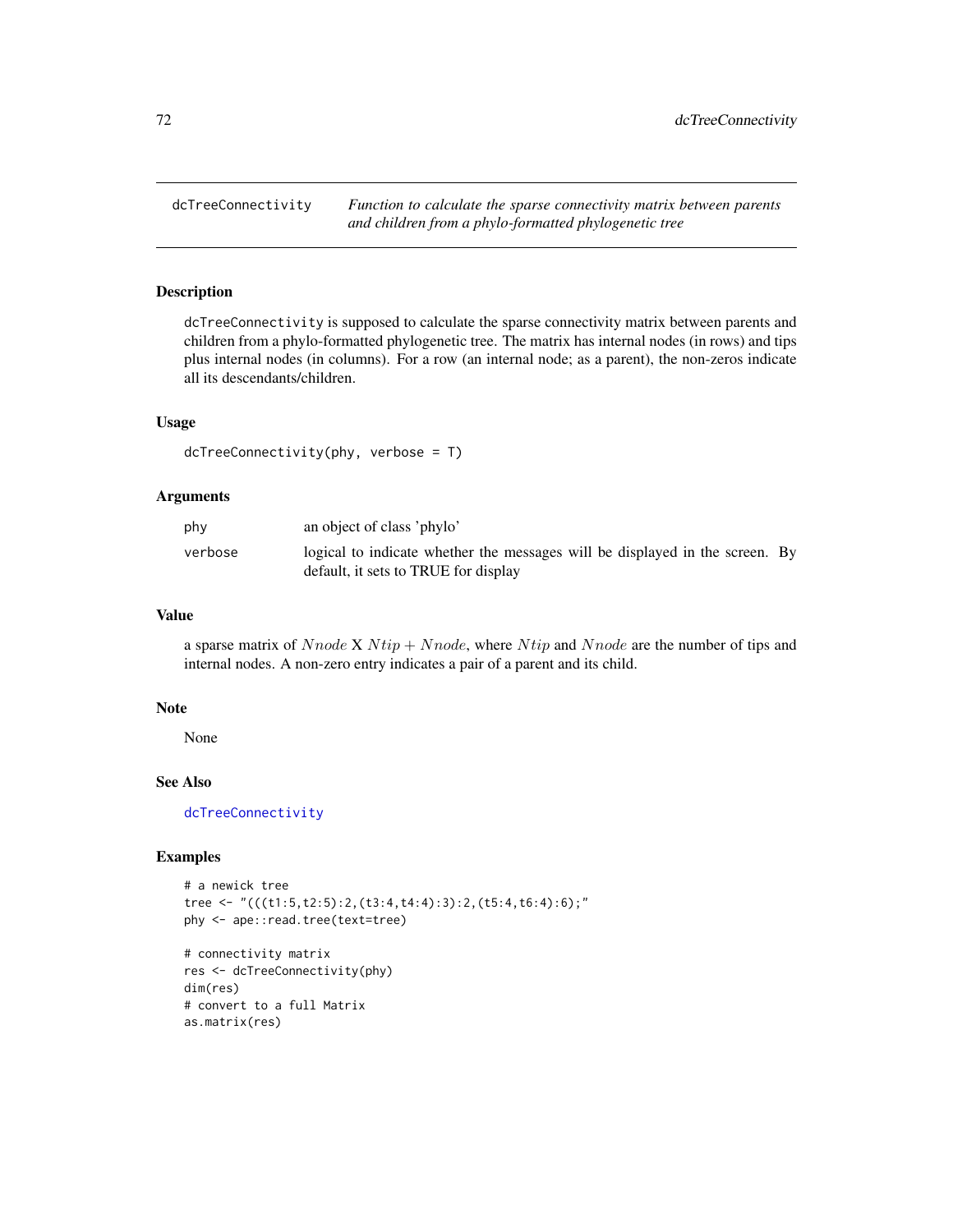<span id="page-72-0"></span>

Dnetwork is an S4 class to store a domain network, such as the one from semantic similairty between pairs of domains by [dcDAGdomainSim](#page-41-0). It has 2 slots: nodeInfo and adjMatrix

## Value

Class Dnetwork

# **Slots**

nodeInfo An object of S4 class [InfoDataFrame](#page-80-0), describing information on nodes/domains.

adjMatrix An object of S4 class [AdjData](#page-3-0), containing symmetric adjacency data matrix for an indirect domain network

# **Creation**

An object of this class can be created via: new("Dnetwork", nodeInfo, adjMatrix)

#### Methods

Class-specific methods:

- dim(): retrieve the dimension in the object
- adjMatrix(): retrieve the slot 'adjMatrix' in the object
- nodeInfo(): retrieve the slot 'nodeInfo' (as class InfoDataFrame) in the object
- nInfo(): retrieve nodeInfo (as data.frame) in the object
- nodeNames(): retrieve node/term names (ie, row names of nodeInfo) in the object
- id(): retrieve domain id (ie, column 'id' of nodeInfo) in the object, if any
- level(): retrieve domain level (ie, column 'level' of nodeInfo) in the object, if any
- description(): retrieve domain description (ie, column 'description' of nodeInfo) in the object, if any

Standard generic methods:

- str(): compact display of the content in the object
- show(): abbreviated display of the object
- as(matrix, "Dnetwork"): convert a matrix to an object of class Dnetwork
- as(dgCMatrix, "Dnetwork"): convert a dgCMatrix (a sparse matrix) to an object of class Dnetwork
- [i]: get the subset of the same class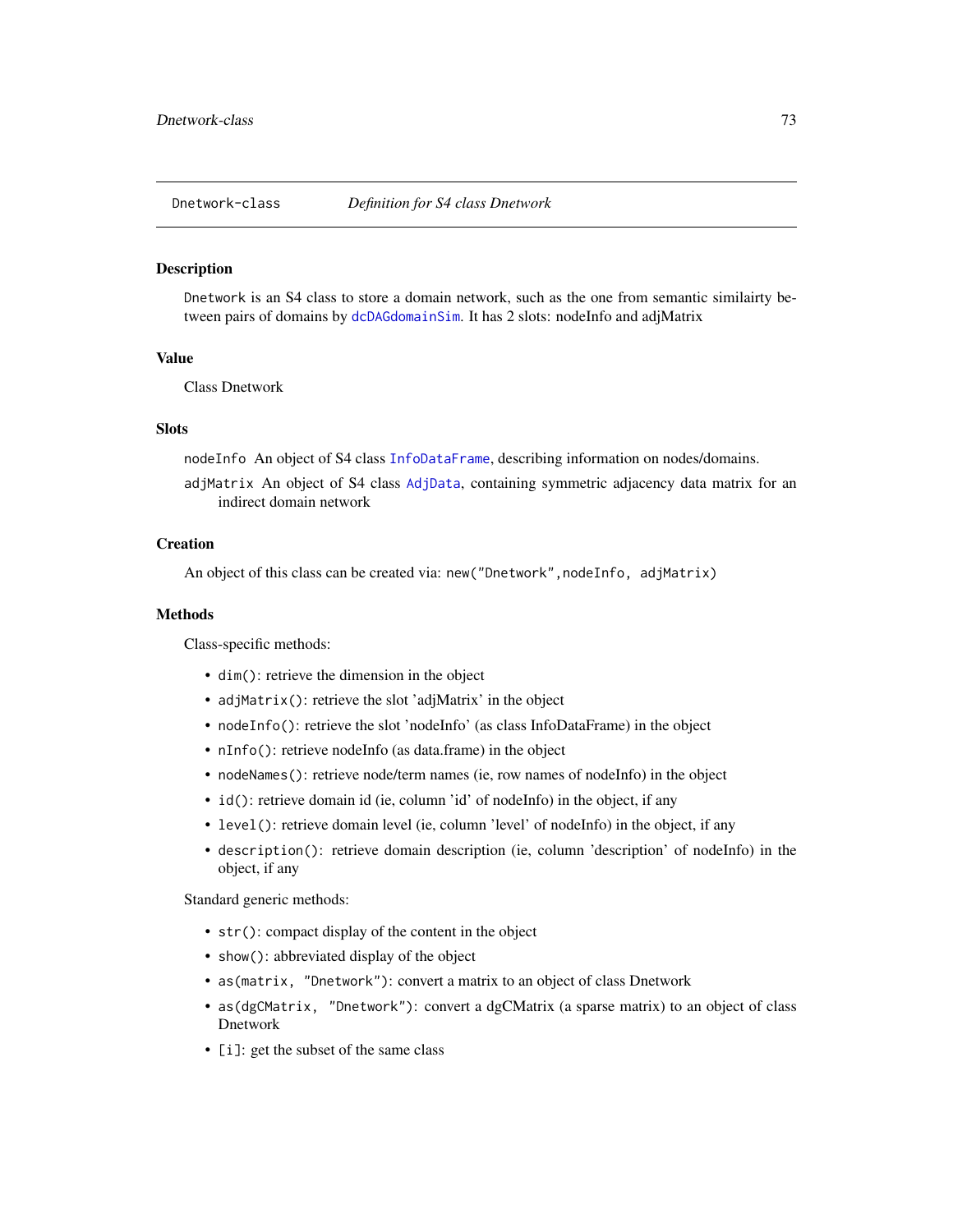#### Access

Ways to access information on this class:

- showClass("Dnetwork"): show the class definition
- showMethods(classes="Dnetwork"): show the method definition upon this class
- getSlots("Dnetwork"): get the name and class of each slot in this class
- slotNames("Dnetwork"): get the name of each slot in this class
- selectMethod(f, signature="Dnetwork"): retrieve the definition code for the method  $f'$ defined in this class

## See Also

[Dnetwork-method](#page-74-0)

```
# create an object of class Dnetwork, only given a matrix
adjM <- matrix(runif(25),nrow=5,ncol=5)
as(adjM, "Dnetwork")
# create an object of class Dnetwork, given a matrix plus information on nodes
# 1) create nodeI: an object of class InfoDataFrame
data <- data.frame(id=paste("Domain", 1:5, sep="_"),
level=rep("SCOP",5), description=I(LETTERS[1:5]),
row.names=paste("Domain", 1:5, sep="_"))
nodeI <- new("InfoDataFrame", data=data)
nodeI
# 2) create an object of class Dnetwork
# VERY IMPORTANT: make sure having consistent names between nodeInfo and adjMatrix
adjM <- matrix(runif(25),nrow=5,ncol=5)
colnames(adjM) <- rownames(adjM) <- rowNames(nodeI)
x <- new("Dnetwork", adjMatrix=adjM, nodeInfo=nodeI)
x
# 3) look at various methods defined on class Dnetwork
dim(x)
adjMatrix(x)
nodeInfo(x)
nInfo(x)
nodeNames(x)
id(x)level(x)
description(x)
# 4) get the subset
x[1:2]
```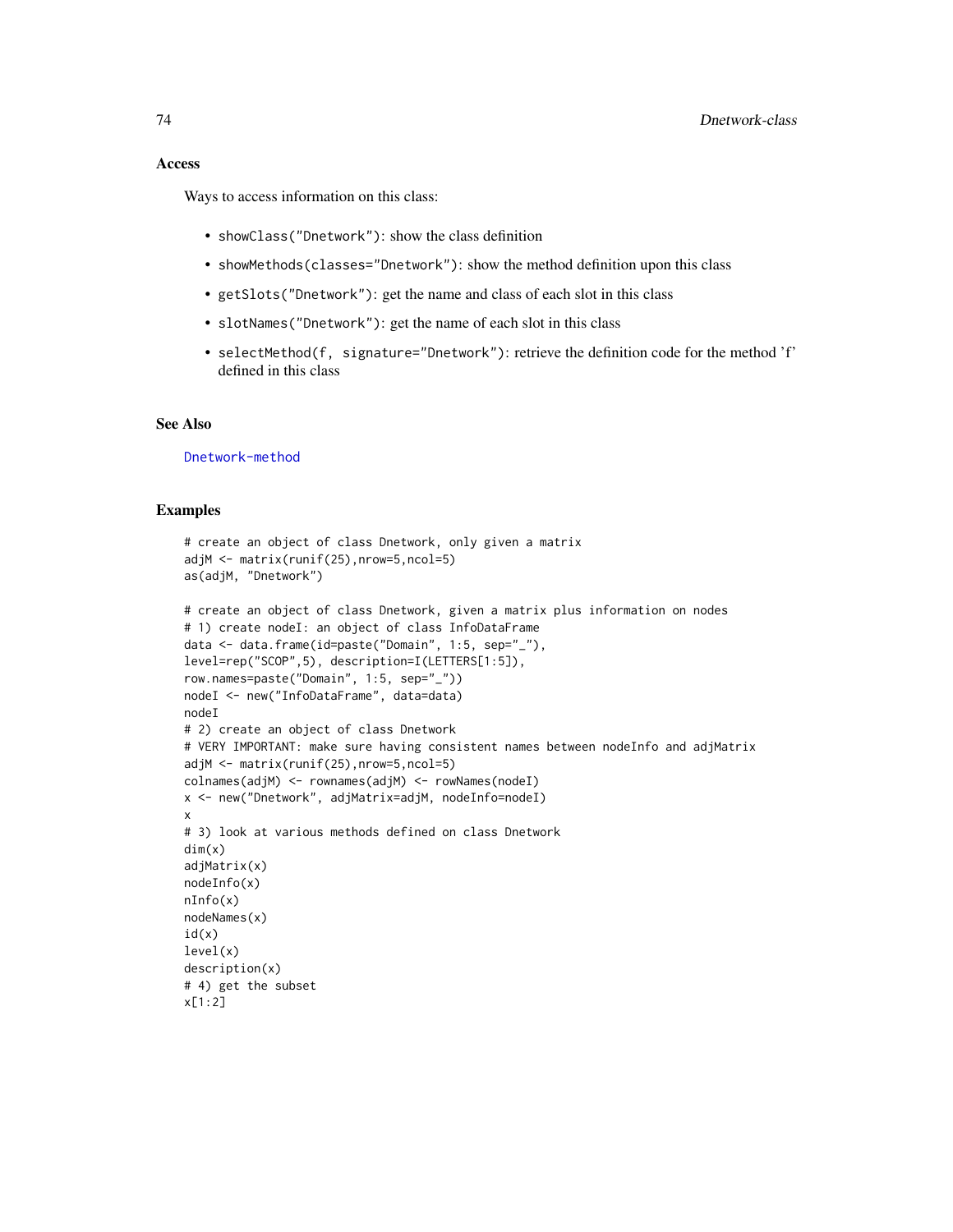<span id="page-74-0"></span>

Methods defined for class Dnetwork.

# Usage

```
## S4 method for signature 'Dnetwork'
dim(x)
## S4 method for signature 'Dnetwork'
adjMatrix(x)
## S4 method for signature 'Dnetwork'
nodeInfo(x)
## S4 method for signature 'Dnetwork'
nInfo(object)
## S4 method for signature 'Dnetwork'
nodeNames(object)
## S4 method for signature 'Dnetwork'
id(object)
## S4 method for signature 'Dnetwork'
level(object)
## S4 method for signature 'Dnetwork'
description(object)
## S4 method for signature 'Dnetwork'
show(object)
## S4 method for signature 'Dnetwork,ANY,ANY,ANY'
x[i, j, \ldots, drop = FALSE]
```
#### Arguments

| X      | an object of class Dnetwork |
|--------|-----------------------------|
| object | an object of class Dnetwork |
| i      | an index                    |
| j      | an index                    |
|        | additional parameters       |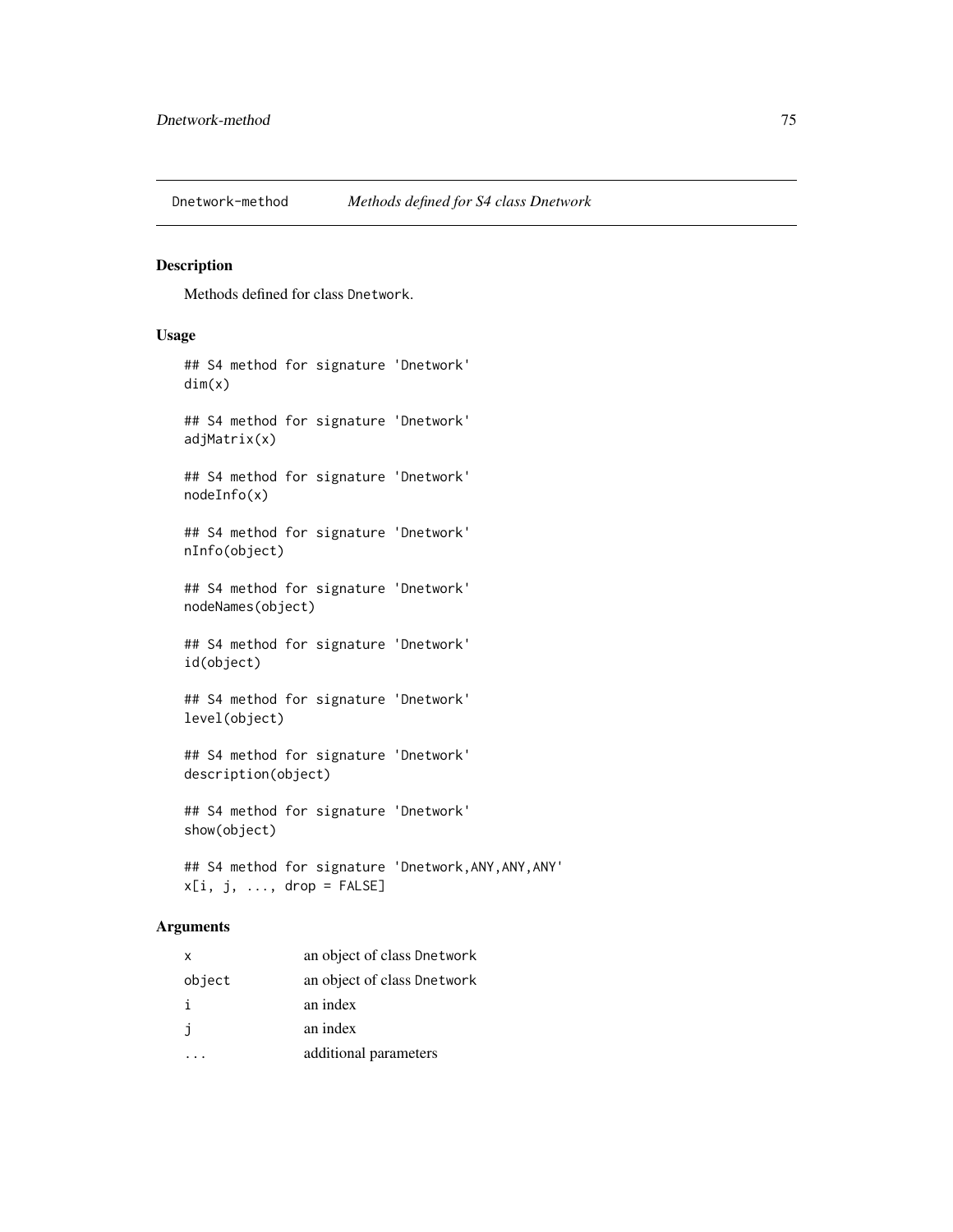drop a logic for matrices and arrays. If TRUE the result is coerced to the lowest possible dimension. This only works for extracting elements, not for the replacement

#### See Also

[Dnetwork-class](#page-72-0)

<span id="page-75-0"></span>

Eoutput-class *Definition for S4 class Eoutput*

#### Description

Eoutput is an S4 class to store output from enrichment analysis by [dcEnrichment](#page-47-0).

#### Value

Class Eoutput

### **Slots**

domain A character specifying the domain identity

ontology A character specifying the ontology identity

- term\_info A data.frame of nTerm X 5 containing term information, where nTerm is the number of terms in consideration, and the 5 columns are "term\_id" (i.e. "Term ID"), "term\_name" (i.e. "Term Name"), "namespace" (i.e. "Term Namespace"), "distance" (i.e. "Term Distance") and "IC" (i.e. "Information Content for the term based on annotation frequency by it")
- anno A list of terms, each storing annotated domains (also within the background domains). Always, terms are identified by "term\_id" and domain members identified by their ids (e.g. sunids for SCOP domains)
- data A vector containing input data in [dcEnrichment](#page-47-0). It is not always the same as the input data as only those mappable are retained
- background A vector containing background in [dcEnrichment](#page-47-0). It is not always the same as the input background (if provided by the user) as only those mappable are retained
- overlap A list of terms, each storing domains overlapped between domains annotated by a term and domains in the input data (i.e. the domains of interest). Always, terms are identified by "term\_id" and domain members identified by their ids (e.g. sunids for SCOP domains)
- zscore A vector of terms, containing z-scores
- pvalue A vector of terms, containing p-values
- adjp A vector of terms, containing adjusted p-values. It is the p value but after being adjusted for multiple comparisons

# **Creation**

An object of this class can be created via: new("Eoutput",domain, ontology, term\_info, anno, data, overlap, zsco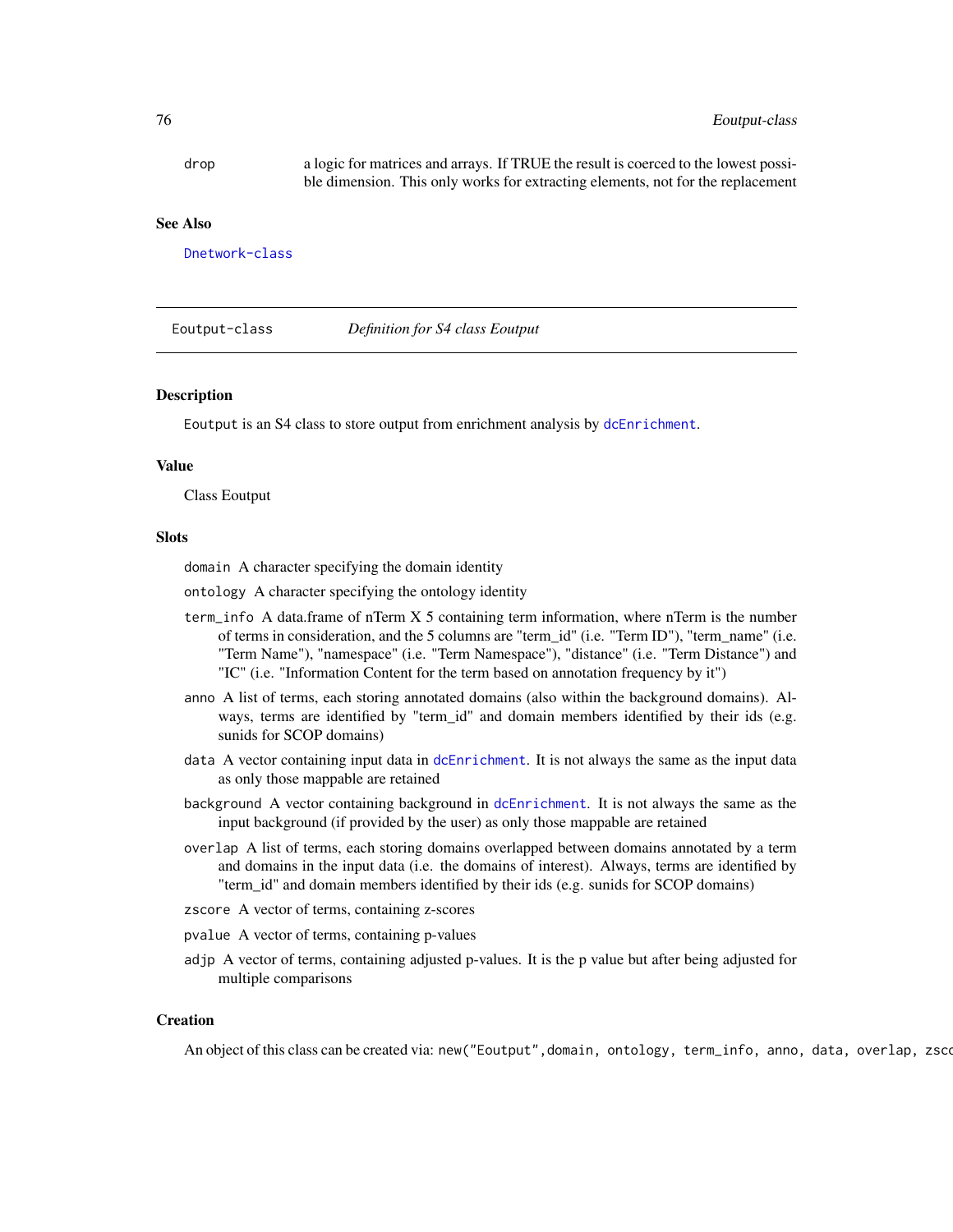# Eoutput-class 77

# Methods

Class-specific methods:

- zscore(): retrieve the slot 'zscore' in the object
- pvalue(): retrieve the slot 'pvalue' in the object
- adjp(): retrieve the slot 'adjp' in the object
- view(): retrieve an integrated data.frame used for viewing the object
- write(): write the object into a local file

Standard generic methods:

- str(): compact display of the content in the object
- show(): abbreviated display of the object

## Access

Ways to access information on this class:

- showClass("Eoutput"): show the class definition
- showMethods(classes="Eoutput"): show the method definition upon this class
- getSlots("Eoutput"): get the name and class of each slot in this class
- slotNames("Eoutput"): get the name of each slot in this class
- selectMethod(f, signature="Eoutput"): retrieve the definition code for the method 'f' defined in this class

## See Also

## [Eoutput-method](#page-77-0)

```
## Not run:
# 1) load SCOP.sf (as 'InfoDataFrame' object)
SCOP.sf <- dcRDataLoader('SCOP.sf')
# randomly select 20 domains
data <- sample(rowNames(SCOP.sf), 20)
# 2) perform enrichment analysis, producing an object of S4 class 'Eoutput'
eoutput <- dcEnrichment(data, domain="SCOP.sf", ontology="GOMF")
eoutput
# 3) write into the file 'Eoutput.txt' in your local directory
write(eoutput, file='Eoutput.txt')
# 4) view the top 5 significant terms
view(eoutput, top_num=5, sortBy="pvalue", details=TRUE)
# 4) retrieve several slots directly
zscore(eoutput)[1:5]
```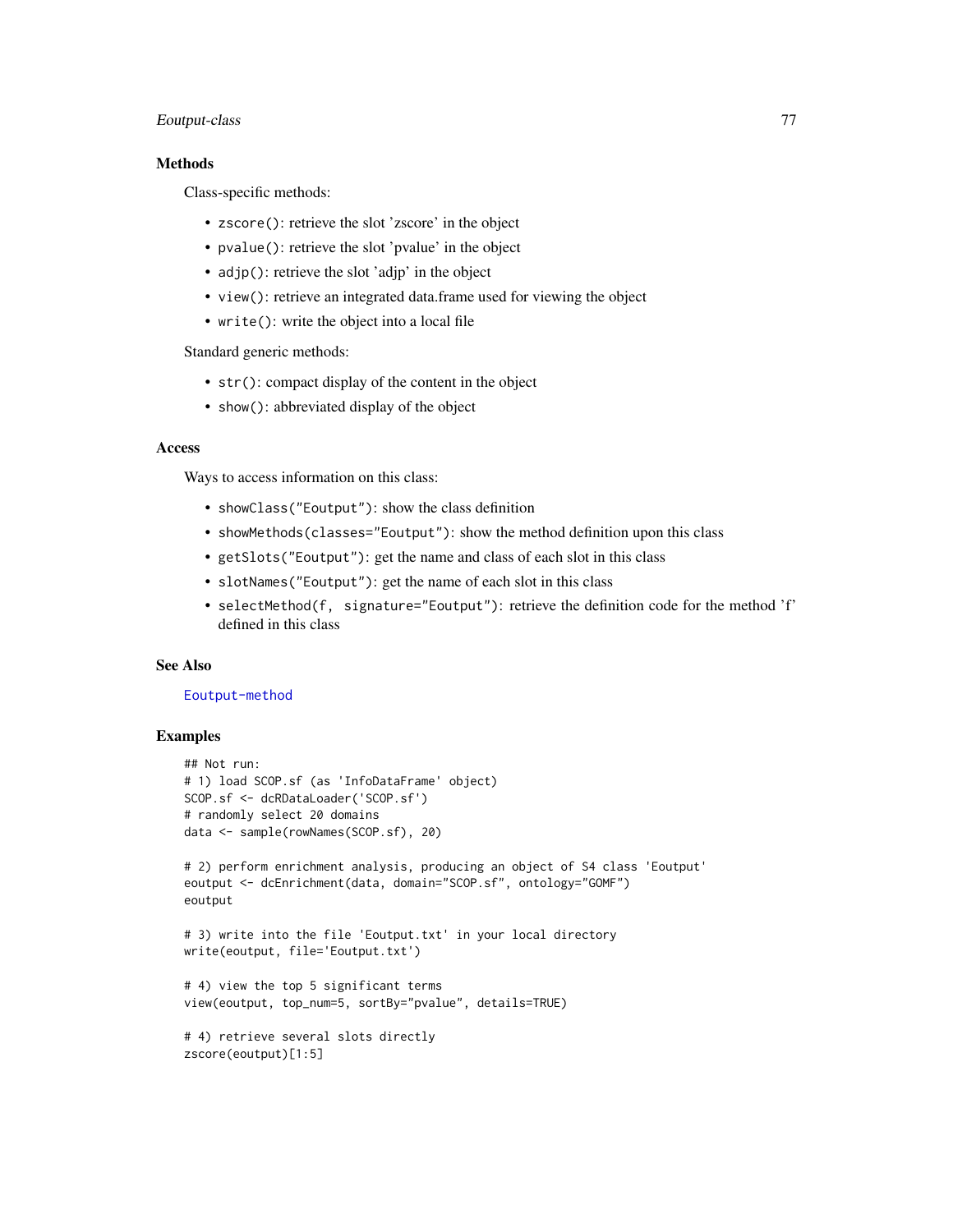```
pvalue(eoutput)[1:5]
adjp(eoutput)[1:5]
## End(Not run)
```
<span id="page-77-0"></span>Eoutput-method *Methods defined for S4 class Eoutput*

# Description

Methods defined for S4 class Eoutput.

write(x, file = "Eoutput.txt", verbose =  $T$ )

# Usage

```
## S4 method for signature 'Eoutput'
show(object)
## S4 method for signature 'Eoutput'
zscore(x)
## S4 method for signature 'Eoutput'
pvalue(x)
## S4 method for signature 'Eoutput'
adjp(x)
## S4 method for signature 'Eoutput'
view(x, top_number = 5, sortBy = c("pvalue", "adjp","zscore", "nAnno", "nOverlap", "none"), decreasing = NULL, details = T)
## S4 method for signature 'Eoutput'
```
# Arguments

| object     | an object of S4 class Eoutput. Usually this is an output from dcEnrichment                                                                                                                                                                                                                                                |
|------------|---------------------------------------------------------------------------------------------------------------------------------------------------------------------------------------------------------------------------------------------------------------------------------------------------------------------------|
| X          | an object of S4 class Eoutput. Usually this is an output from dcEnrichment                                                                                                                                                                                                                                                |
| top_num    | the maximum number (5, by default) of terms will be viewed. If NULL or NA,<br>all terms will be viewed (this can be used for the subsequent saving)                                                                                                                                                                       |
| sortBy     | which statistics will be used for sorting and viewing terms. It can be "pvalue" for<br>p value, "adjp" for adjusted p value, "zscore" for enrichment z-score, "nAnno"<br>for the number in domains annotated by a term, "nOverlap" for the number in<br>overlaps, and "none" for ordering simply according to ID of terms |
| decreasing | logical to indicate whether to sort in a decreasing order. If it is null, by default<br>it will be true for "zscore", "nAnno" or "nOverlap"; otherwise false                                                                                                                                                              |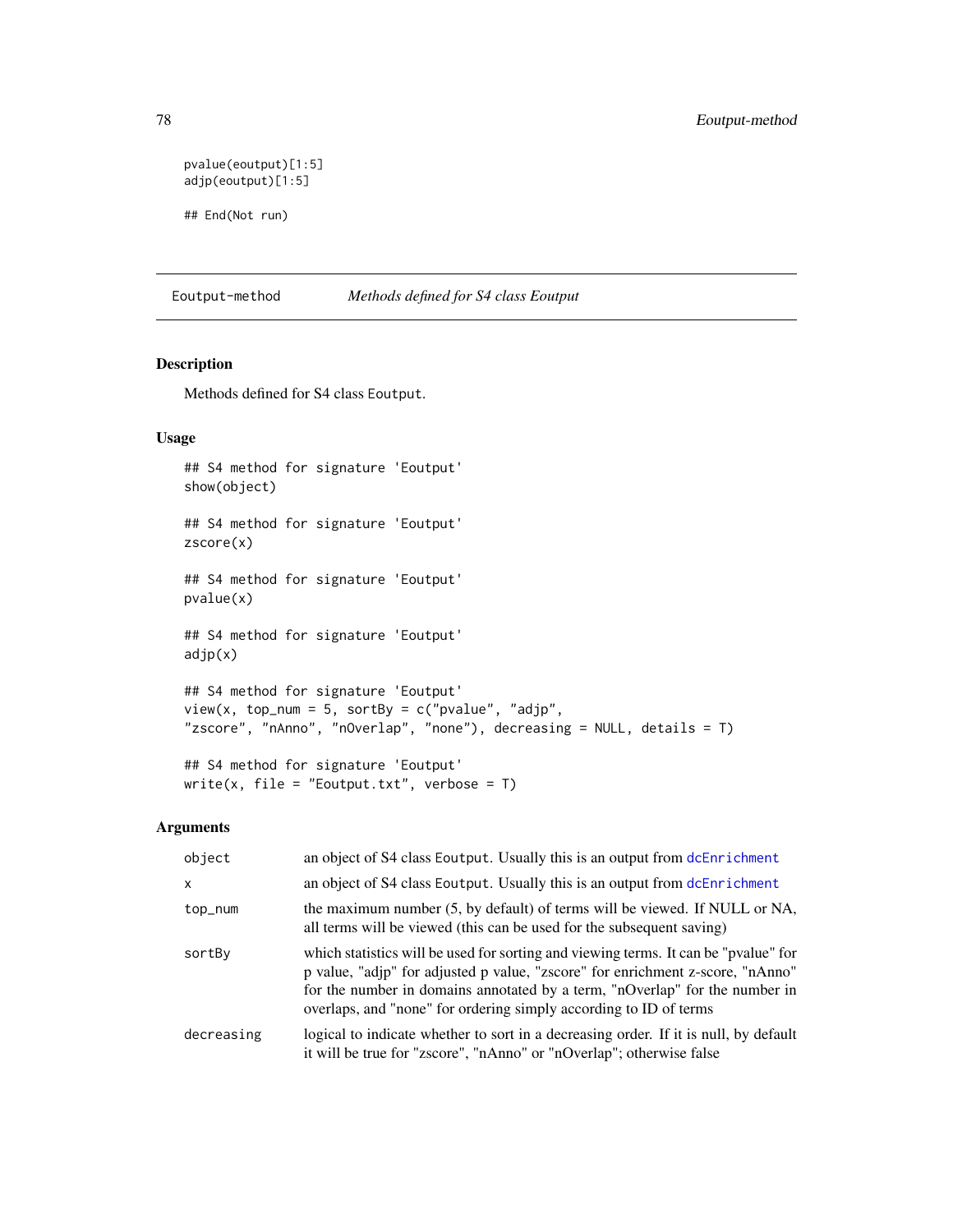| details | logical to indicate whether the detailed information of terms is also viewed. By<br>default, it sets to TRUE for the inclusion |
|---------|--------------------------------------------------------------------------------------------------------------------------------|
| file    | a character specifying a file name written into. By default, it is 'Eoutput.txt'                                               |
| verbose | logical to indicate whether the messages will be displayed in the screen. By<br>default, it sets to true for display           |

### Value

view(x) returns a data frame with following components:

- term\_id: term ID
- nAnno: number in domains annotated by a term
- nGroup: number in domains from the input group
- nOverlap: number in overlaps
- zscore: enrichment z-score
- pvalue: p value
- adjp: adjusted p value
- term\_name: term name
- term\_namespace: term namespace; optional, it is only appended when "details" is true
- term\_distance: term distance; optional, it is only appended when "details" is true
- members: members (represented as domain IDs) in overlaps; optional, it is only appended when "details" is true

write(x) also returns the same data frame as view(x), in addition to a specified local file.

## See Also

[Eoutput-class](#page-75-0)

eTOL *eukaryotic Tree Of Life (eTOL)*

#### Description

A 'phylo' object that contains information about eukaryotic part of species tree of life (eTOL). It is a rooted binary tree. Tips represent extant genomes. Since its reconstruction is guided under the NCBI taxonomy, each internal node is either mapped onto a unique taxonomic identifier or left empty (assumedly a hypothetical unknown ancestral genome).

#### Usage

data(eTOL)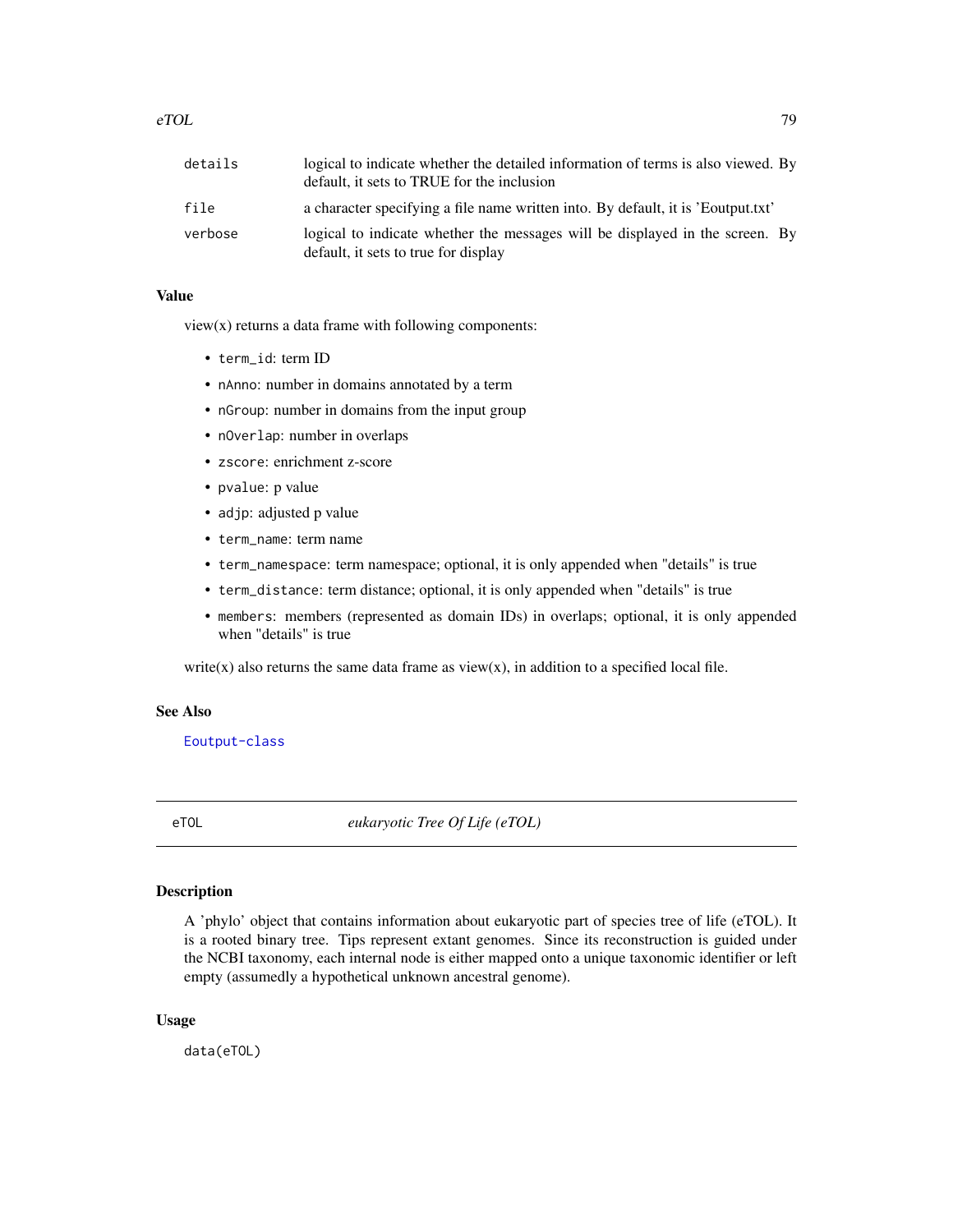## Value

an object of class "phylo" with the following components:

- Nnode: the number of (internal) nodes
- tip.label: a vector giving the names of the tips (i.e., "left\_id" to define the post-ordered binary tree structure)
- node.label: a vector giving the names of the internal nodes (i.e., "left\_id" to define the postordered binary tree structure)
- genome\_info: a matrix of all nodes (including tips and internal nodes) X 8, giving extant/ancestral genome information: "left\_id" (unique and used as internal id), "right\_id" (used in combination with "left id" to define the post-ordered binary tree structure), "taxon id" (NCBI taxonomy id, if matched), "genome" (2-letter genome identifiers used in SUPER-FAMILY, if being extant), "name" (NCBI taxonomy name, if matched), "rank" (NCBI taxonomy rank, if matched), "branchlength" (branch length in relevance to the parent), and "common\_name" (NCBI taxonomy common name, if matched and existed)
- edge: a two-column matrix of mode numeric where each row represents an edge of the tree; the nodes and the tips are symbolized with numbers; the tips are numbered 1, 2, ..., and the internal nodes are numbered after the tips. For each row, the first column gives the ancestor
- edge.length: a numeric vector giving the lengths of the branches given by 'edge'
- root.length: a numeric value giving the length of the branch at the root
- connectivity: a matrix of internal nodes X all nodes (including tips and internal nodes), with 1 for the presence of a ancestor-descenant path, and 0 otherwise

#### References

Fang et al. (2013) A daily-updated tree of (sequenced) life as a reference for genome research. *Scientific reports*, 3:2015.

#### Examples

```
data(eTOL)
eTOL
# list all components
names(eTOL)
# extract information about the first 5 genomes
eTOL$genome_info[1:5,]
# look at the dimension of connectivity
dim(eTOL$connectivity)
## Not run:
# visualise the connectivity matrix
Ntip <- length(eTOL$tip.label) # number of tips
Nnode <- eTOL$Nnode # number of internal nodes
data <- eTOL$connectivity
visHeatmapAdv(data, Rowv=FALSE,Colv=FALSE, zlim=c(0,1),
colormap="gray-black",
add.expr=abline(v=c(1,Ntip+1,(Ntip+Nnode+1))-0.5, col="white"),
key=FALSE, labRow=NA, labCol=NA)
```
## End(Not run)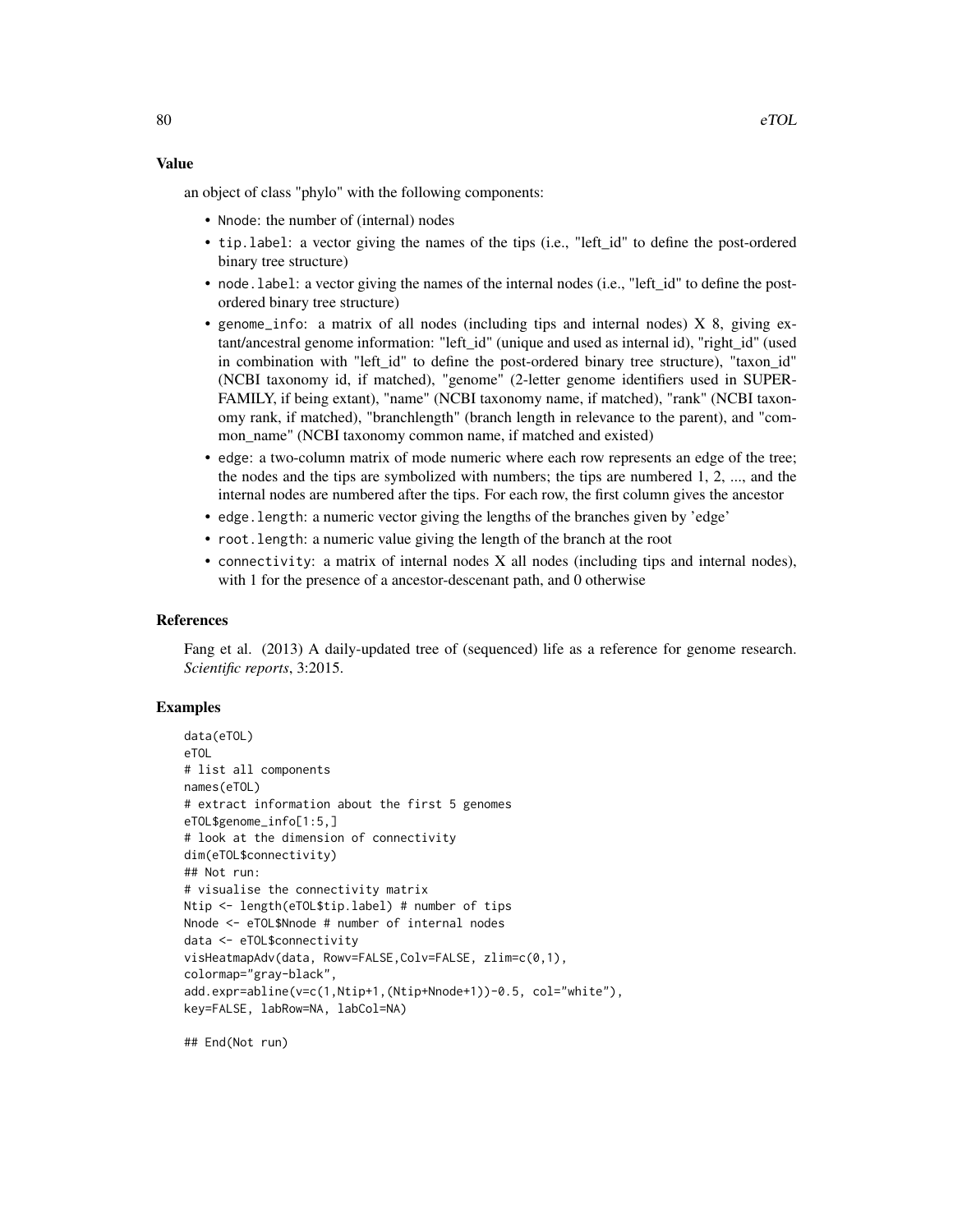<span id="page-80-1"></span><span id="page-80-0"></span>InfoDataFrame has two slots: data and dimLabels.

## Value

Class InfoDataFrame

## **Slots**

data A data.frame containing terms (rows) and measured variables (columns).

dimLabels A character descripting labels for rows and columns.

# **Creation**

An object of this class can be created via: new("InfoDataFrame",data, dimLabels)

## Methods

Class-specific methods:

- dim(): retrieve the dimension in the object
- nrow(): retrieve number of rows in the object
- ncol(): retrieve number of columns in the object
- rowNames(): retrieve names of rows in the object
- colNames(): retrieve names of columns in the object
- dimLabels(): retrieve the slot 'dimLabels', containing labels used for display of rows and columns in the object
- Data(): retrieve the slot 'data' in the object

Standard generic methods:

- str(): compact display of the content in the object
- show(): abbreviated display of the object
- as(data.frame, "InfoDataFrame"): convert a data.frame to an object of class InfoDataFrame
- [i, j]: get the subset of the same class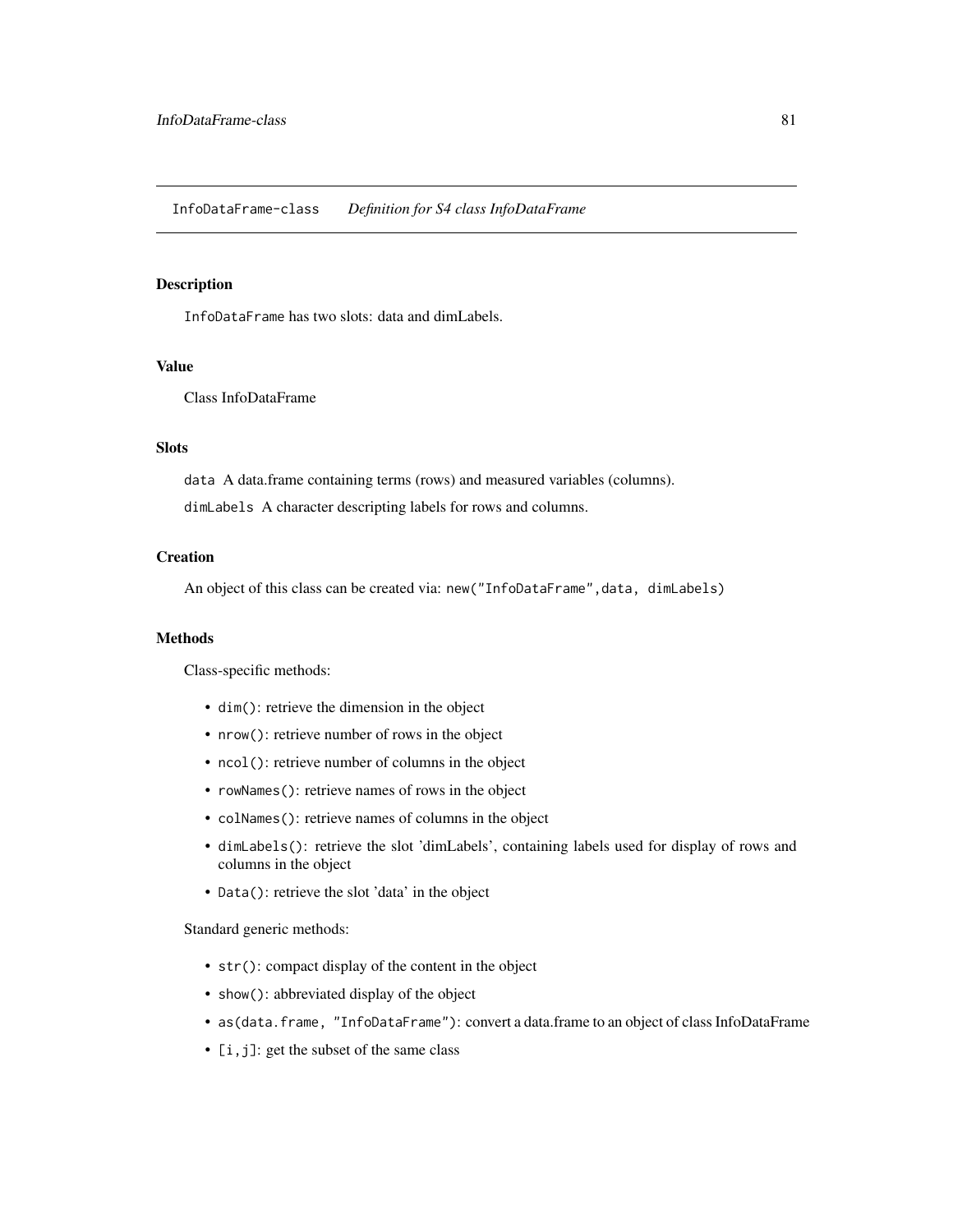## Access

Ways to access information on this class:

- showClass("InfoDataFrame"): show the class definition
- showMethods(classes="InfoDataFrame"): show the method definition upon this class
- getSlots("InfoDataFrame"): get the name and class of each slot in this class
- slotNames("InfoDataFrame"): get the name of each slot in this class
- selectMethod(f, signature="InfoDataFrame"): retrieve the definition code for the method 'f' defined in this class

# See Also

[InfoDataFrame-method](#page-81-0)

## Examples

```
# generate data on domain information on
data <- data.frame(x=1:10, y=I(LETTERS[1:10]),
row.names=paste("Domain", 1:10, sep="_"))
dimLabels <- c("rowLabels", "colLabels")
# create an object of class InfoDataFrame
x <- new("InfoDataFrame", data=data, dimLabels=dimLabels)
x
# alternatively, using coerce methods
x <- as(data, "InfoDataFrame")
x
# look at various methods defined on class Anno
dimLabels(x)
dim(x)
nrow(x)
ncol(x)
rowNames(x)
colNames(x)
Data(x)
x[1:3,]
```
<span id="page-81-0"></span>InfoDataFrame-method *Methods defined for S4 class InfoDataFrame*

# Description

Methods defined for class InfoDataFrame.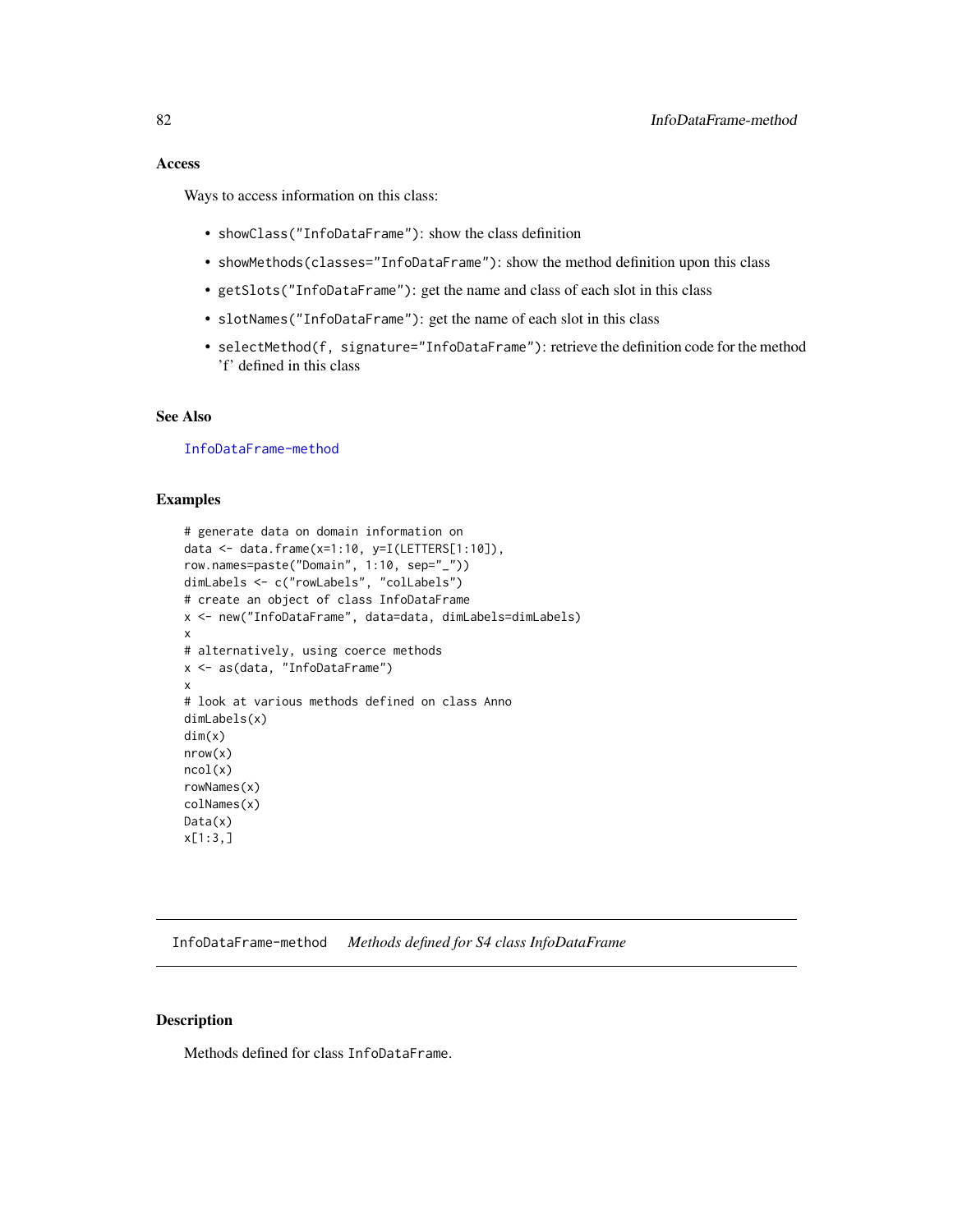# Usage

dimLabels(x)

## S4 method for signature 'InfoDataFrame' dimLabels(x)

## S4 method for signature 'InfoDataFrame' dim(x)

## S4 method for signature 'InfoDataFrame' nrow(x)

## S4 method for signature 'InfoDataFrame' ncol(x)

## S4 method for signature 'InfoDataFrame' rowNames(x)

## S4 method for signature 'InfoDataFrame' colNames(x)

## S4 method for signature 'InfoDataFrame' Data(x)

## S4 method for signature 'InfoDataFrame' show(object)

## S4 method for signature 'InfoDataFrame,ANY,ANY,ANY'  $x[i, j, ..., drop = FALSE]$ 

# Arguments

| $\mathsf{x}$ | an object of class InfoDataFrame                                                                                                                                       |
|--------------|------------------------------------------------------------------------------------------------------------------------------------------------------------------------|
| object       | an object of class InfoDataFrame                                                                                                                                       |
| $\mathbf{i}$ | an index                                                                                                                                                               |
| i            | an index                                                                                                                                                               |
| .            | additional parameters                                                                                                                                                  |
| drop         | a logic for matrices and arrays. If TRUE the result is coerced to the lowest possi-<br>ble dimension. This only works for extracting elements, not for the replacement |

#### See Also

[InfoDataFrame-class](#page-80-1)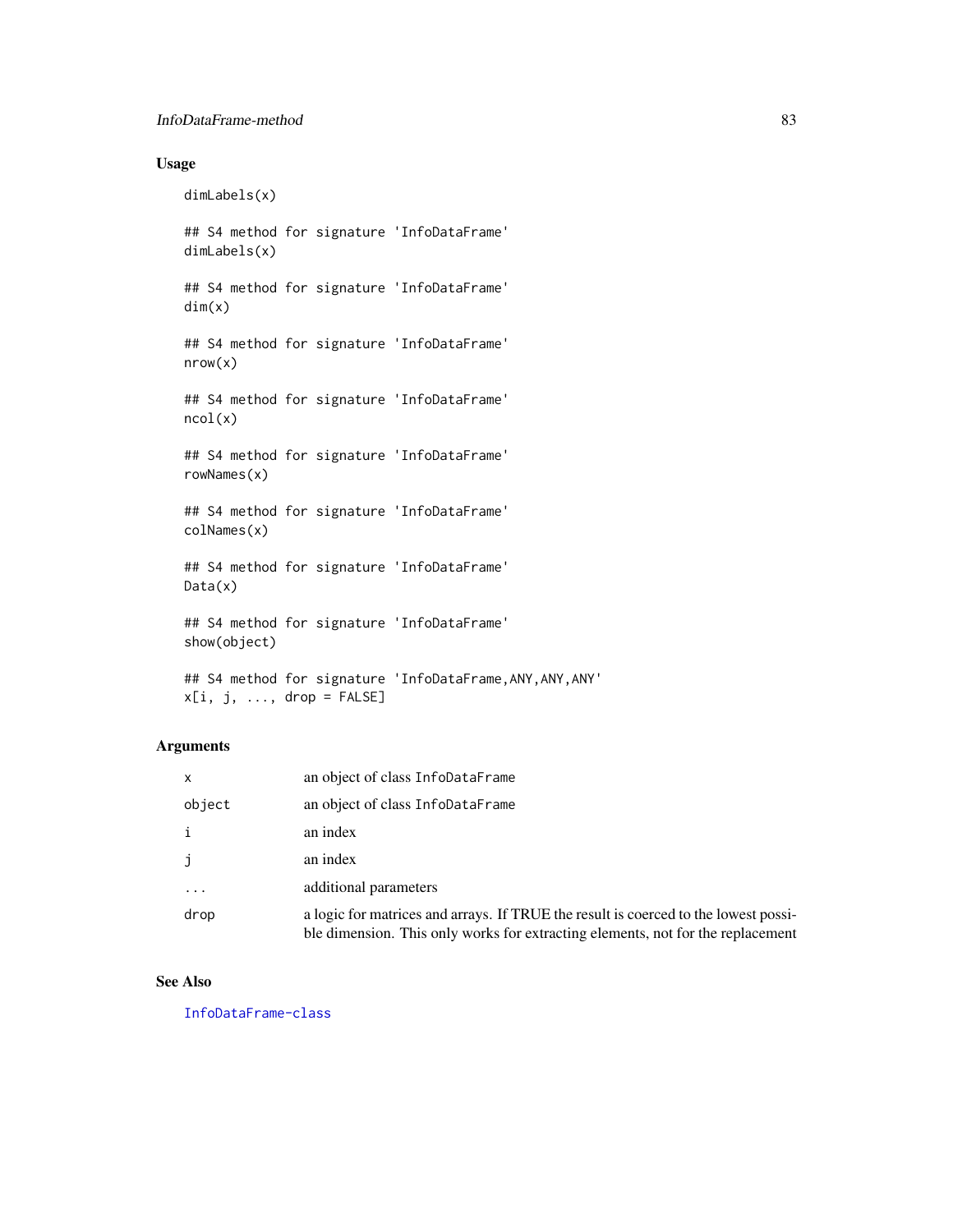An object of class "InfoDataFrame" that contains information on InterPro domains (InterPro). This data is prepared based on [ftp://anonymous@ftp.ebi.ac.uk/pub/databases/interpro/](ftp://anonymous@ftp.ebi.ac.uk/pub/databases/interpro/Current/entry.list) [Current/entry.list](ftp://anonymous@ftp.ebi.ac.uk/pub/databases/interpro/Current/entry.list).

## Usage

data(InterPro)

# Value

an object of class [InfoDataFrame](#page-80-0). It has slots for data and dimLabels:

- data: a data.frame containing information about 11638 annotatable domains (in rows), with 3 columns ("id" for InterPro ID, and "level" always equals "InterPro", "description" for InterPro description)
- dimLabels: a character describing labels for rows and columns in data

## References

Hunter et al. (2012) InterPro in 2011: new developments in the family and domain prediction database. *Nucleic Acids Res*, 40(Database issue):D306-12.

# See Also

[InfoDataFrame-class](#page-80-1)

```
# load data
data(InterPro)
InterPro
# retrieve the dimension
dim(InterPro)
# retrieve names of columns
colNames(InterPro)
# retrieve the first 5 rows of data
Data(InterPro)[1:5,]
```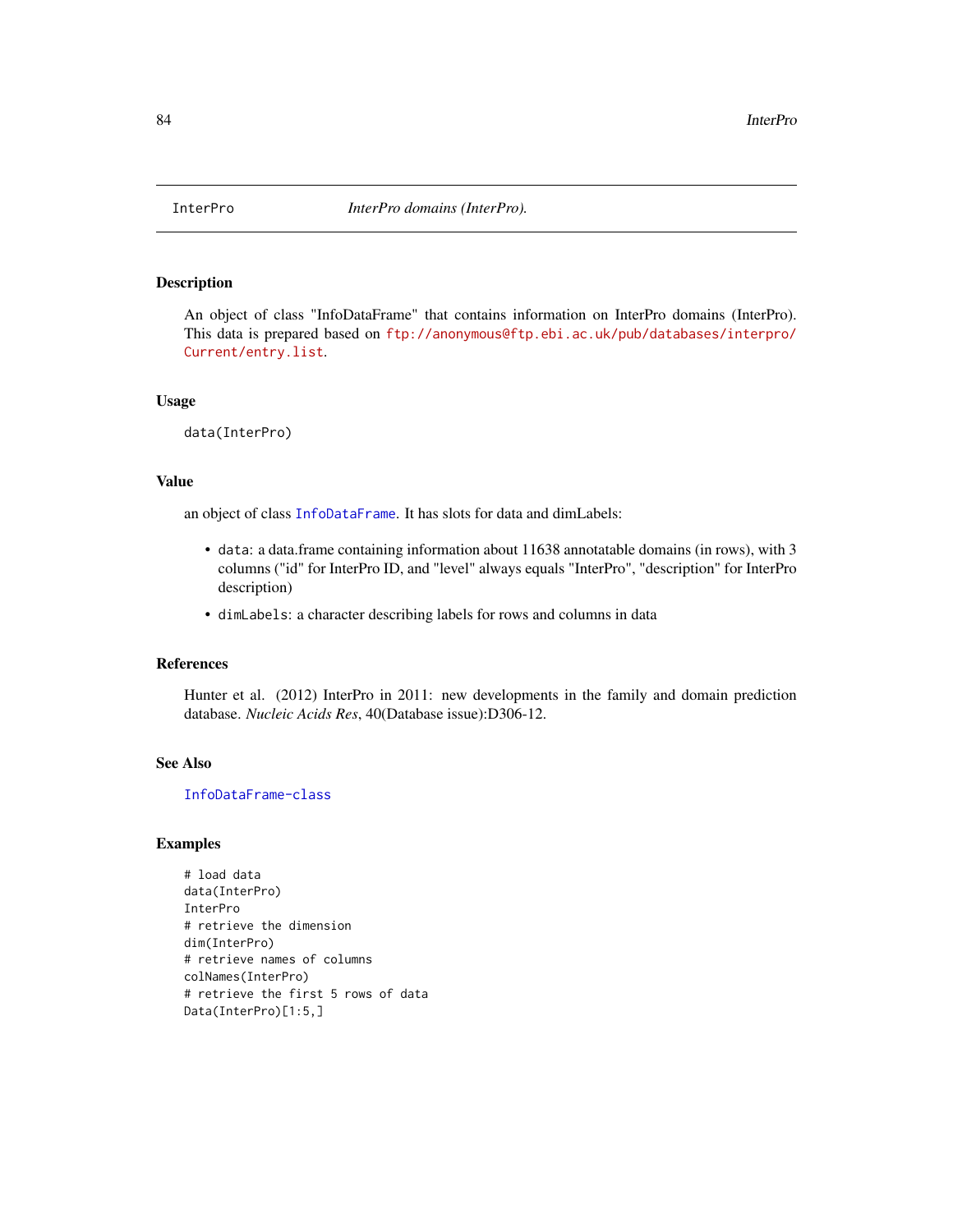An object of class "Anno" that contains associations between Gene Ontology Biological Process terms and InterPro domains. This data is prepared based on the InterPro database (see [http://www.](http://www.ebi.ac.uk/interpro/) [ebi.ac.uk/interpro/](http://www.ebi.ac.uk/interpro/)) and [ftp://anonymous@ftp.ebi.ac.uk/pub/databases/interpro/Cur](ftp://anonymous@ftp.ebi.ac.uk/pub/databases/interpro/Current/interpro2go)rent/ [interpro2go](ftp://anonymous@ftp.ebi.ac.uk/pub/databases/interpro/Current/interpro2go).

#### Usage

data(InterPro2GOBP)

## Value

an object of class [Anno](#page-4-0). It has slots for "annoData", "termData" and "domainData":

- annoData: a sparse matrix of domains X terms
- termData: variables describing ontology terms (i.e. columns in annoData), including: "ID" (i.e. term ID), "Name" (i.e. term Names), "Namespace" (i.e. term Namespace), and "Distance" (i.e. term Distance to the ontology root)
- domainData: variables describing domains (i.e. rows in annoData), including: "id" for Inter-Pro ID, and "level" always equals "InterPro", "description" for InterPro description

#### References

Hunter et al. (2012) Manual GO annotation of predictive protein signatures: the InterPro approach to GO curation. *Database (Oxford)*, 2012:bar068.

## See Also

#### [Anno-class](#page-4-1)

```
# load data
data(InterPro2GOBP)
InterPro2GOBP
# retrieve info on ontology terms
termData(InterPro2GOBP)
# retrieve info on InterPro domains
domainData(InterPro2GOBP)
# retrieve the first 5 rows and columns of annotation data
x <- annoData(InterPro2GOBP)[1:5,1:5]
x
# convert the above retrieval to the full matrix
as.matrix(x)
```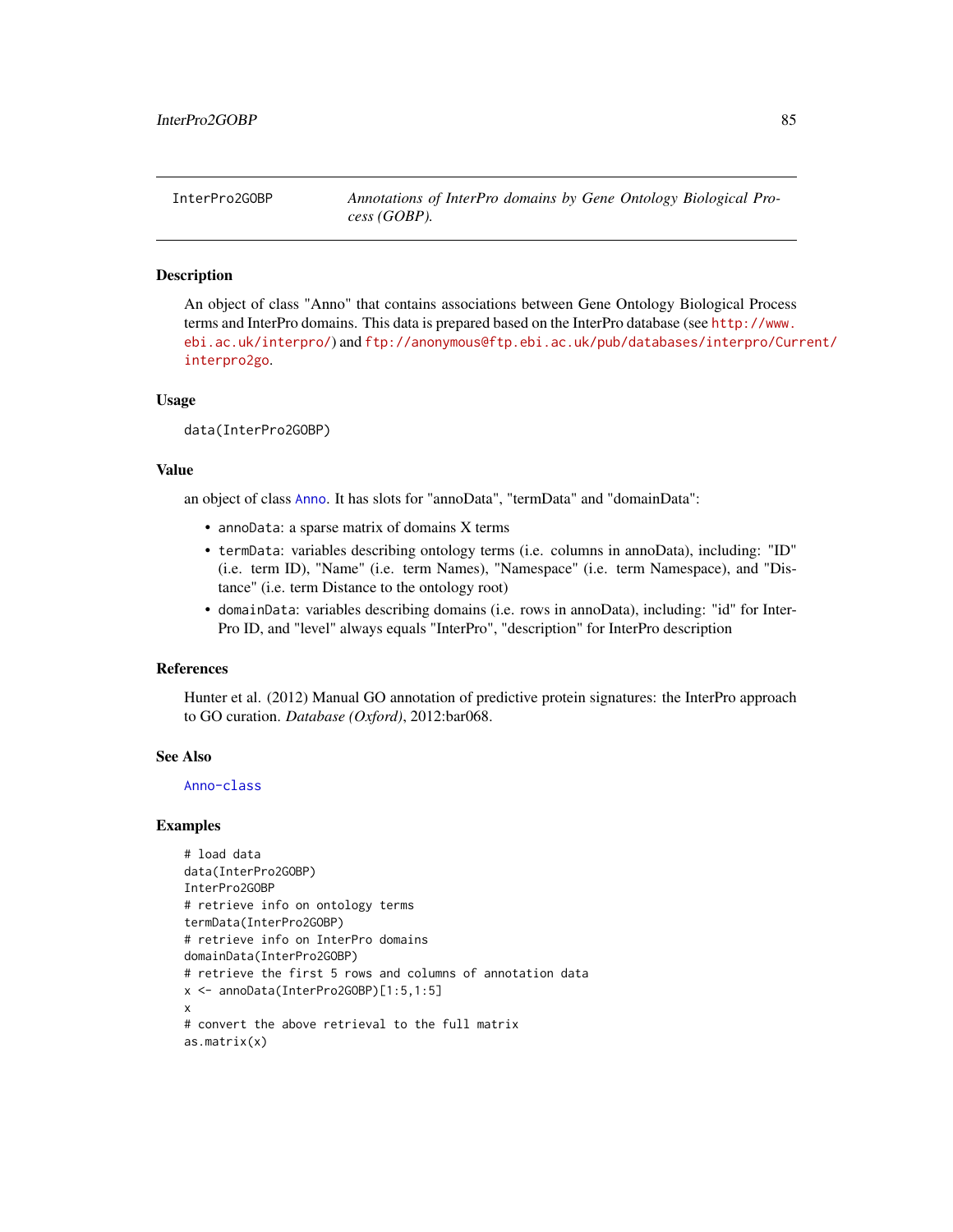An object of class "Anno" that contains associations between Gene Ontology Cellular Component terms and InterPro domains. This data is prepared based on the InterPro database (see [http://www.](http://www.ebi.ac.uk/interpro/) [ebi.ac.uk/interpro/](http://www.ebi.ac.uk/interpro/)) and [ftp://anonymous@ftp.ebi.ac.uk/pub/databases/interpro/Cur](ftp://anonymous@ftp.ebi.ac.uk/pub/databases/interpro/Current/interpro2go)rent/ [interpro2go](ftp://anonymous@ftp.ebi.ac.uk/pub/databases/interpro/Current/interpro2go).

#### Usage

data(InterPro2GOCC)

## Value

an object of class [Anno](#page-4-0). It has slots for "annoData", "termData" and "domainData":

- annoData: a sparse matrix of domains X terms
- termData: variables describing ontology terms (i.e. columns in annoData), including: "ID" (i.e. term ID), "Name" (i.e. term Names), "Namespace" (i.e. term Namespace), and "Distance" (i.e. term Distance to the ontology root)
- domainData: variables describing domains (i.e. rows in annoData), including: "id" for Inter-Pro ID, and "level" always equals "InterPro", "description" for InterPro description

#### References

Hunter et al. (2012) Manual GO annotation of predictive protein signatures: the InterPro approach to GO curation. *Database (Oxford)*, 2012:bar068.

## See Also

#### [Anno-class](#page-4-1)

```
# load data
data(InterPro2GOCC)
InterPro2GOCC
# retrieve info on ontology terms
termData(InterPro2GOCC)
# retrieve info on InterPro domains
domainData(InterPro2GOCC)
# retrieve the first 5 rows and columns of annotation data
x <- annoData(InterPro2GOCC)[1:5,1:5]
x
# convert the above retrieval to the full matrix
as.matrix(x)
```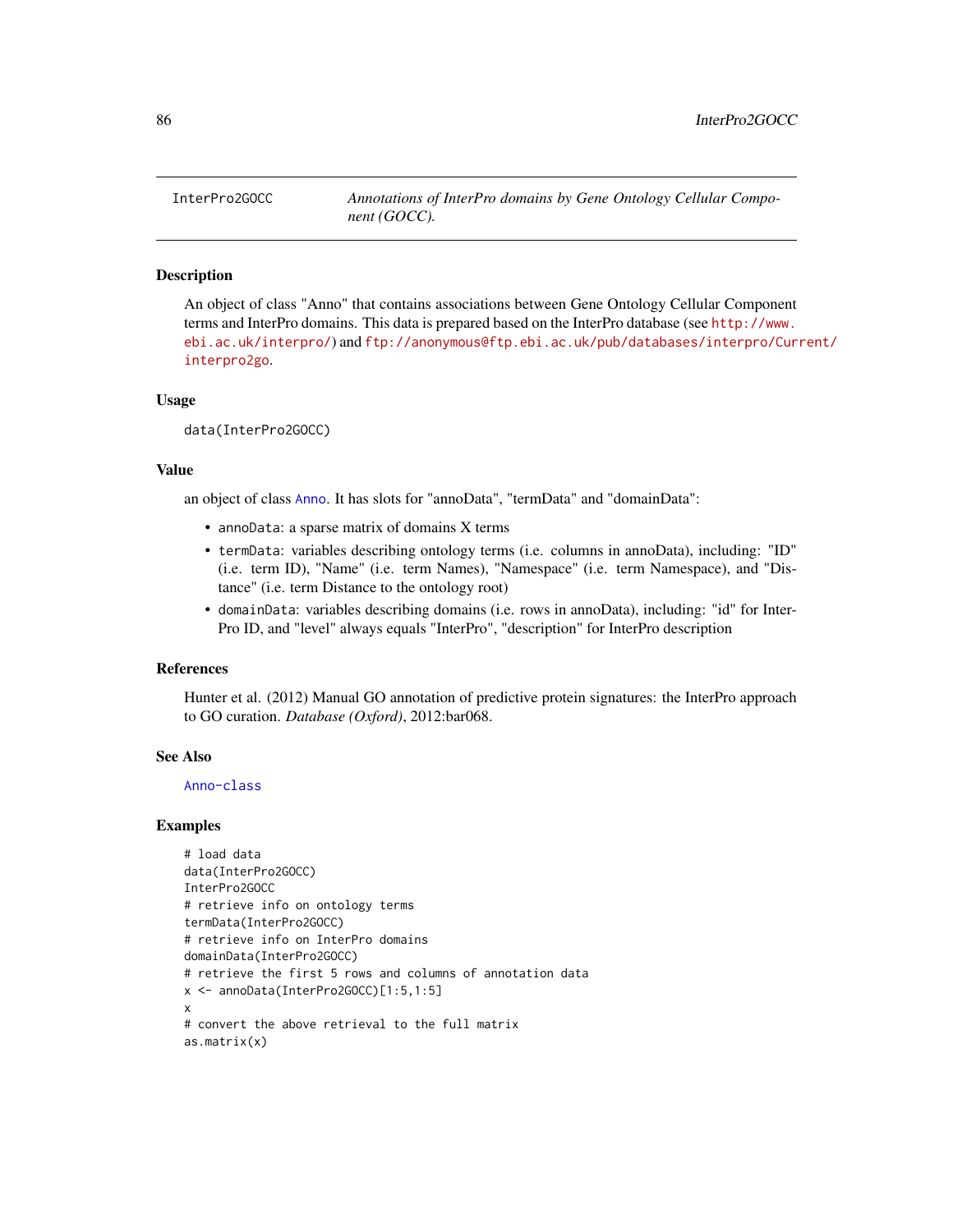An object of class "Anno" that contains associations between Gene Ontology Molecular Function terms and InterPro domains. This data is prepared based on the InterPro database (see [http://www.](http://www.ebi.ac.uk/interpro/) [ebi.ac.uk/interpro/](http://www.ebi.ac.uk/interpro/)) and [ftp://anonymous@ftp.ebi.ac.uk/pub/databases/interpro/Cur](ftp://anonymous@ftp.ebi.ac.uk/pub/databases/interpro/Current/interpro2go)rent/ [interpro2go](ftp://anonymous@ftp.ebi.ac.uk/pub/databases/interpro/Current/interpro2go).

#### Usage

data(InterPro2GOMF)

# Value

an object of class [Anno](#page-4-0). It has slots for "annoData", "termData" and "domainData":

- annoData: a sparse matrix of domains X terms
- termData: variables describing ontology terms (i.e. columns in annoData), including: "ID" (i.e. term ID), "Name" (i.e. term Names), "Namespace" (i.e. term Namespace), and "Distance" (i.e. term Distance to the ontology root)
- domainData: variables describing domains (i.e. rows in annoData), including: "id" for Inter-Pro ID, and "level" always equals "InterPro", "description" for InterPro description

#### References

Hunter et al. (2012) Manual GO annotation of predictive protein signatures: the InterPro approach to GO curation. *Database (Oxford)*, 2012:bar068.

## See Also

#### [Anno-class](#page-4-1)

```
# load data
data(InterPro2GOMF)
InterPro2GOMF
# retrieve info on ontology terms
termData(InterPro2GOMF)
# retrieve info on InterPro domains
domainData(InterPro2GOMF)
# retrieve the first 5 rows and columns of annotation data
x <- annoData(InterPro2GOMF)[1:5,1:5]
x
# convert the above retrieval to the full matrix
as.matrix(x)
```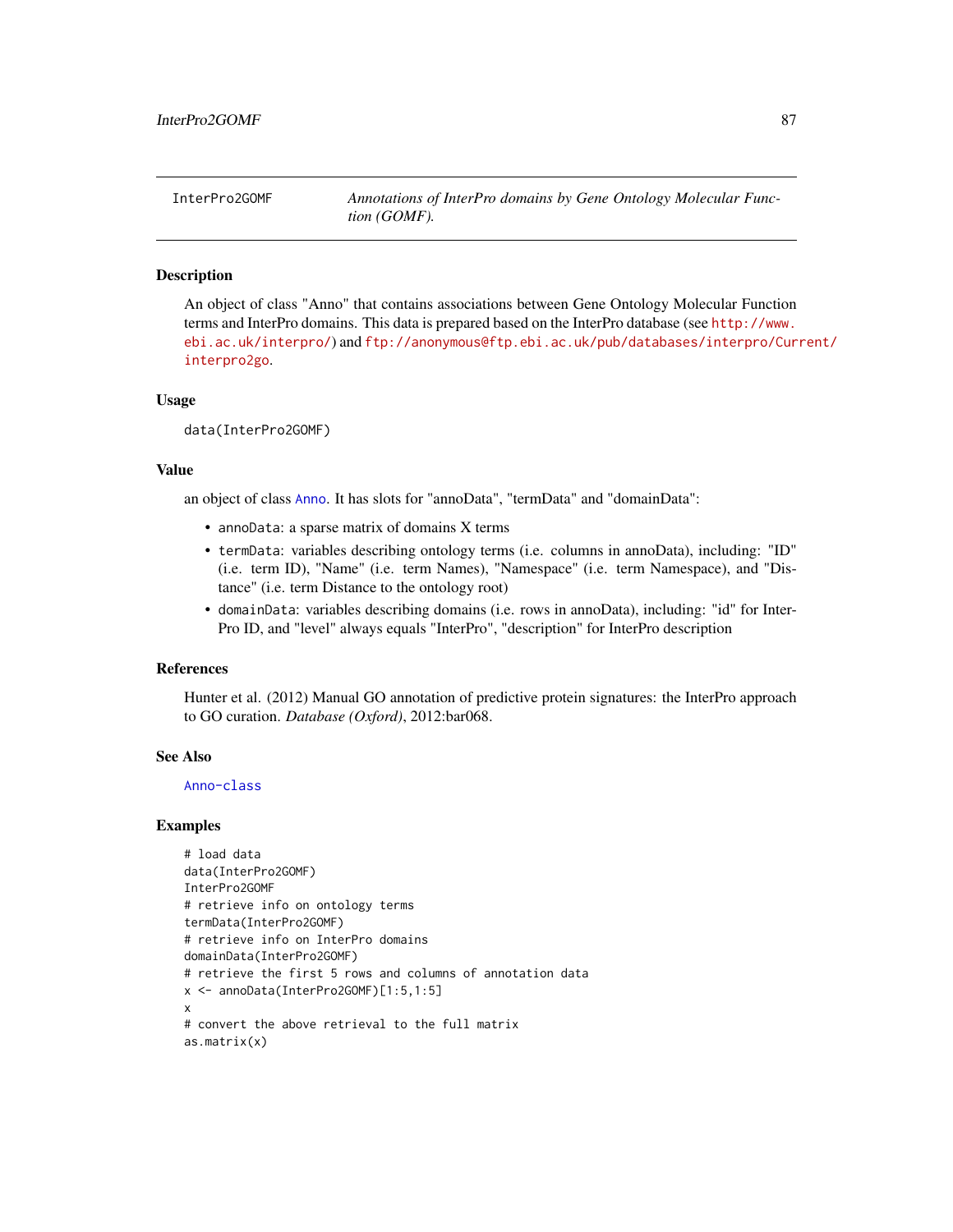<span id="page-87-1"></span><span id="page-87-0"></span>

Onto has 2 slots: nodeInfo and adjMatrix

# Value

Class Onto

## **Slots**

nodeInfo An object of S4 class [InfoDataFrame](#page-80-0), describing information on nodes/terms.

adjMatrix An object of S4 class [AdjData](#page-3-0), containing adjacency data matrix (for a direct graph), with rows for parent (arrow-outbound) and columns for children (arrow-inbound)

# **Creation**

An object of this class can be created via: new("Onto", nodeInfo,adjMatrix)

## Methods

Class-specific methods:

- dim(): retrieve the dimension in the object
- adjMatrix(): retrieve the slot 'adjMatrix' in the object
- nodeInfo(): retrieve the slot 'nodeInfo' (as class InfoDataFrame) in the object
- nInfo(): retrieve nodeInfo (as data.frame) in the object
- nodeNames(): retrieve node/term names (ie, row names of nodeInfo) in the object
- term\_id(): retrieve term id (ie, column 'term\_id' of nodeInfo) in the object, if any
- term\_name(): retrieve term id (ie, column 'term\_name' of nodeInfo) in the object, if any
- term\_namespace(): retrieve term id (ie, column 'term\_namespace' of nodeInfo) in the object, if any
- term\_distance(): retrieve term id (ie, column 'term\_distance' of nodeInfo) in the object, if any

Standard generic methods:

- str(): compact display of the content in the object
- show(): abbreviated display of the object
- as(matrix, "Onto"): convert a matrix to an object of class Onto
- as(dgCMatrix, "Onto"): convert a dgCMatrix (a sparse matrix) to an object of class Onto
- [i]: get the subset of the same class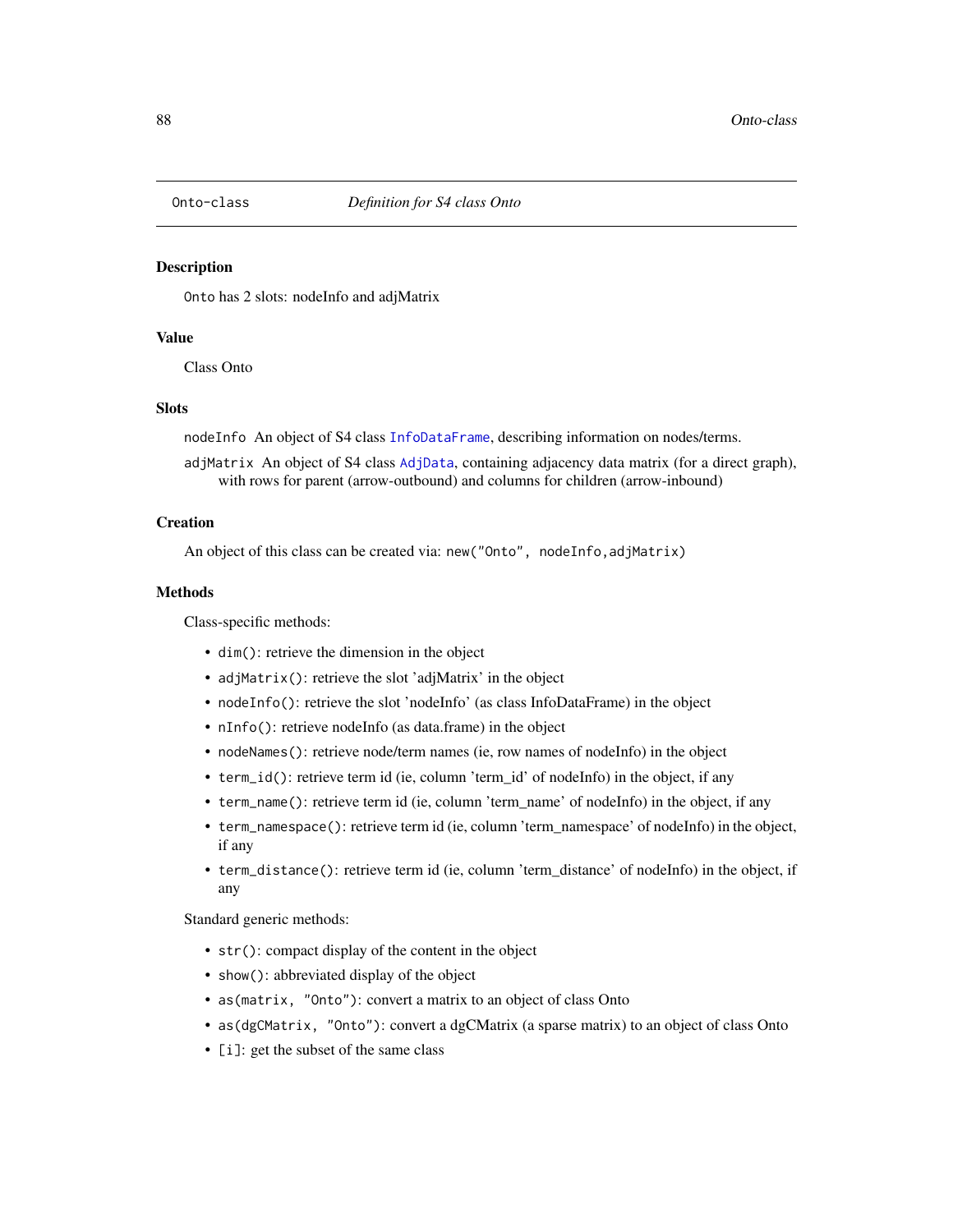#### Onto-class 89

#### Access

Ways to access information on this class:

- showClass("Onto"): show the class definition
- showMethods(classes="Onto"): show the method definition upon this class
- getSlots("Onto"): get the name and class of each slot in this class
- slotNames("Onto"): get the name of each slot in this class
- selectMethod(f, signature="Onto"): retrieve the definition code for the method 'f' defined in this class

## See Also

[Onto-method](#page-89-0)

```
# create an object of class Onto, only given a matrix
adjM <- matrix(runif(25),nrow=5,ncol=5)
as(adjM, "Onto")
# create an object of class Onto, given a matrix plus information on nodes
# 1) create nodeI: an object of class InfoDataFrame
data <- data.frame(term_id=paste("Term", 1:5, sep="_"),
term_name=I(LETTERS[1:5]), term_namespace=rep("Namespace",5),
term_distance=1:5, row.names=paste("Term", 1:5, sep="_"))
nodeI <- new("InfoDataFrame", data=data)
nodeI
# 2) create an object of class Onto
# VERY IMPORTANT: make sure having consistent names between nodeInfo and adjMatrix
adjM <- matrix(runif(25),nrow=5,ncol=5)
colnames(adjM) <- rownames(adjM) <- rowNames(nodeI)
x <- new("Onto", adjMatrix=adjM, nodeInfo=nodeI)
x
# 3) look at various methods defined on class Onto
dim(x)
adjMatrix(x)
nodeInfo(x)
nInfo(x)
nodeNames(x)
term_id(x)
term_namespace(x)
term_distance(x)
# 4) get the subset
x[1:2]
```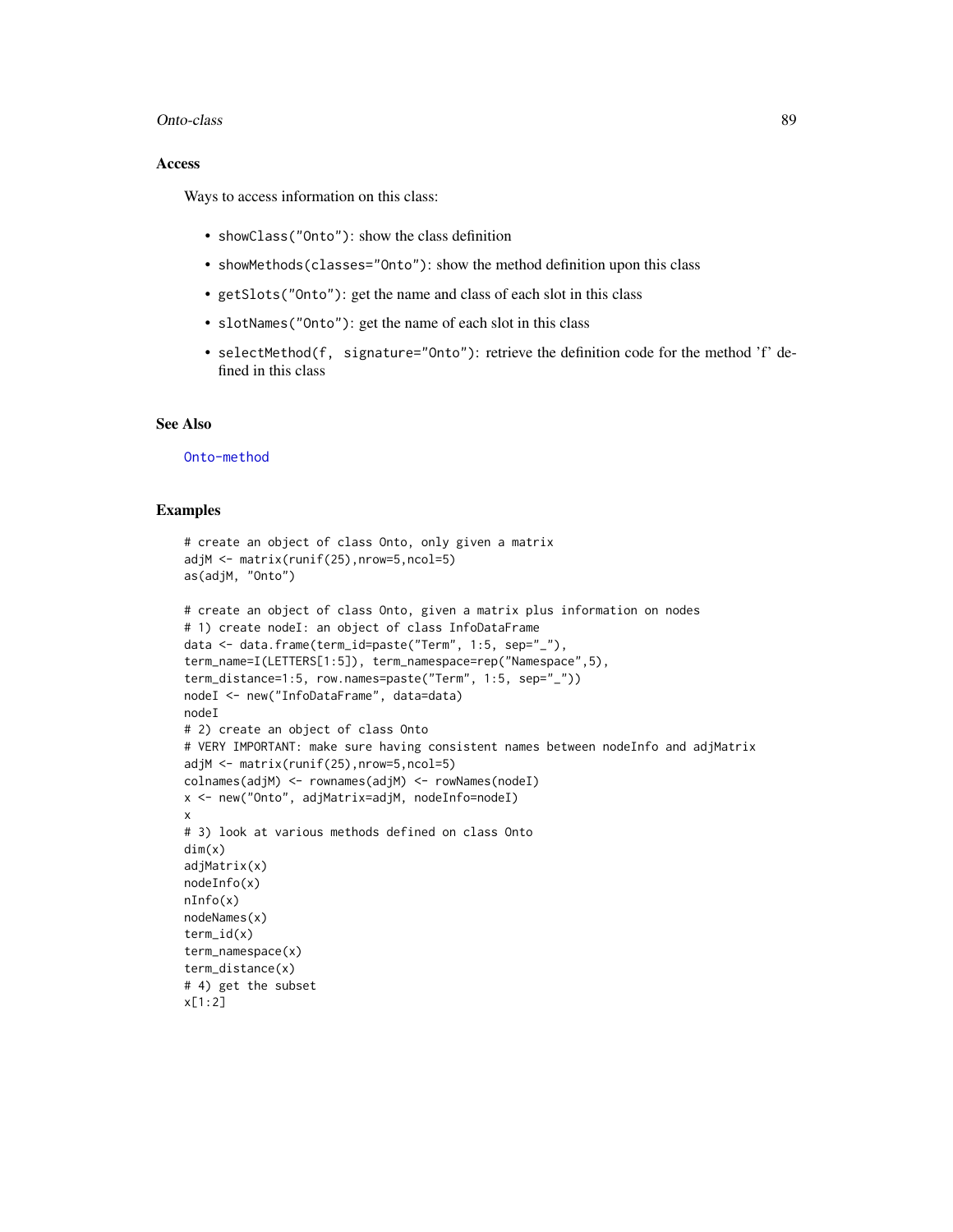<span id="page-89-0"></span>

Methods defined for class Onto.

# Usage

## S4 method for signature 'Onto' dim(x) ## S4 method for signature 'Onto' adjMatrix(x) ## S4 method for signature 'Onto' nodeInfo(x) ## S4 method for signature 'Onto' nInfo(object) ## S4 method for signature 'Onto' nodeNames(object) ## S4 method for signature 'Onto' term\_id(object) ## S4 method for signature 'Onto' term\_name(object) ## S4 method for signature 'Onto' term\_namespace(object) ## S4 method for signature 'Onto' term\_distance(object) ## S4 method for signature 'Onto' show(object) ## S4 method for signature 'Onto,ANY,ANY,ANY'

# Arguments

| X      | an object of class Onto |
|--------|-------------------------|
| object | an object of class Onto |

 $x[i, j, ..., drop = FALSE]$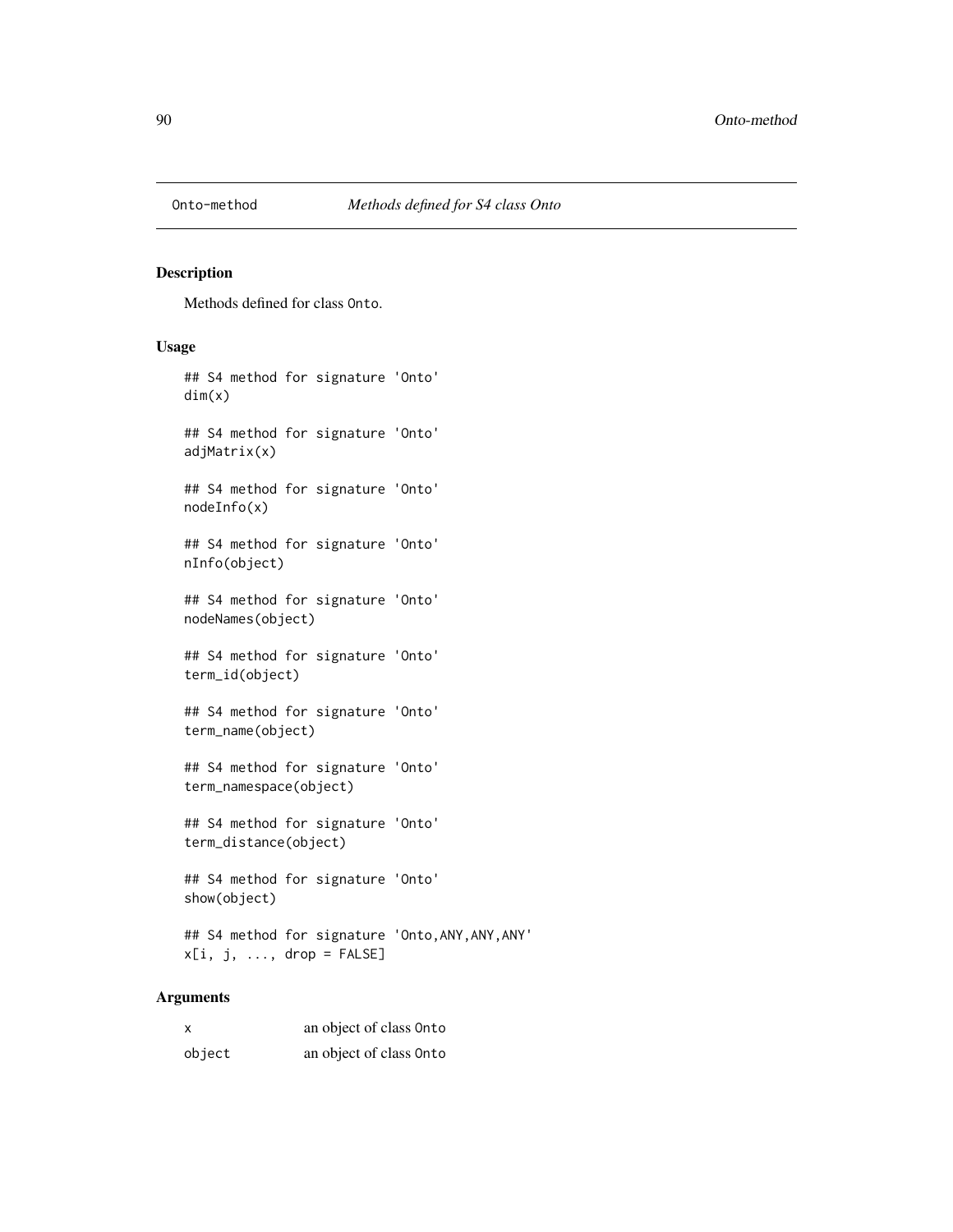#### onto.DO 91

| $\mathbf{i}$ | an index                                                                                                                                                               |
|--------------|------------------------------------------------------------------------------------------------------------------------------------------------------------------------|
| $\mathbf{i}$ | an index                                                                                                                                                               |
| .            | additional parameters                                                                                                                                                  |
| drop         | a logic for matrices and arrays. If TRUE the result is coerced to the lowest possi-<br>ble dimension. This only works for extracting elements, not for the replacement |

## See Also

[Onto-class](#page-87-0)

onto.DO *Disease Ontology (DO).*

#### Description

An R object that contains information on Gene Ontology Biological Process terms. These terms are organised as a direct acyclic graph (DAG), which is further stored as an object of the class 'igraph' (see <http://igraph.org/r/doc/aaa-igraph-package.html>). This data is prepared based on http://sourceforge.net/p/diseaseontology/code/HEAD/tree/trunk/HumanDO.obo.

## Usage

data(onto.DO)

#### Value

an object of S4 class [Onto.](#page-87-1) It has slots for "nodeInfo" and "adjMatrix"

- nodeInfo: an object of S4 class [InfoDataFrame,](#page-80-0) describing information on nodes/terms including: "term\_id" (i.e. Term ID), "term\_name" (i.e. Term Name), "term\_namespace" (i.e. Term Namespace), and "term\_distance" (i.e. Term Distance: the distance to the root; always 0 for the root itself)
- adjMatrix: an object of S4 class [AdjData,](#page-3-0) containing adjacency data matrix, with rows for parent (arrow-outbound) and columns for children (arrow-inbound)

## References

Schriml et al. (2012) Disease Ontology: a backbone for disease semantic integration. *Nucleic Acids Res*, 40:D940-946.

Fang H and Gough J. (2013) dcGO: database of domain-centric ontologies on functions, phenotypes, diseases and more. *Nucleic Acids Res*, 41(Database issue):D536-44.

## Examples

data(onto.DO) onto.DO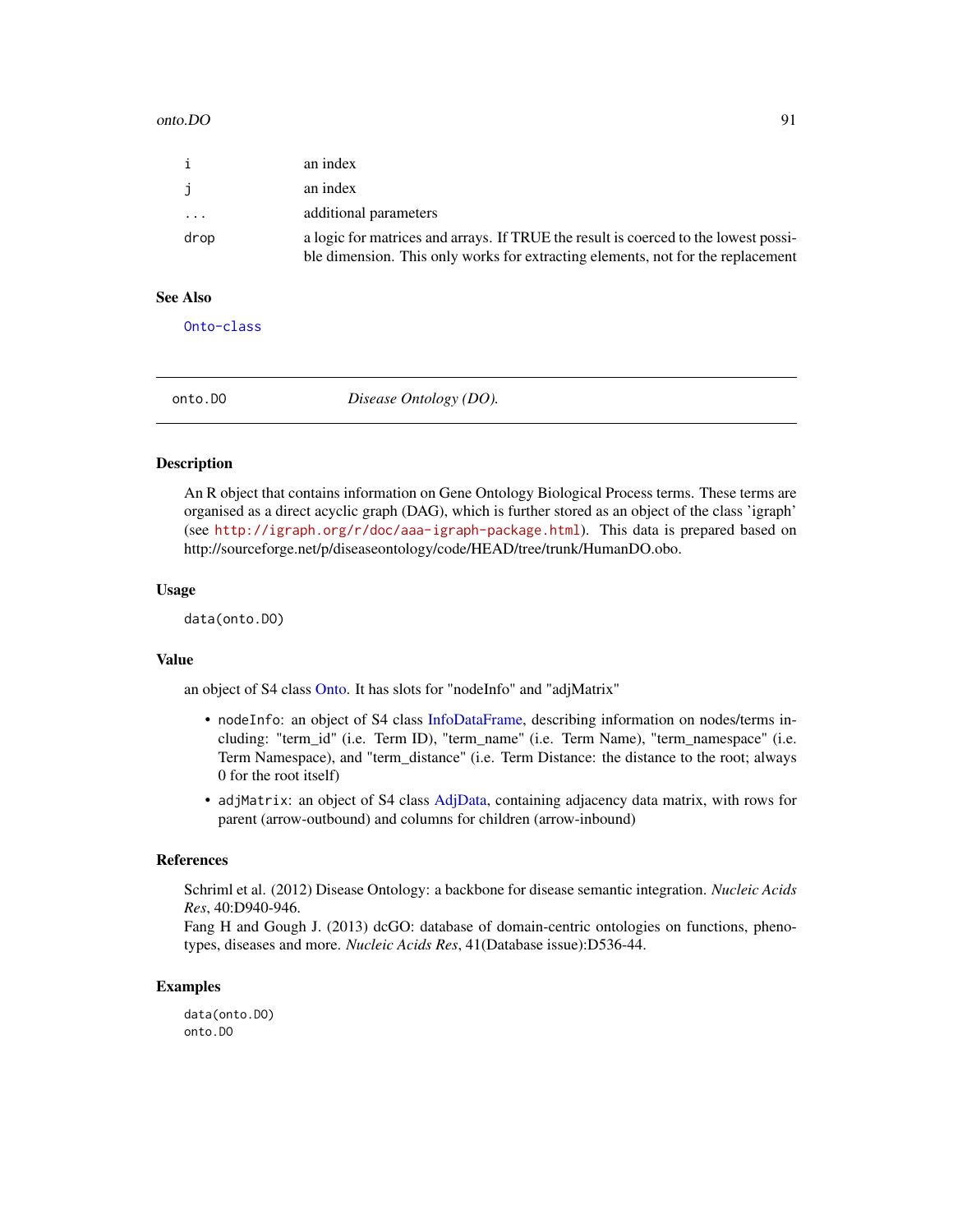An R object that contains information on Gene Ontology Biological Process terms. These terms are organised as a direct acyclic graph (DAG), which is further stored as an object of the class 'igraph' (see <http://igraph.org/r/doc/aaa-igraph-package.html>). This data is prepared based on [http://www.geneontology.org/ontology/obo\\_format\\_1\\_2/gene\\_ontology.1\\_2.obo](http://www.geneontology.org/ontology/obo_format_1_2/gene_ontology.1_2.obo). Only the edges with the relation (either 'is\_a' or 'part\_of') are retained.

## Usage

data(onto.GOBP)

#### Value

an object of S4 class [Onto.](#page-87-1) It has slots for "nodeInfo" and "adjMatrix"

- nodeInfo: an object of S4 class [InfoDataFrame,](#page-80-0) describing information on nodes/terms including: "term\_id" (i.e. Term ID), "term\_name" (i.e. Term Name), "term\_namespace" (i.e. Term Namespace), and "term\_distance" (i.e. Term Distance: the distance to the root; always 0 for the root itself)
- adjMatrix: an object of S4 class [AdjData,](#page-3-0) containing adjacency data matrix, with rows for parent (arrow-outbound) and columns for children (arrow-inbound)

#### References

Ashburner et al. (2000) Gene ontology: tool for the unification of biology. *Nat Genet*, 25:25-29. Fang H and Gough J. (2013) dcGO: database of domain-centric ontologies on functions, phenotypes, diseases and more. *Nucleic Acids Res*, 41(Database issue):D536-44.

#### Examples

data(onto.GOBP) onto.GOBP

onto.GOCC *Gene Ontology Cellular Component (GOCC).*

#### Description

An R object that contains information on Gene Ontology Cellular Component terms. These terms are organised as a direct acyclic graph (DAG), which is further stored as an object of the class 'igraph' (see <http://igraph.org/r/doc/aaa-igraph-package.html>). This data is prepared based on [http://www.geneontology.org/ontology/obo\\_format\\_1\\_2/gene\\_ontology.1\\_2.obo](http://www.geneontology.org/ontology/obo_format_1_2/gene_ontology.1_2.obo). Only the edges with the relation (either 'is\_a' or 'part\_of') are retained.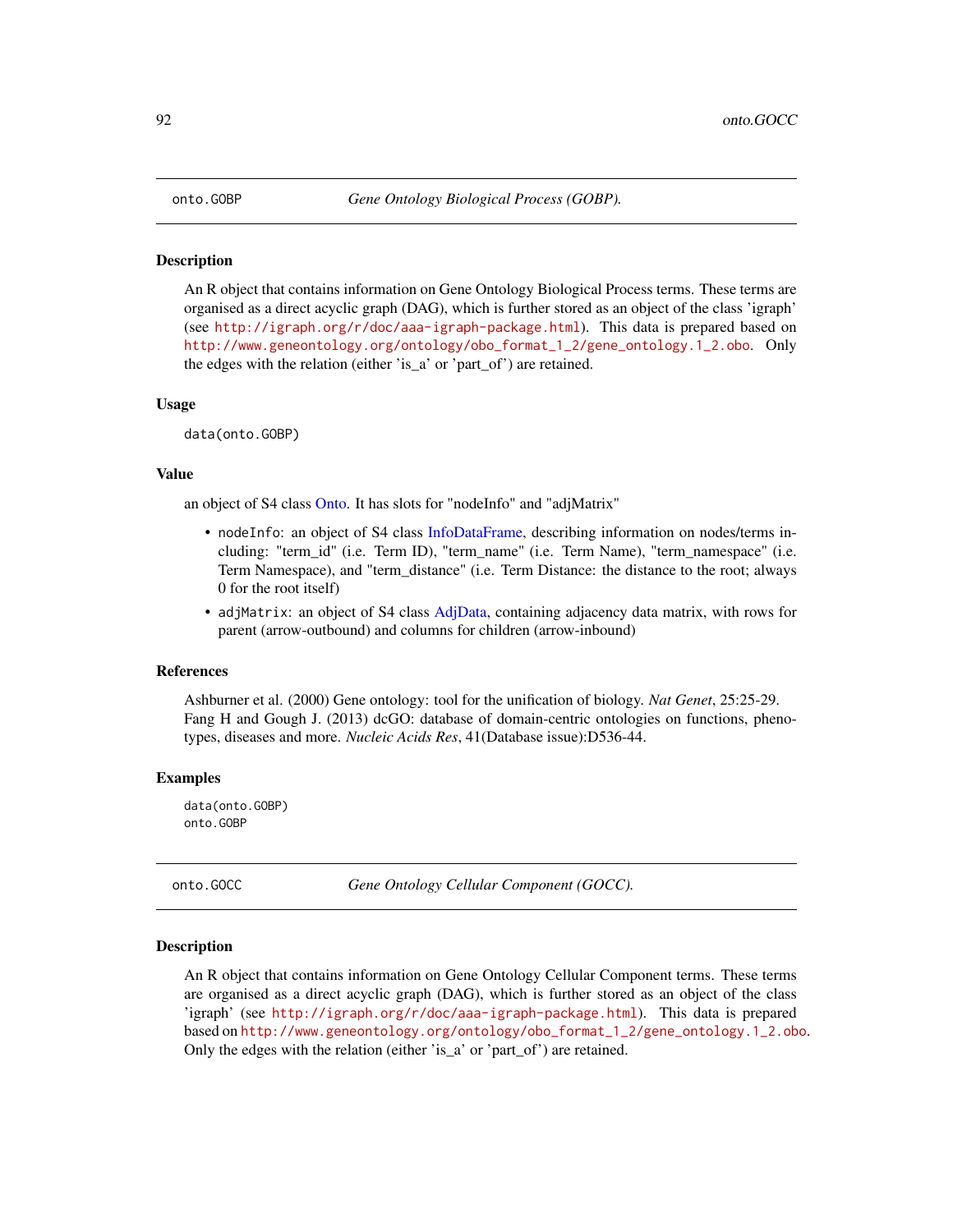#### onto.GOMF 93

## Usage

data(onto.GOCC)

## Value

an object of S4 class [Onto.](#page-87-1) It has slots for "nodeInfo" and "adjMatrix"

- nodeInfo: an object of S4 class [InfoDataFrame,](#page-80-0) describing information on nodes/terms including: "term\_id" (i.e. Term ID), "term\_name" (i.e. Term Name), "term\_namespace" (i.e. Term Namespace), and "term\_distance" (i.e. Term Distance: the distance to the root; always 0 for the root itself)
- adjMatrix: an object of S4 class [AdjData,](#page-3-0) containing adjacency data matrix, with rows for parent (arrow-outbound) and columns for children (arrow-inbound)

#### References

Ashburner et al. (2000) Gene ontology: tool for the unification of biology. *Nat Genet*, 25:25-29. Fang H and Gough J. (2013) dcGO: database of domain-centric ontologies on functions, phenotypes, diseases and more. *Nucleic Acids Res*, 41(Database issue):D536-44.

## Examples

data(onto.GOCC) onto.GOCC

onto.GOMF *Gene Ontology Molecular Function (GOMF).*

## Description

An R object that contains information on Gene Ontology Molecular Function terms. These terms are organised as a direct acyclic graph (DAG), which is further stored as an object of the class 'igraph' (see <http://igraph.org/r/doc/aaa-igraph-package.html>). This data is prepared based on [http://www.geneontology.org/ontology/obo\\_format\\_1\\_2/gene\\_ontology.1\\_2.obo](http://www.geneontology.org/ontology/obo_format_1_2/gene_ontology.1_2.obo). Only the edges with the relation (either 'is\_a' or 'part\_of') are retained.

## Usage

```
data(onto.GOMF)
```
#### Value

an object of S4 class [Onto.](#page-87-1) It has slots for "nodeInfo" and "adjMatrix"

• nodeInfo: an object of S4 class [InfoDataFrame,](#page-80-0) describing information on nodes/terms including: "term\_id" (i.e. Term ID), "term\_name" (i.e. Term Name), "term\_namespace" (i.e. Term Namespace), and "term\_distance" (i.e. Term Distance: the distance to the root; always 0 for the root itself)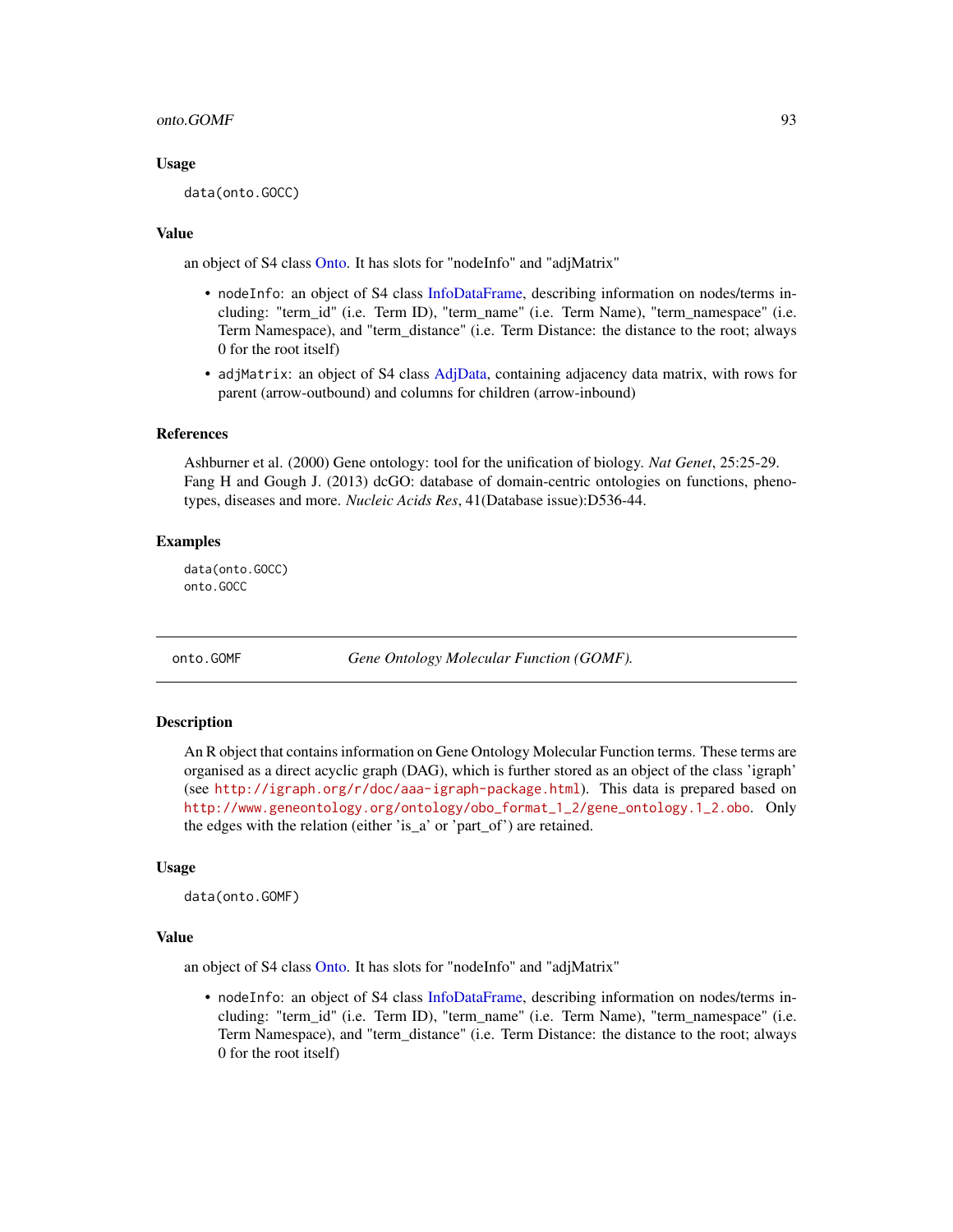• adjMatrix: an object of S4 class [AdjData,](#page-3-0) containing adjacency data matrix, with rows for parent (arrow-outbound) and columns for children (arrow-inbound)

#### References

Ashburner et al. (2000) Gene ontology: tool for the unification of biology. *Nat Genet*, 25:25-29. Fang H and Gough J. (2013) dcGO: database of domain-centric ontologies on functions, phenotypes, diseases and more. *Nucleic Acids Res*, 41(Database issue):D536-44.

## Examples

data(onto.GOMF) onto.GOMF

onto.HPMI *Human Phenotype Mode of Inheritance (HPMI).*

# **Description**

An R object that contains information on Human Phenotype Mode of Inheritance terms. These terms are organised as a direct acyclic graph (DAG), which is further stored as an object of the class 'igraph' (see <http://igraph.org/r/doc/aaa-igraph-package.html>). This data is prepared based on <http://purl.obolibrary.org/obo/hp.obo>.

## Usage

data(onto.HPMI)

#### Value

an object of S4 class [Onto.](#page-87-1) It has slots for "nodeInfo" and "adjMatrix"

- nodeInfo: an object of S4 class [InfoDataFrame,](#page-80-0) describing information on nodes/terms including: "term\_id" (i.e. Term ID), "term\_name" (i.e. Term Name), "term\_namespace" (i.e. Term Namespace), and "term\_distance" (i.e. Term Distance: the distance to the root; always 0 for the root itself)
- adjMatrix: an object of S4 class [AdjData,](#page-3-0) containing adjacency data matrix, with rows for parent (arrow-outbound) and columns for children (arrow-inbound)

#### References

Robinson et al. (2012) The Human Phenotype Ontology: a tool for annotating and analyzing human hereditary disease. *Am J Hum Genet*, 83:610-615.

Fang H and Gough J. (2013) dcGO: database of domain-centric ontologies on functions, phenotypes, diseases and more. *Nucleic Acids Res*, 41(Database issue):D536-44.

# Examples

data(onto.HPMI) onto.HPMI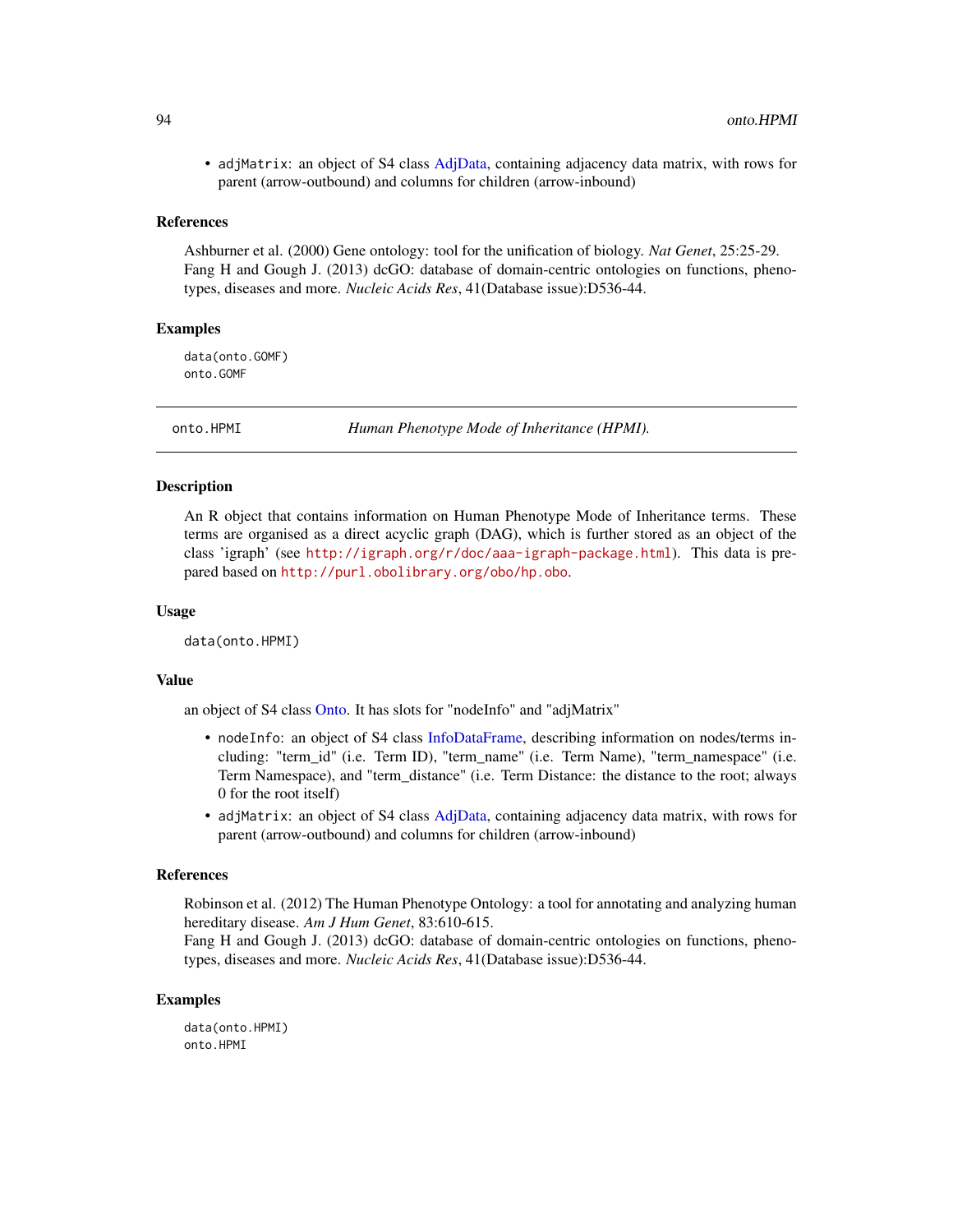An R object that contains information on Human Phenotype ONset and clinical course terms. These terms are organised as a direct acyclic graph (DAG), which is further stored as an object of the class 'igraph' (see <http://igraph.org/r/doc/aaa-igraph-package.html>). This data is prepared based on <http://purl.obolibrary.org/obo/hp.obo>.

### Usage

data(onto.HPON)

## Value

an object of S4 class [Onto.](#page-87-1) It has slots for "nodeInfo" and "adjMatrix"

- nodeInfo: an object of S4 class [InfoDataFrame,](#page-80-0) describing information on nodes/terms including: "term\_id" (i.e. Term ID), "term\_name" (i.e. Term Name), "term\_namespace" (i.e. Term Namespace), and "term\_distance" (i.e. Term Distance: the distance to the root; always 0 for the root itself)
- adjMatrix: an object of S4 class [AdjData,](#page-3-0) containing adjacency data matrix, with rows for parent (arrow-outbound) and columns for children (arrow-inbound)

#### References

Robinson et al. (2012) The Human Phenotype Ontology: a tool for annotating and analyzing human hereditary disease. *Am J Hum Genet*, 83:610-615.

Fang H and Gough J. (2013) dcGO: database of domain-centric ontologies on functions, phenotypes, diseases and more. *Nucleic Acids Res*, 41(Database issue):D536-44.

### Examples

data(onto.HPON) onto.HPON

onto.HPPA *Human Phenotype Phenotypic Abnormality (HPPA).*

## **Description**

An R object that contains information on Human Phenotype Phenotypic Abnormality terms. These terms are organised as a direct acyclic graph (DAG), which is further stored as an object of the class 'igraph' (see <http://igraph.org/r/doc/aaa-igraph-package.html>). This data is prepared based on <http://purl.obolibrary.org/obo/hp.obo>.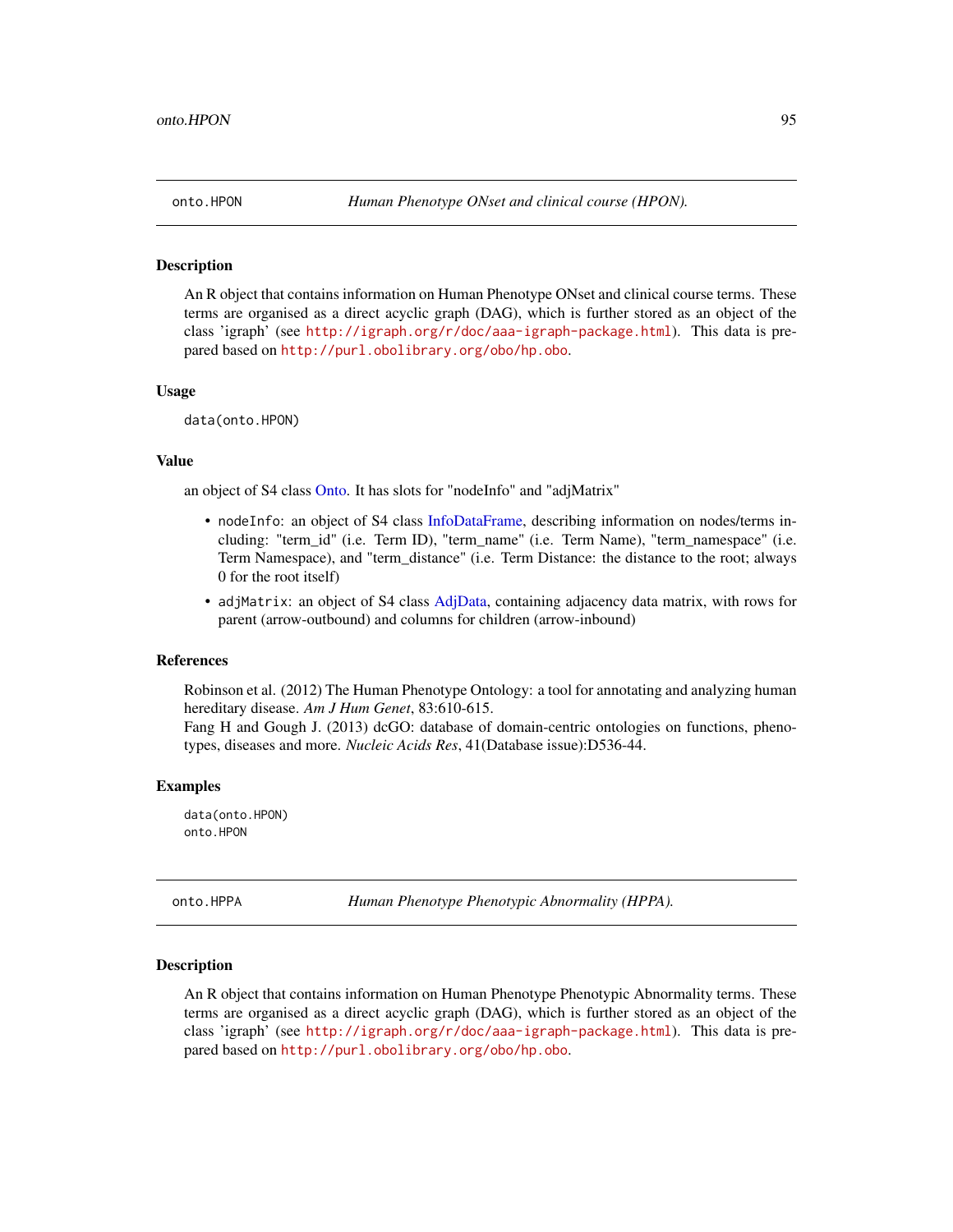## Usage

data(onto.HPPA)

## Value

an object of S4 class [Onto.](#page-87-1) It has slots for "nodeInfo" and "adjMatrix"

- nodeInfo: an object of S4 class [InfoDataFrame,](#page-80-0) describing information on nodes/terms including: "term\_id" (i.e. Term ID), "term\_name" (i.e. Term Name), "term\_namespace" (i.e. Term Namespace), and "term\_distance" (i.e. Term Distance: the distance to the root; always 0 for the root itself)
- adjMatrix: an object of S4 class [AdjData,](#page-3-0) containing adjacency data matrix, with rows for parent (arrow-outbound) and columns for children (arrow-inbound)

## References

Robinson et al. (2012) The Human Phenotype Ontology: a tool for annotating and analyzing human hereditary disease. *Am J Hum Genet*, 83:610-615.

Fang H and Gough J. (2013) dcGO: database of domain-centric ontologies on functions, phenotypes, diseases and more. *Nucleic Acids Res*, 41(Database issue):D536-44.

#### Examples

data(onto.HPPA) onto.HPPA

onto.MP *Mammalian Phenotype (MP).*

## Description

An R object that contains information on Mammalian Phenotype terms. These terms are organised as a direct acyclic graph (DAG), which is further stored as an object of the class 'igraph' (see <http://igraph.org/r/doc/aaa-igraph-package.html>). This data is prepared based on ftp://ftp.informatics.jax.org/pub/reports/MPheno\_OBO.ontology.

## Usage

```
data(onto.MP)
```
#### Value

an object of S4 class [Onto.](#page-87-1) It has slots for "nodeInfo" and "adjMatrix"

• nodeInfo: an object of S4 class [InfoDataFrame,](#page-80-0) describing information on nodes/terms including: "term\_id" (i.e. Term ID), "term\_name" (i.e. Term Name), "term\_namespace" (i.e. Term Namespace), and "term\_distance" (i.e. Term Distance: the distance to the root; always 0 for the root itself)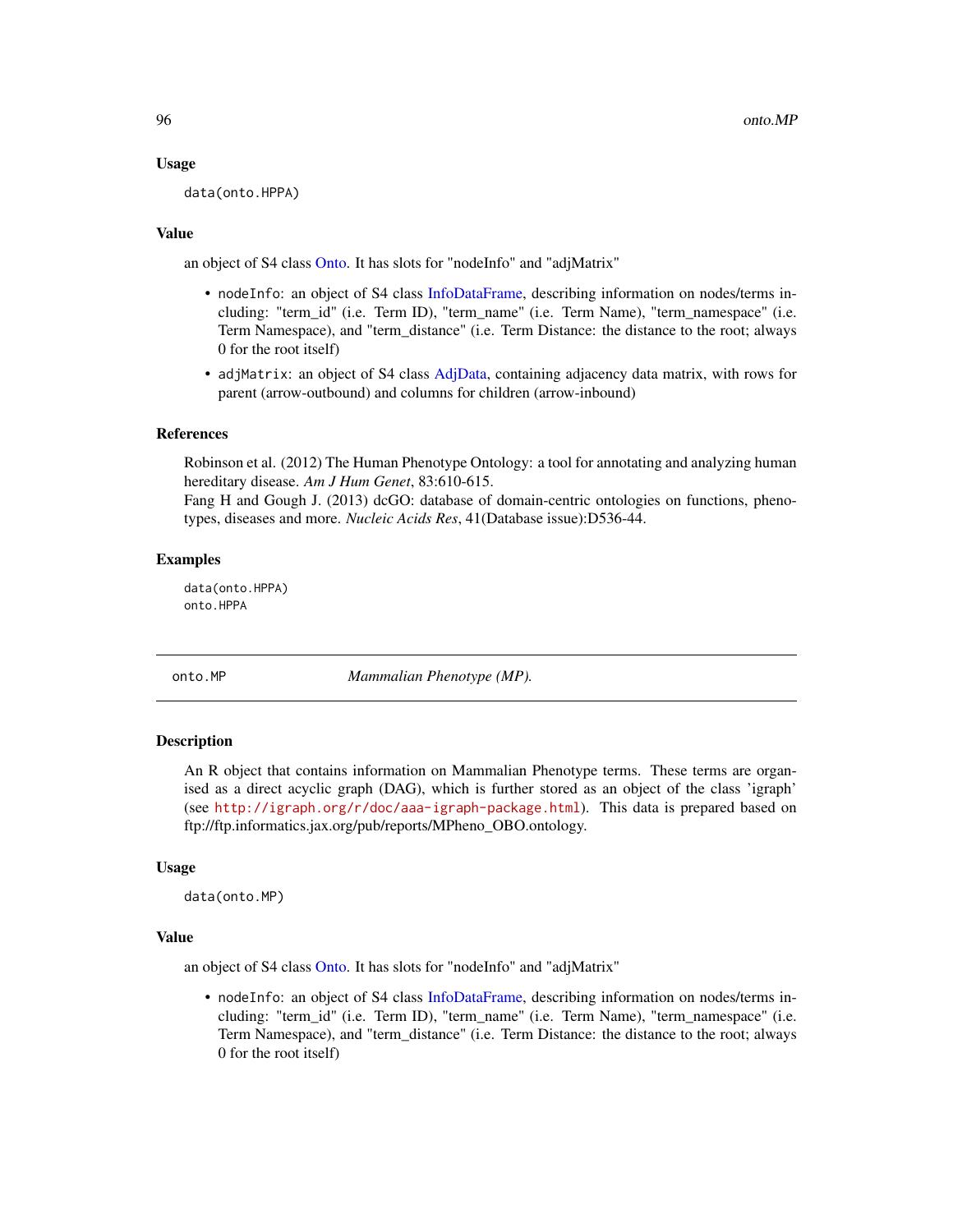#### Pfam 97

• adjMatrix: an object of S4 class [AdjData,](#page-3-0) containing adjacency data matrix, with rows for parent (arrow-outbound) and columns for children (arrow-inbound)

#### **References**

Smith et al. (2009) The Mammalian Phenotype Ontology: enabling robust annotation and comparative analysis. *Wiley Interdiscip Rev Syst Biol Med*, 1:390-399.

Fang H and Gough J. (2013) dcGO: database of domain-centric ontologies on functions, phenotypes, diseases and more. *Nucleic Acids Res*, 41(Database issue):D536-44.

## Examples

data(onto.MP) onto.MP

Pfam *Pfam domains (Pfam).*

#### **Description**

An object of class "InfoDataFrame" that contains information on Pfam domains (Pfam). This data is prepared based on [ftp://ftp.sanger.ac.uk/pub/databases/Pfam/current\\_release/](ftp://ftp.sanger.ac.uk/pub/databases/Pfam/current_release/database_files/pfamA.txt.gz) [database\\_files/pfamA.txt.gz](ftp://ftp.sanger.ac.uk/pub/databases/Pfam/current_release/database_files/pfamA.txt.gz).

#### Usage

data(Pfam)

# Value

an object of class [InfoDataFrame](#page-80-0). It has slots for data and dimLabels:

- data: a data.frame containing information about 14831 domains (in rows), with 3 columns ("id" for Pfam accession ID, and "level" always equals "Pfam", "description" for Pfam description)
- dimLabels: a character describing labels for rows and columns in data

## References

Finn et al. (2014) The Pfam protein families database. *Nucleic Acids Res*, 42(Database issue):D222- D230.

## See Also

[InfoDataFrame-class](#page-80-1)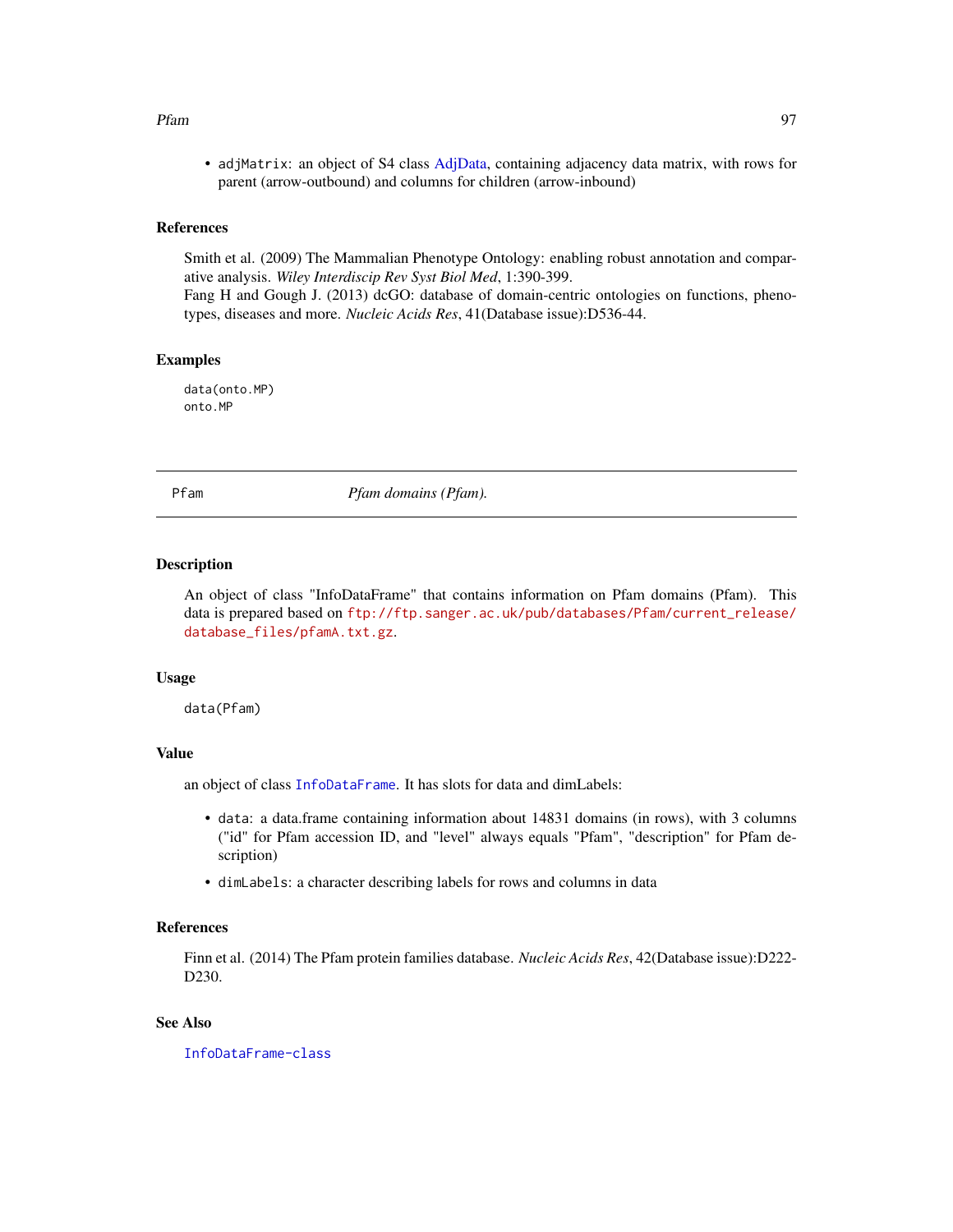## Examples

```
# load data
data(Pfam)
Pfam
# retrieve the dimension
dim(Pfam)
# retrieve names of columns
colNames(Pfam)
# retrieve the first 5 rows of data
Data(Pfam)[1:5,]
```
Pfam2GOBP *Annotations of Pfam domains by Gene Ontology Biological Process (GOBP).*

## Description

An object of class "Anno" that contains associations between Gene Ontology Biological Process terms and Pfam domains. This data is prepared based on the Pfam database (see [http://pfam.](http://pfam.xfam.org) [xfam.org](http://pfam.xfam.org)) and <ftp://ftp.geneontology.org/pub/go/external2go/pfam2go>.

#### Usage

data(Pfam2GOBP)

# Value

an object of class [Anno](#page-4-0). It has slots for "annoData", "termData" and "domainData":

- annoData: a sparse matrix of domains X terms
- termData: variables describing ontology terms (i.e. columns in annoData), including: "ID" (i.e. term ID), "Name" (i.e. term Names), "Namespace" (i.e. term Namespace), and "Distance" (i.e. term Distance to the ontology root)
- domainData: variables describing domains (i.e. rows in annoData), including: "id" for Pfam accession ID, and "level" always equals "Pfam", "description" for Pfam description

# References

Finn et al. (2014) The Pfam protein families database. *Nucleic Acids Res*, 42(Database issue):D222- D230.

## See Also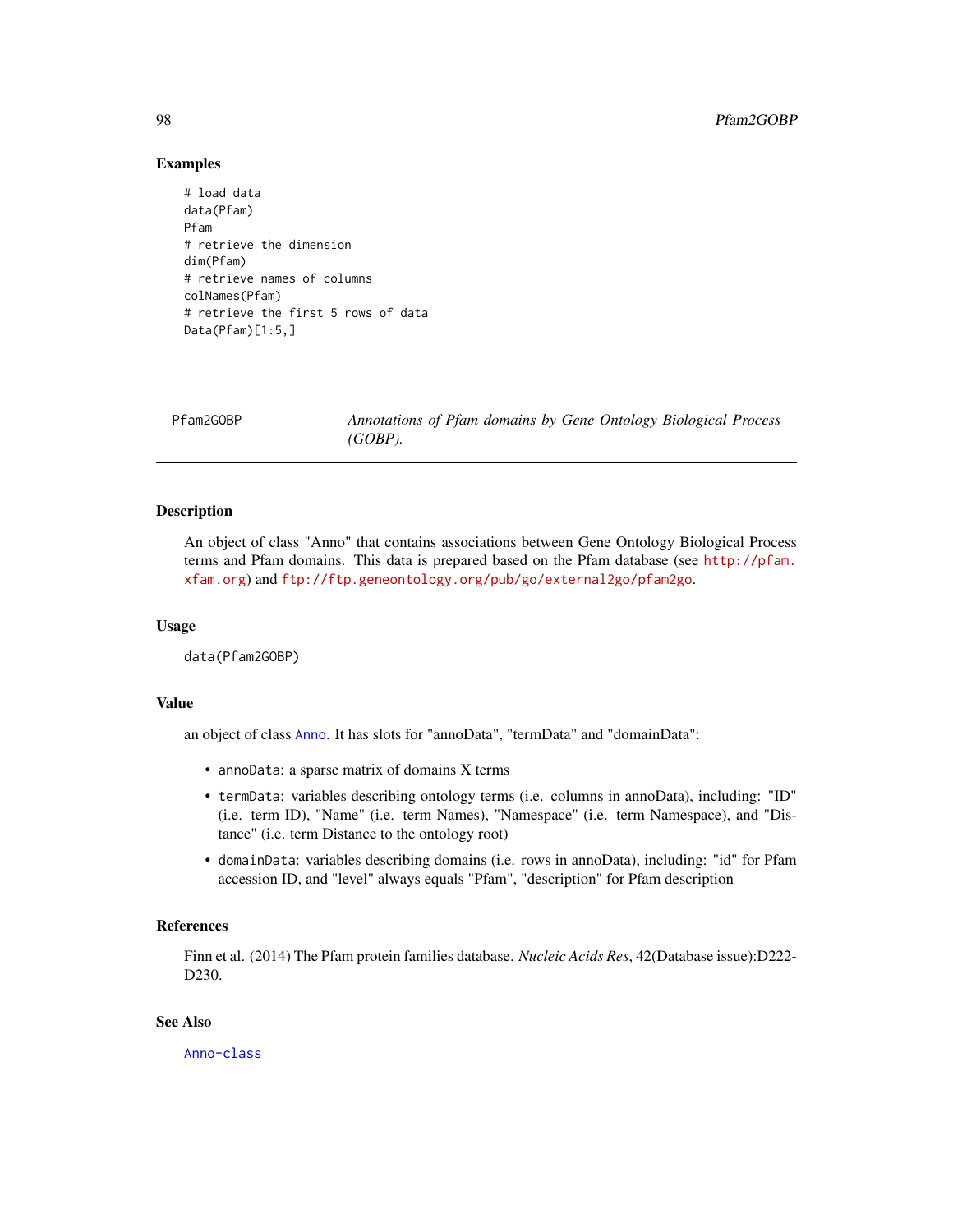## Pfam2GOCC 999

## Examples

```
# load data
data(Pfam2GOBP)
Pfam2GOBP
# retrieve info on ontology terms
termData(Pfam2GOBP)
# retrieve info on Pfam domains
domainData(Pfam2GOBP)
# retrieve the first 5 rows and columns of annotation data
x <- annoData(Pfam2GOBP)[1:5,1:5]
x
# convert the above retrieval to the full matrix
as.matrix(x)
```
Pfam2GOCC *Annotations of Pfam domains by Gene Ontology Cellular Component (GOCC).*

## **Description**

An object of class "Anno" that contains associations between Gene Ontology Cellular Component terms and Pfam domains. This data is prepared based on the Pfam database (see [http://pfam.](http://pfam.xfam.org) [xfam.org](http://pfam.xfam.org)) and <ftp://ftp.geneontology.org/pub/go/external2go/pfam2go>.

#### Usage

data(Pfam2GOCC)

#### Value

an object of class [Anno](#page-4-0). It has slots for "annoData", "termData" and "domainData":

- annoData: a sparse matrix of domains X terms
- termData: variables describing ontology terms (i.e. columns in annoData), including: "ID" (i.e. term ID), "Name" (i.e. term Names), "Namespace" (i.e. term Namespace), and "Distance" (i.e. term Distance to the ontology root)
- domainData: variables describing domains (i.e. rows in annoData), including: "id" for Pfam accession ID, and "level" always equals "Pfam", "description" for Pfam description

# References

Finn et al. (2014) The Pfam protein families database. *Nucleic Acids Res*, 42(Database issue):D222- D230.

## See Also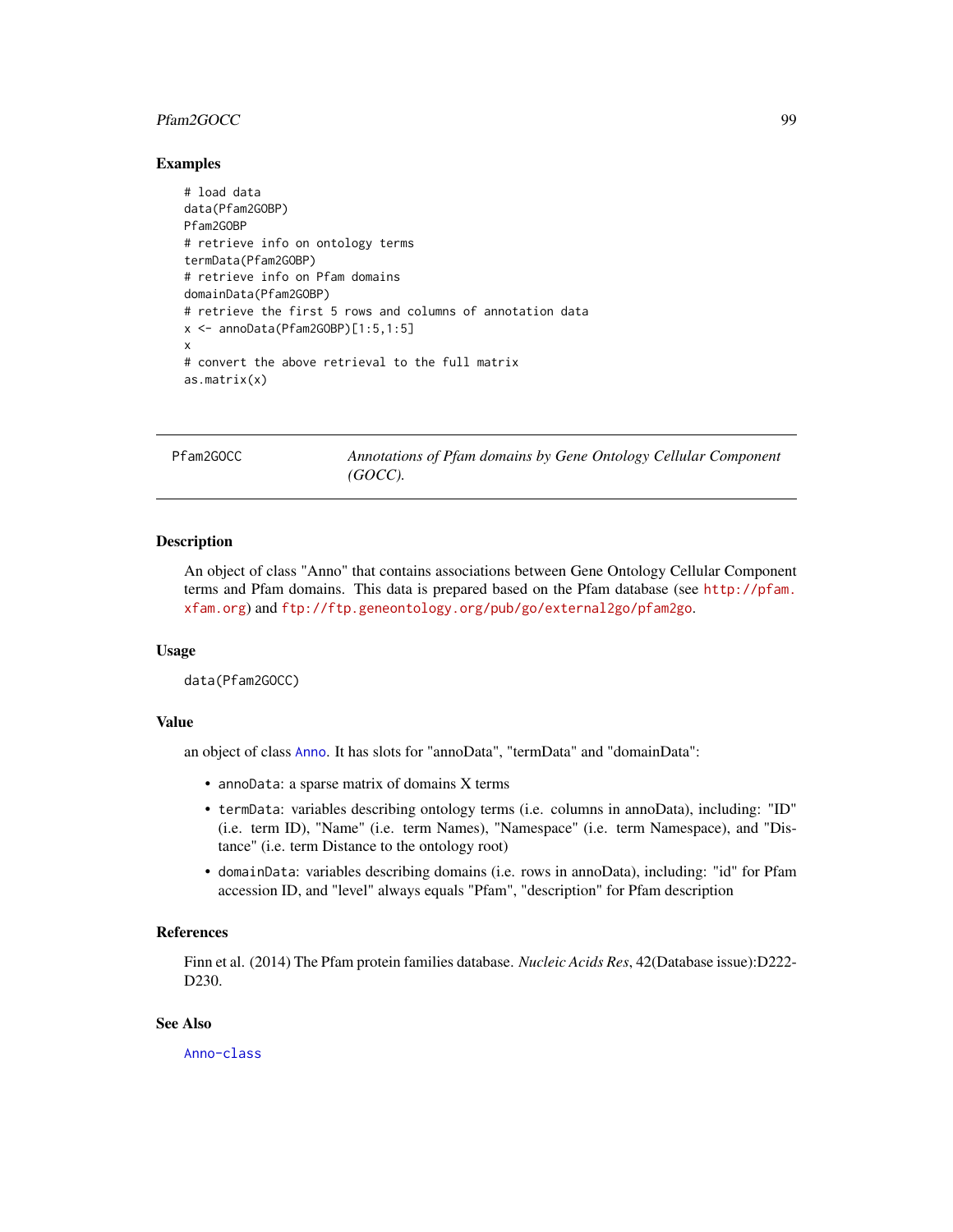## Examples

```
# load data
data(Pfam2GOCC)
Pfam2GOCC
# retrieve info on ontology terms
termData(Pfam2GOCC)
# retrieve info on Pfam domains
domainData(Pfam2GOCC)
# retrieve the first 5 rows and columns of annotation data
x <- annoData(Pfam2GOCC)[1:5,1:5]
x
# convert the above retrieval to the full matrix
as.matrix(x)
```
Pfam2GOMF *Annotations of Pfam domains by Gene Ontology Molecular Function (GOMF).*

## **Description**

An object of class "Anno" that contains associations between Gene Ontology Molecular Function terms and Pfam domains. This data is prepared based on the Pfam database (see [http://pfam.](http://pfam.xfam.org) [xfam.org](http://pfam.xfam.org)) and <ftp://ftp.geneontology.org/pub/go/external2go/pfam2go>.

#### Usage

data(Pfam2GOMF)

#### Value

an object of class [Anno](#page-4-0). It has slots for "annoData", "termData" and "domainData":

- annoData: a sparse matrix of domains X terms
- termData: variables describing ontology terms (i.e. columns in annoData), including: "ID" (i.e. term ID), "Name" (i.e. term Names), "Namespace" (i.e. term Namespace), and "Distance" (i.e. term Distance to the ontology root)
- domainData: variables describing domains (i.e. rows in annoData), including: "id" for Pfam accession ID, and "level" always equals "Pfam", "description" for Pfam description

# References

Finn et al. (2014) The Pfam protein families database. *Nucleic Acids Res*, 42(Database issue):D222- D230.

## See Also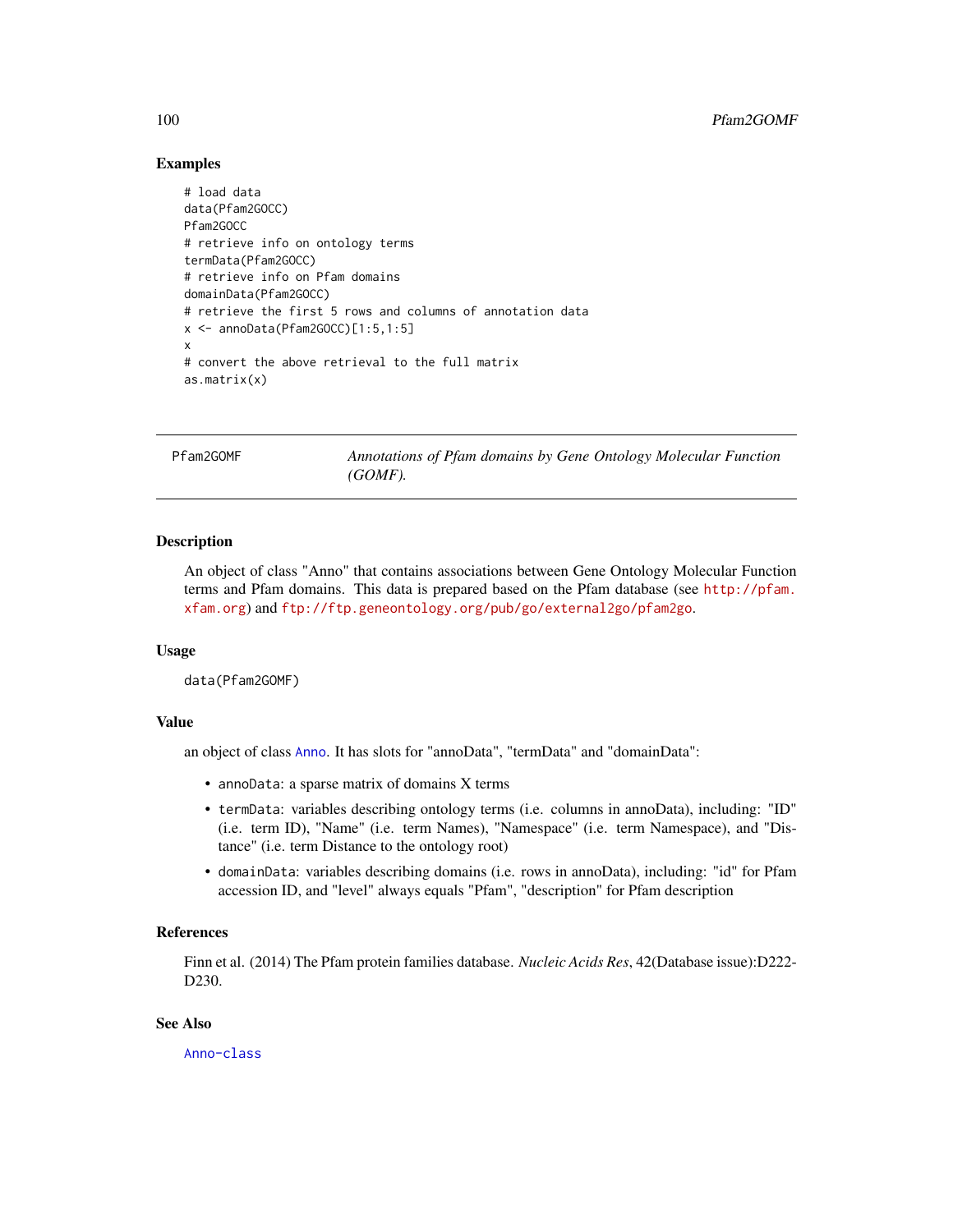#### Rfam 101

## Examples

```
# load data
data(Pfam2GOMF)
Pfam2GOMF
# retrieve info on ontology terms
termData(Pfam2GOMF)
# retrieve info on Pfam domains
domainData(Pfam2GOMF)
# retrieve the first 5 rows and columns of annotation data
x <- annoData(Pfam2GOMF)[1:5,1:5]
x
# convert the above retrieval to the full matrix
as.matrix(x)
```
Rfam *RNA families (Rfam).*

# Description

An object of class "InfoDataFrame" that contains information on RNA families (Rfam). This data is prepared based on [ftp://anonymous@ftp.sanger.ac.uk/pub/databases/Rfam/11.0/](ftp://anonymous@ftp.sanger.ac.uk/pub/databases/Rfam/11.0/database_files/rfam.txt.gz) [database\\_files/rfam.txt.gz](ftp://anonymous@ftp.sanger.ac.uk/pub/databases/Rfam/11.0/database_files/rfam.txt.gz).

## Usage

data(Rfam)

# Value

an object of class [InfoDataFrame](#page-80-0). It has slots for data and dimLabels:

- data: a data.frame containing information about 2208 RNA families (in rows), with 3 columns ("id" for Rfam accession ID, and "level" always equals "Rfam", "description" for Rfam description)
- dimLabels: a character describing labels for rows and columns in data

## References

Gardner et al. (2011) Rfam: Wikipedia, clans and the "decimal" release. *Nucleic Acids Res*, 39(Database issue):D141-D145.

## See Also

[InfoDataFrame-class](#page-80-1)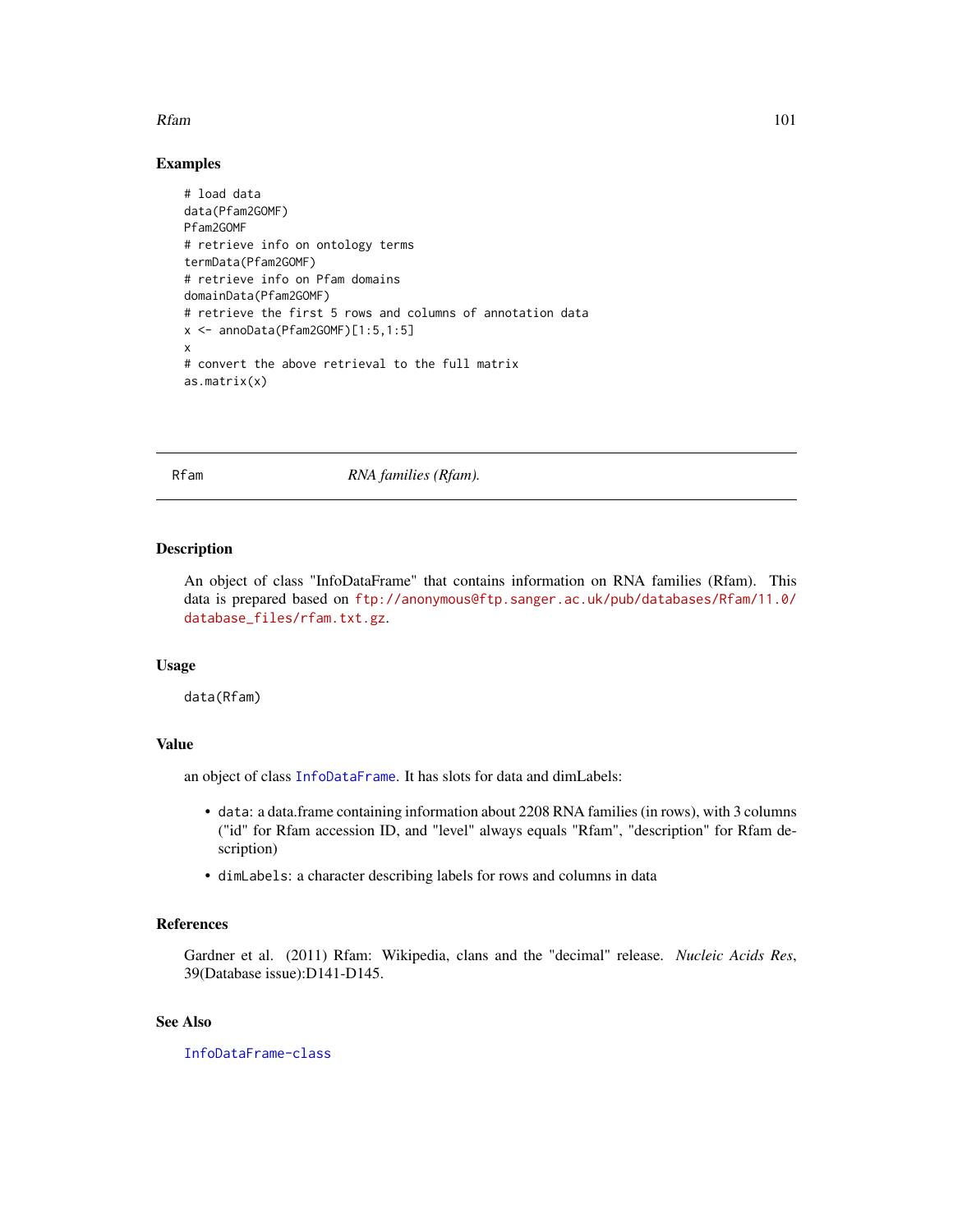## Examples

```
# load data
data(Rfam)
Rfam
# retrieve the dimension
dim(Rfam)
# retrieve names of columns
colNames(Rfam)
# retrieve the first 5 rows of data
Data(Rfam)[1:5,]
```
Rfam2GOBP *Annotations of Rfam RNA families by Gene Ontology Biological Process (GOBP).*

## Description

An object of class "Anno" that contains associations between Gene Ontology Biological Process terms and Rfam RNA families. This data is prepared based on the Rfam database (see [http:](http://rfam.xfam.org) [//rfam.xfam.org](http://rfam.xfam.org)) and <http://geneontology.org/external2go/rfam2go>.

#### Usage

data(Rfam2GOBP)

# Value

an object of class [Anno](#page-4-0). It has slots for "annoData", "termData" and "domainData":

- annoData: a sparse matrix of RNAs X terms
- termData: variables describing ontology terms (i.e. columns in annoData), including: "ID" (i.e. term ID), "Name" (i.e. term Names), "Namespace" (i.e. term Namespace), and "Distance" (i.e. term Distance to the ontology root)
- domainData: variables describing RNAs (i.e. rows in annoData), including: "id" for Rfam accession ID, and "level" always equals "Rfam", "description" for Rfam description

# References

Gardner et al. (2011) Rfam: Wikipedia, clans and the "decimal" release. *Nucleic Acids Res*, 39(Database issue):D141-D145.

## See Also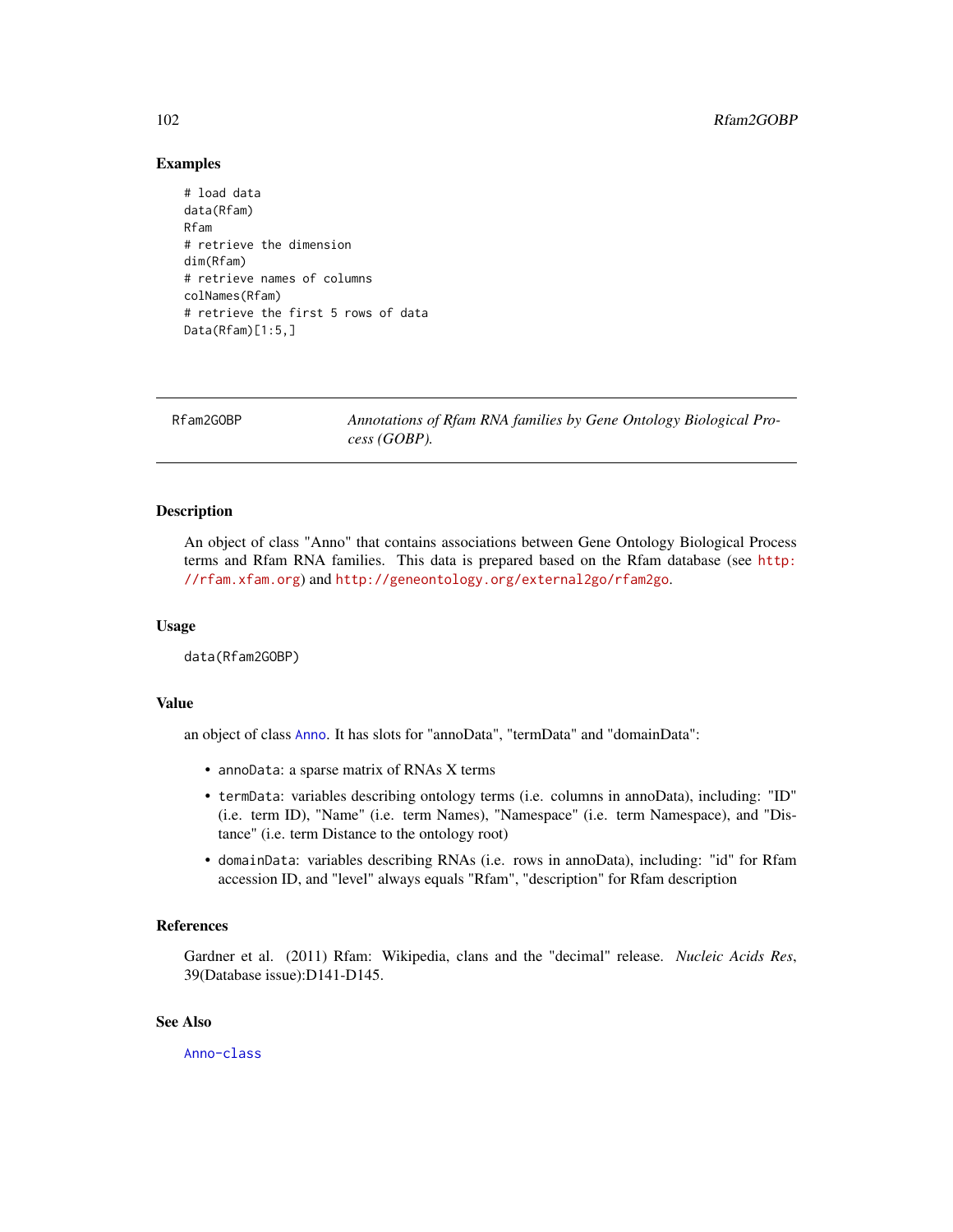# Rfam2GOCC 103

## Examples

```
# load data
data(Rfam2GOBP)
Rfam2GOBP
# retrieve info on ontology terms
termData(Rfam2GOBP)
# retrieve info on Rfam RNAs
domainData(Rfam2GOBP)
# retrieve the first 5 rows and columns of annotation data
x <- annoData(Rfam2GOBP)[1:5,1:5]
x
# convert the above retrieval to the full matrix
as.matrix(x)
```
Rfam2GOCC *Annotations of Rfam RNA families by Gene Ontology Cellular Component (GOCC).*

## **Description**

An object of class "Anno" that contains associations between Gene Ontology Cellular Component terms and Rfam RNA families. This data is prepared based on the Rfam database (see [http:](http://rfam.xfam.org) [//rfam.xfam.org](http://rfam.xfam.org)) and <http://geneontology.org/external2go/rfam2go>.

#### Usage

data(Rfam2GOCC)

#### Value

an object of class [Anno](#page-4-0). It has slots for "annoData", "termData" and "domainData":

- annoData: a sparse matrix of RNAs X terms
- termData: variables describing ontology terms (i.e. columns in annoData), including: "ID" (i.e. term ID), "Name" (i.e. term Names), "Namespace" (i.e. term Namespace), and "Distance" (i.e. term Distance to the ontology root)
- domainData: variables describing RNAs (i.e. rows in annoData), including: "id" for Rfam accession ID, and "level" always equals "Rfam", "description" for Rfam description

# References

Gardner et al. (2011) Rfam: Wikipedia, clans and the "decimal" release. *Nucleic Acids Res*, 39(Database issue):D141-D145.

## See Also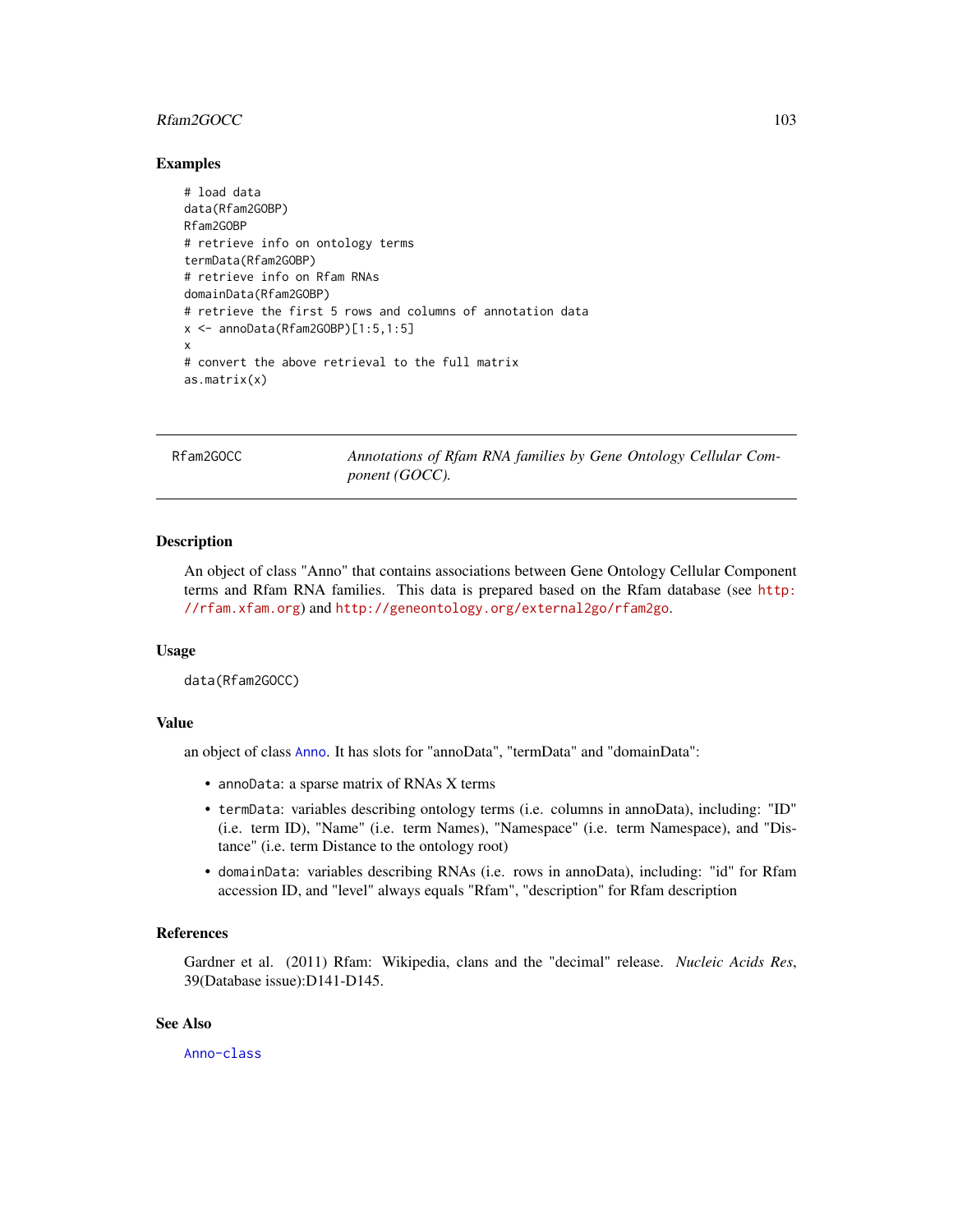## Examples

```
# load data
data(Rfam2GOCC)
Rfam2GOCC
# retrieve info on ontology terms
termData(Rfam2GOCC)
# retrieve info on Rfam RNAs
domainData(Rfam2GOCC)
# retrieve the first 5 rows and columns of annotation data
x <- annoData(Rfam2GOCC)[1:5,1:5]
x
# convert the above retrieval to the full matrix
as.matrix(x)
```
Rfam2GOMF *Annotations of Rfam RNA families by Gene Ontology Molecular Function (GOMF).*

## **Description**

An object of class "Anno" that contains associations between Gene Ontology Molecular Function terms and Rfam RNA families. This data is prepared based on the Rfam database (see [http:](http://rfam.xfam.org) [//rfam.xfam.org](http://rfam.xfam.org)) and <http://geneontology.org/external2go/rfam2go>.

#### Usage

data(Rfam2GOMF)

#### Value

an object of class [Anno](#page-4-0). It has slots for "annoData", "termData" and "domainData":

- annoData: a sparse matrix of RNAs X terms
- termData: variables describing ontology terms (i.e. columns in annoData), including: "ID" (i.e. term ID), "Name" (i.e. term Names), "Namespace" (i.e. term Namespace), and "Distance" (i.e. term Distance to the ontology root)
- domainData: variables describing RNAs (i.e. rows in annoData), including: "id" for Rfam accession ID, and "level" always equals "Rfam", "description" for Rfam description

# References

Gardner et al. (2011) Rfam: Wikipedia, clans and the "decimal" release. *Nucleic Acids Res*, 39(Database issue):D141-D145.

# See Also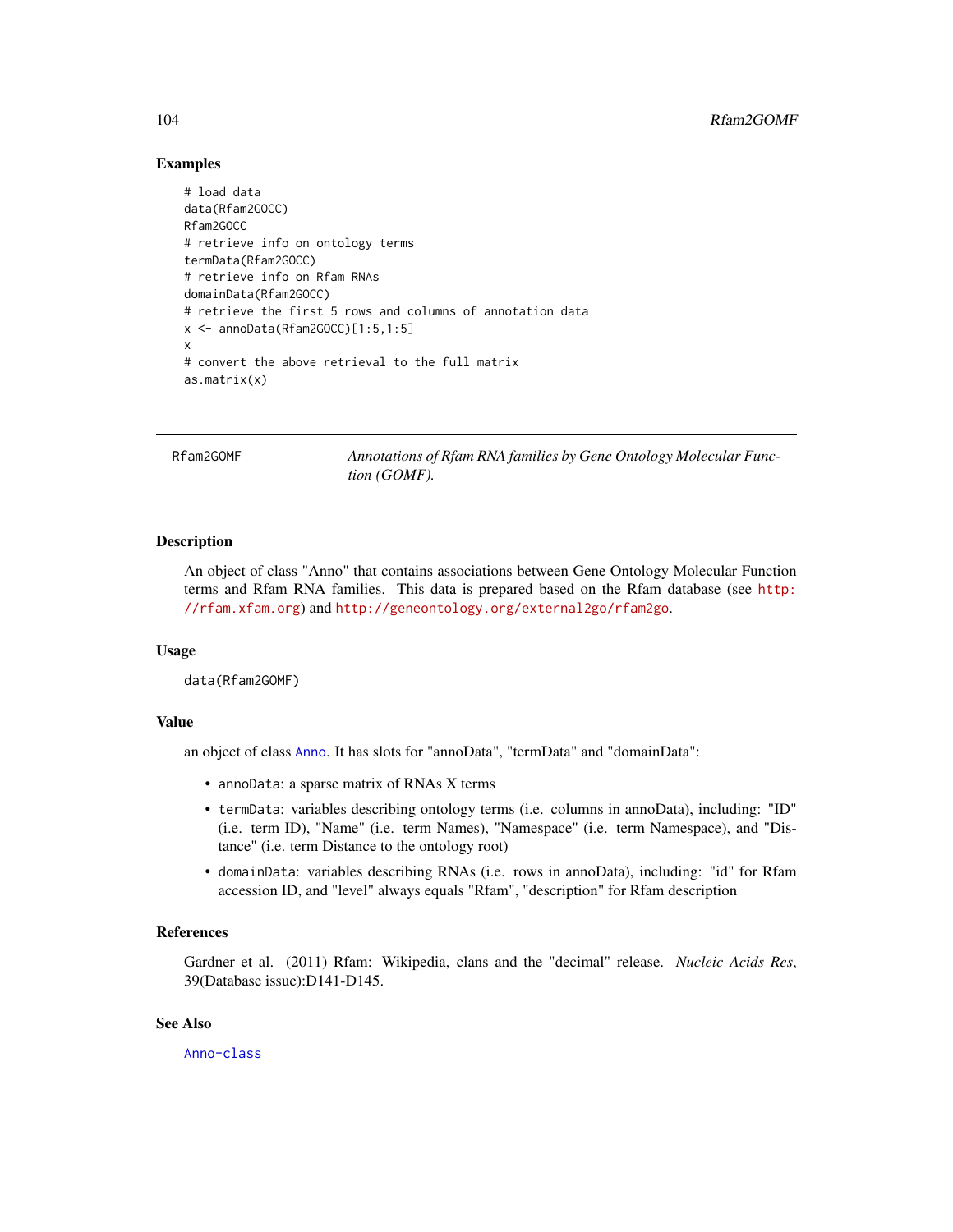#### SCOP.fa 105

## Examples

```
# load data
data(Rfam2GOMF)
Rfam2GOMF
# retrieve info on ontology terms
termData(Rfam2GOMF)
# retrieve info on Rfam RNAs
domainData(Rfam2GOMF)
# retrieve the first 5 rows and columns of annotation data
x \le - annoData(Rfam2GOMF)[1:5,1:5]
x
# convert the above retrieval to the full matrix
as.matrix(x)
```
SCOP.fa *SCOP domain families (fa).*

## Description

An object of class "InfoDataFrame" that contains information on SCOP domain families (fa).

## Usage

data(SCOP.fa)

## Value

an object of class [InfoDataFrame](#page-80-0). It has slots for data and dimLabels:

- data: a data.frame containing information about 2223 domains (in rows), with 3 columns ("id" for SCOP sunid, and "level" for SCOP level, "description" for SCOP description)
- dimLabels: a character describing labels for rows and columns in data

## References

Morais et al. (2011) SUPERFAMILY 1.75 including a domain-centric gene ontology method. *Nucleic Acids Res*, 39(Database issue):D427-34.

Andreeva et al. (2008) Data growth and its impact on the SCOP database: new developments. *Nucleic Acids Res*, 36(Database issue):D419-425

## See Also

[InfoDataFrame-class](#page-80-1)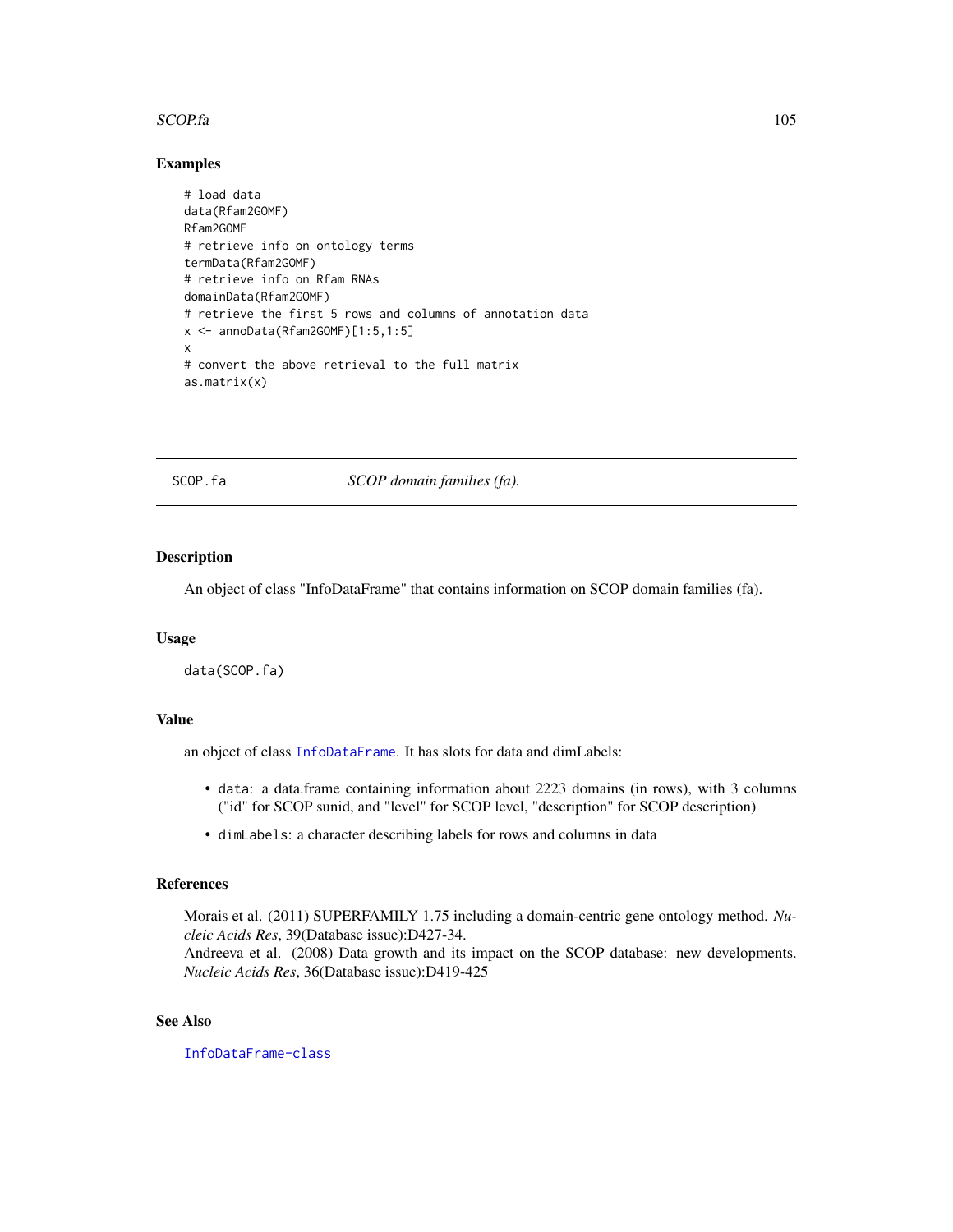## Examples

```
# load data
data(SCOP.fa)
SCOP.fa
# retrieve the dimension
dim(SCOP.fa)
# retrieve names of columns
colNames(SCOP.fa)
# retrieve the first 5 rows of data
Data(SCOP.fa)[1:5,]
```
SCOP.fa2DO *Annotations of SCOP domain families (fa) by Disease Ontology (DO).*

## Description

An object of class "Anno" that contains associations between Disease Ontology terms and SCOP domain families (fa). This data is prepared based on the dcGO database (see [http://supfam.org/](http://supfam.org/SUPERFAMILY/dcGO/) [SUPERFAMILY/dcGO/](http://supfam.org/SUPERFAMILY/dcGO/)).

## Usage

data(SCOP.fa2DO)

## Value

an object of class [Anno](#page-4-0). It has slots for "annoData", "termData" and "domainData":

- annoData: a sparse matrix of domains X terms
- termData: variables describing ontology terms (i.e. columns in annoData), including: "ID" (i.e. term ID), "Name" (i.e. term Names), "Namespace" (i.e. term Namespace), and "Distance" (i.e. term Distance to the ontology root)
- domainData: variables describing domains (i.e. rows in annoData), including: "id" for SCOP sunid, and "level" for SCOP level, "description" for SCOP description

## References

Fang H and Gough J. (2013) dcGO: database of domain-centric ontologies on functions, phenotypes, diseases and more. *Nucleic Acids Res*, 41(Database issue):D536-44.

## See Also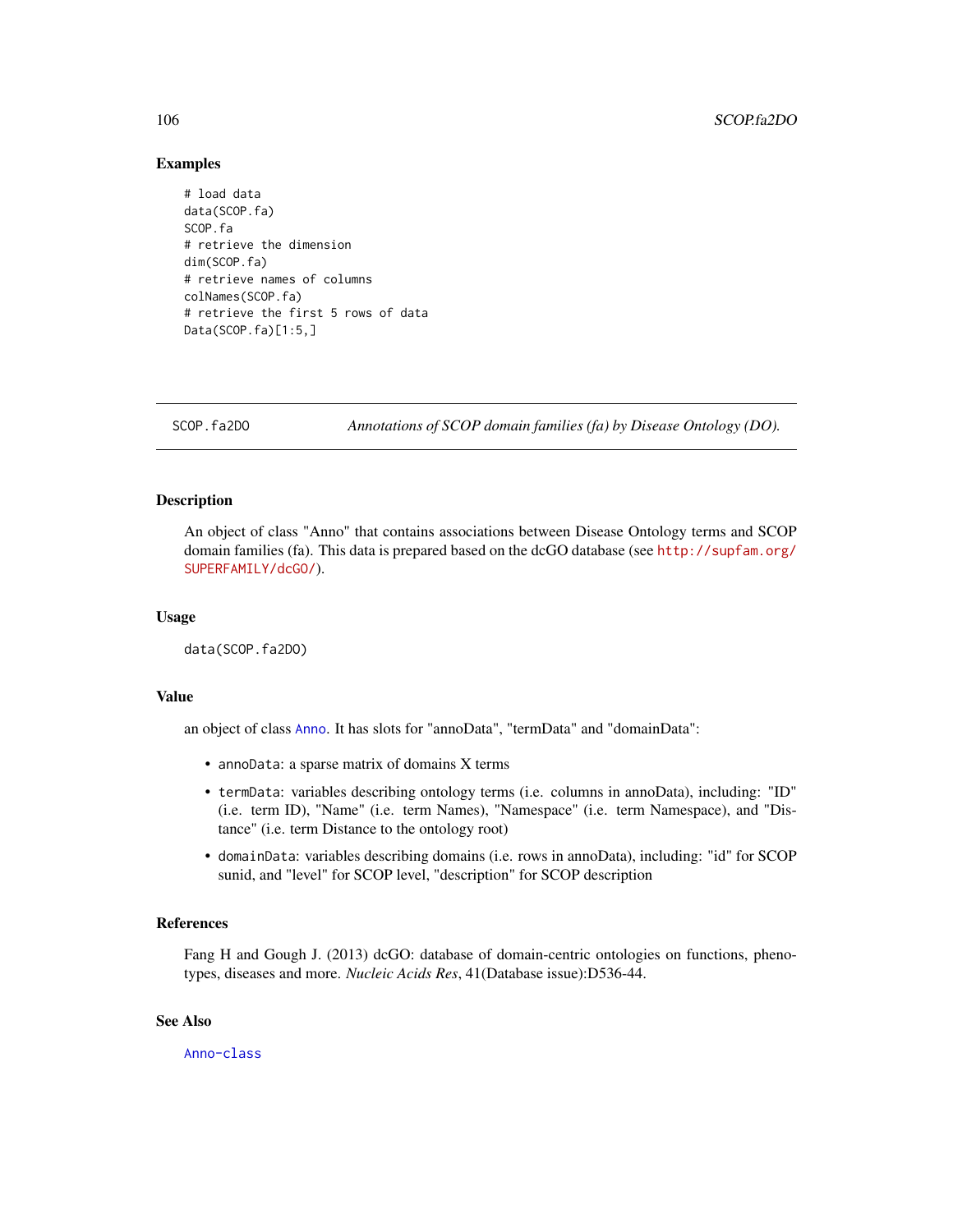# SCOP.fa2GOBP 107

## Examples

```
# load data
data(SCOP.fa2DO)
SCOP.fa2DO
# retrieve info on ontology terms
termData(SCOP.fa2DO)
# retrieve info on SCOP domains
domainData(SCOP.fa2DO)
# retrieve the first 5 rows and columns of annotation data
x <- annoData(SCOP.fa2DO)[1:5,1:5]
x
# convert the above retrieval to the full matrix
as.matrix(x)
```
SCOP.fa2GOBP *Annotations of SCOP domain families (fa) by Gene Ontology Biological Process (GOBP).*

## **Description**

An object of class "Anno" that contains associations between Gene Ontology Biological Process terms and SCOP domain families (fa). This data is prepared based on the dcGO database (see <http://supfam.org/SUPERFAMILY/dcGO/>).

#### Usage

data(SCOP.fa2GOBP)

#### Value

an object of class [Anno](#page-4-0). It has slots for "annoData", "termData" and "domainData":

- annoData: a sparse matrix of domains X terms
- termData: variables describing ontology terms (i.e. columns in annoData), including: "ID" (i.e. term ID), "Name" (i.e. term Names), "Namespace" (i.e. term Namespace), and "Distance" (i.e. term Distance to the ontology root)
- domainData: variables describing domains (i.e. rows in annoData), including: "id" for SCOP sunid, and "level" for SCOP level, "description" for SCOP description

# References

Fang H and Gough J. (2013) dcGO: database of domain-centric ontologies on functions, phenotypes, diseases and more. *Nucleic Acids Res*, 41(Database issue):D536-44.

## See Also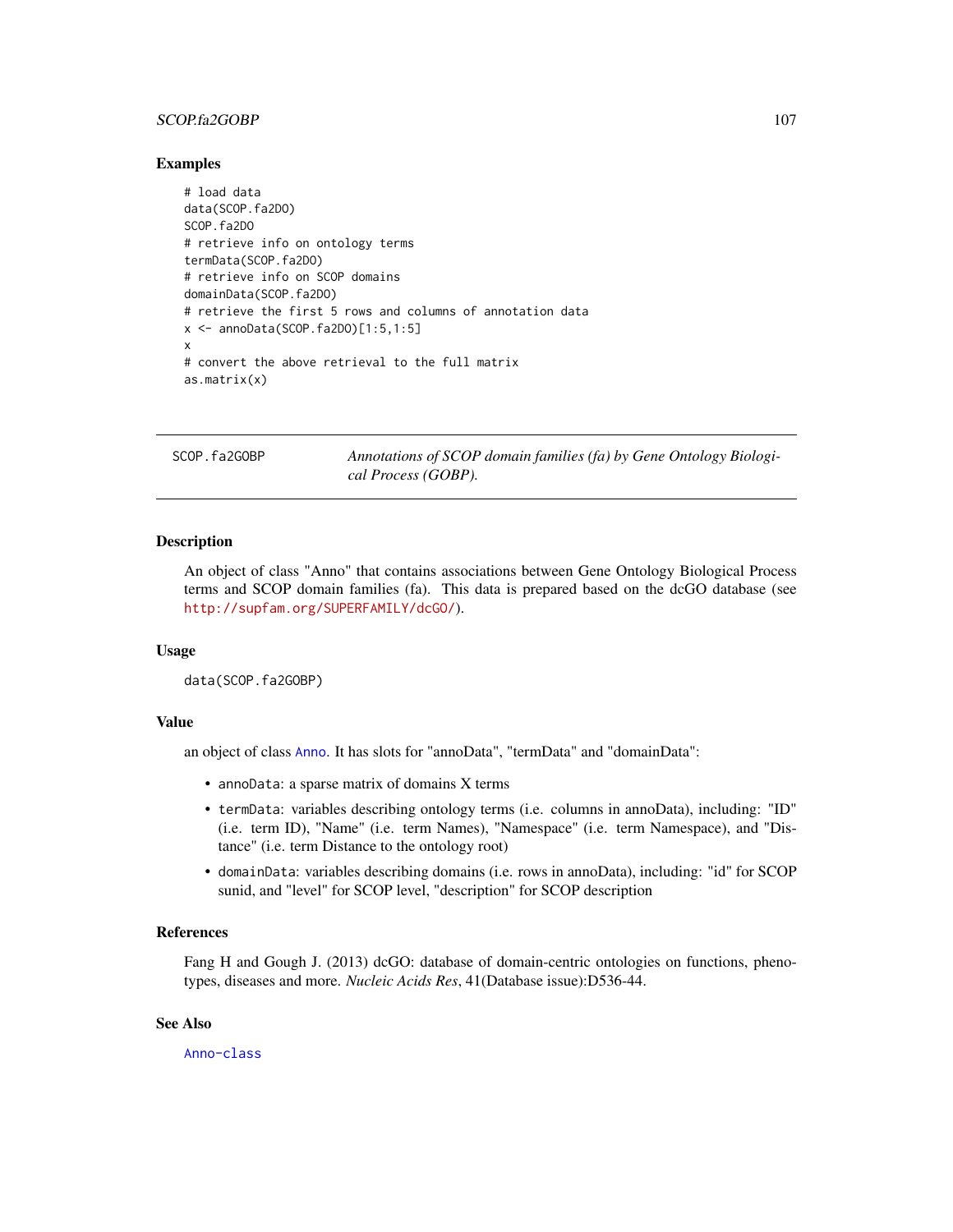## Examples

```
# load data
data(SCOP.fa2GOBP)
SCOP.fa2GOBP
# retrieve info on ontology terms
termData(SCOP.fa2GOBP)
# retrieve info on SCOP domains
domainData(SCOP.fa2GOBP)
# retrieve the first 5 rows and columns of annotation data
x <- annoData(SCOP.fa2GOBP)[1:5,1:5]
x
# convert the above retrieval to the full matrix
as.matrix(x)
```
SCOP.fa2GOCC *Annotations of SCOP domain families (fa) by Gene Ontology Cellular Component (GOCC).*

## **Description**

An object of class "Anno" that contains associations between Gene Ontology Cellular Component terms and SCOP domain families (fa). This data is prepared based on the dcGO database (see <http://supfam.org/SUPERFAMILY/dcGO/>).

## Usage

```
data(SCOP.fa2GOCC)
```
#### Value

an object of class [Anno](#page-4-0). It has slots for "annoData", "termData" and "domainData":

- annoData: a sparse matrix of domains X terms
- termData: variables describing ontology terms (i.e. columns in annoData), including: "ID" (i.e. term ID), "Name" (i.e. term Names), "Namespace" (i.e. term Namespace), and "Distance" (i.e. term Distance to the ontology root)
- domainData: variables describing domains (i.e. rows in annoData), including: "id" for SCOP sunid, and "level" for SCOP level, "description" for SCOP description

# References

Fang H and Gough J. (2013) dcGO: database of domain-centric ontologies on functions, phenotypes, diseases and more. *Nucleic Acids Res*, 41(Database issue):D536-44.

# See Also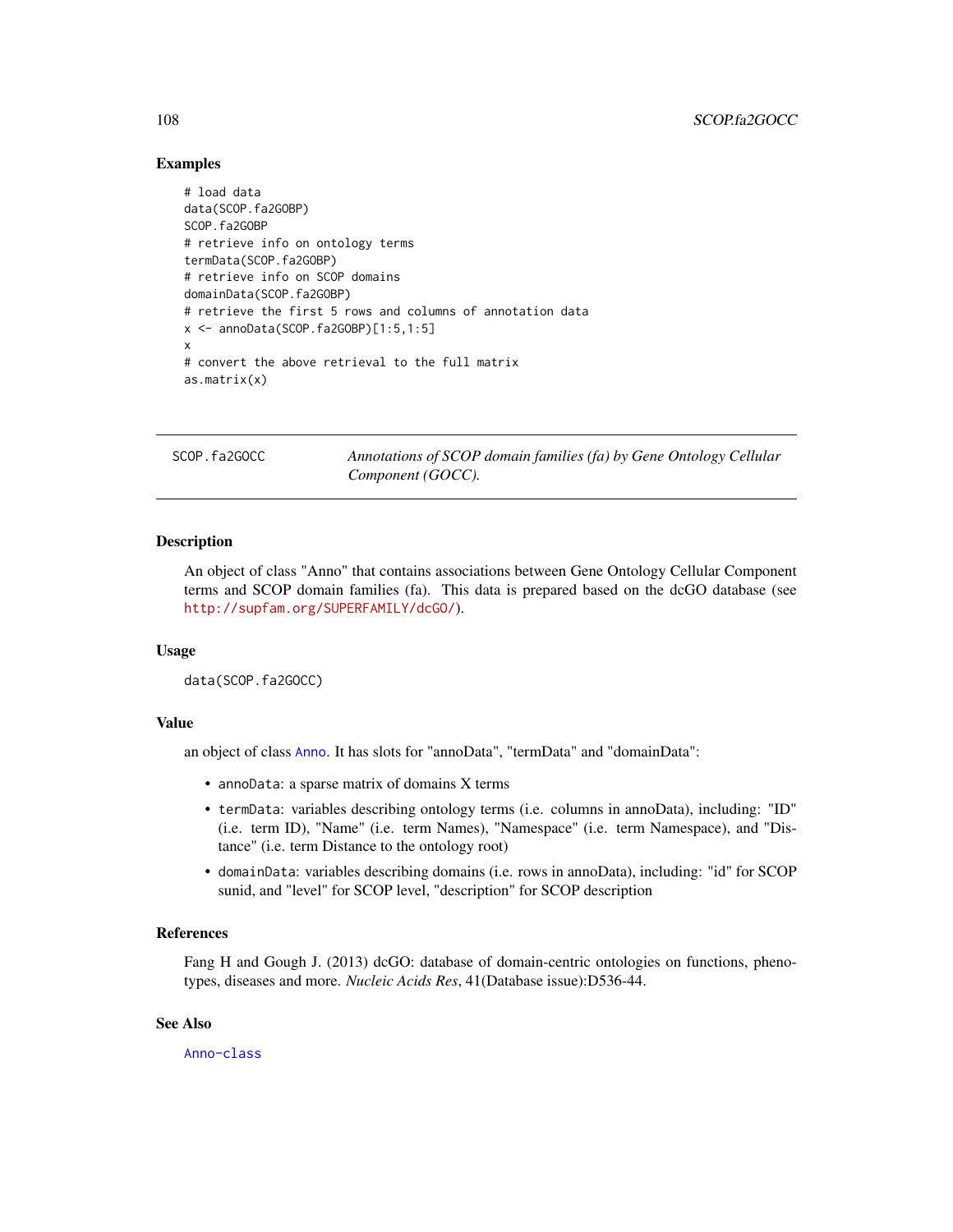# <span id="page-108-0"></span>SCOP.fa2GOMF 109

# Examples

```
# load data
data(SCOP.fa2GOCC)
SCOP.fa2GOCC
# retrieve info on ontology terms
termData(SCOP.fa2GOCC)
# retrieve info on SCOP domains
domainData(SCOP.fa2GOCC)
# retrieve the first 5 rows and columns of annotation data
x <- annoData(SCOP.fa2GOCC)[1:5,1:5]
x
# convert the above retrieval to the full matrix
as.matrix(x)
```
SCOP.fa2GOMF *Annotations of SCOP domain families (fa) by Gene Ontology Molecular Function (GOMF).*

# **Description**

An object of class "Anno" that contains associations between Gene Ontology Molecular Function terms and SCOP domain families (fa). This data is prepared based on the dcGO database (see <http://supfam.org/SUPERFAMILY/dcGO/>).

#### Usage

```
data(SCOP.fa2GOMF)
```
# Value

an object of class [Anno](#page-4-0). It has slots for "annoData", "termData" and "domainData":

- annoData: a sparse matrix of domains X terms
- termData: variables describing ontology terms (i.e. columns in annoData), including: "ID" (i.e. term ID), "Name" (i.e. term Names), "Namespace" (i.e. term Namespace), and "Distance" (i.e. term Distance to the ontology root)
- domainData: variables describing domains (i.e. rows in annoData), including: "id" for SCOP sunid, and "level" for SCOP level, "description" for SCOP description

# References

Fang H and Gough J. (2013) dcGO: database of domain-centric ontologies on functions, phenotypes, diseases and more. *Nucleic Acids Res*, 41(Database issue):D536-44.

# See Also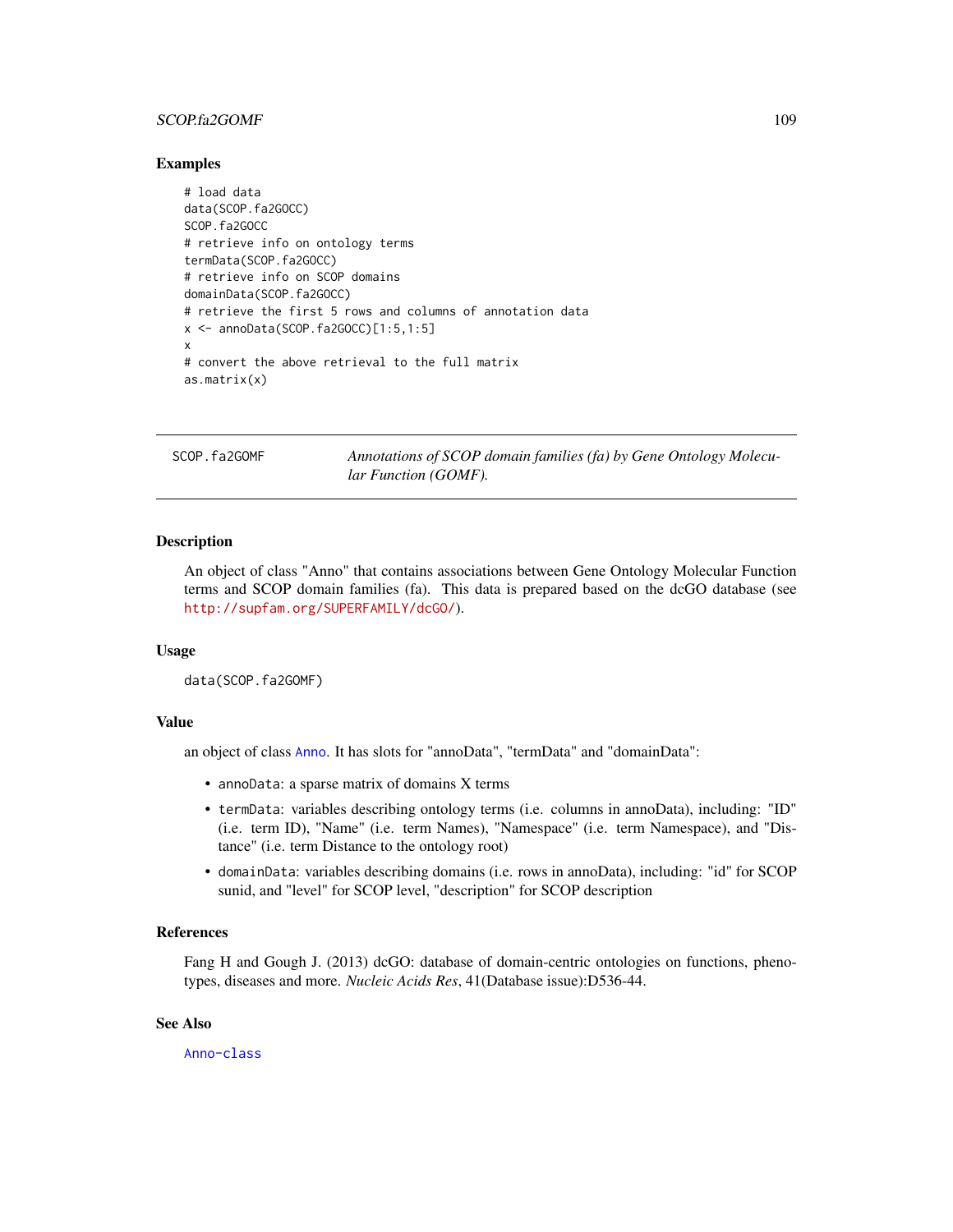```
# load data
data(SCOP.fa2GOMF)
SCOP.fa2GOMF
# retrieve info on ontology terms
termData(SCOP.fa2GOMF)
# retrieve info on SCOP domains
domainData(SCOP.fa2GOMF)
# retrieve the first 5 rows and columns of annotation data
x <- annoData(SCOP.fa2GOMF)[1:5,1:5]
x
# convert the above retrieval to the full matrix
as.matrix(x)
```
SCOP.fa2HPMI *Annotations of SCOP domain families (fa) by Human Phenotype Mode of Inheritance (HPMI).*

# **Description**

An object of class "Anno" that contains associations between HPMI terms and SCOP domain families (fa). This data is prepared based on the dcGO database (see [http://supfam.org/SUPERFAMILY/](http://supfam.org/SUPERFAMILY/dcGO/) [dcGO/](http://supfam.org/SUPERFAMILY/dcGO/)).

# Usage

```
data(SCOP.fa2HPMI)
```
# Value

an object of class [Anno](#page-4-0). It has slots for "annoData", "termData" and "domainData":

- annoData: a sparse matrix of domains X terms
- termData: variables describing ontology terms (i.e. columns in annoData), including: "ID" (i.e. term ID), "Name" (i.e. term Names), "Namespace" (i.e. term Namespace), and "Distance" (i.e. term Distance to the ontology root)
- domainData: variables describing domains (i.e. rows in annoData), including: "id" for SCOP sunid, and "level" for SCOP level, "description" for SCOP description

# References

Fang H and Gough J. (2013) dcGO: database of domain-centric ontologies on functions, phenotypes, diseases and more. *Nucleic Acids Res*, 41(Database issue):D536-44.

# See Also

<span id="page-109-0"></span>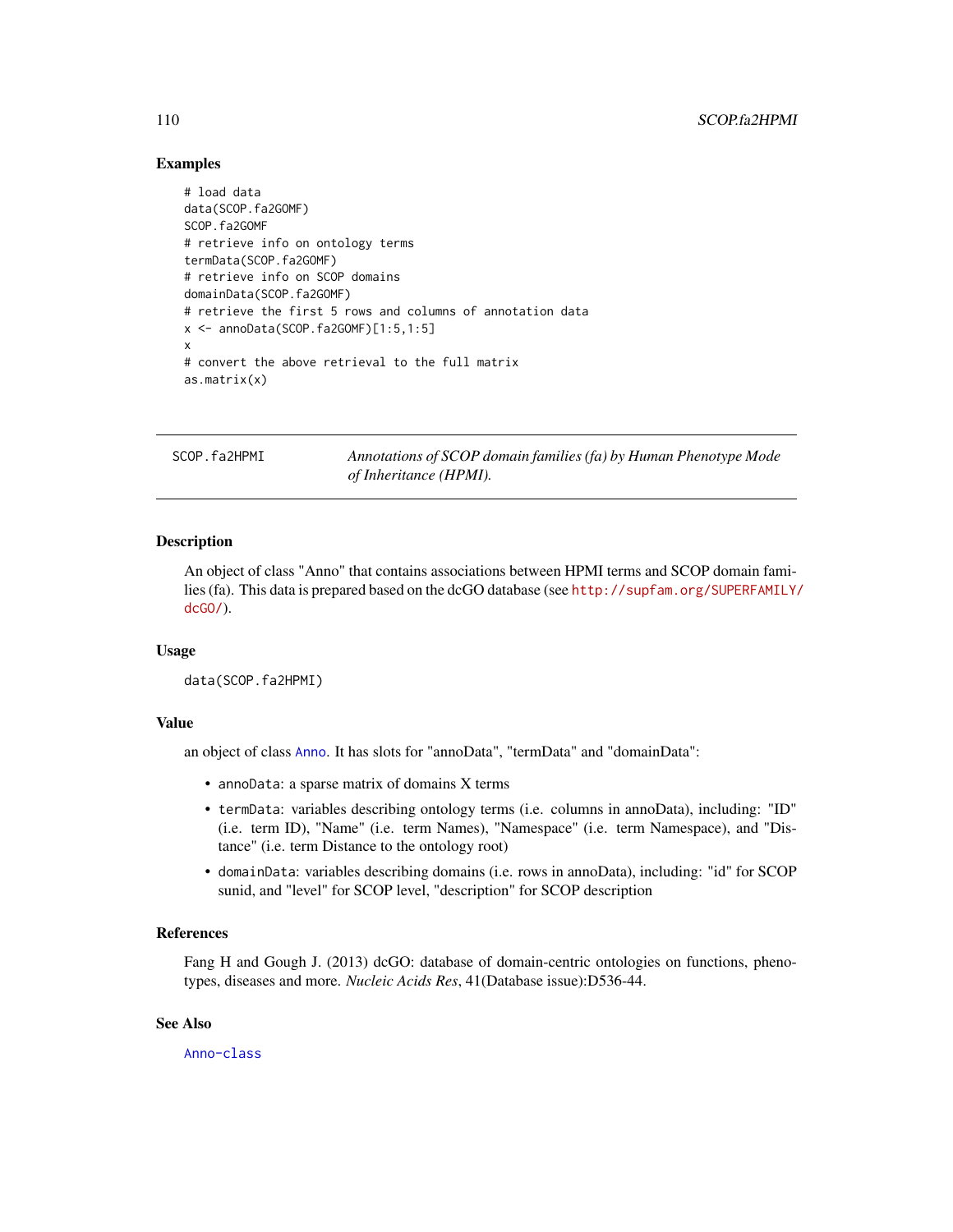# <span id="page-110-0"></span>SCOP.fa2HPON 111

#### Examples

```
# load data
data(SCOP.fa2HPMI)
SCOP.fa2HPMI
# retrieve info on ontology terms
termData(SCOP.fa2HPMI)
# retrieve info on SCOP domains
domainData(SCOP.fa2HPMI)
# retrieve the first 5 rows and columns of annotation data
x \le - annoData(SCOP.fa2HPMI)[1:5,1:5]
x
# convert the above retrieval to the full matrix
as.matrix(x)
```
SCOP.fa2HPON *Annotations of SCOP domain families (fa) by Human Phenotype ONset and clinical course (HPON).*

# **Description**

An object of class "Anno" that contains associations between HPON terms and SCOP domain families (fa). This data is prepared based on the dcGO database (see [http://supfam.org/SUPERFAMILY/](http://supfam.org/SUPERFAMILY/dcGO/) [dcGO/](http://supfam.org/SUPERFAMILY/dcGO/)).

#### Usage

```
data(SCOP.fa2HPON)
```
# Value

an object of class [Anno](#page-4-0). It has slots for "annoData", "termData" and "domainData":

- annoData: a sparse matrix of domains X terms
- termData: variables describing ontology terms (i.e. columns in annoData), including: "ID" (i.e. term ID), "Name" (i.e. term Names), "Namespace" (i.e. term Namespace), and "Distance" (i.e. term Distance to the ontology root)
- domainData: variables describing domains (i.e. rows in annoData), including: "id" for SCOP sunid, and "level" for SCOP level, "description" for SCOP description

# References

Fang H and Gough J. (2013) dcGO: database of domain-centric ontologies on functions, phenotypes, diseases and more. *Nucleic Acids Res*, 41(Database issue):D536-44.

# See Also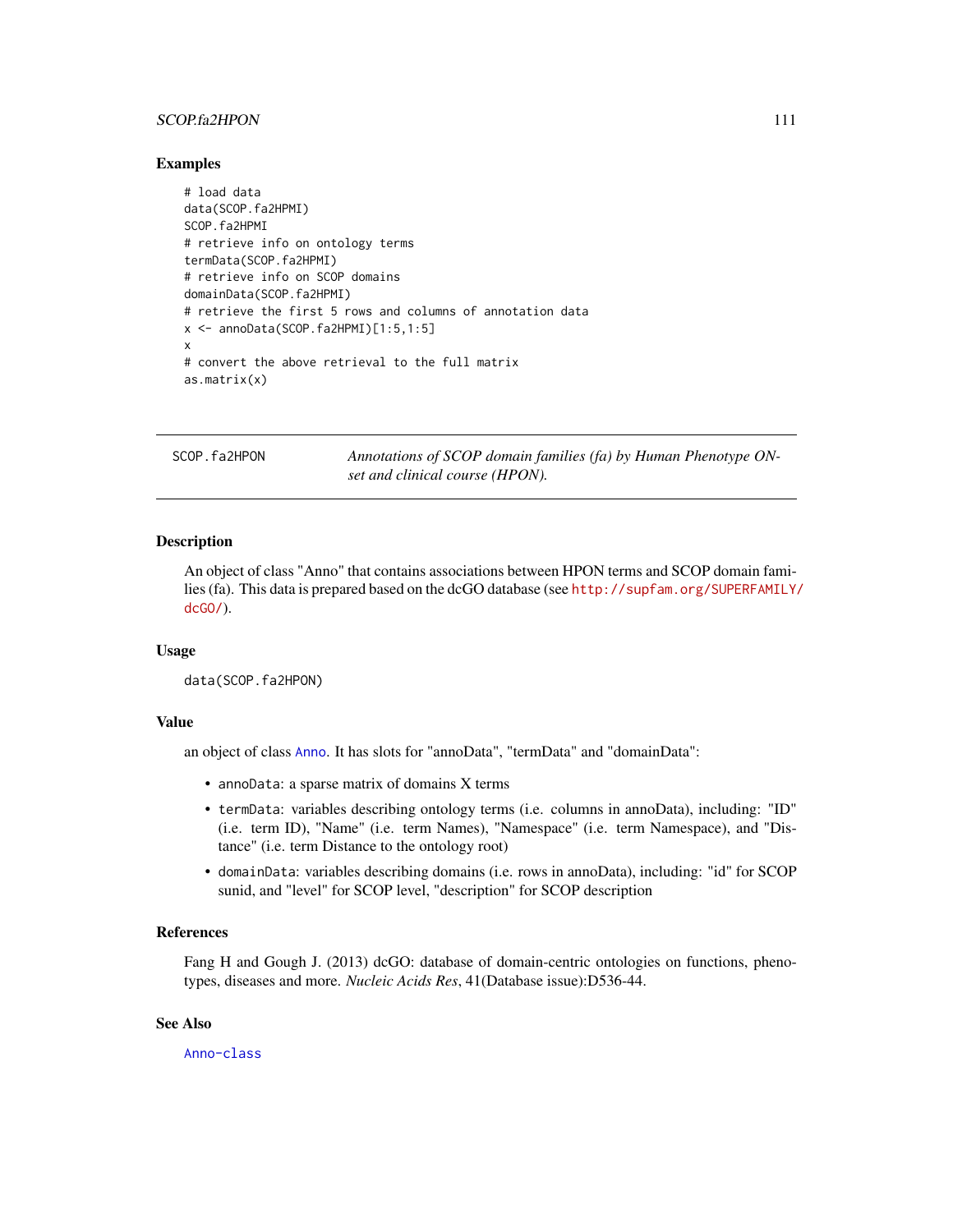```
# load data
data(SCOP.fa2HPON)
SCOP.fa2HPON
# retrieve info on ontology terms
termData(SCOP.fa2HPON)
# retrieve info on SCOP domains
domainData(SCOP.fa2HPON)
# retrieve the first 5 rows and columns of annotation data
x \le - annoData(SCOP.fa2HPON)[1:5,1:5]
x
# convert the above retrieval to the full matrix
as.matrix(x)
```
SCOP.fa2HPPA *Annotations of SCOP domain families (fa) by Human Phenotype Phenotypic Abnormality (HPPA).*

# **Description**

An object of class "Anno" that contains associations between HPPA terms and SCOP domain families (fa). This data is prepared based on the dcGO database (see [http://supfam.org/SUPERFAMILY/](http://supfam.org/SUPERFAMILY/dcGO/) [dcGO/](http://supfam.org/SUPERFAMILY/dcGO/)).

# Usage

```
data(SCOP.fa2HPPA)
```
# Value

an object of class [Anno](#page-4-0). It has slots for "annoData", "termData" and "domainData":

- annoData: a sparse matrix of domains X terms
- termData: variables describing ontology terms (i.e. columns in annoData), including: "ID" (i.e. term ID), "Name" (i.e. term Names), "Namespace" (i.e. term Namespace), and "Distance" (i.e. term Distance to the ontology root)
- domainData: variables describing domains (i.e. rows in annoData), including: "id" for SCOP sunid, and "level" for SCOP level, "description" for SCOP description

# References

Fang H and Gough J. (2013) dcGO: database of domain-centric ontologies on functions, phenotypes, diseases and more. *Nucleic Acids Res*, 41(Database issue):D536-44.

# See Also

<span id="page-111-0"></span>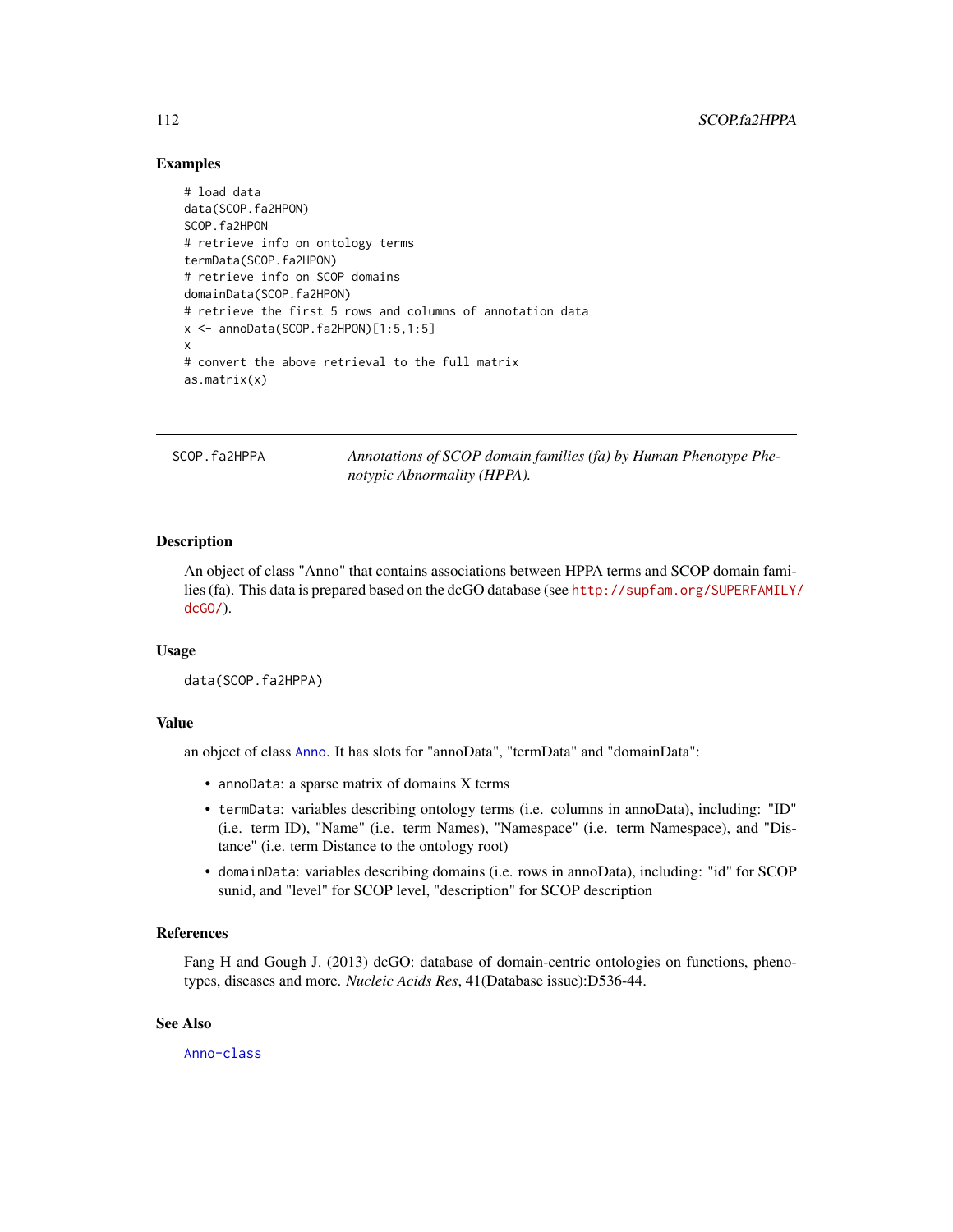# <span id="page-112-0"></span> $SCOPf a2MP$  113

#### Examples

```
# load data
data(SCOP.fa2HPPA)
SCOP.fa2HPPA
# retrieve info on ontology terms
termData(SCOP.fa2HPPA)
# retrieve info on SCOP domains
domainData(SCOP.fa2HPPA)
# retrieve the first 5 rows and columns of annotation data
x \le - annoData(SCOP.fa2HPPA)[1:5,1:5]
x
# convert the above retrieval to the full matrix
as.matrix(x)
```
SCOP.fa2MP *Annotations of SCOP domain families (fa) by Mammalian Phenotype (MP).*

# **Description**

An object of class "Anno" that contains associations between Mammalian Phenotype terms and SCOP domain families (fa). This data is prepared based on the dcGO database (see [http://](http://supfam.org/SUPERFAMILY/dcGO/) [supfam.org/SUPERFAMILY/dcGO/](http://supfam.org/SUPERFAMILY/dcGO/)).

#### Usage

```
data(SCOP.fa2MP)
```
# Value

an object of class [Anno](#page-4-0). It has slots for "annoData", "termData" and "domainData":

- annoData: a sparse matrix of domains X terms
- termData: variables describing ontology terms (i.e. columns in annoData), including: "ID" (i.e. term ID), "Name" (i.e. term Names), "Namespace" (i.e. term Namespace), and "Distance" (i.e. term Distance to the ontology root)
- domainData: variables describing domains (i.e. rows in annoData), including: "id" for SCOP sunid, and "level" for SCOP level, "description" for SCOP description

# References

Fang H and Gough J. (2013) dcGO: database of domain-centric ontologies on functions, phenotypes, diseases and more. *Nucleic Acids Res*, 41(Database issue):D536-44.

# See Also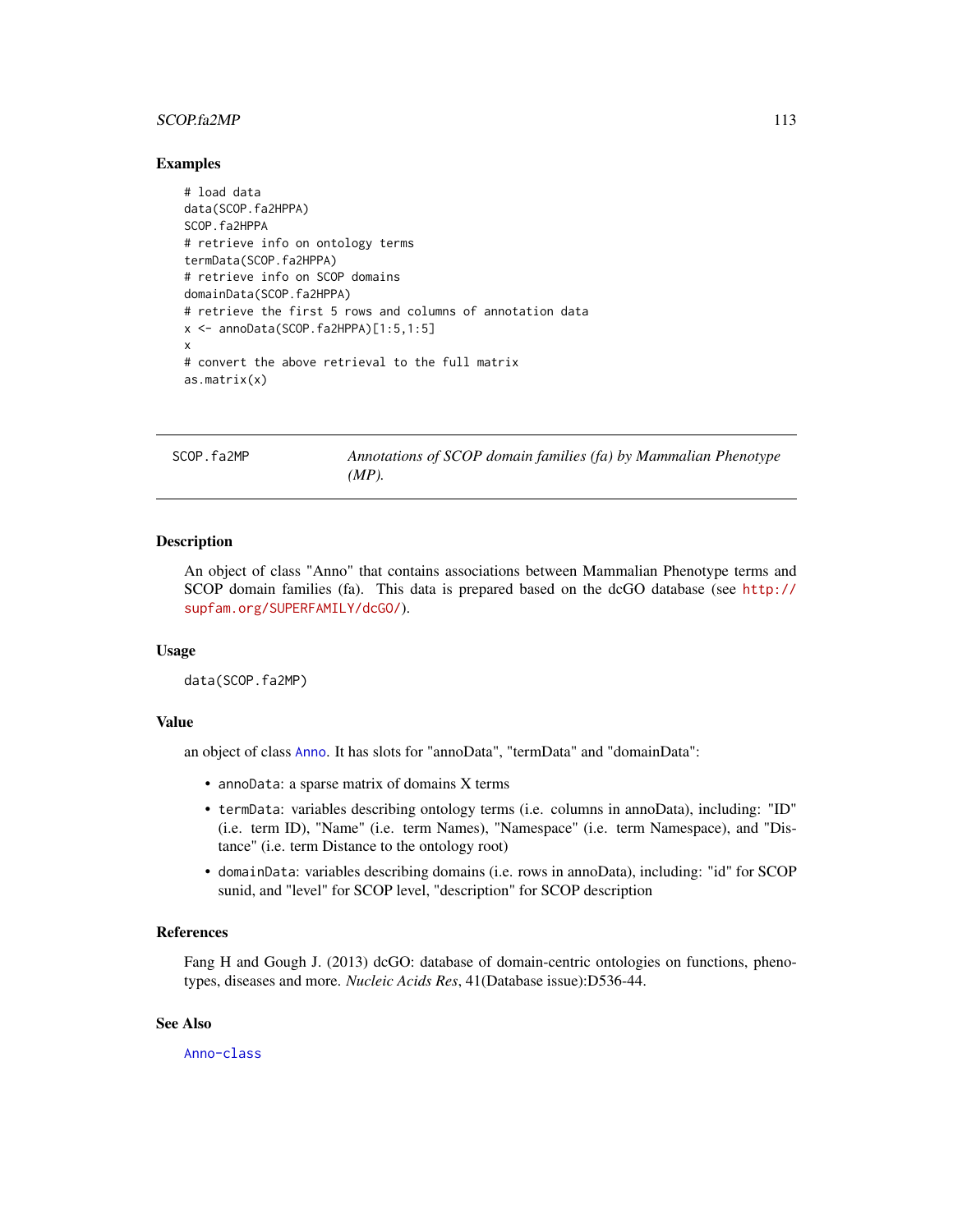```
# load data
data(SCOP.fa2MP)
SCOP.fa2MP
# retrieve info on ontology terms
termData(SCOP.fa2MP)
# retrieve info on SCOP domains
domainData(SCOP.fa2MP)
# retrieve the first 5 rows and columns of annotation data
x <- annoData(SCOP.fa2MP)[1:5,1:5]
x
# convert the above retrieval to the full matrix
as.matrix(x)
```
SCOP.sf *SCOP domain superfamilies (sf).*

# Description

An object of class "InfoDataFrame" that contains information on SCOP domain superfamilies (sf).

#### Usage

data(SCOP.sf)

# Value

an object of class [InfoDataFrame](#page-80-0). It has slots for data and dimLabels:

- data: a data.frame containing information about 2223 domains (in rows), with 3 columns ("id" for SCOP sunid, and "level" for SCOP level, "description" for SCOP description)
- dimLabels: a character describing labels for rows and columns in data

# References

Morais et al. (2011) SUPERFAMILY 1.75 including a domain-centric gene ontology method. *Nucleic Acids Res*, 39(Database issue):D427-34.

Andreeva et al. (2008) Data growth and its impact on the SCOP database: new developments. *Nucleic Acids Res*, 36(Database issue):D419-425

# See Also

[InfoDataFrame-class](#page-80-1)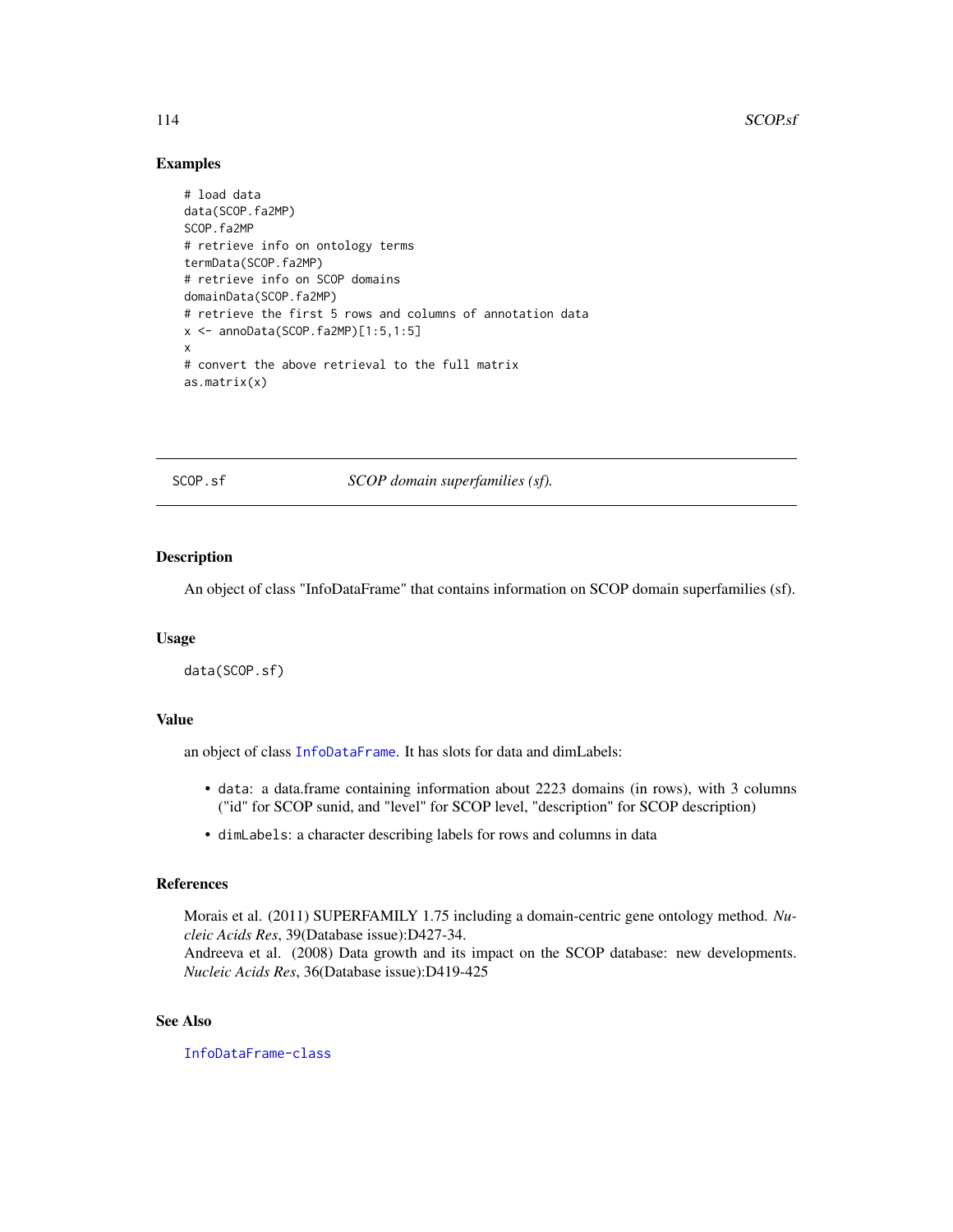#### <span id="page-114-0"></span>SCOP.sf2DO 115

#### Examples

```
# load data
data(SCOP.sf)
SCOP.sf
# retrieve the dimension
dim(SCOP.sf)
# retrieve names of columns
colNames(SCOP.sf)
# retrieve the first 5 rows of data
Data(SCOP.sf)[1:5,]
```

| SCOP.sf2DO | Annotations of SCOP domain superfamilies (sf) by Disease Ontology |
|------------|-------------------------------------------------------------------|
|            | $(DO)$ .                                                          |
|            |                                                                   |

# Description

An object of class "Anno" that contains associations between Disease Ontology terms and SCOP domain superfamilies (sf). This data is prepared based on the dcGO database (see [http://supfam.](http://supfam.org/SUPERFAMILY/dcGO/) [org/SUPERFAMILY/dcGO/](http://supfam.org/SUPERFAMILY/dcGO/)).

# Usage

data(SCOP.sf2DO)

# Value

an object of class [Anno](#page-4-0). It has slots for "annoData", "termData" and "domainData":

- annoData: a sparse matrix of domains X terms
- termData: variables describing ontology terms (i.e. columns in annoData), including: "ID" (i.e. term ID), "Name" (i.e. term Names), "Namespace" (i.e. term Namespace), and "Distance" (i.e. term Distance to the ontology root)
- domainData: variables describing domains (i.e. rows in annoData), including: "id" for SCOP sunid, and "level" for SCOP level, "description" for SCOP description

# References

Fang H and Gough J. (2013) dcGO: database of domain-centric ontologies on functions, phenotypes, diseases and more. *Nucleic Acids Res*, 41(Database issue):D536-44.

# See Also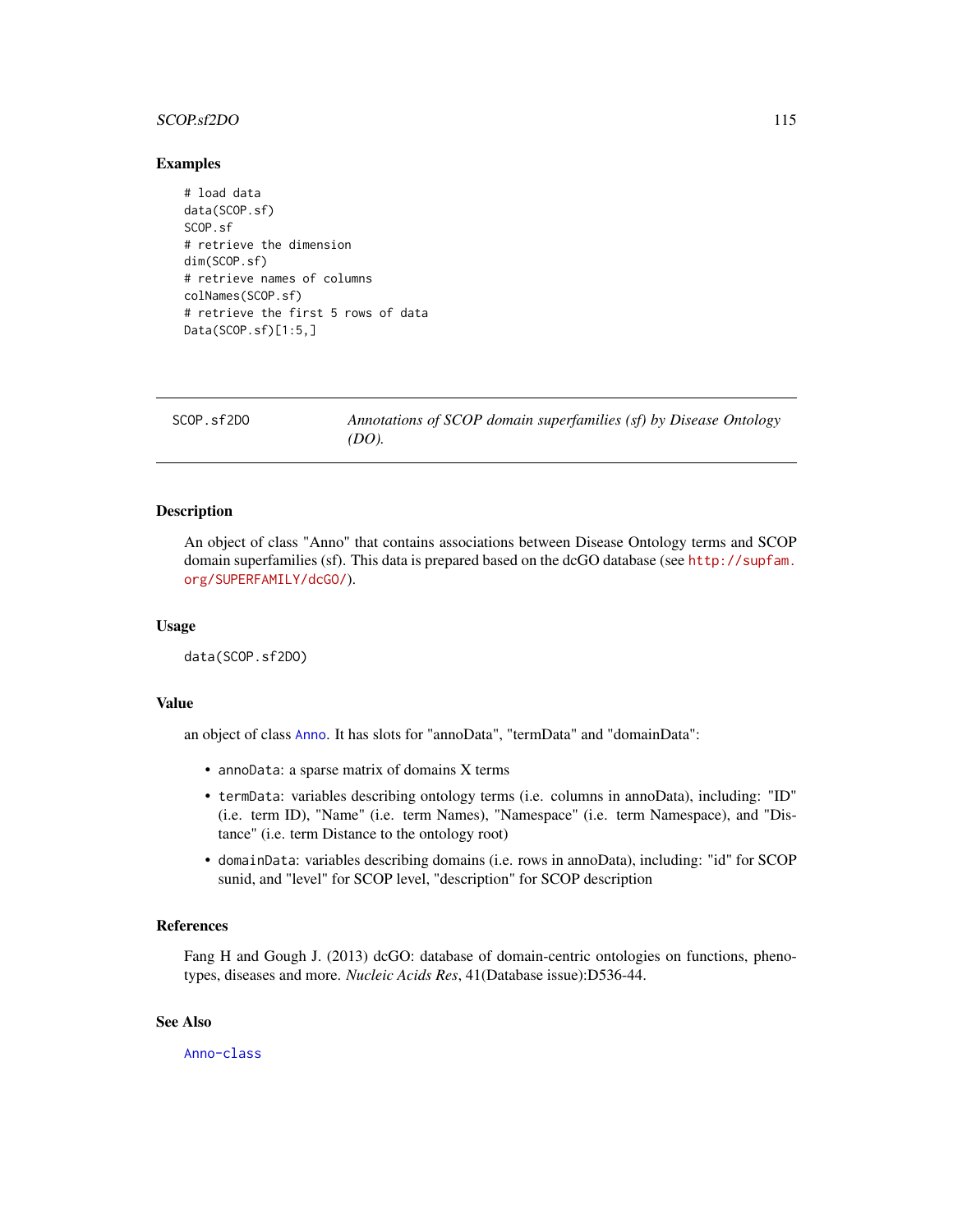```
# load data
data(SCOP.sf2DO)
SCOP.sf2DO
# retrieve info on ontology terms
termData(SCOP.sf2DO)
# retrieve info on SCOP domains
domainData(SCOP.sf2DO)
# retrieve the first 5 rows and columns of annotation data
x <- annoData(SCOP.sf2DO)[1:5,1:5]
x
# convert the above retrieval to the full matrix
as.matrix(x)
```
SCOP.sf2GOBP *Annotations of SCOP domain superfamilies (sf) by Gene Ontology Biological Process (GOBP).*

# **Description**

An object of class "Anno" that contains associations between Gene Ontology Biological Process terms and SCOP domain superfamilies (sf). This data is prepared based on the dcGO database (see <http://supfam.org/SUPERFAMILY/dcGO/>).

# Usage

```
data(SCOP.sf2GOBP)
```
# Value

an object of class [Anno](#page-4-0). It has slots for "annoData", "termData" and "domainData":

- annoData: a sparse matrix of domains X terms
- termData: variables describing ontology terms (i.e. columns in annoData), including: "ID" (i.e. term ID), "Name" (i.e. term Names), "Namespace" (i.e. term Namespace), and "Distance" (i.e. term Distance to the ontology root)
- domainData: variables describing domains (i.e. rows in annoData), including: "id" for SCOP sunid, and "level" for SCOP level, "description" for SCOP description

# References

Fang H and Gough J. (2013) dcGO: database of domain-centric ontologies on functions, phenotypes, diseases and more. *Nucleic Acids Res*, 41(Database issue):D536-44.

# See Also

<span id="page-115-0"></span>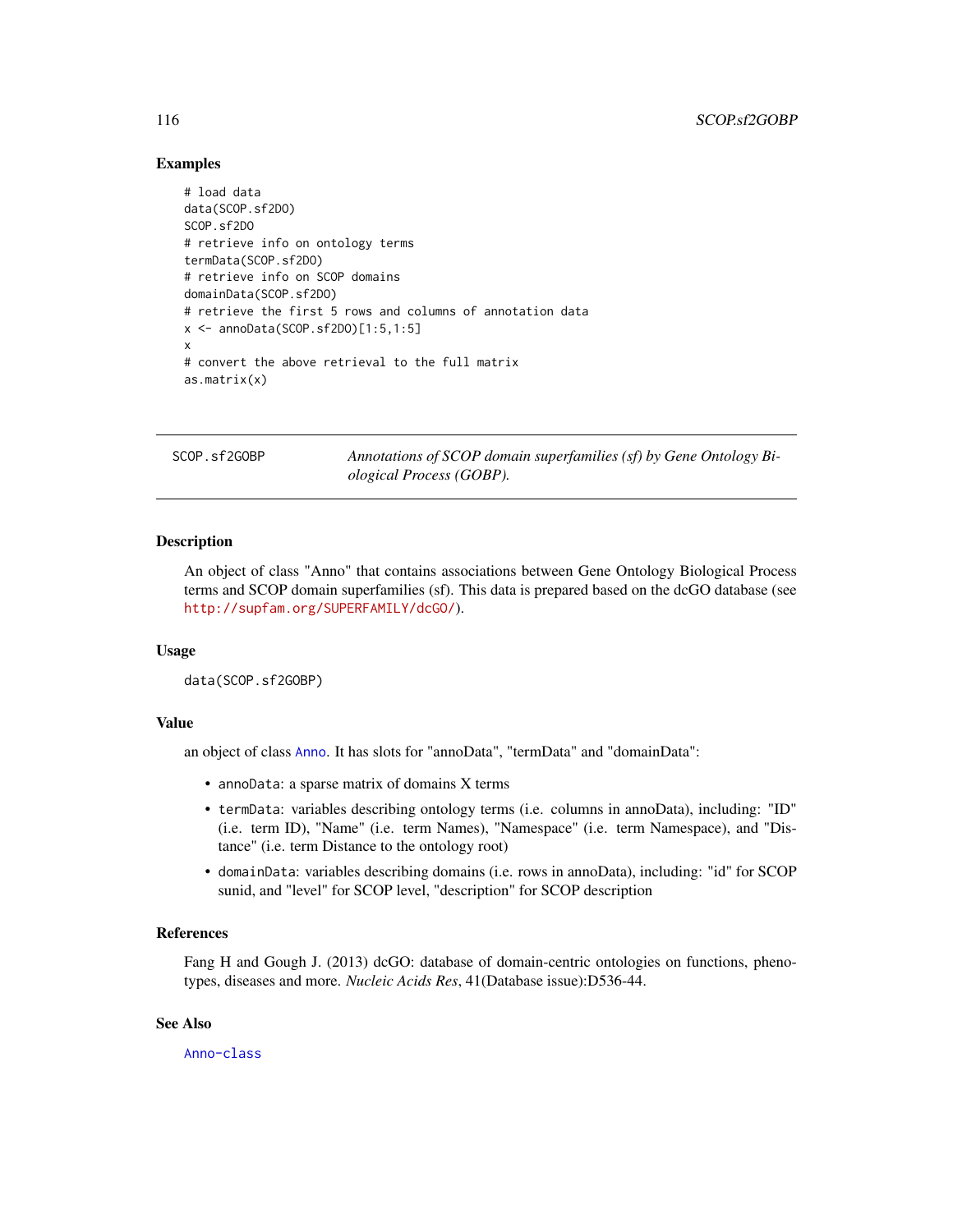# <span id="page-116-0"></span>SCOP.sf2GOCC 117

# Examples

```
# load data
data(SCOP.sf2GOBP)
SCOP.sf2GOBP
# retrieve info on ontology terms
termData(SCOP.sf2GOBP)
# retrieve info on SCOP domains
domainData(SCOP.sf2GOBP)
# retrieve the first 5 rows and columns of annotation data
x <- annoData(SCOP.sf2GOBP)[1:5,1:5]
x
# convert the above retrieval to the full matrix
as.matrix(x)
```
SCOP.sf2GOCC *Annotations of SCOP domain superfamilies (sf) by Gene Ontology Cellular Component (GOCC).*

# **Description**

An object of class "Anno" that contains associations between Gene Ontology Cellular Component terms and SCOP domain superfamilies (sf). This data is prepared based on the dcGO database (see <http://supfam.org/SUPERFAMILY/dcGO/>).

# Usage

```
data(SCOP.sf2GOCC)
```
# Value

an object of class [Anno](#page-4-0). It has slots for "annoData", "termData" and "domainData":

- annoData: a sparse matrix of domains X terms
- termData: variables describing ontology terms (i.e. columns in annoData), including: "ID" (i.e. term ID), "Name" (i.e. term Names), "Namespace" (i.e. term Namespace), and "Distance" (i.e. term Distance to the ontology root)
- domainData: variables describing domains (i.e. rows in annoData), including: "id" for SCOP sunid, and "level" for SCOP level, "description" for SCOP description

# References

Fang H and Gough J. (2013) dcGO: database of domain-centric ontologies on functions, phenotypes, diseases and more. *Nucleic Acids Res*, 41(Database issue):D536-44.

# See Also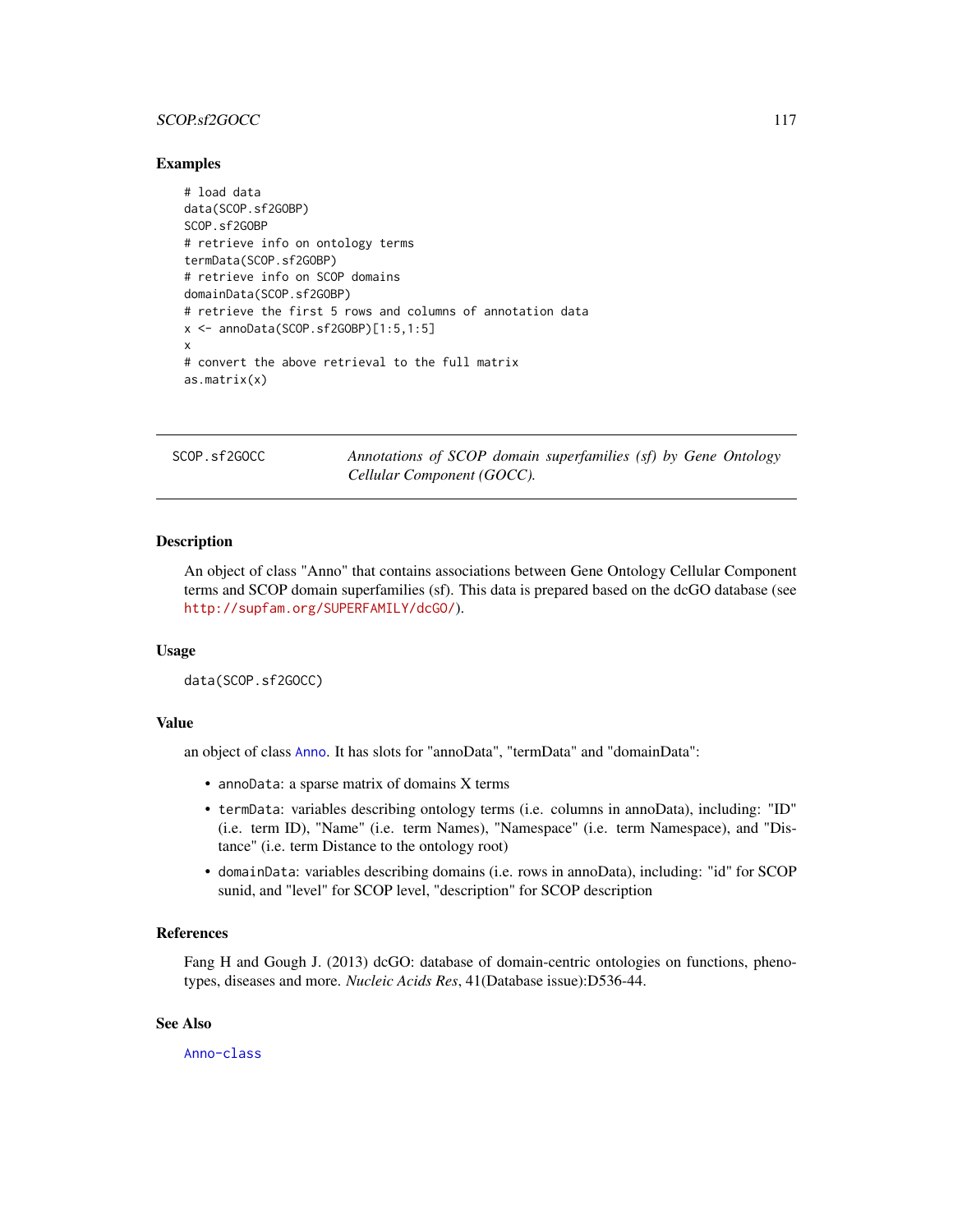```
# load data
data(SCOP.sf2GOCC)
SCOP.sf2GOCC
# retrieve info on ontology terms
termData(SCOP.sf2GOCC)
# retrieve info on SCOP domains
domainData(SCOP.sf2GOCC)
# retrieve the first 5 rows and columns of annotation data
x <- annoData(SCOP.sf2GOCC)[1:5,1:5]
x
# convert the above retrieval to the full matrix
as.matrix(x)
```
SCOP.sf2GOMF *Annotations of SCOP domain superfamilies (sf) by Gene Ontology Molecular Function (GOMF).*

# **Description**

An object of class "Anno" that contains associations between Gene Ontology Molecular Function terms and SCOP domain superfamilies (sf). This data is prepared based on the dcGO database (see <http://supfam.org/SUPERFAMILY/dcGO/>).

# Usage

```
data(SCOP.sf2GOMF)
```
# Value

an object of class [Anno](#page-4-0). It has slots for "annoData", "termData" and "domainData":

- annoData: a sparse matrix of domains X terms
- termData: variables describing ontology terms (i.e. columns in annoData), including: "ID" (i.e. term ID), "Name" (i.e. term Names), "Namespace" (i.e. term Namespace), and "Distance" (i.e. term Distance to the ontology root)
- domainData: variables describing domains (i.e. rows in annoData), including: "id" for SCOP sunid, and "level" for SCOP level, "description" for SCOP description

# References

Fang H and Gough J. (2013) dcGO: database of domain-centric ontologies on functions, phenotypes, diseases and more. *Nucleic Acids Res*, 41(Database issue):D536-44.

# See Also

<span id="page-117-0"></span>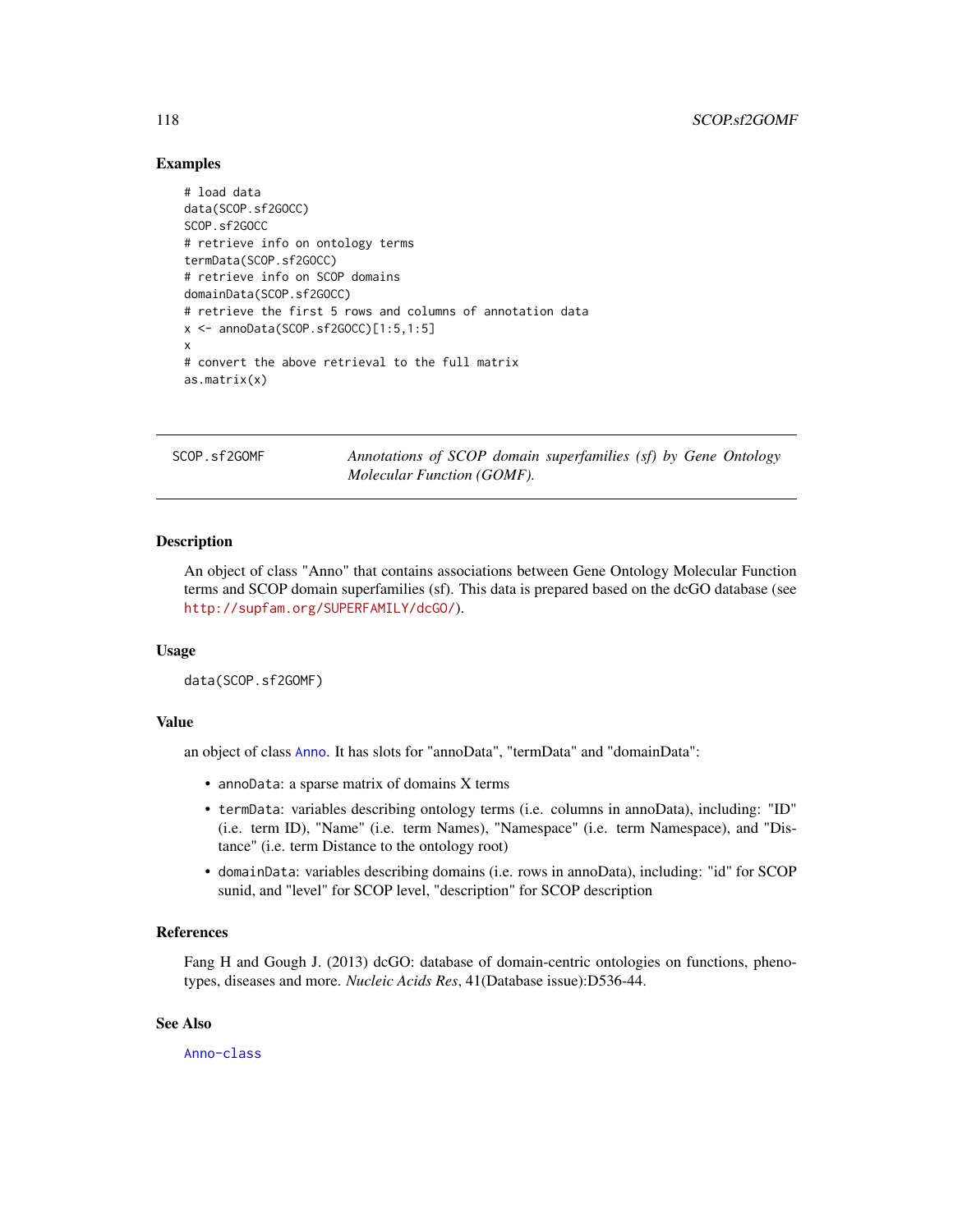# <span id="page-118-0"></span>SCOP.sf2HPMI 119

#### Examples

```
# load data
data(SCOP.sf2GOMF)
SCOP.sf2GOMF
# retrieve info on ontology terms
termData(SCOP.sf2GOMF)
# retrieve info on SCOP domains
domainData(SCOP.sf2GOMF)
# retrieve the first 5 rows and columns of annotation data
x <- annoData(SCOP.sf2GOMF)[1:5,1:5]
x
# convert the above retrieval to the full matrix
as.matrix(x)
```
SCOP.sf2HPMI *Annotations of SCOP domain superfamilies (sf) by Human Phenotype Mode of Inheritance (HPMI).*

# **Description**

An object of class "Anno" that contains associations between HPMI terms and SCOP domain superfamilies (sf). This data is prepared based on the dcGO database (see [http://supfam.org/](http://supfam.org/SUPERFAMILY/dcGO/) [SUPERFAMILY/dcGO/](http://supfam.org/SUPERFAMILY/dcGO/)).

#### Usage

```
data(SCOP.sf2HPMI)
```
# Value

an object of class [Anno](#page-4-0). It has slots for "annoData", "termData" and "domainData":

- annoData: a sparse matrix of domains X terms
- termData: variables describing ontology terms (i.e. columns in annoData), including: "ID" (i.e. term ID), "Name" (i.e. term Names), "Namespace" (i.e. term Namespace), and "Distance" (i.e. term Distance to the ontology root)
- domainData: variables describing domains (i.e. rows in annoData), including: "id" for SCOP sunid, and "level" for SCOP level, "description" for SCOP description

# References

Fang H and Gough J. (2013) dcGO: database of domain-centric ontologies on functions, phenotypes, diseases and more. *Nucleic Acids Res*, 41(Database issue):D536-44.

# See Also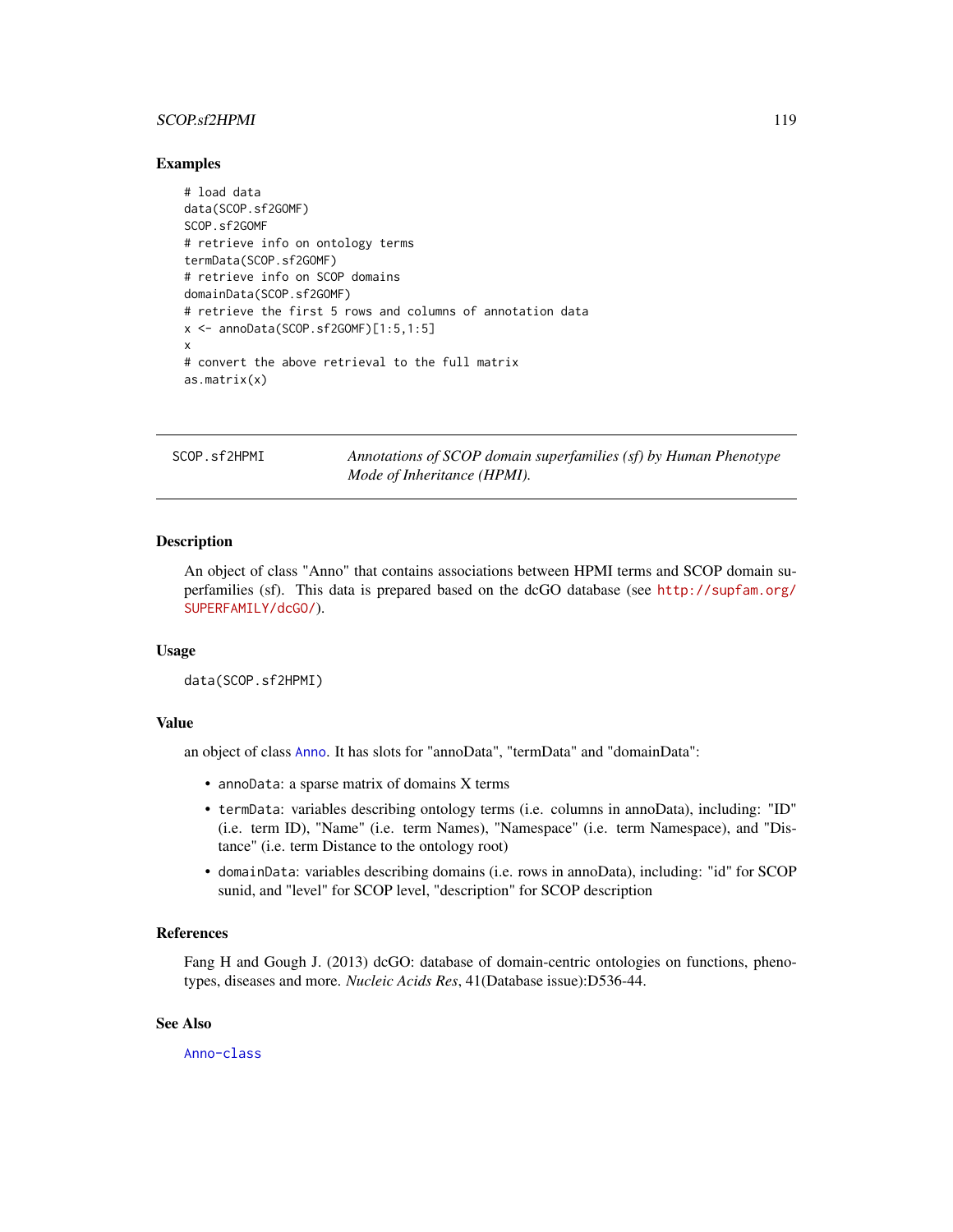```
# load data
data(SCOP.sf2HPMI)
SCOP.sf2HPMI
# retrieve info on ontology terms
termData(SCOP.sf2HPMI)
# retrieve info on SCOP domains
domainData(SCOP.sf2HPMI)
# retrieve the first 5 rows and columns of annotation data
x \le - annoData(SCOP.sf2HPMI)[1:5,1:5]
x
# convert the above retrieval to the full matrix
as.matrix(x)
```
SCOP.sf2HPON *Annotations of SCOP domain superfamilies (sf) by Human Phenotype ONset and clinical course (HPON).*

# **Description**

An object of class "Anno" that contains associations between HPON terms and SCOP domain superfamilies (sf). This data is prepared based on the dcGO database (see [http://supfam.org/](http://supfam.org/SUPERFAMILY/dcGO/) [SUPERFAMILY/dcGO/](http://supfam.org/SUPERFAMILY/dcGO/)).

# Usage

```
data(SCOP.sf2HPON)
```
# Value

an object of class [Anno](#page-4-0). It has slots for "annoData", "termData" and "domainData":

- annoData: a sparse matrix of domains X terms
- termData: variables describing ontology terms (i.e. columns in annoData), including: "ID" (i.e. term ID), "Name" (i.e. term Names), "Namespace" (i.e. term Namespace), and "Distance" (i.e. term Distance to the ontology root)
- domainData: variables describing domains (i.e. rows in annoData), including: "id" for SCOP sunid, and "level" for SCOP level, "description" for SCOP description

# References

Fang H and Gough J. (2013) dcGO: database of domain-centric ontologies on functions, phenotypes, diseases and more. *Nucleic Acids Res*, 41(Database issue):D536-44.

# See Also

<span id="page-119-0"></span>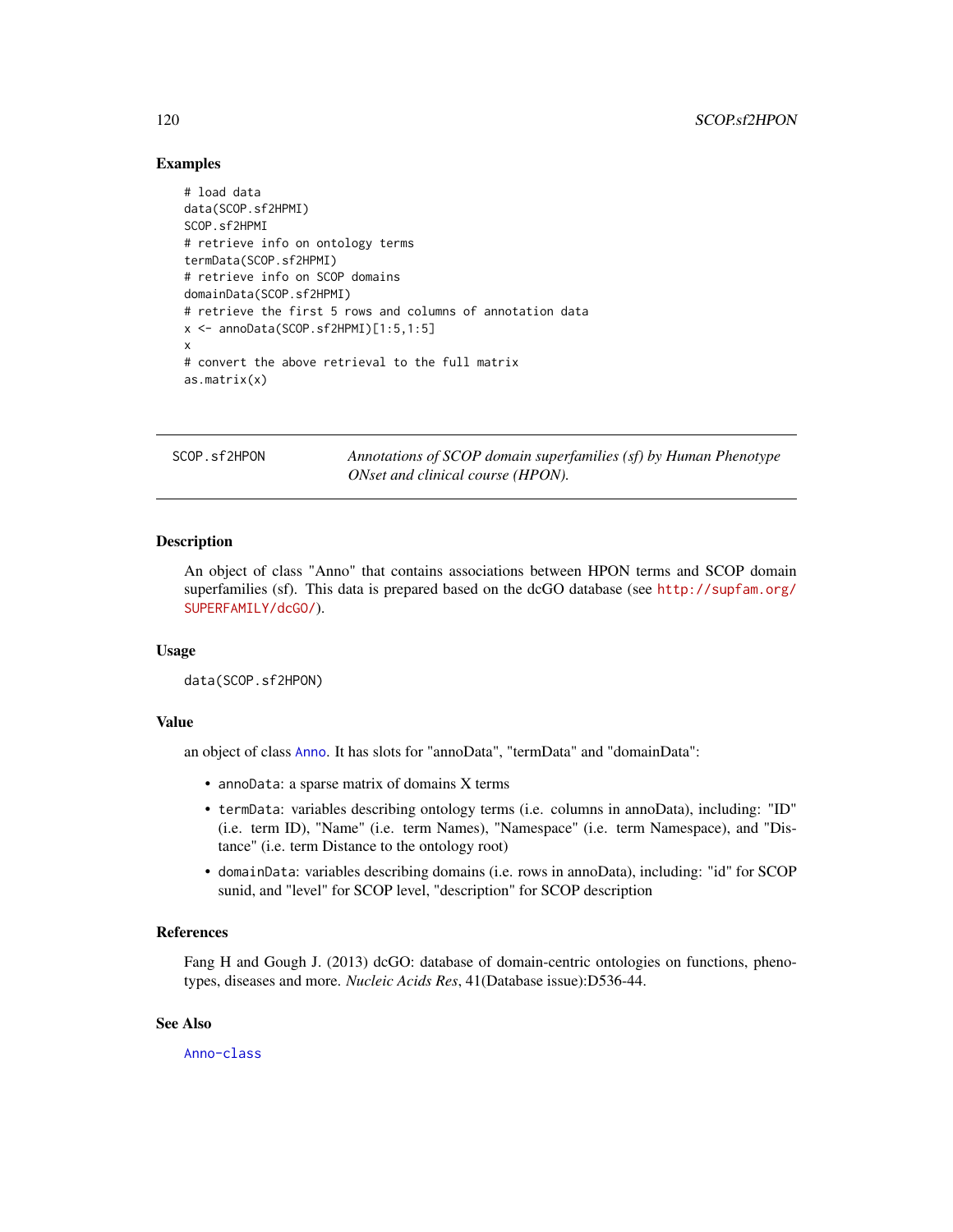# <span id="page-120-0"></span>SCOP.sf2HPPA 121

# Examples

```
# load data
data(SCOP.sf2HPON)
SCOP.sf2HPON
# retrieve info on ontology terms
termData(SCOP.sf2HPON)
# retrieve info on SCOP domains
domainData(SCOP.sf2HPON)
# retrieve the first 5 rows and columns of annotation data
x \le - annoData(SCOP.sf2HPON)[1:5,1:5]
x
# convert the above retrieval to the full matrix
as.matrix(x)
```
SCOP.sf2HPPA *Annotations of SCOP domain superfamilies (sf) by Human Phenotype Phenotypic Abnormality (HPPA).*

# **Description**

An object of class "Anno" that contains associations between HPPA terms and SCOP domain superfamilies (sf). This data is prepared based on the dcGO database (see [http://supfam.org/](http://supfam.org/SUPERFAMILY/dcGO/) [SUPERFAMILY/dcGO/](http://supfam.org/SUPERFAMILY/dcGO/)).

#### Usage

```
data(SCOP.sf2HPPA)
```
# Value

an object of class [Anno](#page-4-0). It has slots for "annoData", "termData" and "domainData":

- annoData: a sparse matrix of domains X terms
- termData: variables describing ontology terms (i.e. columns in annoData), including: "ID" (i.e. term ID), "Name" (i.e. term Names), "Namespace" (i.e. term Namespace), and "Distance" (i.e. term Distance to the ontology root)
- domainData: variables describing domains (i.e. rows in annoData), including: "id" for SCOP sunid, and "level" for SCOP level, "description" for SCOP description

# References

Fang H and Gough J. (2013) dcGO: database of domain-centric ontologies on functions, phenotypes, diseases and more. *Nucleic Acids Res*, 41(Database issue):D536-44.

# See Also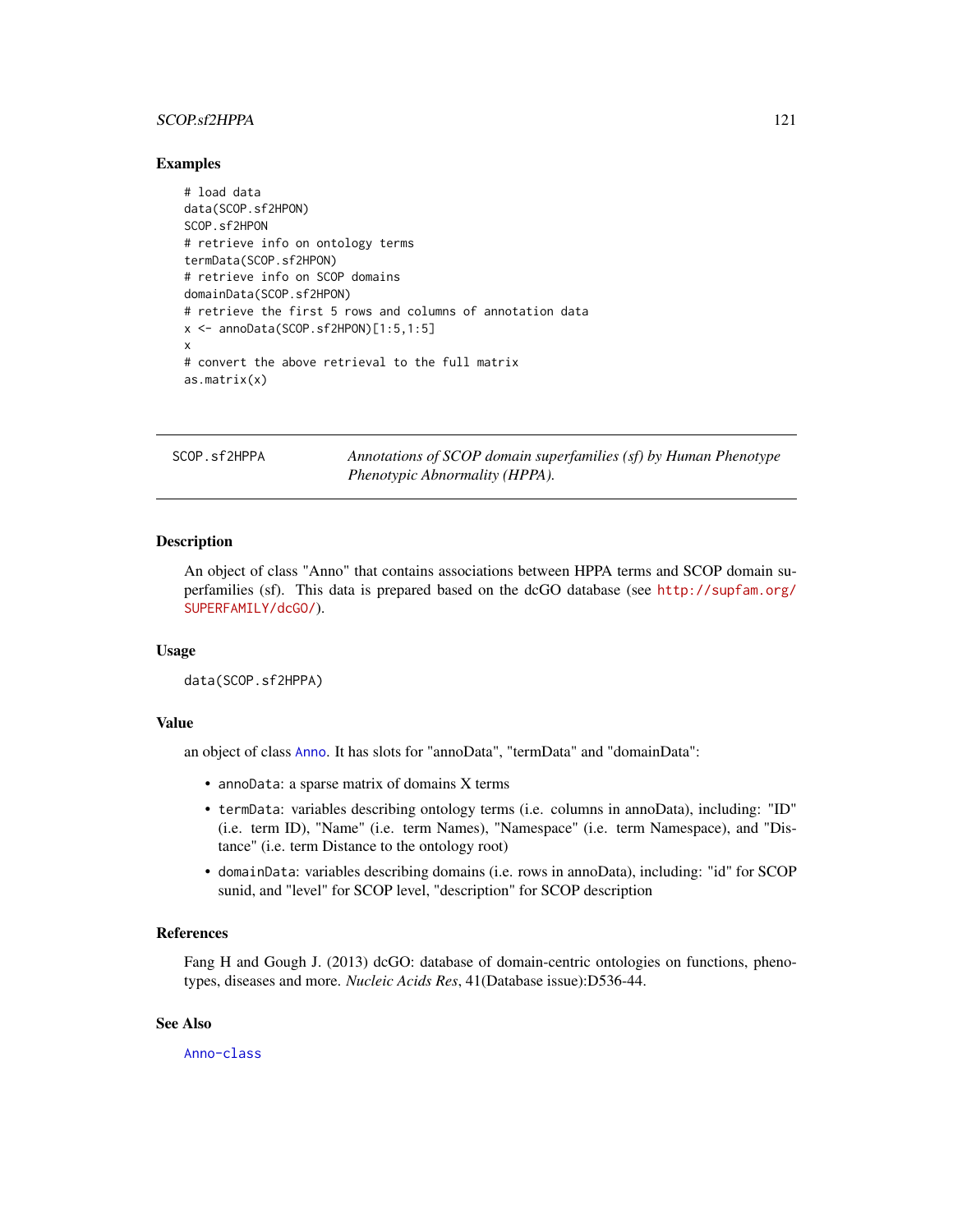```
# load data
data(SCOP.sf2HPPA)
SCOP.sf2HPPA
# retrieve info on ontology terms
termData(SCOP.sf2HPPA)
# retrieve info on SCOP domains
domainData(SCOP.sf2HPPA)
# retrieve the first 5 rows and columns of annotation data
x \le - annoData(SCOP.sf2HPPA)[1:5,1:5]
x
# convert the above retrieval to the full matrix
as.matrix(x)
```
SCOP.sf2MP *Annotations of SCOP domain superfamilies (sf) by Mammalian Phenotype (MP).*

# **Description**

An object of class "Anno" that contains associations between Mammalian Phenotype terms and SCOP domain superfamilies (sf). This data is prepared based on the dcGO database (see [http:](http://supfam.org/SUPERFAMILY/dcGO/) [//supfam.org/SUPERFAMILY/dcGO/](http://supfam.org/SUPERFAMILY/dcGO/)).

# Usage

```
data(SCOP.sf2MP)
```
#### Value

an object of class [Anno](#page-4-0). It has slots for "annoData", "termData" and "domainData":

- annoData: a sparse matrix of domains X terms
- termData: variables describing ontology terms (i.e. columns in annoData), including: "ID" (i.e. term ID), "Name" (i.e. term Names), "Namespace" (i.e. term Namespace), and "Distance" (i.e. term Distance to the ontology root)
- domainData: variables describing domains (i.e. rows in annoData), including: "id" for SCOP sunid, and "level" for SCOP level, "description" for SCOP description

# References

Fang H and Gough J. (2013) dcGO: database of domain-centric ontologies on functions, phenotypes, diseases and more. *Nucleic Acids Res*, 41(Database issue):D536-44.

# See Also

<span id="page-121-0"></span>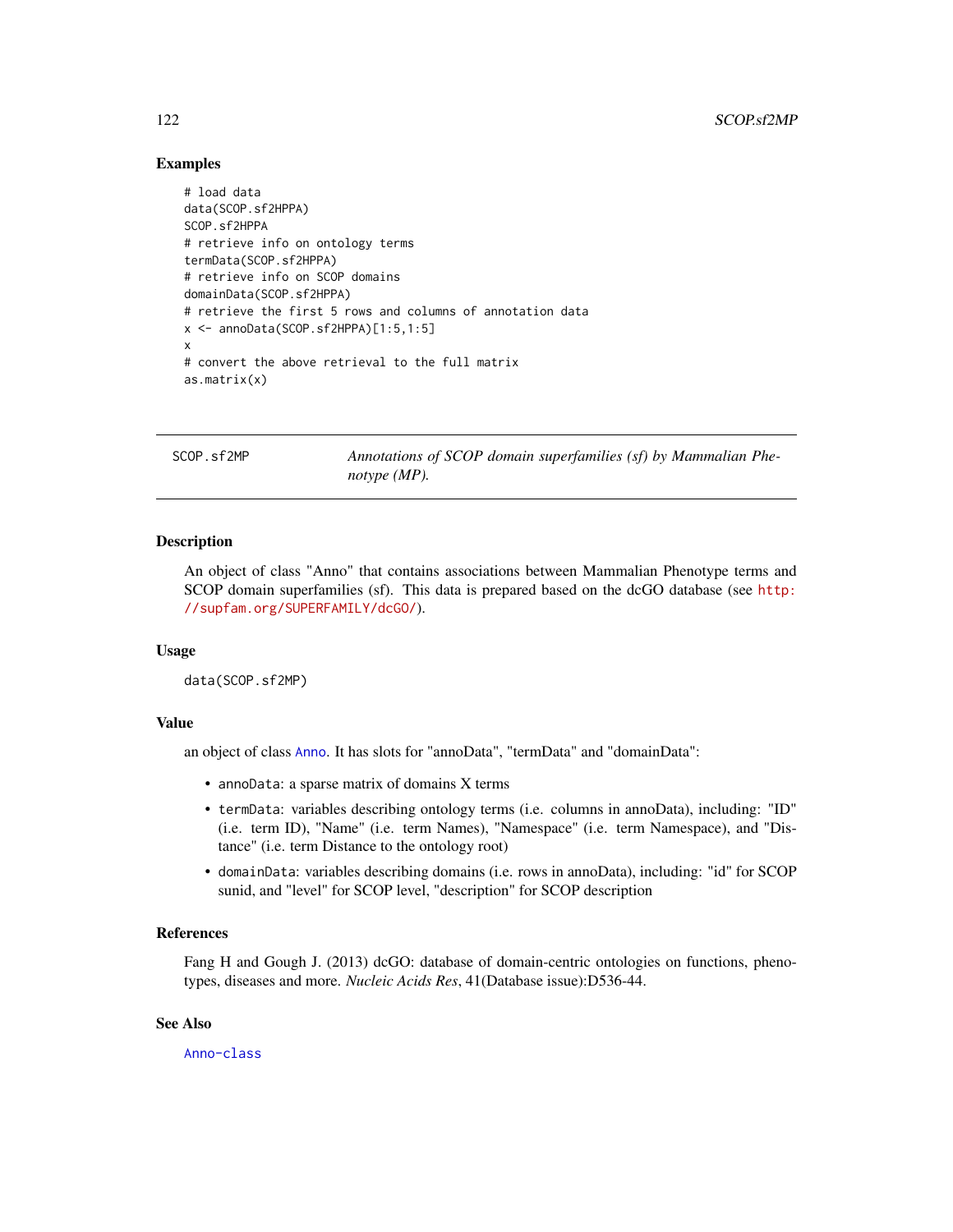#### <span id="page-122-0"></span>visEnrichment 123

# Examples

```
# load data
data(SCOP.sf2MP)
SCOP.sf2MP
# retrieve info on ontology terms
termData(SCOP.sf2MP)
# retrieve info on SCOP domains
domainData(SCOP.sf2MP)
# retrieve the first 5 rows and columns of annotation data
x <- annoData(SCOP.sf2MP)[1:5,1:5]
x
# convert the above retrieval to the full matrix
as.matrix(x)
```
visEnrichment *Function to visualise enrichment analysis outputs in the context of the ontology hierarchy*

# **Description**

visEnrichment is supposed to visualise enrichment analysis outputs (represented as an 'Eoutput' object) in the context of the ontology hierarchy (direct acyclic graph; DAG). Only part of DAG induced by those nodes/terms specified in query nodes (and the mode defining the paths to the root of DAG) will be visualised. Nodes in query are framed in black (by default), and all nodes (in query plus induced) will be color-coded according to a given data.type ('zscore'; otherwise taking the form of 10-based negative logarithm for 'adjp' or 'pvalue'). If no nodes in query, the top 5 significant terms (in terms of adjusted p-value) will be used for visualisation

#### Usage

```
visEnrichment(e, nodes_query = NULL, num_top_nodes = 5,
path.mode = c("all_shortest_paths", "shortest_paths", "all_paths"),
data.type = c("adjp", "pvalue", "zscore"), height = 7, width = 7,margin = rep(0.1, 4), colormap = c("yr", "bwr", "jet", "gbr", "wyr","br",
"rainbow", "wb", "lightyellow-orange"), ncolors = 40, zlim = NULL,
colorbar = T, colorbar.fraction = 0.1, newpage = T,
layout.orientation = c("left_right", "top_bottom", "bottom_top",
"right_left"), node.info = c("both", "none", "term_id", "term_name",
"full_term_name"), graph.node.attrs = NULL, graph.edge.attrs = NULL,
node.attrs = NULL)
```
#### Arguments

e an object of S4 class [Eoutput](#page-75-0)

nodes\_query a verctor containing a list of nodes/terms in query. These nodes are used to produce a subgraph of the ontology DAG induced by them. If NULL, the top significant terms (in terms of p-value) will be determined by the next 'num\_top\_nodes'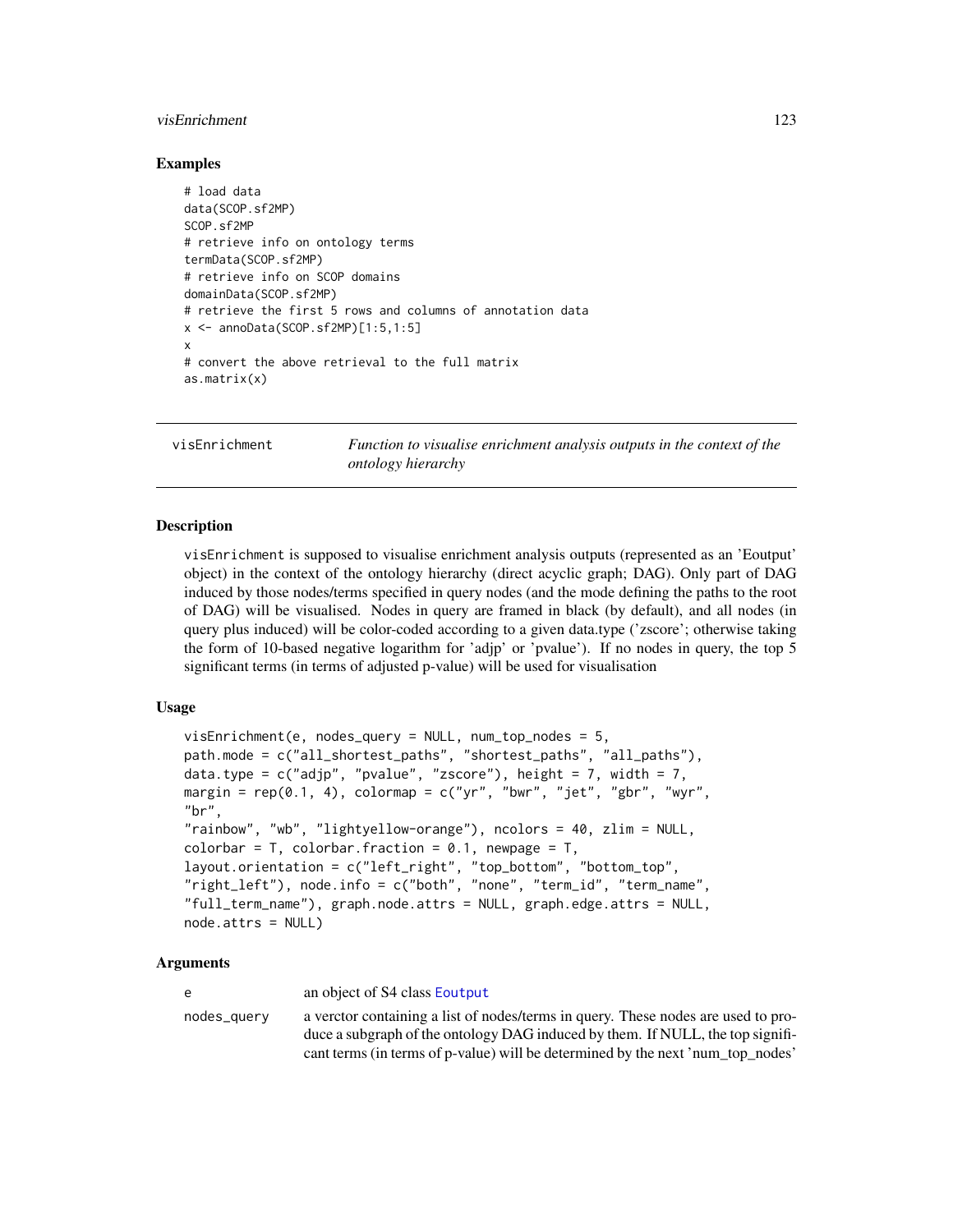- num\_top\_nodes a numeric value specifying the number of the top significant terms (in terms of pvalue) will be used. This parameter does not work if the previous 'nodes\_query' has been specified
- path.mode the mode of paths induced by nodes in query. It can be "all\_paths" for all possible paths to the root, "shortest\_paths" for only one path to the root (for each node in query), "all\_shortest\_paths" for all shortest paths to the root (i.e. for each node, find all shortest paths with the equal lengths)
- data.type a character telling which data type for nodes in query is used to color-code nodes. It can be one of 'adjp' for adjusted p-values (by default), 'pvalue' for p-values and 'zscore' for z-scores. When 'adjp' or 'pvalue' is used, 10-based negative logarithm is taken. For the style of how to color-code, please see the next arguments: colormap, ncolors, zlim and colorbar
- height a numeric value specifying the height of device
- width a numeric value specifying the width of device
- margin margins as units of length 4 or 1
- colormap short name for the colormap. It can be one of "yr" (yellow-red colormap; by default), "jet" (jet colormap), "bwr" (blue-white-red colormap), "gbr" (greenblack-red colormap), "wyr" (white-yellow-red colormap), "br" (black-red colormap), "wb" (white-black colormap), and "rainbow" (rainbow colormap, that is, red-yellow-green-cyan-blue-magenta). Alternatively, any hyphen-separated HTML color names, e.g. "lightyellow-orange" (by default), "blue-black-yellow", "royalblue-white-sandybrown", "darkgreen-white-darkviolet". A list of standard color names can be found in <http://html-color-codes.info/color-names>
- ncolors the number of colors specified over the colormap
- zlim the minimum and maximum z/data values for which colors should be plotted, defaulting to the range of the finite values of z. Each of the given colors will be used to color an equispaced interval of this range. The midpoints of the intervals cover the range, so that values just outside the range will be plotted
- colorbar logical to indicate whether to append a colorbar. If data is null, it always sets to false

colorbar.fraction

- the relative fraction of colorbar block against the device size
- newpage logical to indicate whether to open a new page. By default, it sets to true for opening a new page

layout.orientation

the orientation of the DAG layout. It can be one of "left\_right" for the left-right layout (viewed from the DAG root point; by default), "top\_bottom" for the topbottom layout, "bottom\_top" for the bottom-top layout, and "right\_left" for the right-left layout

node.info tells the ontology term information used to label nodes. It can be one of "both" for using both of Term ID and Name (the first 15 characters; by default), "none" for no node labeling, "term\_id" for using Term ID, "term\_name" for using Term Name (the first 15 characters), and "full\_term\_name" for using the full Term Name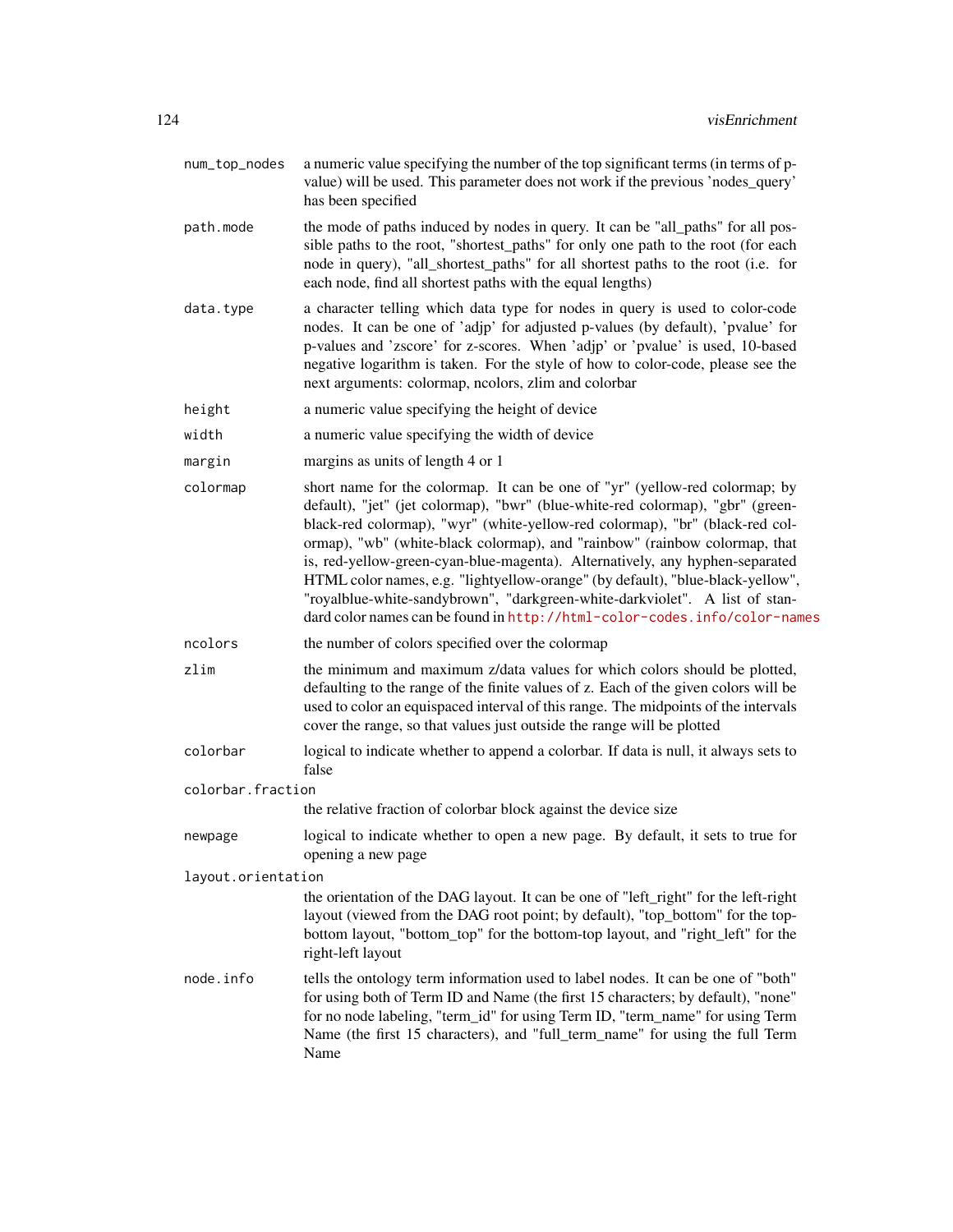# visEnrichment 125

| graph.node.attrs |                                                                                                                                                                                                                                         |
|------------------|-----------------------------------------------------------------------------------------------------------------------------------------------------------------------------------------------------------------------------------------|
|                  | a list of global node attributes. These node attributes will be changed globally.<br>See 'Note' below for details on the attributes                                                                                                     |
| graph.edge.attrs |                                                                                                                                                                                                                                         |
|                  | a list of global edge attributes. These edge attributes will be changed globally.<br>See 'Note' below for details on the attributes                                                                                                     |
| node.attrs       | a list of local edge attributes. These node attributes will be changed locally; as<br>such, for each attribute, the input value must be a named vector (i.e. using Term<br>ID as names). See 'Note' below for details on the attributes |

# Value

An object of class 'Ragraph'

# Note

A list of global node attributes used in "graph.node.attrs":

- "shape": the shape of the node: "circle", "rectangle", "rect", "box" and "ellipse"
- "fixedsize": the logical to use only width and height attributes. By default, it sets to true for not expanding for the width of the label
- "fillcolor": the background color of the node
- "color": the color for the node, corresponding to the outside edge of the node
- "fontcolor": the color for the node text/labelings
- "fontsize": the font size for the node text/labelings
- "height": the height (in inches) of the node: 0.5 by default
- "width": the width (in inches) of the node: 0.75 by default
- "style": the line style for the node: "solid", "dashed", "dotted", "invis" and "bold"

A list of global edge attributes used in "graph.edge.attrs":

- "color": the color of the edge: gray by default
- "weight": the weight of the edge: 1 by default
- "style": the line style for the edge: "solid", "dashed", "dotted", "invis" and "bold"

A list of local node attributes used in "node.attrs" (only those named Term IDs will be changed locally!):

- "label": a named vector specifying the node text/labelings
- "shape": a named vector specifying the shape of the node: "circle", "rectangle", "rect", "box" and "ellipse"
- "fixedsize": a named vector specifying whether it sets to true for not expanding for the width of the label
- "fillcolor": a named vector specifying the background color of the node
- "color": a named vector specifying the color for the node, corresponding to the outside edge of the node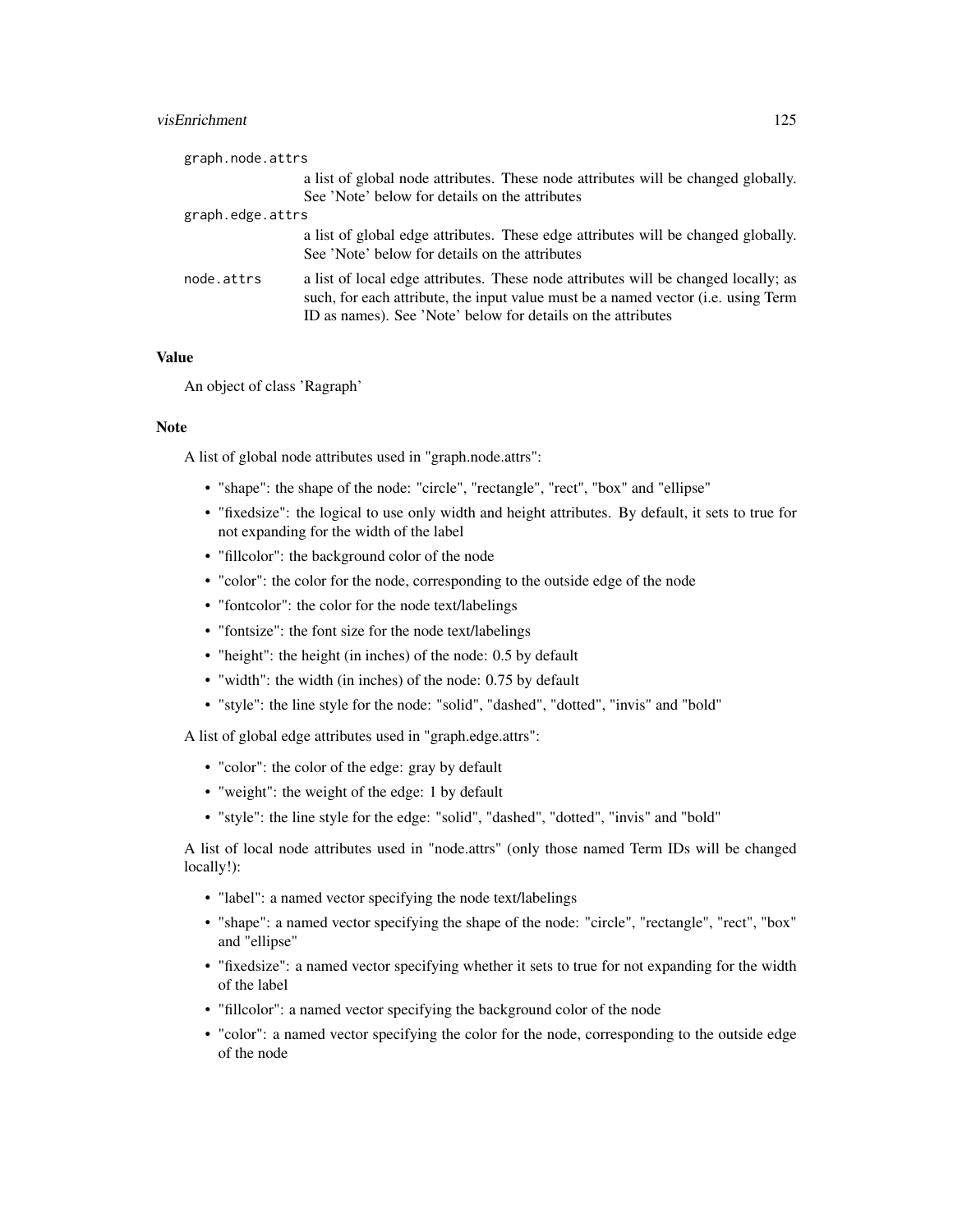- <span id="page-125-0"></span>• "fontcolor": a named vector specifying the color for the node text/labelings
- "fontsize": a named vector specifying the font size for the node text/labelings
- "height": a named vector specifying the height (in inches) of the node: 0.5 by default
- "width": a named vector specifying the width (in inches) of the node: 0.75 by default
- "style": a named vector specifying the line style for the node: "solid", "dashed", "dotted", "invis" and "bold"

#### See Also

[dcEnrichment](#page-47-0), [dcRDataLoader](#page-57-0), [dcConverter](#page-38-0)

#### Examples

```
## Not run:
# 1) load SCOP.sf (as 'InfoDataFrame' object)
SCOP.sf <- dcRDataLoader('SCOP.sf')
# randomly select 20 domains
data <- sample(rowNames(SCOP.sf), 20)
```

```
# 2) perform enrichment analysis, producing an object of S4 class 'Eoutput'
eoutput <- dcEnrichment(data, domain="SCOP.sf", ontology="GOMF")
eoutput
```

```
# 3) visualise the top 10 significant terms
# color-coded according to 10-based negative logarithm of p-values
visEnrichment(eoutput)
# color-coded according to zscore
visEnrichment(eoutput, data.type='zscore')
```

```
# 4) visualise the top 5 significant terms in the ontology hierarchy
nodes_query <- names(sort(adjp(eoutput))[1:5])
visEnrichment(eoutput, nodes_query=nodes_query)
# change the frame color: highlight (framed in blue) nodes/terms in query
nodes.highlight <- rep("blue", length(nodes_query))
names(nodes.highlight) <- nodes_query
visEnrichment(eoutput, nodes_query=nodes_query,
node.attrs=list(color=nodes.highlight))
```
## End(Not run)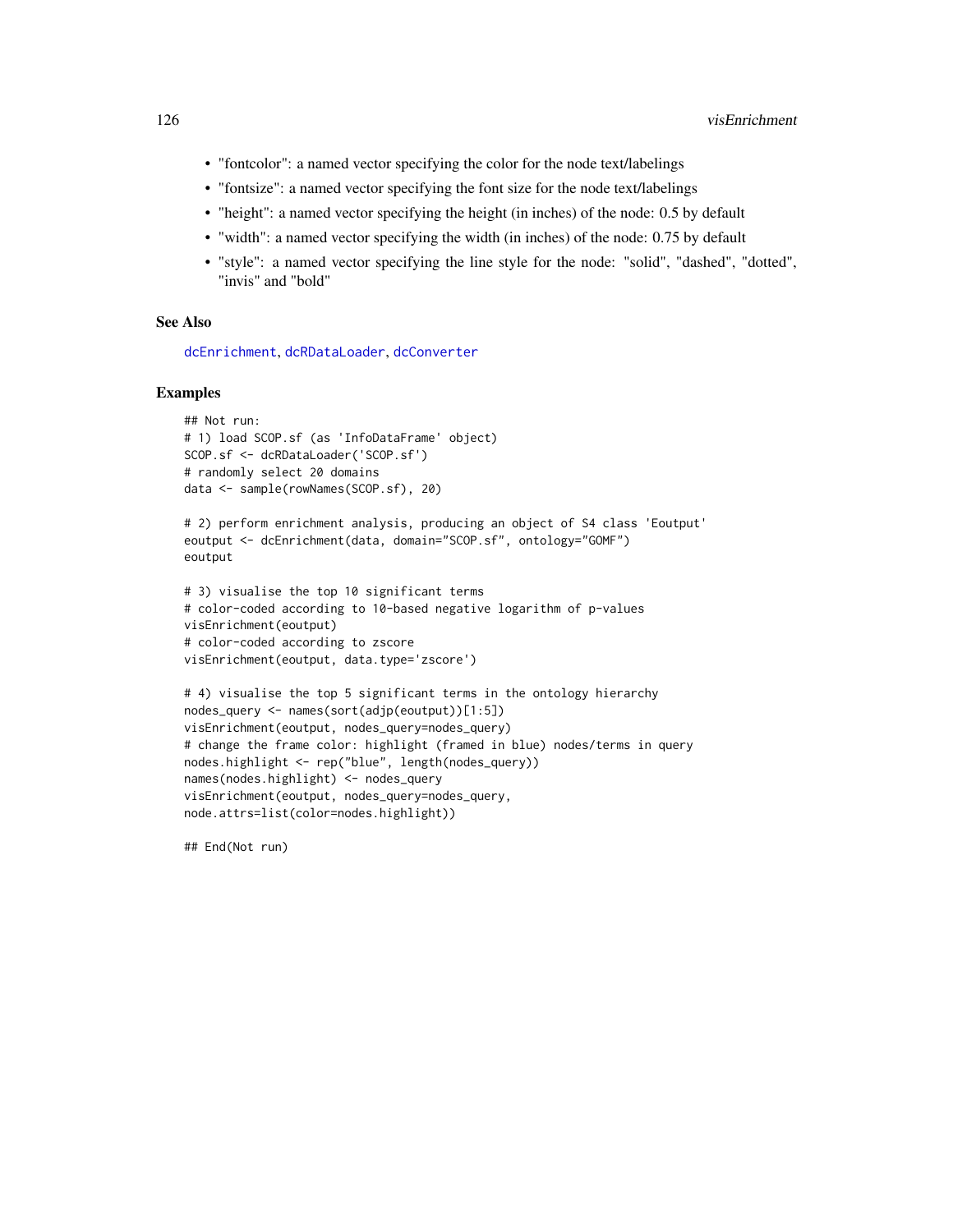# Index

∗Topic S4 AdjData-class, [4](#page-3-0) Anno-class, [5](#page-4-2) Anno-method, [7](#page-6-0) AnnoData-class, [9](#page-8-0) Cnetwork-class, [9](#page-8-0) Cnetwork-method, [11](#page-10-0) Coutput-class, [12](#page-11-0) Coutput-method, [14](#page-13-0) Dnetwork-class, [73](#page-72-0) Dnetwork-method, [75](#page-74-0) Eoutput-class, [76](#page-75-1) Eoutput-method, [78](#page-77-0) InfoDataFrame-class, [81](#page-80-2) InfoDataFrame-method, [82](#page-81-0) Onto-class, [88](#page-87-0) Onto-method, [90](#page-89-0) ∗Topic classes AdjData-class, [4](#page-3-0) Anno-class, [5](#page-4-2) AnnoData-class, [9](#page-8-0) Cnetwork-class, [9](#page-8-0) Coutput-class, [12](#page-11-0) Dnetwork-class, [73](#page-72-0) Eoutput-class, [76](#page-75-1) InfoDataFrame-class, [81](#page-80-2) Onto-class, [88](#page-87-0) ∗Topic datasets Ancestral\_domainome, [4](#page-3-0) eTOL, [79](#page-78-0) InterPro, [84](#page-83-0) InterPro2GOBP, [85](#page-84-0) InterPro2GOCC, [86](#page-85-0) InterPro2GOMF, [87](#page-86-0) onto.DO, [91](#page-90-0) onto.GOBP, [92](#page-91-0) onto.GOCC, [92](#page-91-0) onto.GOMF, [93](#page-92-0) onto.HPMI, [94](#page-93-0)

onto.HPON, [95](#page-94-0) onto.HPPA, [95](#page-94-0) onto.MP, [96](#page-95-0) Pfam, [97](#page-96-0) Pfam2GOBP, [98](#page-97-0) Pfam2GOCC, [99](#page-98-0) Pfam2GOMF, [100](#page-99-0) Rfam, [101](#page-100-0) Rfam2GOBP, [102](#page-101-0) Rfam2GOCC, [103](#page-102-0) Rfam2GOMF, [104](#page-103-0) SCOP.fa, [105](#page-104-0) SCOP.fa2DO, [106](#page-105-0) SCOP.fa2GOBP, [107](#page-106-0) SCOP.fa2GOCC, [108](#page-107-0) SCOP.fa2GOMF, [109](#page-108-0) SCOP.fa2HPMI, [110](#page-109-0) SCOP.fa2HPON, [111](#page-110-0) SCOP.fa2HPPA, [112](#page-111-0) SCOP.fa2MP, [113](#page-112-0) SCOP.sf, [114](#page-113-0) SCOP.sf2DO, [115](#page-114-0) SCOP.sf2GOBP, [116](#page-115-0) SCOP.sf2GOCC, [117](#page-116-0) SCOP.sf2GOMF, [118](#page-117-0) SCOP.sf2HPMI, [119](#page-118-0) SCOP.sf2HPON, [120](#page-119-0) SCOP.sf2HPPA, [121](#page-120-0) SCOP.sf2MP, [122](#page-121-0) ∗Topic methods Anno-method, [7](#page-6-0) Cnetwork-method, [11](#page-10-0) Coutput-method, [14](#page-13-0) Dnetwork-method, [75](#page-74-0) Eoutput-method, [78](#page-77-0) InfoDataFrame-method, [82](#page-81-0) Onto-method, [90](#page-89-0) [,Anno,ANY,ANY,ANY-method *(*Anno-method*)*, [7](#page-6-0)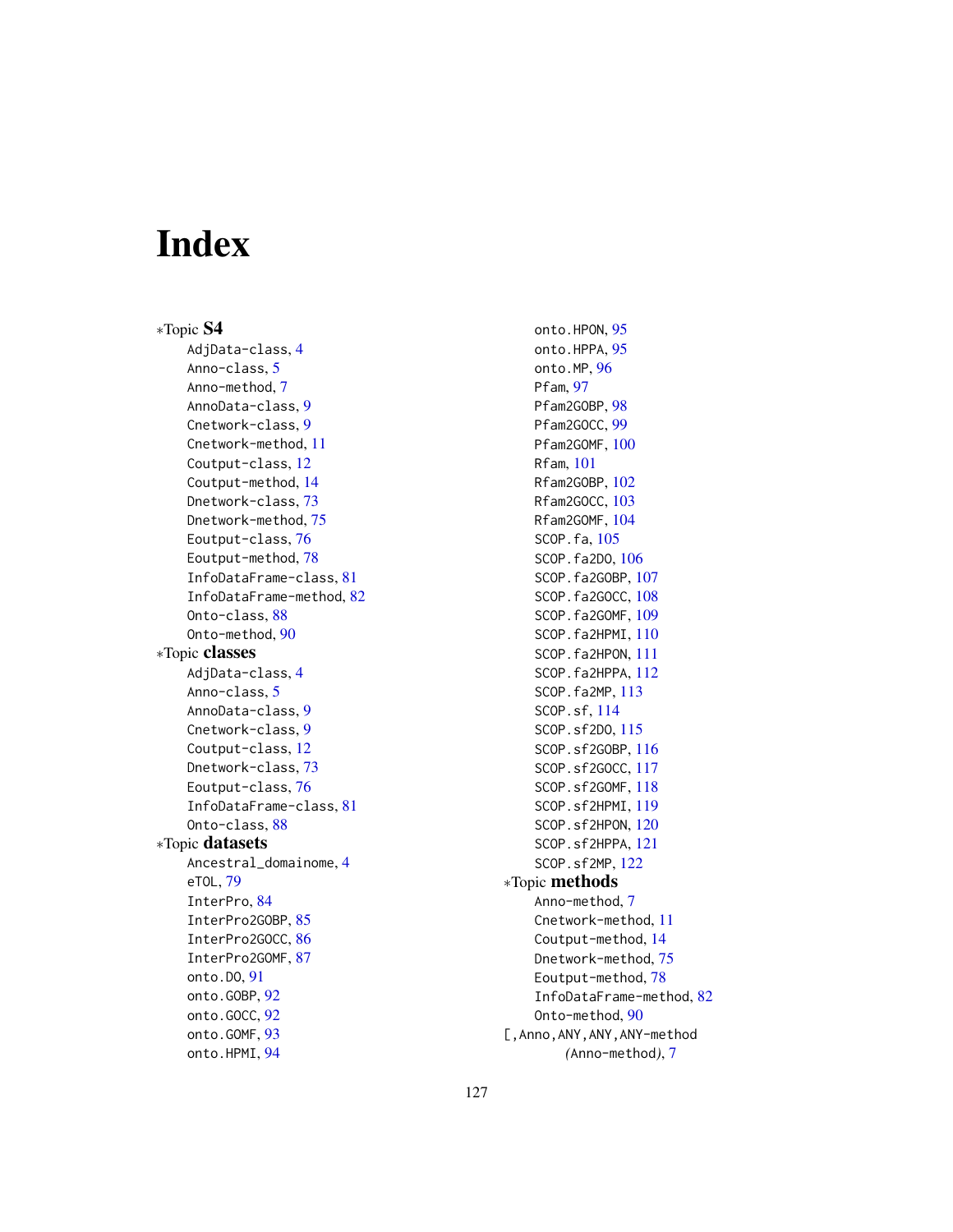[,Anno-method *(*Anno-method*)*, [7](#page-6-0) [,Cnetwork,ANY,ANY,ANY-method *(*Cnetwork-method*)*, [11](#page-10-0) [,Cnetwork-method *(*Cnetwork-method*)*, [11](#page-10-0) [,Dnetwork,ANY,ANY,ANY-method *(*Dnetwork-method*)*, [75](#page-74-0) [,Dnetwork-method *(*Dnetwork-method*)*, [75](#page-74-0) [,InfoDataFrame,ANY,ANY,ANY-method *(*InfoDataFrame-method*)*, [82](#page-81-0) [,InfoDataFrame-method *(*InfoDataFrame-method*)*, [82](#page-81-0) [,Onto,ANY,ANY,ANY-method *(*Onto-method*)*, [90](#page-89-0) [,Onto-method *(*Onto-method*)*, [90](#page-89-0) AdjData, *[9](#page-8-0)*, *[43](#page-42-0)*, *[73](#page-72-0)*, *[88](#page-87-0)*, *[91–](#page-90-0)[97](#page-96-0)* AdjData *(*AdjData-class*)*, [4](#page-3-0) AdjData-class, [4](#page-3-0) adjMatrix *(*Onto-method*)*, [90](#page-89-0) adjMatrix,Cnetwork-method *(*Cnetwork-method*)*, [11](#page-10-0) adjMatrix,Dnetwork-method *(*Dnetwork-method*)*, [75](#page-74-0) adjMatrix,Onto-method *(*Onto-method*)*, [90](#page-89-0) adjp *(*Eoutput-method*)*, [78](#page-77-0) adjp,Coutput-method *(*Coutput-method*)*, [14](#page-13-0) adjp,Eoutput-method *(*Eoutput-method*)*, [78](#page-77-0) Ancestral\_domainome, [4](#page-3-0) Anno, *[5](#page-4-2)*, *[35,](#page-34-0) [36](#page-35-0)*, *[40](#page-39-0)*, *[85](#page-84-0)[–87](#page-86-0)*, *[98–](#page-97-0)[100](#page-99-0)*, *[102–](#page-101-0)[104](#page-103-0)*, *[106](#page-105-0)[–113](#page-112-0)*, *[115–](#page-114-0)[122](#page-121-0)* Anno *(*Anno-class*)*, [5](#page-4-2) Anno-class, [5](#page-4-2) Anno-method, [7](#page-6-0) AnnoData, *[6](#page-5-0)* AnnoData *(*AnnoData-class*)*, [9](#page-8-0) annoData *(*Anno-method*)*, [7](#page-6-0) annoData,Anno-method *(*Anno-method*)*, [7](#page-6-0) AnnoData-class, [9](#page-8-0) Cnetwork, *[12](#page-11-0)* Cnetwork *(*Cnetwork-class*)*, [9](#page-8-0) cnetwork *(*Coutput-method*)*, [14](#page-13-0)

```
cnetwork,Coutput-method
        (Coutput-method), 14
Cnetwork-class, 9
Cnetwork-method, 11
colNames (InfoDataFrame-method), 82
colNames,InfoDataFrame-method
        (InfoDataFrame-method), 82
```
Coutput *(*Coutput-class*)*, [12](#page-11-0) Coutput-class, [12](#page-11-0) Coutput-method, [14](#page-13-0) Data *(*InfoDataFrame-method*)*, [82](#page-81-0) Data,InfoDataFrame-method *(*InfoDataFrame-method*)*, [82](#page-81-0) data.frame2InfoDataFrame *(*InfoDataFrame-method*)*, [82](#page-81-0) dcAlgo, [15,](#page-14-0) *[29](#page-28-0)*, *[47](#page-46-0)*, *[67](#page-66-0)* dcAlgoPredict, [17,](#page-16-0) *[22](#page-21-0)*, *[25](#page-24-0)*, *[67](#page-66-0)* dcAlgoPredictGenome, *[19](#page-18-0)*, [20](#page-19-0) dcAlgoPredictMain, *[19](#page-18-0)*, [23,](#page-22-0) *[26,](#page-25-0) [27](#page-26-0)*, *[54](#page-53-0)*, *[66](#page-65-0)* dcAlgoPredictPR, [26](#page-25-0) dcAlgoPropagate, *[17](#page-16-0)*, *[19](#page-18-0)*, *[22](#page-21-0)*, *[25](#page-24-0)*, [28,](#page-27-0) *[55](#page-54-0)*, *[57](#page-56-0)*, *[65](#page-64-0)* dcAncestralML, [30,](#page-29-0) *[34](#page-33-0)* dcAncestralMP, *[32](#page-31-0)*, [33,](#page-32-0) *[47](#page-46-0)* dcBuildAnno, [35,](#page-34-0) *[50](#page-49-0)* dcBuildInfoDataFrame, [36,](#page-35-0) *[49](#page-48-0)* dcBuildOnto, *[16](#page-15-0)*, *[27](#page-26-0)*, *[29](#page-28-0)*, [37,](#page-36-0) *[50](#page-49-0)*, *[57](#page-56-0)*, *[64](#page-63-0)* dcConverter, *[17](#page-16-0)*, *[19](#page-18-0)*, *[27](#page-26-0)*, *[29](#page-28-0)*, [39,](#page-38-1) *[41](#page-40-0)*, *[43](#page-42-0)*, *[51](#page-50-0)*, *[62](#page-61-0)*, *[126](#page-125-0)* dcDAGannotate, [40,](#page-39-0) *[43](#page-42-0)*, *[51](#page-50-0)*, *[62](#page-61-0)* dcDAGdomainSim, *[41](#page-40-0)*, [42,](#page-41-0) *[62](#page-61-0)*, *[73](#page-72-0)* dcDuplicated, *[17](#page-16-0)*, *[27](#page-26-0)*, *[32](#page-31-0)*, *[34](#page-33-0)*, [46](#page-45-0) dcEnrichment, *[41](#page-40-0)*, [48,](#page-47-1) *[59](#page-58-0)*, *[76](#page-75-1)*, *[78](#page-77-0)*, *[126](#page-125-0)* dcFunArgs, [54](#page-53-0) dcList2Matrix, *[29](#page-28-0)*, [55,](#page-54-0) *[65](#page-64-0)*, *[71](#page-70-0)* dcNaivePredict, [56](#page-55-0) dcRDataLoader, *[16,](#page-15-0) [17](#page-16-0)*, *[19](#page-18-0)*, *[22](#page-21-0)*, *[25](#page-24-0)*, *[27](#page-26-0)*, *[29](#page-28-0)*, *[39](#page-38-1)*, *[41](#page-40-0)*, *[43](#page-42-0)*, *[50,](#page-49-0) [51](#page-50-0)*, *[57](#page-56-0)*, [58,](#page-57-1) *[62](#page-61-0)*, *[64,](#page-63-0) [65](#page-64-0)*, *[126](#page-125-0)* dcRWRpipeline, *[9](#page-8-0)*, *[12](#page-11-0)*, *[14](#page-13-0)*, [60](#page-59-0) dcRWRpredict, [63](#page-62-0) dcSparseMatrix, [66](#page-65-0) dcSplitArch, *[17](#page-16-0)*, *[19](#page-18-0)*, [67](#page-66-0) dcSubtreeClade, [68,](#page-67-0) *[70](#page-69-0)* dcSubtreeTips, [69](#page-68-0) dcSupraBetter, [70](#page-69-0) dcTreeConnectivity, *[34](#page-33-0)*, *[68](#page-67-0)*, *[70](#page-69-0)*, *[72](#page-71-0)*, [72](#page-71-0) dData *(*Anno-method*)*, [7](#page-6-0) dData,Anno-method *(*Anno-method*)*, [7](#page-6-0) description *(*Dnetwork-method*)*, [75](#page-74-0) description,Dnetwork-method *(*Dnetwork-method*)*, [75](#page-74-0) dgCMatrix2Anno *(*Anno-method*)*, [7](#page-6-0) dgCMatrix2Cnetwork *(*Cnetwork-method*)*, [11](#page-10-0) dgCMatrix2Dnetwork *(*Dnetwork-method*)*, [75](#page-74-0) dgCMatrix2Onto *(*Onto-method*)*, [90](#page-89-0)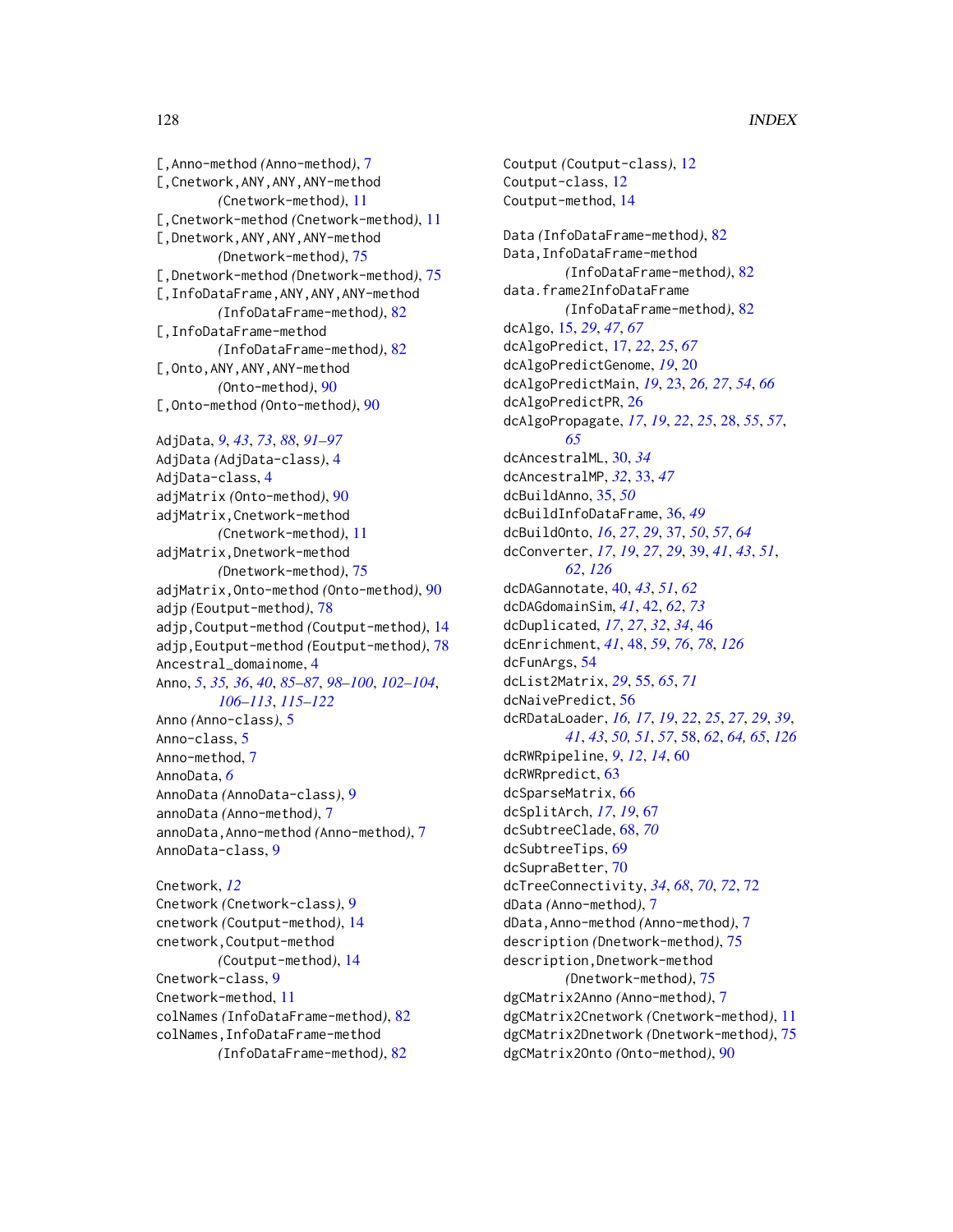# INDEX 229

dim,Anno-method *(*Anno-method*)*, [7](#page-6-0) dim,Cnetwork-method *(*Cnetwork-method*)*, [11](#page-10-0) dim,Dnetwork-method *(*Dnetwork-method*)*, [75](#page-74-0) dim,InfoDataFrame-method *(*InfoDataFrame-method*)*, [82](#page-81-0) dim,Onto-method *(*Onto-method*)*, [90](#page-89-0) dimLabels *(*InfoDataFrame-method*)*, [82](#page-81-0) dimLabels,InfoDataFrame-method *(*InfoDataFrame-method*)*, [82](#page-81-0) Dnetwork, *[43](#page-42-0)*, *[60](#page-59-0)*, *[63](#page-62-0)* Dnetwork *(*Dnetwork-class*)*, [73](#page-72-0) Dnetwork-class, [73](#page-72-0) Dnetwork-method, [75](#page-74-0) domainData *(*Anno-method*)*, [7](#page-6-0) domainData,Anno-method *(*Anno-method*)*, [7](#page-6-0) domainNames *(*Anno-method*)*, [7](#page-6-0) domainNames,Anno-method *(*Anno-method*)*, [7](#page-6-0)

Eoutput, *[50](#page-49-0)*, *[123](#page-122-0)* Eoutput *(*Eoutput-class*)*, [76](#page-75-1) Eoutput-class, [76](#page-75-1) Eoutput-method, [78](#page-77-0) eTOL, [79](#page-78-0)

id *(*Dnetwork-method*)*, [75](#page-74-0) id,Dnetwork-method *(*Dnetwork-method*)*, [75](#page-74-0) InfoDataFrame, *[6](#page-5-0)*, *[9](#page-8-0)*, *[36,](#page-35-0) [37](#page-36-0)*, *[73](#page-72-0)*, *[84](#page-83-0)*, *[88](#page-87-0)*, *[91](#page-90-0)[–97](#page-96-0)*, *[101](#page-100-0)*, *[105](#page-104-0)*, *[114](#page-113-0)* InfoDataFrame *(*InfoDataFrame-class*)*, [81](#page-80-2) InfoDataFrame-class, [81](#page-80-2) InfoDataFrame-method, [82](#page-81-0) InterPro, [84](#page-83-0) InterPro2GOBP, [85](#page-84-0) InterPro2GOCC, [86](#page-85-0) InterPro2GOMF, [87](#page-86-0)

level *(*Dnetwork-method*)*, [75](#page-74-0) level,Dnetwork-method *(*Dnetwork-method*)*, [75](#page-74-0)

matrix2Anno *(*Anno-method*)*, [7](#page-6-0) matrix2Cnetwork *(*Cnetwork-method*)*, [11](#page-10-0) matrix2Dnetwork *(*Dnetwork-method*)*, [75](#page-74-0) matrix2Onto *(*Onto-method*)*, [90](#page-89-0)

ncol *(*InfoDataFrame-method*)*, [82](#page-81-0) ncol,InfoDataFrame-method *(*InfoDataFrame-method*)*, [82](#page-81-0) nInfo *(*Onto-method*)*, [90](#page-89-0) nInfo,Cnetwork-method *(*Cnetwork-method*)*, [11](#page-10-0) nInfo,Dnetwork-method *(*Dnetwork-method*)*, [75](#page-74-0) nInfo,Onto-method *(*Onto-method*)*, [90](#page-89-0) nodeInfo *(*Onto-method*)*, [90](#page-89-0) nodeInfo,Cnetwork-method *(*Cnetwork-method*)*, [11](#page-10-0) nodeInfo,Dnetwork-method *(*Dnetwork-method*)*, [75](#page-74-0) nodeInfo,Onto-method *(*Onto-method*)*, [90](#page-89-0) nodeNames *(*Onto-method*)*, [90](#page-89-0) nodeNames,Cnetwork-method *(*Cnetwork-method*)*, [11](#page-10-0) nodeNames,Dnetwork-method *(*Dnetwork-method*)*, [75](#page-74-0) nodeNames,Onto-method *(*Onto-method*)*, [90](#page-89-0) nrow *(*InfoDataFrame-method*)*, [82](#page-81-0) nrow,InfoDataFrame-method *(*InfoDataFrame-method*)*, [82](#page-81-0)

#### Onto, *[37,](#page-36-0) [38](#page-37-0)*, *[40](#page-39-0)*, *[42](#page-41-0)*, *[91](#page-90-0)[–96](#page-95-0)*

Onto *(*Onto-class*)*, [88](#page-87-0) Onto-class, [88](#page-87-0) Onto-method, [90](#page-89-0) onto.DO, [91](#page-90-0) onto.GOBP, [92](#page-91-0) onto.GOCC, [92](#page-91-0) onto.GOMF, [93](#page-92-0) onto.HPMI, [94](#page-93-0) onto.HPON, [95](#page-94-0) onto.HPPA, [95](#page-94-0) onto.MP, [96](#page-95-0)

Pfam, [97](#page-96-0) Pfam2GOBP, [98](#page-97-0) Pfam2GOCC, [99](#page-98-0) Pfam2GOMF, [100](#page-99-0) pvalue *(*Eoutput-method*)*, [78](#page-77-0) pvalue,Coutput-method *(*Coutput-method*)*, [14](#page-13-0) pvalue,Eoutput-method *(*Eoutput-method*)*, [78](#page-77-0) ratio *(*Coutput-method*)*, [14](#page-13-0) ratio,Coutput-method *(*Coutput-method*)*,

Rfam, [101](#page-100-0)

[14](#page-13-0)